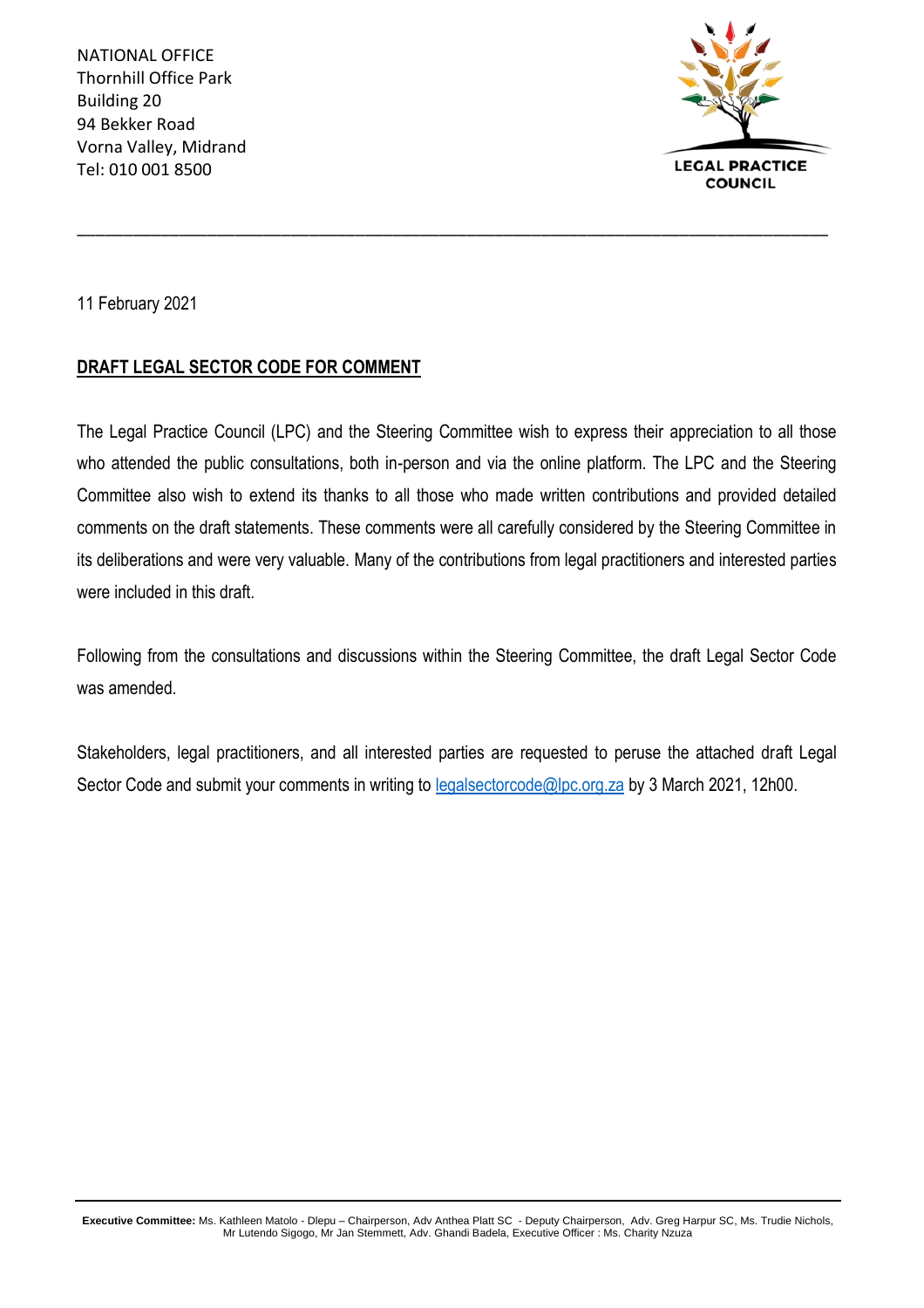#### **DEPARTMENT OF TRADE, INDUSTRY AND COMPETITION**

#### **CODES OF GOOD PRACTICE ON BROAD-BASED BLACK ECONOMIC EMPOWERNMENT**

I, **Ebrahim Patel (MP)**, Minister of Trade, Industry and Competition hereby:

- (a) issue the Legal Sector Code in terms of section 9 (1) of the Broad-Based Black Economic Empowerment Act No: 53 of 2003, as amended; and
- (b) determine that this Legal Sector Code shall come into effect on the date of this publication.

**EBRAHIM PATEL, MP MINISTER OF TRADE, INDUSTRY AND COMPETITION** 

**\_\_\_\_\_/\_\_\_\_\_/2021**

\_\_\_\_\_\_\_\_\_\_\_\_\_\_\_\_\_\_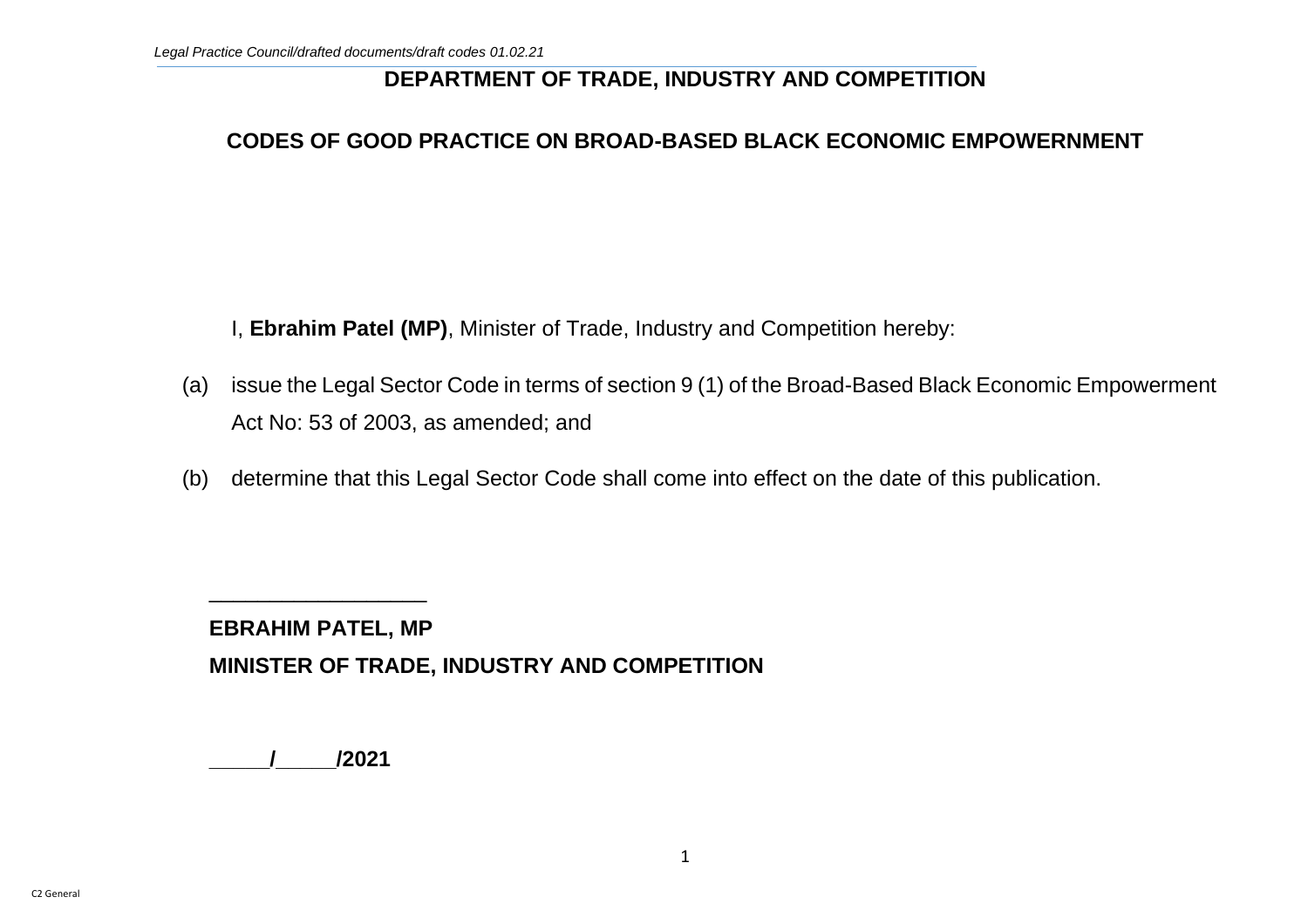# **BROAD-BASED BLACK ECONOMIC EMPORWERMENT LEGAL SECTOR CODE OF GOOD PRACTICE ISSUED IN TERMS OF SECTION 9 (1) OF THE BROAD-BASED BLACK ECONOMIC EMPORWERMENT ACT NO: 53 OF 2003, AS AMENDED**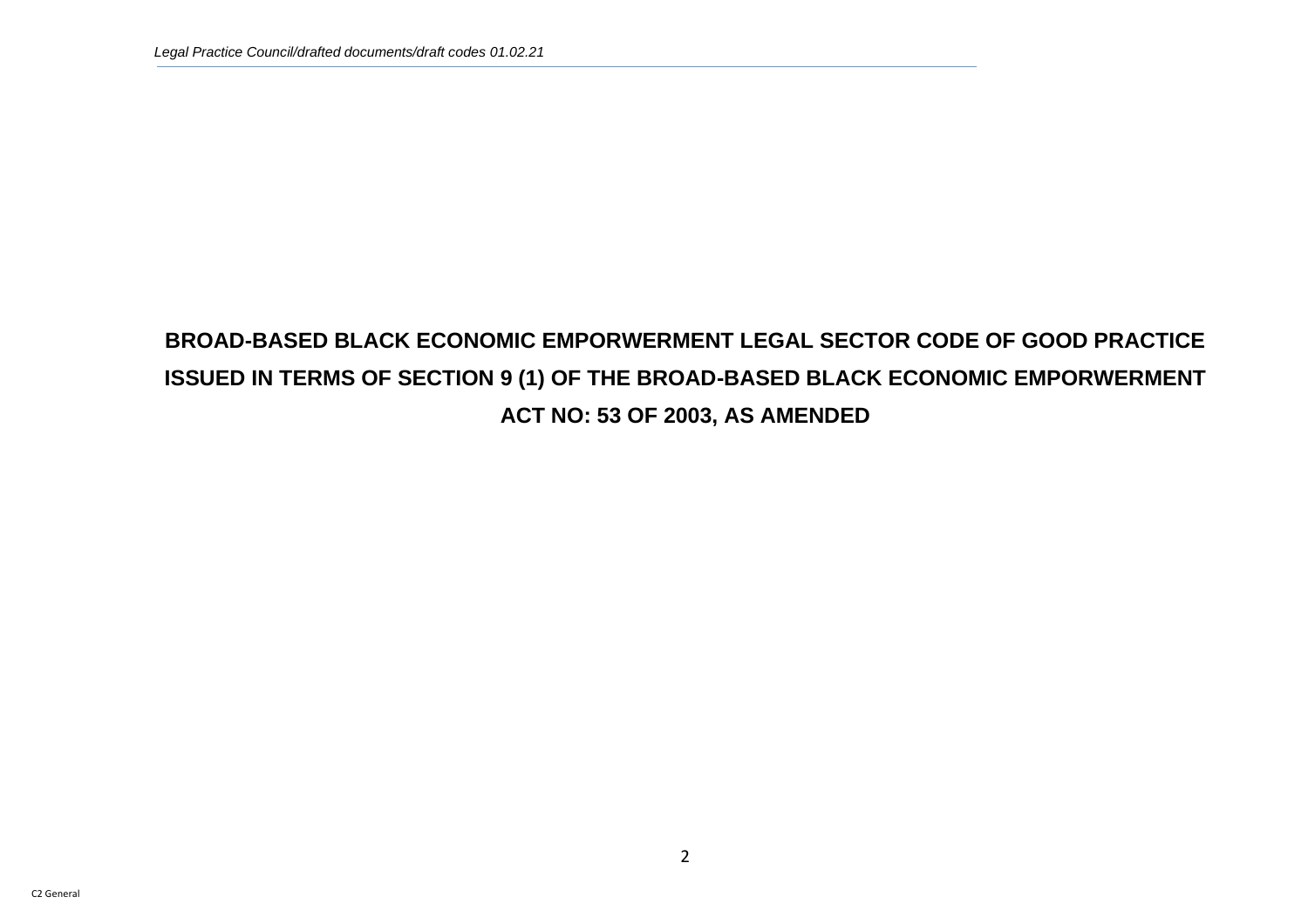# **CONTENTS**

3

| 7. UNDERTAKINGS AND COMMITMENTS BY THE INDUSTRY STAKEHOLDERS 33    |  |
|--------------------------------------------------------------------|--|
| 8. UNIQUE FEATURES AND STRATEGIC OBJECTIVES OF THE LSC  33         |  |
|                                                                    |  |
| 10. RESPONSIBILITY FOR MONITORING THE IMPLEMENTATION OF THE LSC 37 |  |
|                                                                    |  |
|                                                                    |  |
| 13. INTERPRETATION OF B-BBEE INITIATIVES IN THE LSC 42             |  |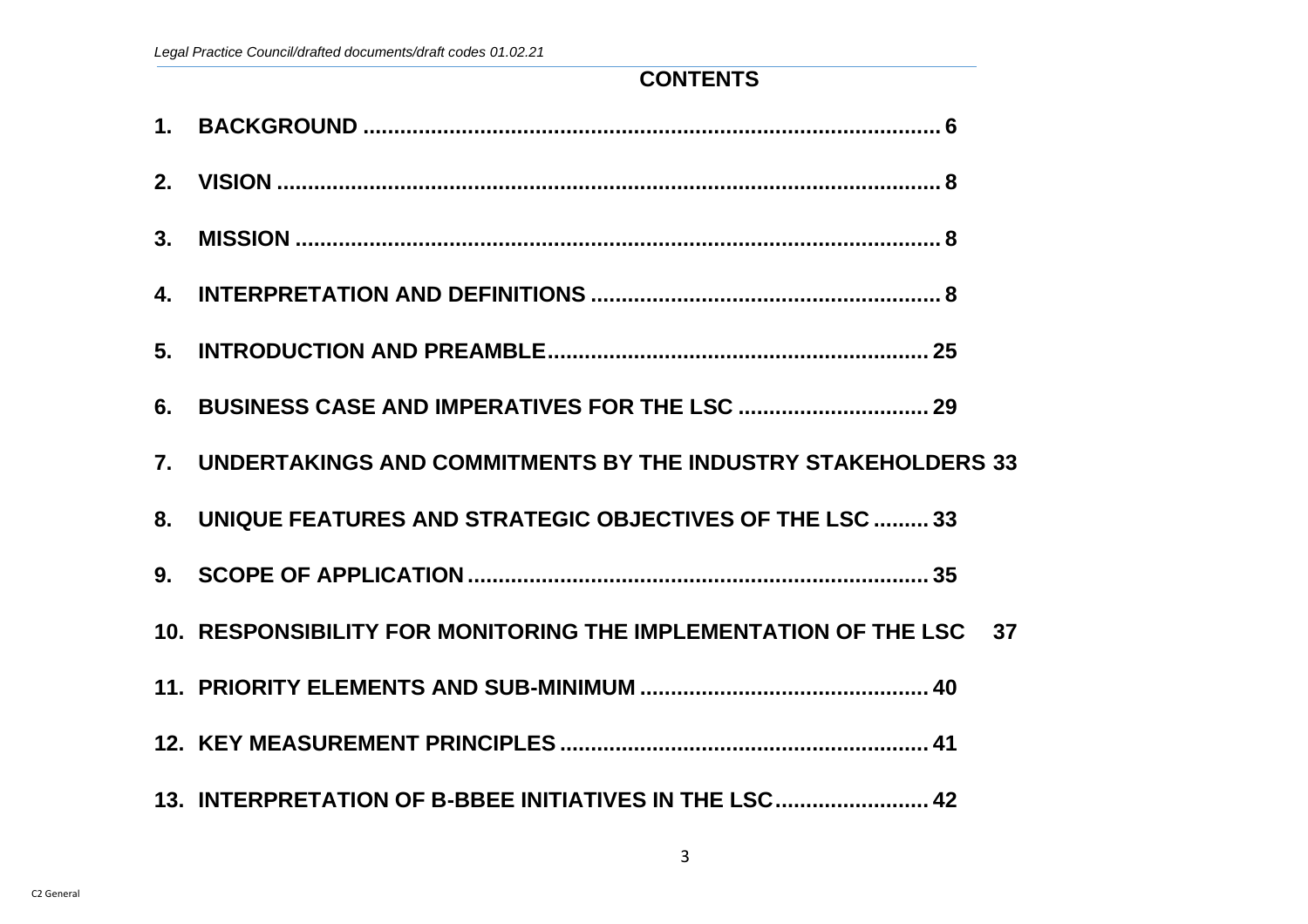*Legal Practice Council/drafted documents/draft codes 01.02.21*

| 21. MEASUREMENT OF SKILLS DEVELOPMENT INDICATORS                           |    |
|----------------------------------------------------------------------------|----|
| 22. PREFERENTIAL PROCUREMENT AND SUPPLIER ENTERPRISE DEVELOPMENT SCORECARD |    |
|                                                                            |    |
|                                                                            |    |
| 24. KEY MEASUREMENT PRINCIPLES AND INDICATIVE FACTORS  80                  |    |
| 25. SUPPLIER & ENTERPRISE DEVELOPMENT INITIATIVES AND INTERVENTIONS        | 83 |
| 26. THE LEGAL SECTOR TRANSFORMATION FUND ERROR! BOOKMARK NOT DEFINED.85    |    |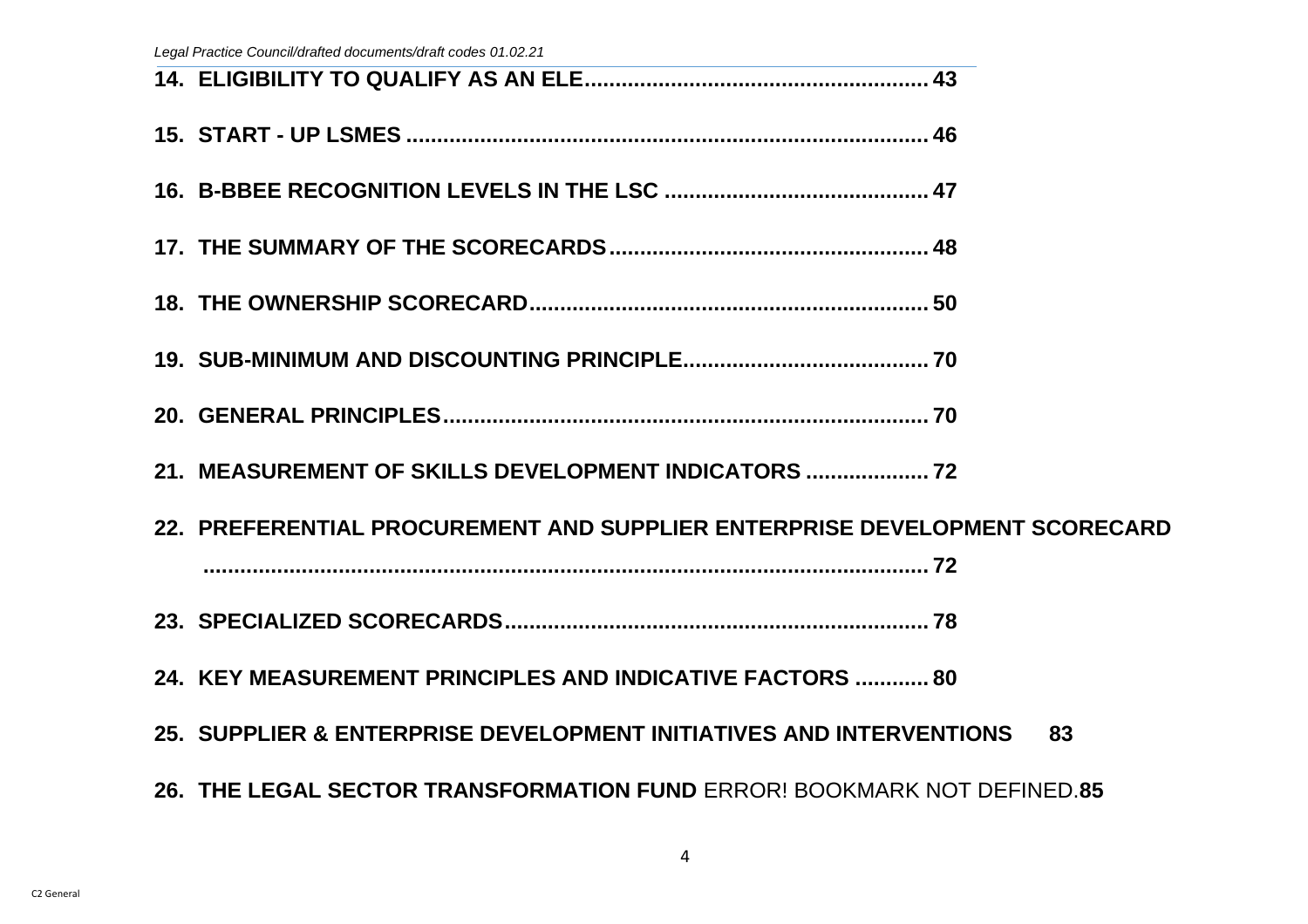## **27 INCLUSION OF RURAL AREAS**ERROR! BOOKMARK NOT DEFINED.**86**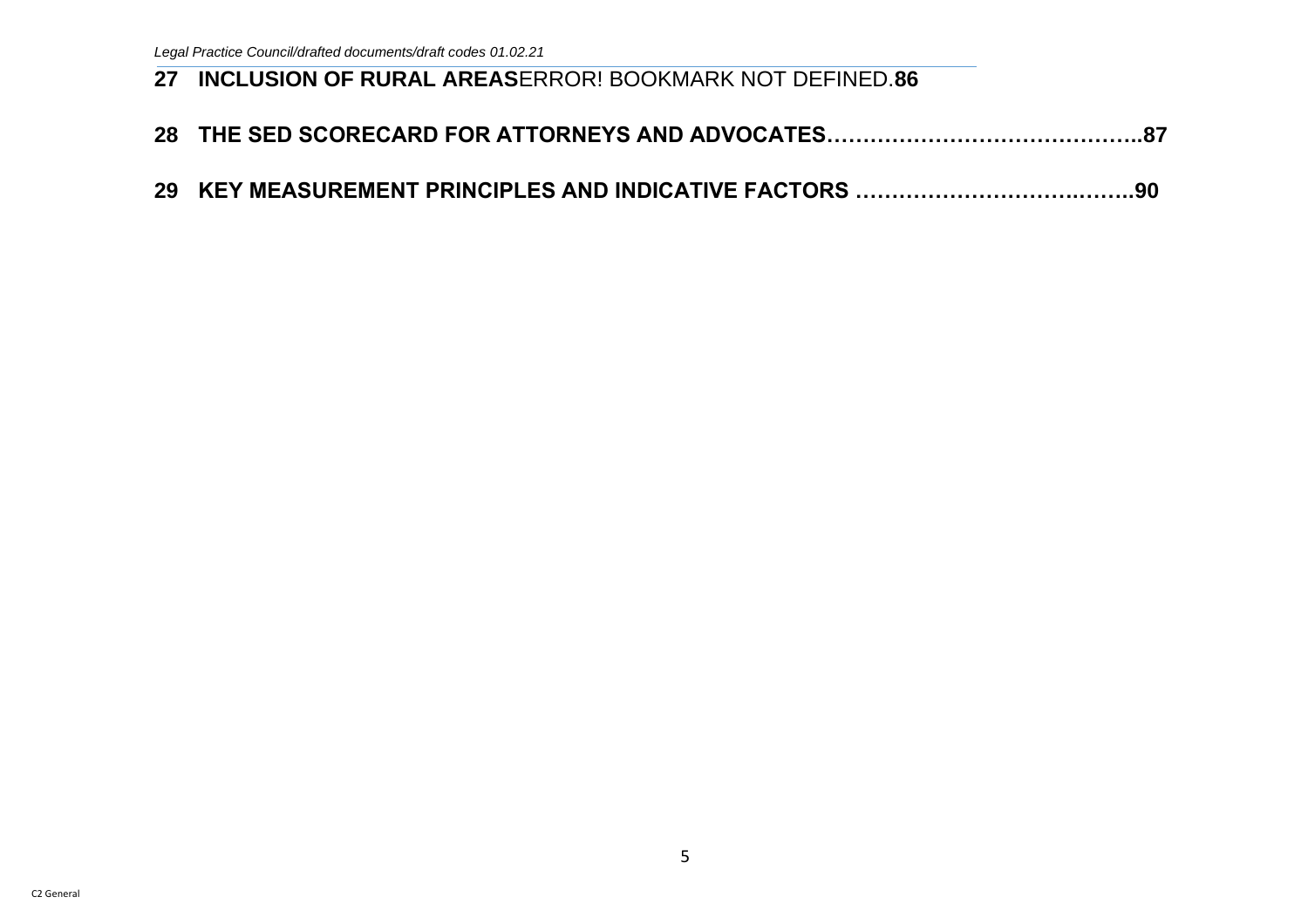#### <span id="page-6-0"></span>1. **BACKGROUND**

- 1.1 The history of apartheid in the Republic of South Africa is well documented. The apartheid legislation, policies and practices have created inequalities and injustice in the socio-economic and political landscape of the Republic of South Africa. The result of such legislation, policies and practices have also created high levels of poverty amongst the black people and racially based inequalities in the South African society. They have also excluded, by and large, black people from meaningful participation in the economy of the country. This has also created shortage of skills and expertise among black people as some of the fundamental objectives of the apartheid legislation, policies and practices were that the black people, who constitute majority of the people in the Republic of South Africa, should only provide unskilled labour force to their white counterparts. The consequences and the effect of such legislation, policies and practices still exist in the democratic era with the economy, as a result, divided along the racial lines and it is owned and controlled by whites while black people have a minimal role therein.
- 1.2 There was a change in the political dispensation with the adoption and promulgation of the new <sup>1</sup>Constitution ("**the Constitution**") of the Republic of South Africa and the inauguration of democracy. However, the legacy of apartheid referred to above requires a robust legislative intervention. The adoption of the Constitution assisted in the eradication of the apartheid laws and in the promotion of the important principles of democracy and the upliftment of human dignity of the majority of the people in the country. The Constitution is also intended to promote the establishment of a society which is based on

 $1$  the Constitution of the Republic of South Africa Act No.: 108 and 1996, as amended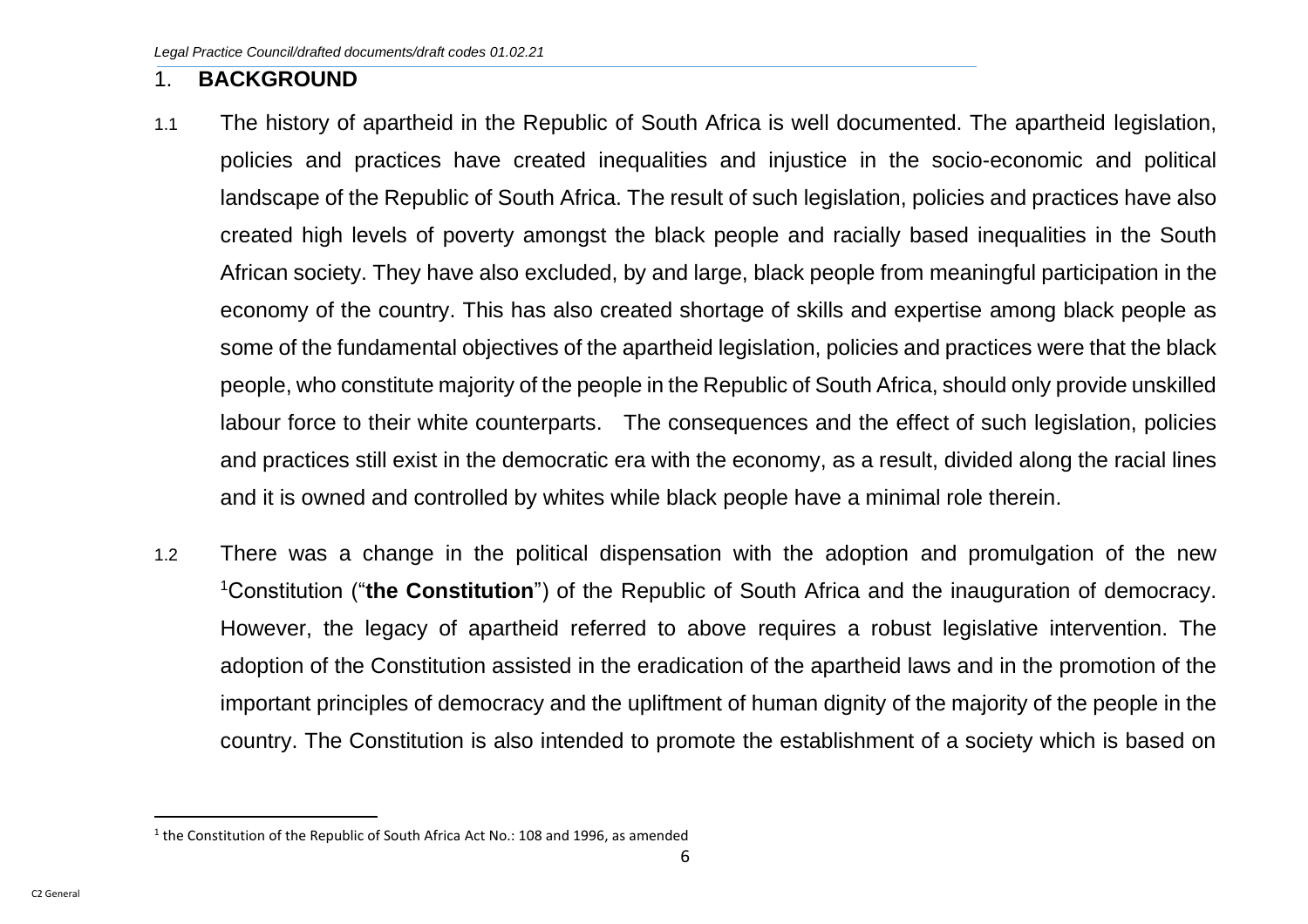the democratic values, social justice and it safeguards the fundamental human rights. It further seeks to improve the quality of life of persons who were disadvantaged by the unfair discriminatory legislation, policies and practices, under apartheid.

- 1.3 The right for all South Africans to fully participate in the economy of the Republic of South Africa, is enshrined and embodied in the Constitution. This is not only a fundamental right, but it is also an important tool designed to assist the government to grow the economy of the country. It is in this context that the government of the Republic of South Africa promulgated the Broad-Based Black Economic Empowerment Act No 53 of 2003, as amended ("**the B-BBEE Act**"), to address the imbalances created by the apartheid laws, policies and practices and to promote socio-political equality and equal participation in the economy of the country.
- 1.4 Members of the legal profession, do not have a sector code to guide them to address imbalances and inequality within the legal profession. Reliance has been placed on the principles of the Codes of Good Practice issued under the Government Gazette No: 36928 of May 2015 ("**the Generic Codes**"), which are generic in nature and apply broadly and such, do not address the unique nature of the legal profession as a sector in the economy. The Legal Sector Code ("**LSC**") embodied herein, is therefore intended to address this.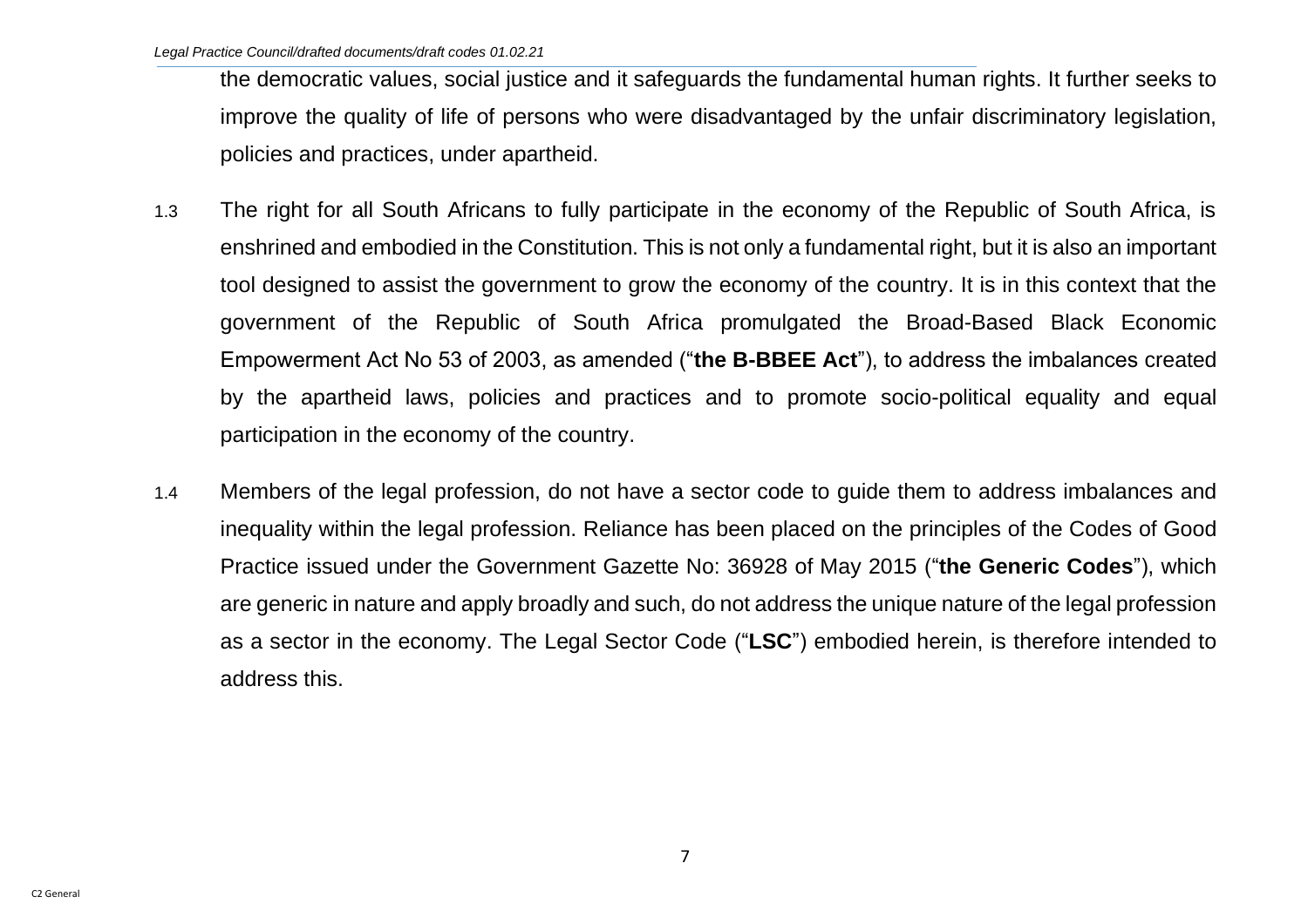#### <span id="page-8-0"></span>2. **VISION**

The aim and objective of the LSC is to transform the legal sector to give effect to the objectives of the Constitution of promoting effective and sustainable economic participation by black people in the economy of the Republic of South Africa in general and in the legal profession in particular.

#### <span id="page-8-1"></span>3. **MISSION**

The LSC is intended to provide a legislative framework for the meaningful and sustainable transformation and growth of the legal sector in the Republic of South Africa.

#### <span id="page-8-2"></span>4. **INTERPRETATION AND DEFINITIONS**

- 4.1 In this LSC, unless the context otherwise requires, the words, expressions, definitions and/or qualifications used have the meaning assigned to them, and should be read together with the Generic Codes issued in terms of section 9(1) of the B-BBEE Act.
- 4.2 In the event of a conflict between the provisions of the LSC and the Generic Codes, the provisions of the LSC shall prevail. Where a matter is not expressly dealt with in terms of this LSC, then the Generic Codes of Good Practice as amended will take precedence. Otherwise in all other matters the LSC will take precedence.
- 4.3 In addition, words and expressions defined in B-BBEE Act, shall, unless the context dictates otherwise, bear the same meanings were used and not defined in the LSC.
- 4.4 The following words, expressions, definitions and/or qualifications shall bear the following meanings: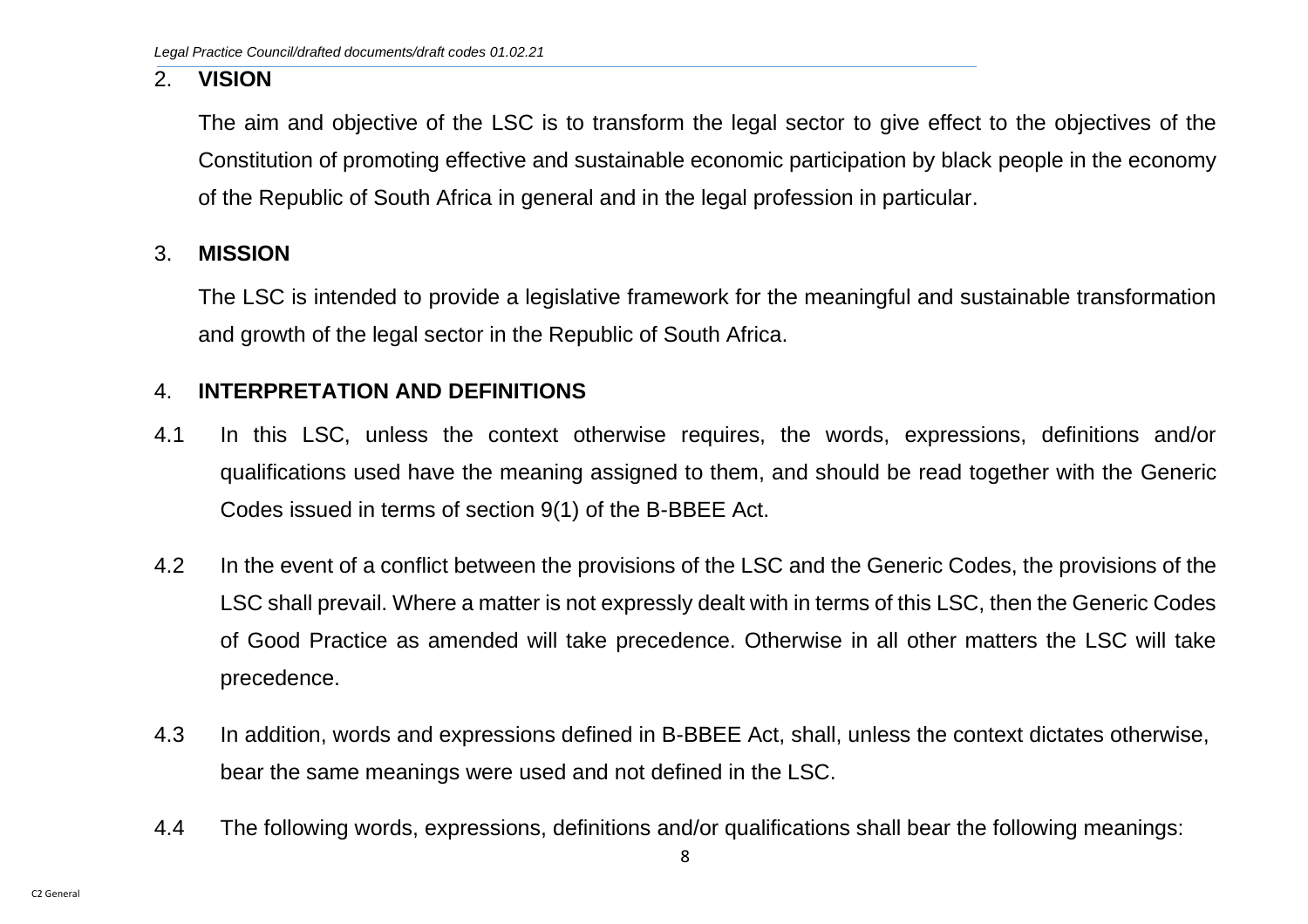| <b>Concept</b>     | <b>Definitions</b>                                                     |
|--------------------|------------------------------------------------------------------------|
| advocate           | means a legal practitioner who is admitted and enrolled as such in     |
|                    | terms of the LPA;                                                      |
| annual revenue     | means the income generated by legal practitioners in providing their   |
|                    | services in the course of rendering professional services as regulated |
|                    | by the LPA;                                                            |
| associate          | means an attorney employed in such a capacity, by an LSME in terms     |
|                    | of an employment agreement concluded by these parties;                 |
| associate director | means an attorney employed in that capacity by an LSME, in terms of    |
|                    | an employment agreement, ranking above a position of a senior          |
|                    | associate or senior professional assistant and below a position of a   |
|                    | director or partner, as the case may be, in that LSME;                 |
| attorney           | means a legal practitioner who is admitted and enrolled as such in     |
|                    | terms of the LPA;                                                      |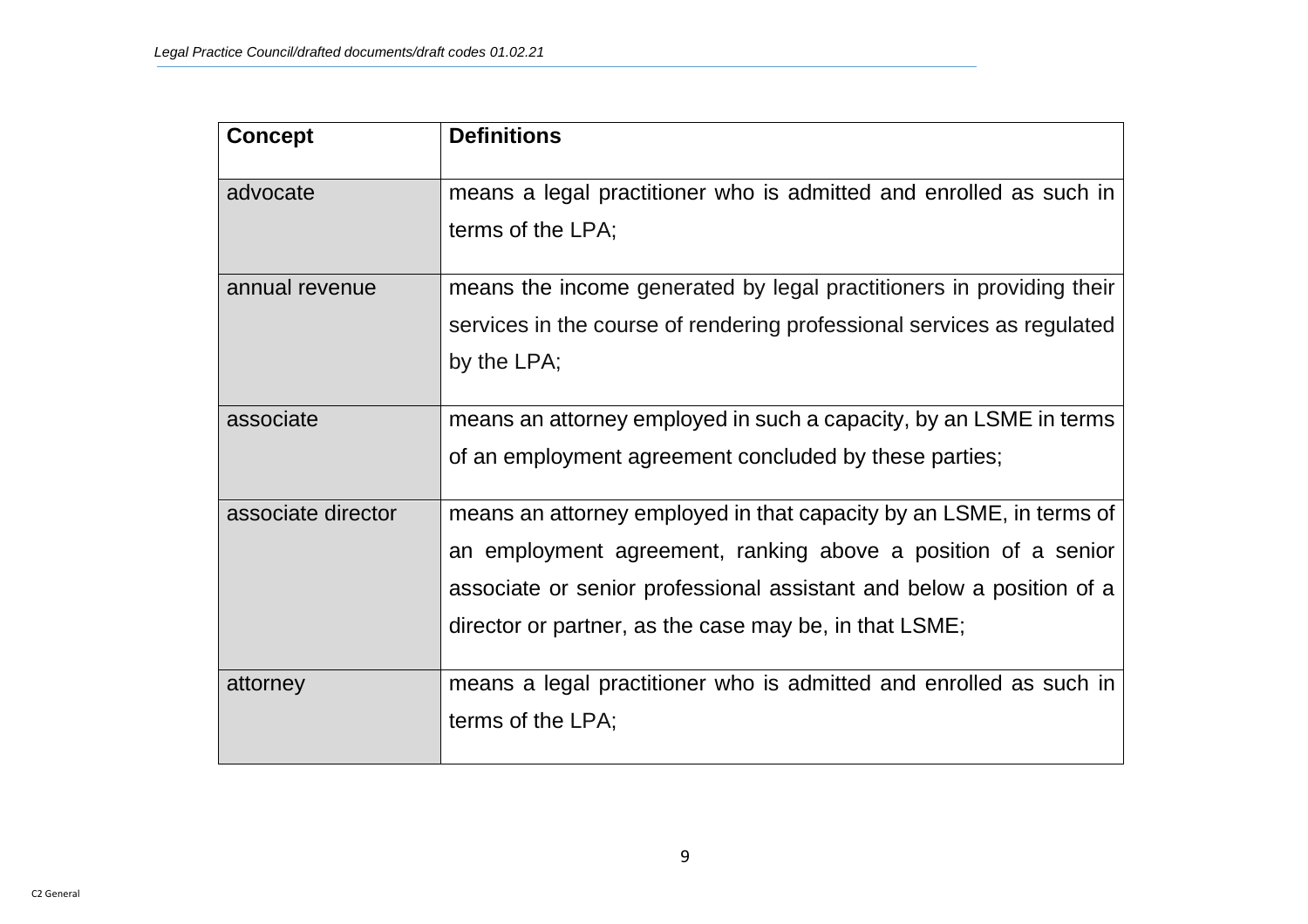| <b>B-BBEE</b>              | means broad-based black economic empowerment, a national                |
|----------------------------|-------------------------------------------------------------------------|
|                            | government policy that enables the participation of black people in the |
|                            | mainstream of the economy;                                              |
|                            |                                                                         |
| <b>B-BBEE Commission</b>   | means the regulatory monitoring and compliance commission               |
|                            | responsible for investigating and prosecuting B-BBEE contraventions     |
|                            | and fronting;                                                           |
|                            |                                                                         |
| <b>B-BBEE</b> compliant    | means legal services measured entity that has achieved a level 1 to     |
| <b>LSME</b>                | level 8 B-BBEE status level as set out in the B-BBEE Act;               |
| <b>B-BBEE</b> verification | means a body appointed by the Minister for the accreditation of rating  |
| regulator                  | agencies or the authorisation of B-BBEE verification professionals;     |
| black people               | shall for the purposes of the LSC means black people as defined in      |
|                            | the B-BBEE Act.                                                         |
|                            |                                                                         |
| board or board of          | means, in respect of an incorporated LSME, a body that is constituted   |
| directors                  | by the directors of such LSME, and in respect of a partnership, a body  |
|                            | which is constituted by the partners of such an LSME, which, in each    |
|                            | event, is responsible for the executive management decisions and/or     |
|                            | strategic direction of such an LSME;                                    |
|                            |                                                                         |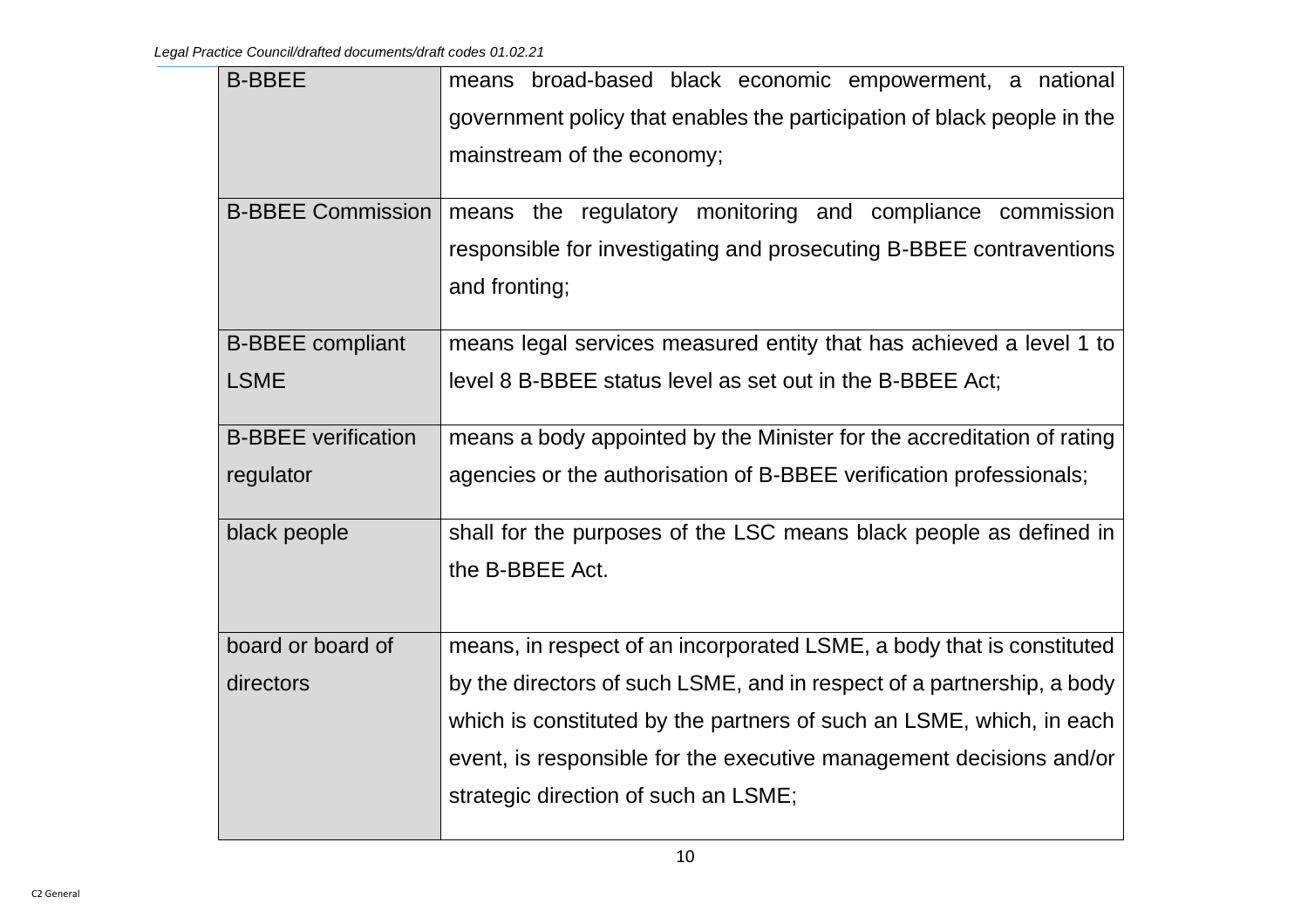| candidate attorney     | this term shall bear similar meaning as defined in the LPA;               |
|------------------------|---------------------------------------------------------------------------|
| <b>Charter Council</b> | means the Legal Sector Code Charter Council to be established by          |
|                        | the Minister to oversee and implement the LSC, as set out in              |
|                        | paragraph 10 of this LSC;                                                 |
| <b>Companies Act</b>   | means Companies Act No.: 71 of 2008, as amended;                          |
| continuous legal       | means the practical legal training, which is intended to improve the      |
| education              | practical knowledge and skills of the practitioners (including the skills |
|                        | and knowledge of the candidate attorneys and pupils);                     |
| designated             | means black people, who are women, youth, black people with               |
| categories             | disabilities and/or from the rural, as contemplated in this LSC;          |
| director or salaried   | means, for the purposes of this LSC, and notwithstanding the              |
| director               | definition ascribed to that term in the Companies Act, an attorney        |
|                        | employed, in that capacity, by an LSME, in terms of an employment         |
|                        | agreement, and does not participate in the profits of the LSME nor has    |
|                        | a legal entitlement to such profits and is not liable for the expenses    |
|                        | and liabilities of such LSME;                                             |
| discretion             | means the unfettered and absolute discretion;                             |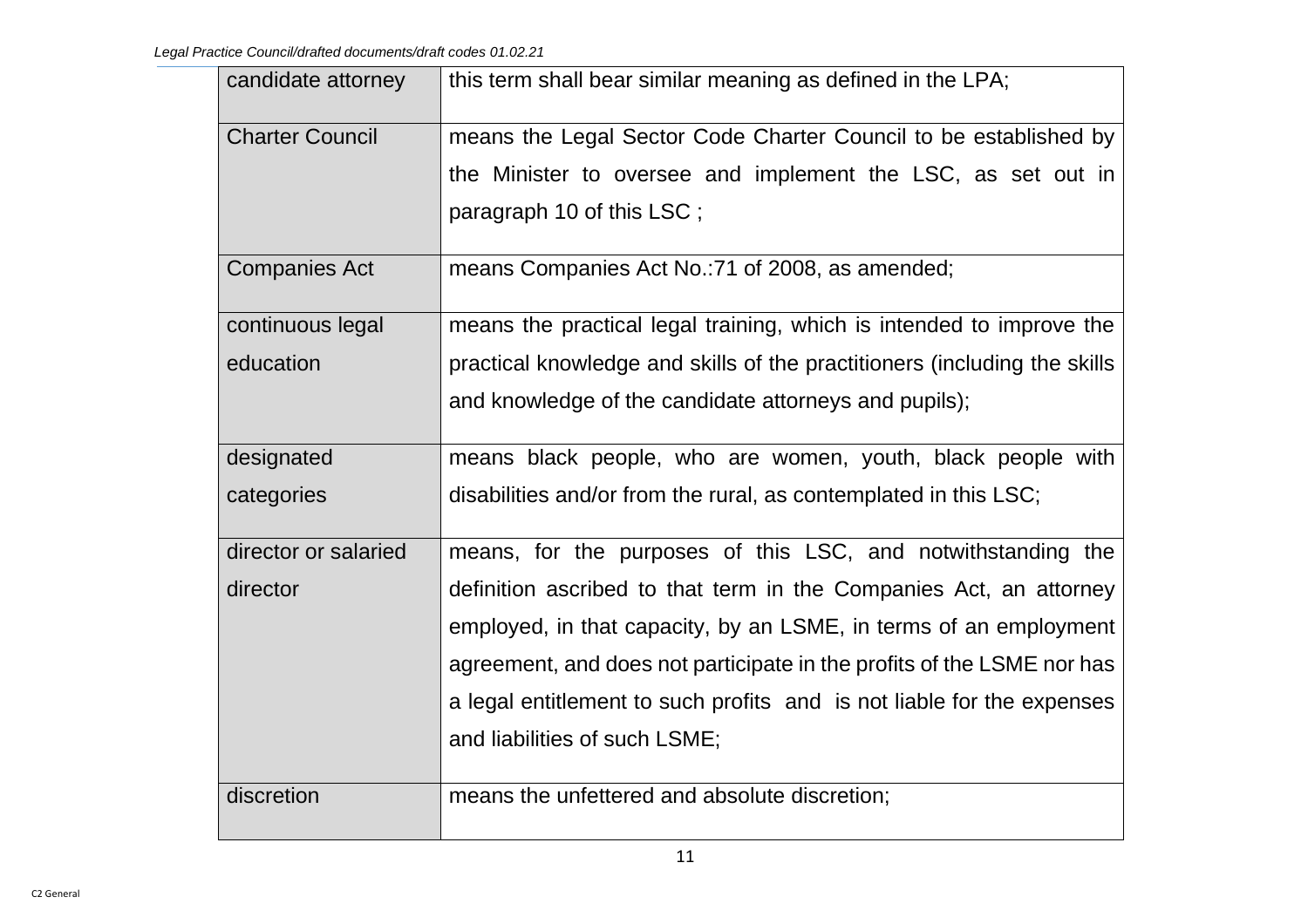| <b>DOJCD</b>      | means the Department of Justice and Constitutional Development;          |
|-------------------|--------------------------------------------------------------------------|
| <b>DTIC</b>       | means the Department of Trade, Industry and Competition;                 |
| <b>EAP</b>        | means the economically active population, comprising of persons          |
|                   | between the ages of 15 and 65, as may be determined, from time to        |
|                   | time, by the quarterly labour force survey published periodically by     |
|                   | Statistics South Africa. The operative EAP for the purposes of any       |
|                   | calculation under the LSC will be the most recently published EAP;       |
| economic interest | means a legal practitioner's right to a share in the profits, credits or |
|                   | similar items of an LSME, and to receive distributions from that LSME,   |
|                   | representing a return on ownership similar in nature to a dividend right |
| <b>ELE</b>        | means an exempted legal entity in the form of a law firm or an           |
|                   | advocate as the case may be, as contemplated in the LSC;                 |
| employment        | means any written agreement concluded between an LSME and an             |
| agreement         | attorney for the employment of such an attorney, by such relevant        |
|                   | LSME, in the capacity and as may be stipulated in such agreement,        |
|                   | and on the terms as may be agreed to between such parties;               |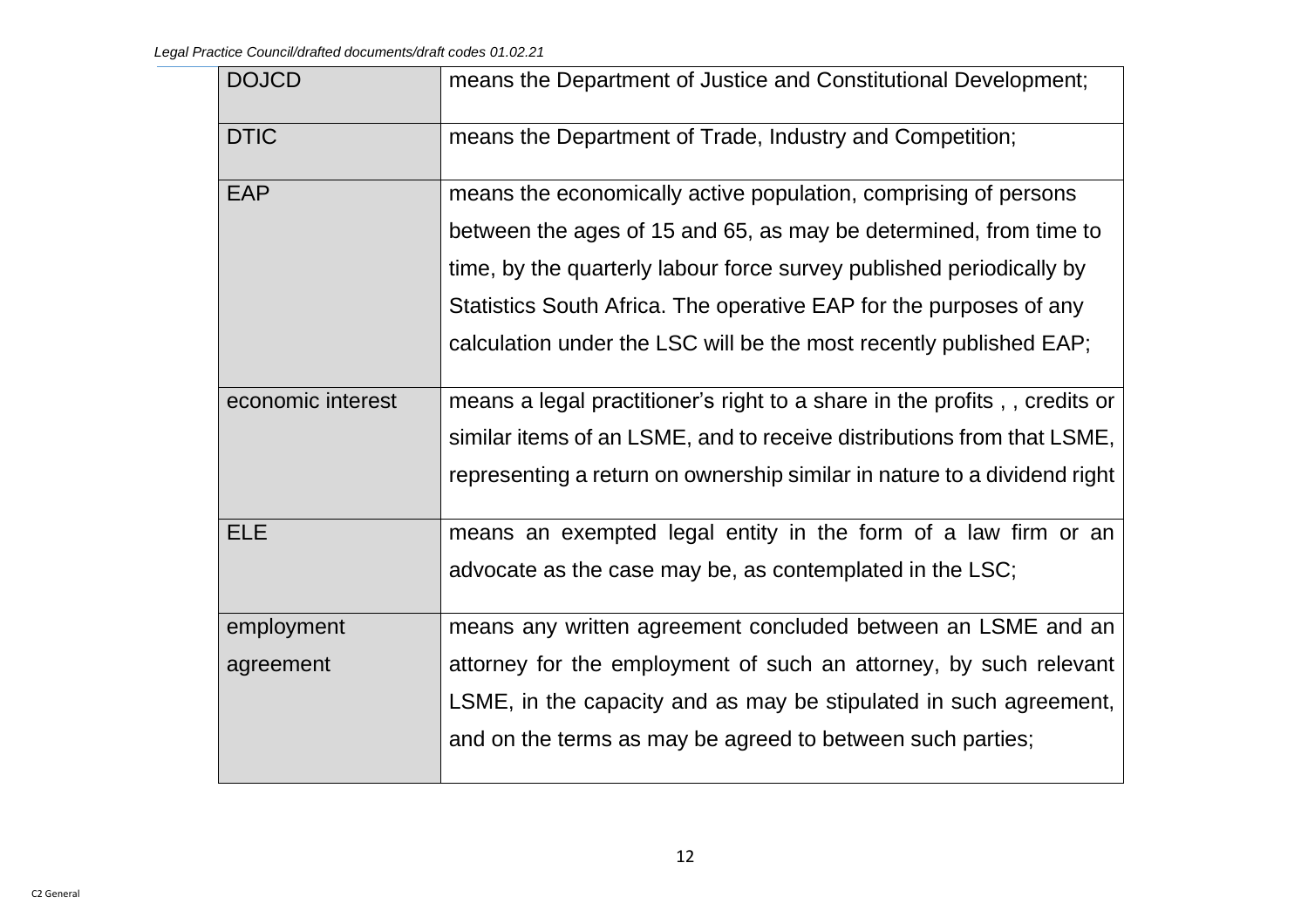| <b>ESD</b>          | means enterprise and supplier development programme as set out in      |
|---------------------|------------------------------------------------------------------------|
|                     | this LSC;                                                              |
| equity              | means a partner or a director who has an ownership interest in an      |
| partner/director    | LSME and share in the profits of that LSME and is liable for the       |
|                     | expenses and liabilities of such an LSME;                              |
| executive           | for the purposes of this LSC, shall be constituted by the various sub- |
| management          | committees established by the board, to carry out and implement        |
|                     | specific functions and/or duties, as may be delegated to such sub-     |
|                     | committees, by the board, from time to time;                           |
|                     |                                                                        |
| <b>GDP</b>          | means gross domestic product;                                          |
| incorporated LSME   | means an LSME constituted, organized and incorporated by one or        |
|                     | more attorneys, in accordance with the provisions of the Companies     |
|                     | Act, and registered and established as a law firm with the LPC, in     |
|                     | terms of the provisions of the LPA;                                    |
| in-service training | means practical training which objective is to improve and enhance     |
|                     | the skills and knowledge of the support staff in any relevant LSME;    |
| <b>JSE</b>          | means the Johannesburg Stock and Securities Exchange;                  |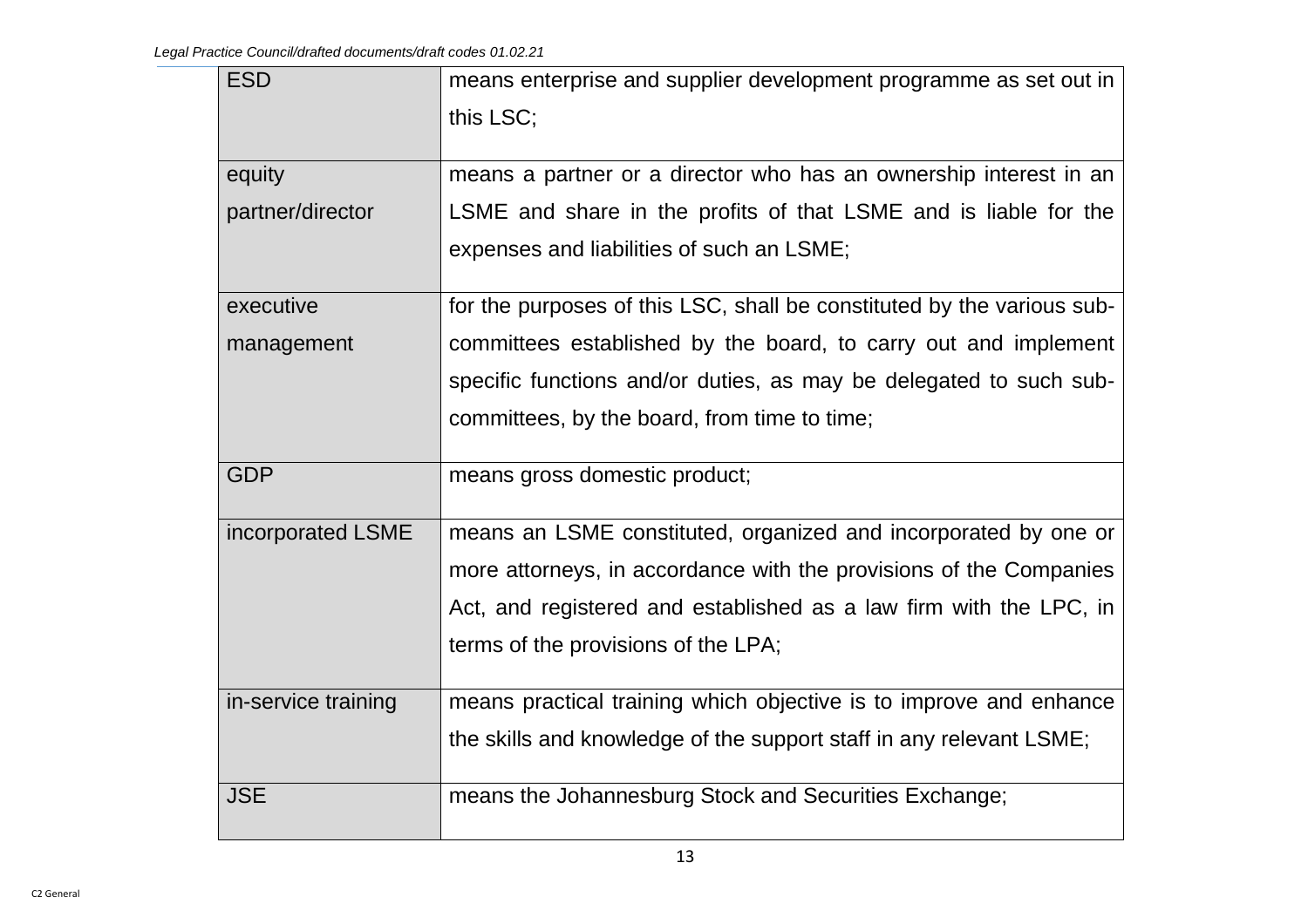| junior management  | for the purposes of this LSC, shall be constituted by the associates     |
|--------------------|--------------------------------------------------------------------------|
|                    | and/or professional assistants, within an LSME with no specific          |
|                    | management duties and/or responsibilities, unless the board              |
|                    | determines otherwise, in its discretion;                                 |
| large enterprises  | means an LSME with more than 15 directors and/or partners and            |
|                    | which generates more than R15 million annual in revenue;                 |
| law firm           | means an LSME which has been established by one or more attorneys        |
|                    | and is duly registered as such, with the LPC, in terms of the provisions |
|                    | of the LPA, for the purposes of engaging in the business and practice    |
|                    | of law in South Africa.                                                  |
| legal entity       | shall, for purposes of this LSC, have similar meaning as a law firm,     |
|                    | and the two terms may be used interchangeably throughout this LSC;       |
| legal practitioner | shall bear the meaning ascribed to that term in the LPA, but for the     |
|                    | purposes of the LSC, it shall include:                                   |
|                    | attorneys practicing and                                                 |
|                    | advocates practicing as such.                                            |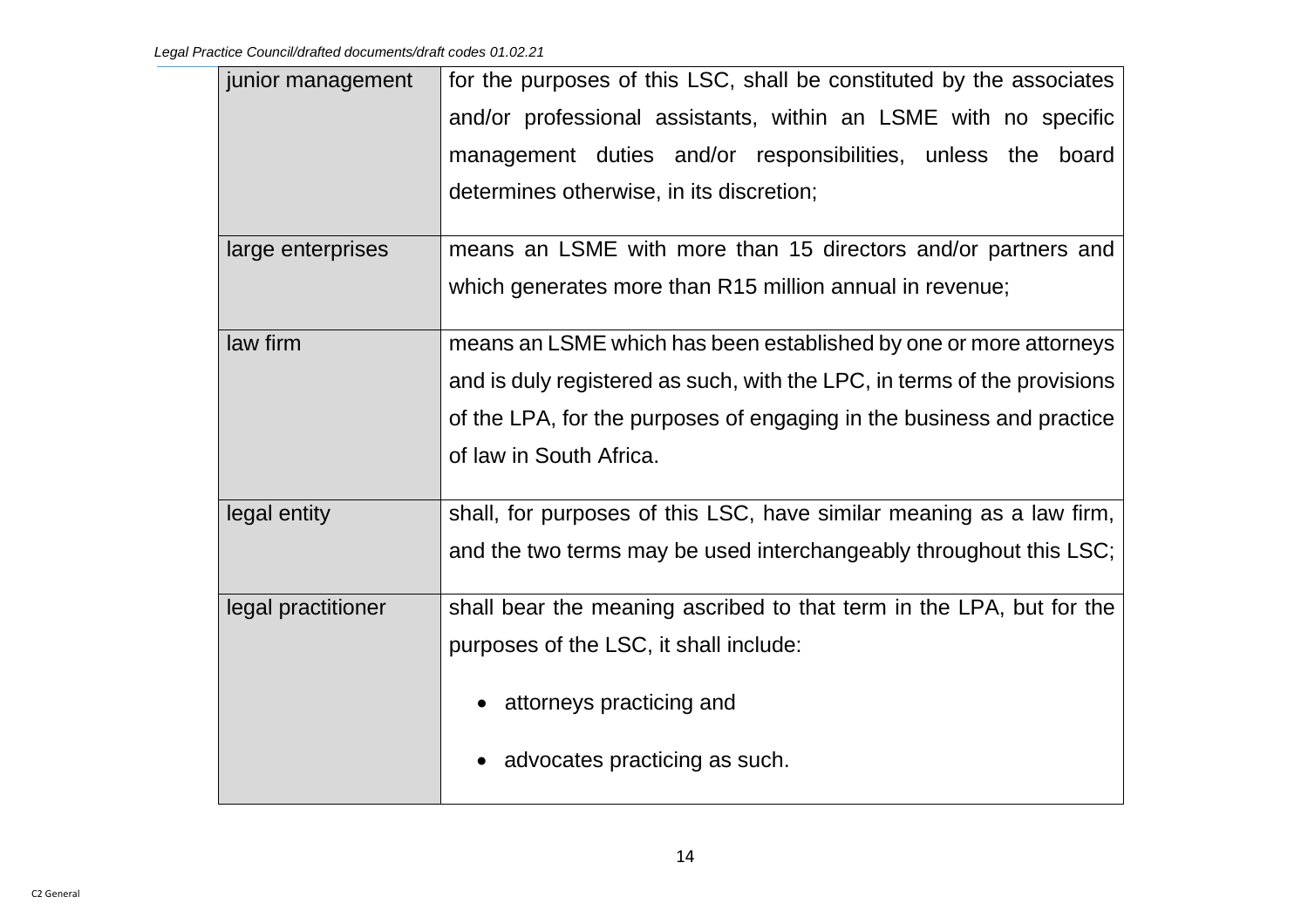| <b>LPA</b>       | means the Legal Practice Act No.: 28 of 2014, as amended;                 |
|------------------|---------------------------------------------------------------------------|
| <b>LPC</b>       | means the Legal Practice Council, which is a national, statutory body     |
|                  | established in terms of section 4 of the LPA. The LPC and its provincial  |
|                  | councils regulate the affairs of and exercise jurisdiction over all legal |
|                  | practitioners (attorneys and advocates) and candidate attorneys and       |
|                  | pupils.                                                                   |
| <b>LSC</b>       | means this Legal Sector Code, gazetted in terms of section 9(1) of the    |
|                  | <b>B-BBEE Act,</b>                                                        |
| <b>LSME</b>      |                                                                           |
|                  | means the legal sector measured entity, in the form of a law firm in      |
|                  | case of attorneys or an advocate;                                         |
| <b>LSTF</b>      | means the Legal Sector Transformation Fund, to be established in          |
|                  | terms of clause 24 of this LSC, by the Charter Council, for the           |
|                  | purposes of receiving and administering contributions and/or              |
|                  | payments made by LSMEs and ELEs in terms of this LSC, for the             |
|                  | enhancement categories as may be directed and determined by the           |
|                  | Charter Council from time to time;                                        |
| measurement date | means the last day of the measurement period (or such later date          |
|                  |                                                                           |
|                  | agreed upon with the LSME) that is as close as practically possible to    |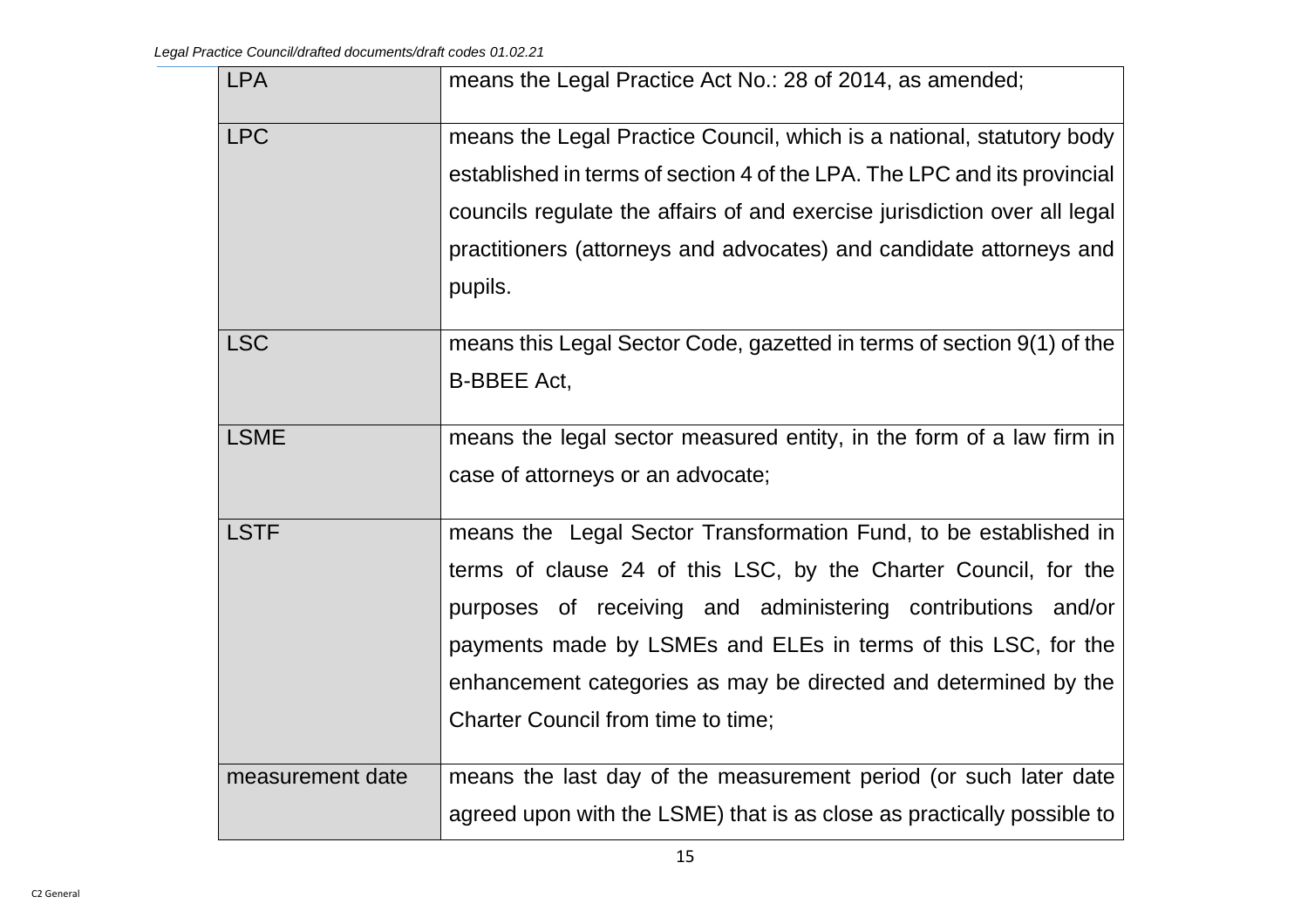|                            | the commencement of the verification or to the date of making of the   |
|----------------------------|------------------------------------------------------------------------|
|                            | LSME confirmation affidavit, whichever the case may be;                |
| medium enterprise          | means an LSME with a minimum of 4 partners or directors but not        |
|                            | more than 15 partners or directors, with a minimum annual revenue of   |
|                            | not less than R3 million but not more than R15 million;                |
| middle management          | for the purposes of this LSC, shall be constituted by, where relevant, |
|                            | associate directors, or the senior associates and/or senior            |
|                            | professional assistants, where applicable, within any LSME, to carry   |
|                            | out and/or implement any decisions, functions and/or management        |
|                            | duties, as may be delegated to them by the board from time to time;    |
| <b>Minister</b>            | means the Minister of Trade, Industry and Competition of the           |
|                            | government of the Republic of South Africa;                            |
| <b>Minister of Justice</b> | means the Minister of Justice and Constitutional Development of the    |
|                            | government of the Republic of South Africa;                            |
| <b>NDP</b>                 | means the National Development Plan;                                   |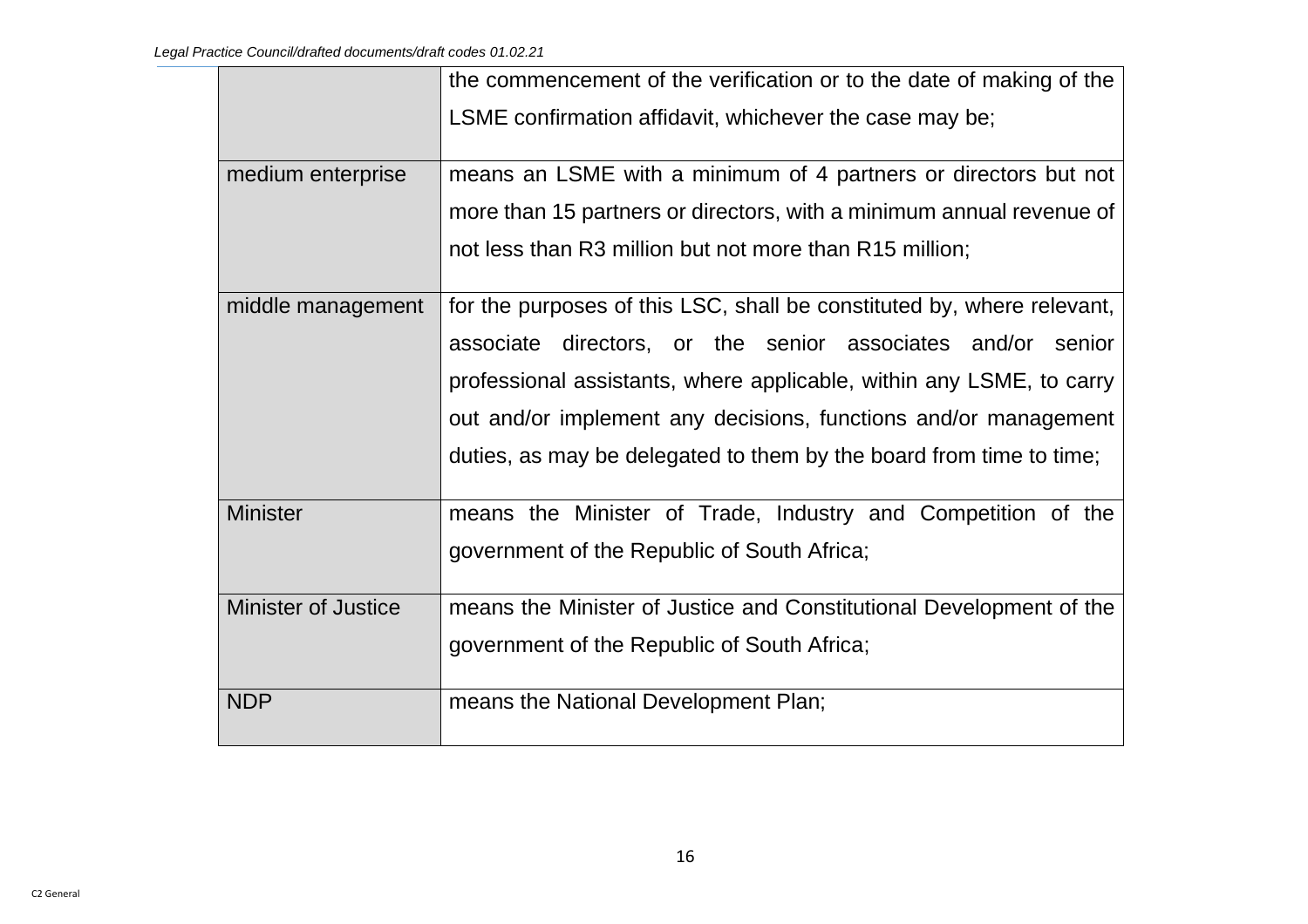| Organs of State | Means any of the following institutions                                                                                                                                                                                                                                                                                                                                            |
|-----------------|------------------------------------------------------------------------------------------------------------------------------------------------------------------------------------------------------------------------------------------------------------------------------------------------------------------------------------------------------------------------------------|
|                 | A national or provincial department as defined in the Public<br>Finance Management Act no 1 of 1999;<br>A municipality contemplated in the Constitution;<br>A provincial legislature; and<br>A constitutional institution listed in Schedule 1 of the Public<br>Finance Management Act 1999 (Act no 1 of 1999);                                                                    |
| partner         | means an attorney who has been employed in such capacity, in terms<br>of the relevant employment agreement, by an LSME, who is a level<br>above a senior associate or a senior professional assistant, in such<br>LSME, but is not entitled to the profits of such LSME and is not liable<br>or has limited liability, to the expenses and/or loses of such LSME, by<br>agreement; |
| partnership     | means an LSME established and constituted by two or more<br>attorneys, registered with the LPC, in accordance with relevant<br>provisions of the LPA, to manage and oversee the business<br>operations and share profits and liabilities of such LSME;                                                                                                                             |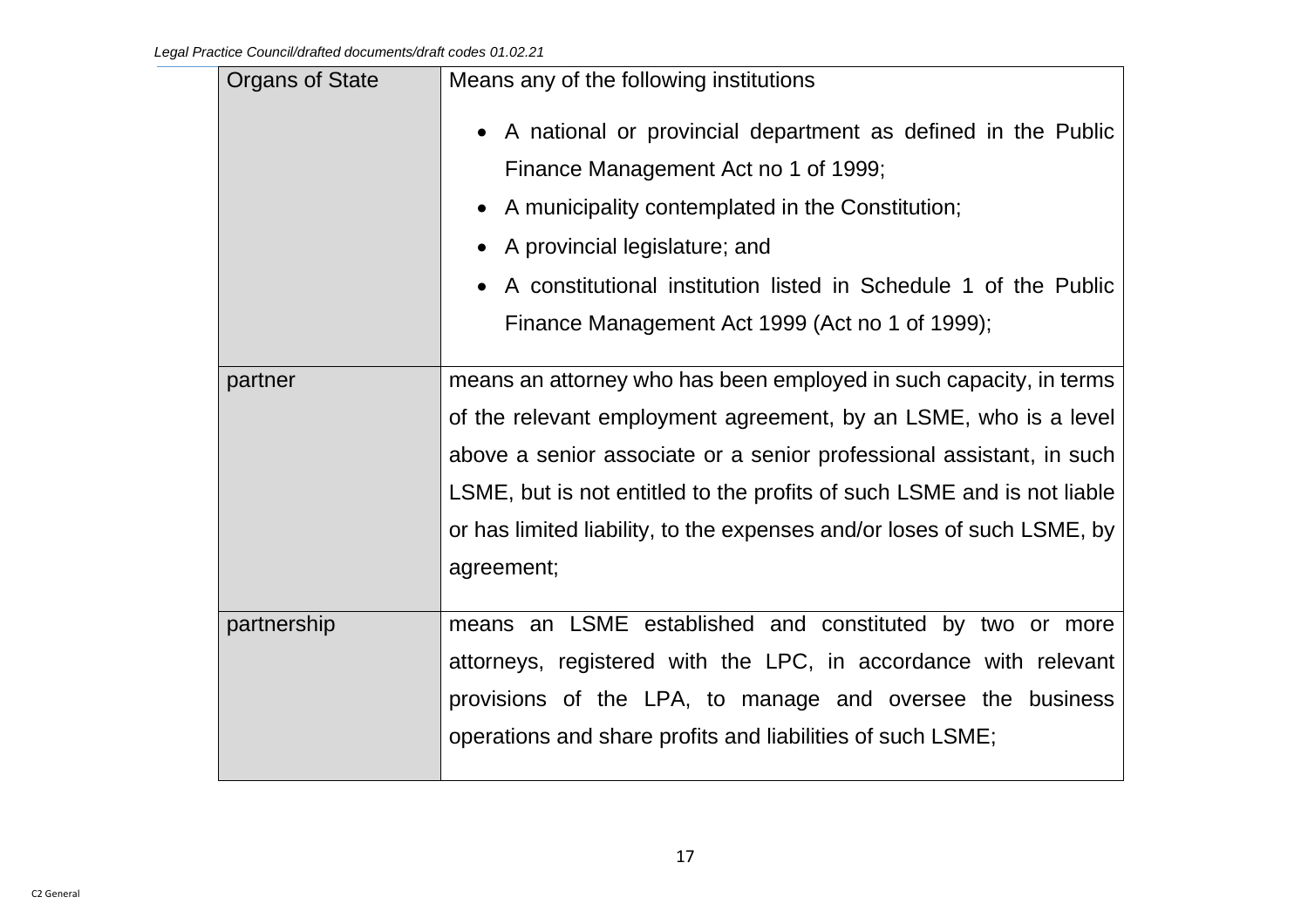| <b>PGL</b>         | means practice group leaders, who are generally equivalent and have       |
|--------------------|---------------------------------------------------------------------------|
|                    | the same rank as the heads of departments, within the LSME, and           |
|                    | carry out the same mandate and/or functions, as the heads of              |
|                    | departments, as the case may be, within an LSME;                          |
| priority scorecard | means the compulsory elements that must be complied with in terms         |
| elements           | of the LSC, as outlined in the scorecards, referring to ownership, skills |
|                    | development and enterprise and supplier development;                      |
| professional       | this term shall bear a similar meaning as an associate, unless the        |
| assistant          | context indicates otherwise;                                              |
| <b>PSED</b>        | means the procurement, supplier and enterprise development                |
|                    | element as a measurement statement as contained in this LSC               |
| pupil              | this term shall bear similar meaning as defined in the LPA;               |
| public entity      | means an enterprise that is listed as a public entity in Schedule 2 or 3  |
|                    | of the Public Finance Management Act, 1999 (Act 1 of 1999);               |
| <b>QPB</b>         | means a qualifying procurement beneficiary which is a recipient that      |
|                    | qualifies, in terms of the qualifying enterprise and supplier             |
|                    | development contributions and interventions, as set out in this LSC;      |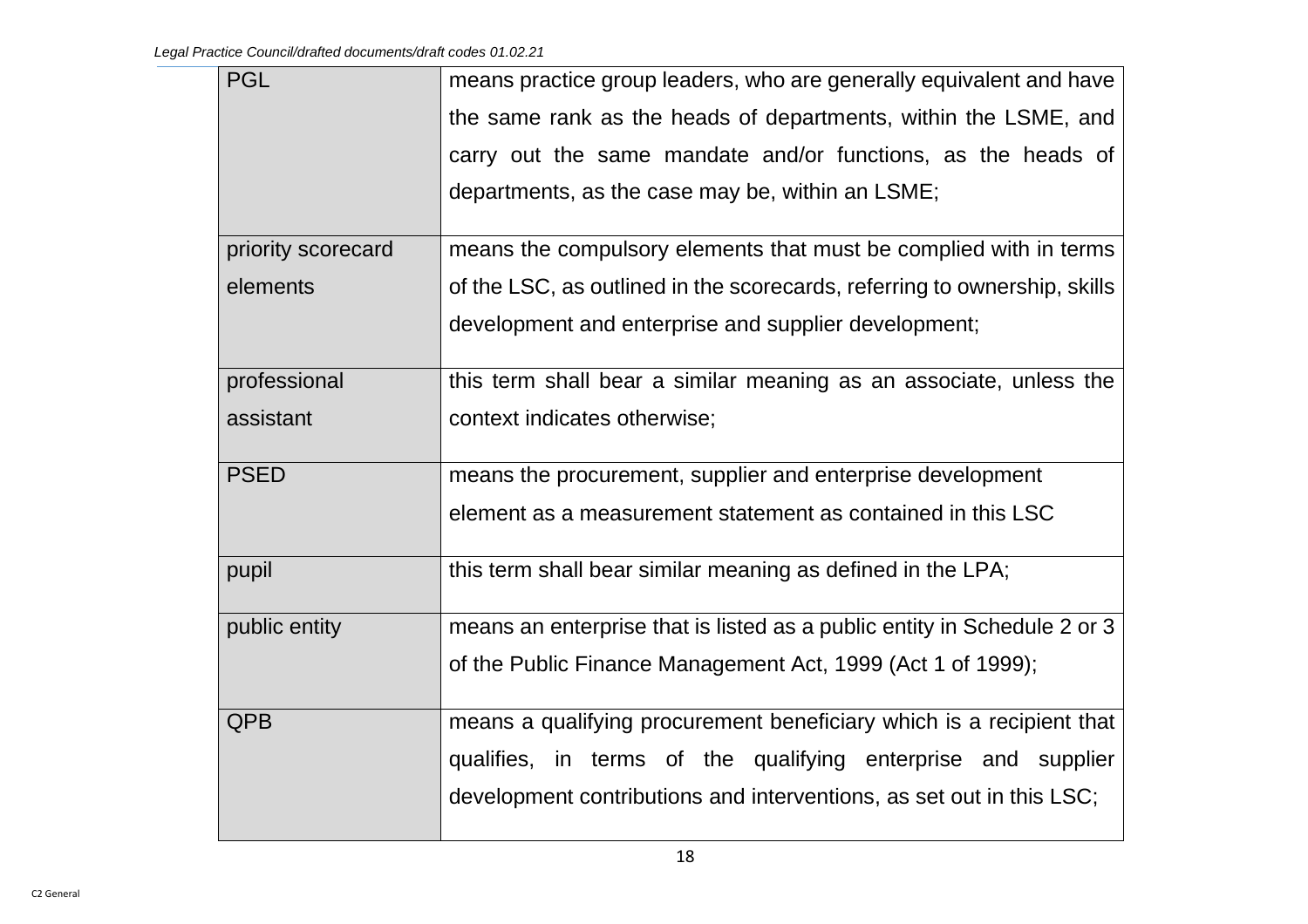| <b>QSE</b>   | means a qualifying small measured LSME or an advocate, as the case     |
|--------------|------------------------------------------------------------------------|
|              | may be, which for the purposes of this LSC, is described as qualifying |
|              | small enterprises as measured in the relevant provisions of the LSC;   |
| <b>QSED</b>  | means qualifying supplier enterprise development initiatives that are  |
|              | intended to benefit communities and/or individuals, measured in        |
|              | monetary value or hourly rates, using generally accepted standards of  |
|              | valuation methods, as may be approved by the Sector Charter from       |
|              | time to time;                                                          |
|              |                                                                        |
| rural areas  | means areas that are without access to ordinary public services, such  |
|              | as water, sanitation, infrastructure and/or economic opportunities;    |
| <b>SANAS</b> | means the South African National Accreditation Agency, an agency       |
|              | responsible for carrying out accreditations in respect of              |
|              | conformity assessments mandated through the Accreditation for          |
|              | Conformity Assessment, Calibration and Good Laboratory                 |
|              | Practice Act No. 19 of 2006, as amended;                               |
| <b>SED</b>   | means the socio-economic development elements as contained in          |
|              | this LSC;                                                              |
|              |                                                                        |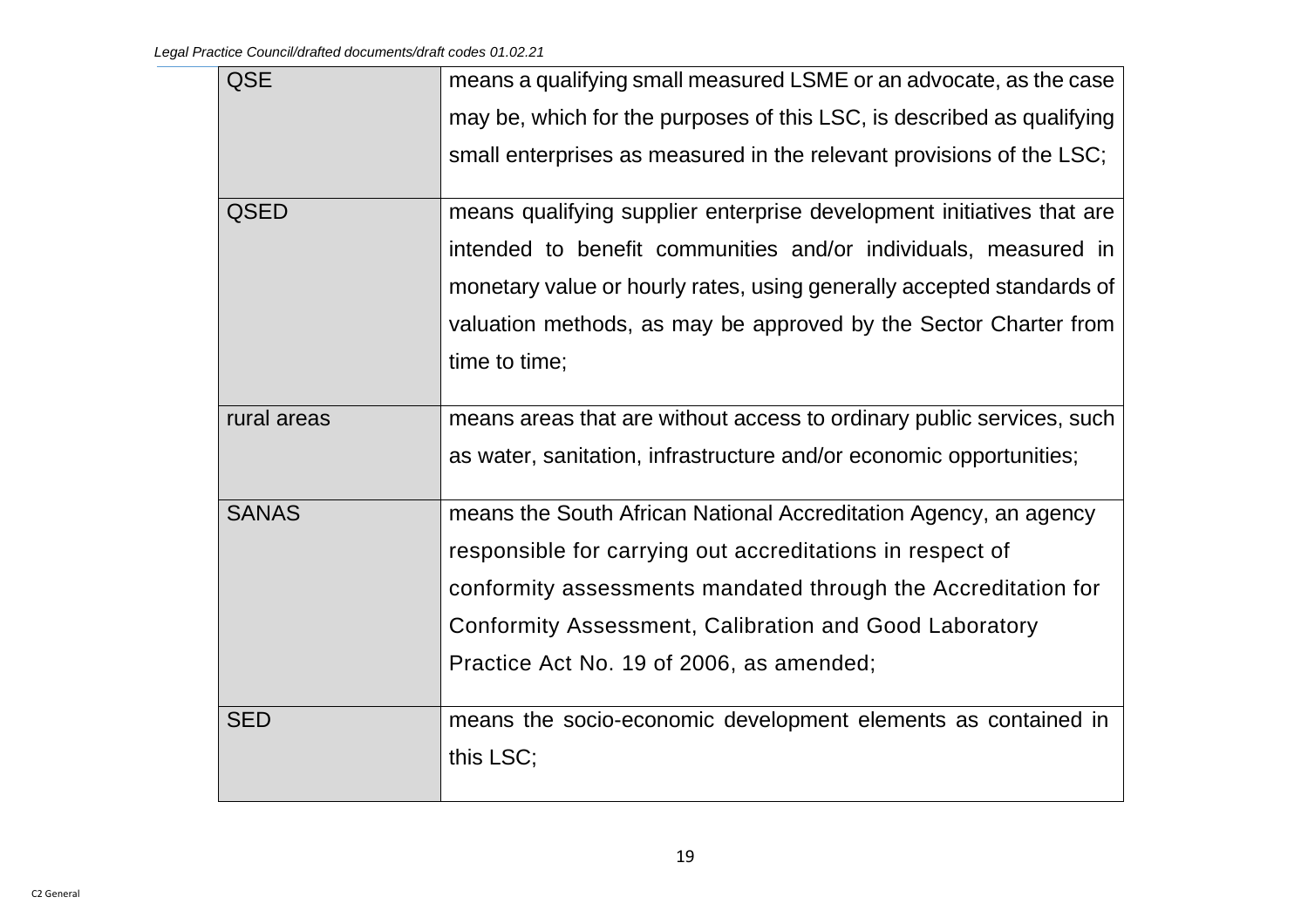| senior associate    | means an attorney employed by an LSME, in that capacity, in terms    |
|---------------------|----------------------------------------------------------------------|
|                     | of the relevant employee agreement, who is at the senior level above |
|                     | an associate but who is not a partner or a director at that LSME;    |
| senior management   | for the purposes of this LSC, shall be constituted and refer to the  |
|                     | heads or PGL, as the case may be, of the various departments, within |
|                     | a relevant LSME, who are the leaders of such departments, to         |
|                     | oversee the performance, effectiveness and efficiency of such        |
|                     | departments;                                                         |
|                     |                                                                      |
| senior professional | this term shall bear a similar meaning as a senior associate, unless |
| assistant           | the context indicates otherwise;                                     |
|                     |                                                                      |
| <b>SOE</b>          | means the state-owned enterprises which are entities that are wholly |
|                     | or partly owned by the state or any organs of the government;        |
| sole practitioner   | means an LSME, in case of attorneys, which has been established      |
|                     | and registered by a single attorney, as a law firm, with the LPC, in |
|                     | terms of the provisions of the LPA;                                  |
|                     |                                                                      |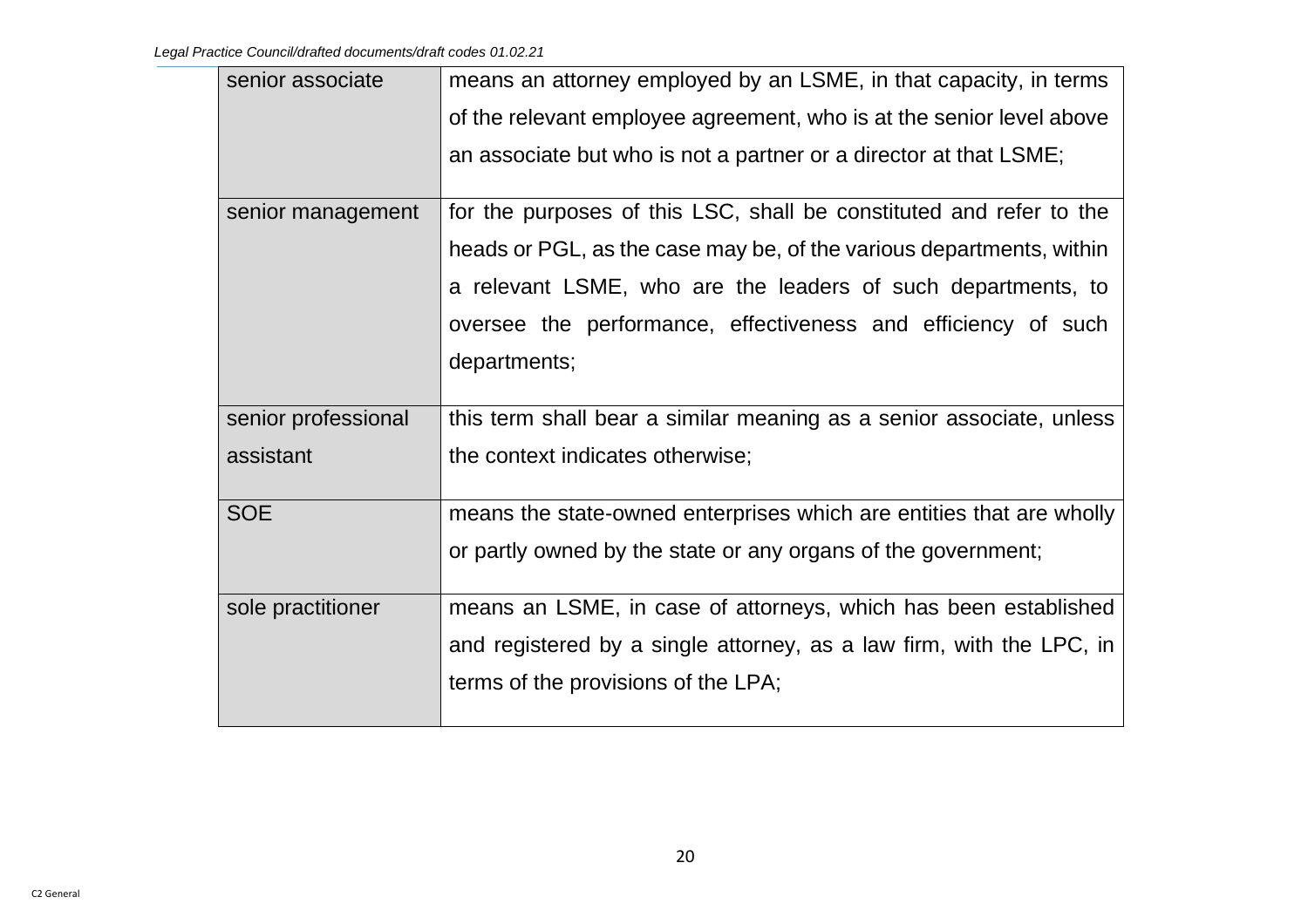| specialised areas of | means, for the purposes of this LSC, those areas of law where black |
|----------------------|---------------------------------------------------------------------|
| law                  | people were excluded or have limited exposure, including, but not   |
|                      | limited to the following:                                           |
|                      | 1. corporate and commercial law;                                    |
|                      | 2. intellectual property law and cyber law;                         |
|                      | 3. maritime law;                                                    |
|                      | 4. regulatory law;                                                  |
|                      | 5. conveyancing and property law;                                   |
|                      | 6. pension law;                                                     |
|                      | 7. aviation law;                                                    |
|                      | 8. entertainment law;                                               |
|                      | 9. arbitration and mediation;                                       |
|                      | 10. insolvency and business rescue;                                 |
|                      | 11. banking law;                                                    |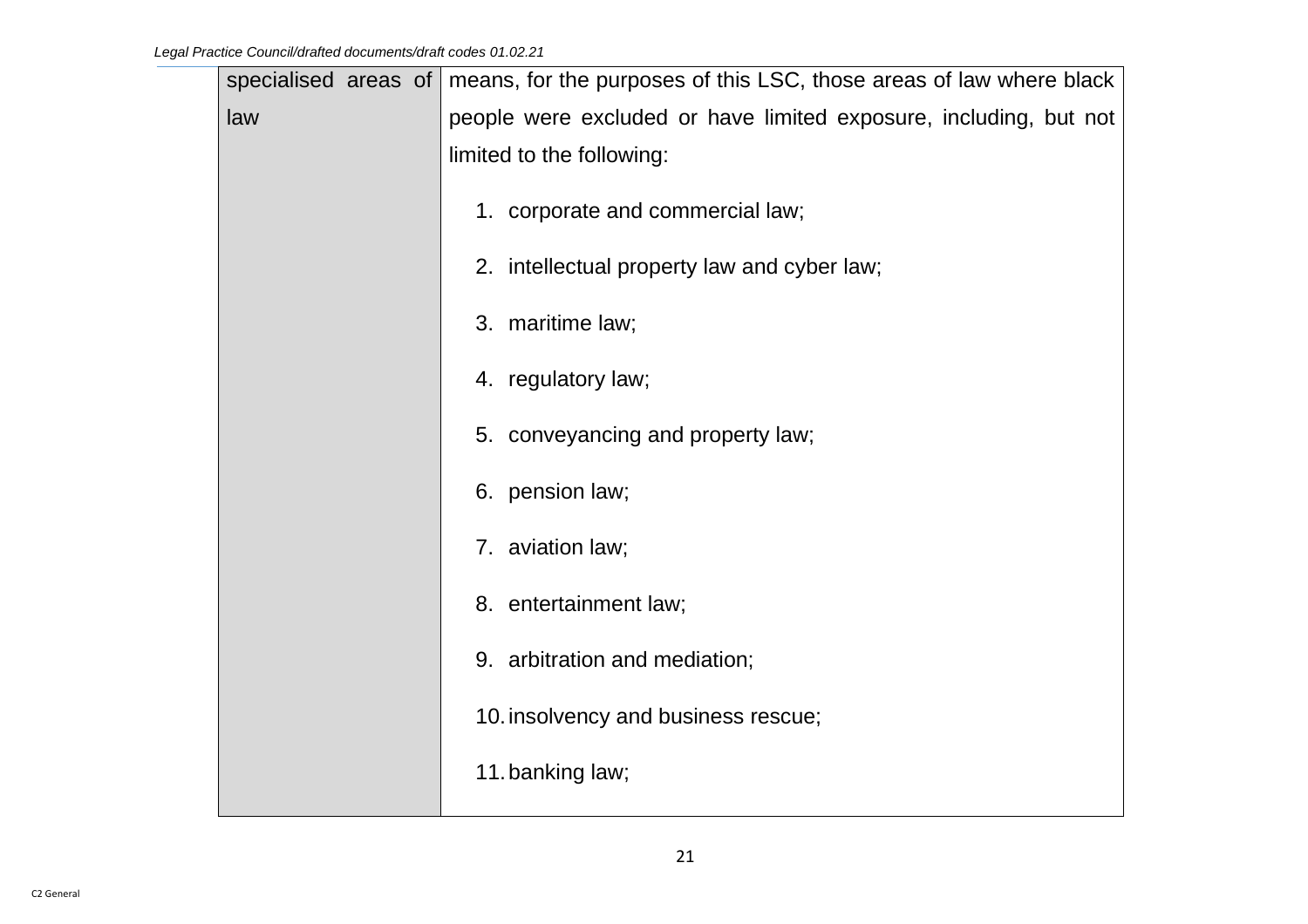| 12. initial public offerings and the securities exchange; |
|-----------------------------------------------------------|
| 13. business and corporate tax law;                       |
| 14. assets restructuring;                                 |
| 15. mergers, acquisitions and take overs;                 |
| 16. competition law;                                      |
| 17. mining, energy and natural resources;                 |
| 18. international trade;                                  |
| 19. corporate governance;                                 |
| 20. due diligences and compliance;                        |
| 21. forensic and fraud investigation;                     |
| 22. transaction advisory services;                        |
| 23. environmental law;                                    |
| 24. project finance;                                      |
|                                                           |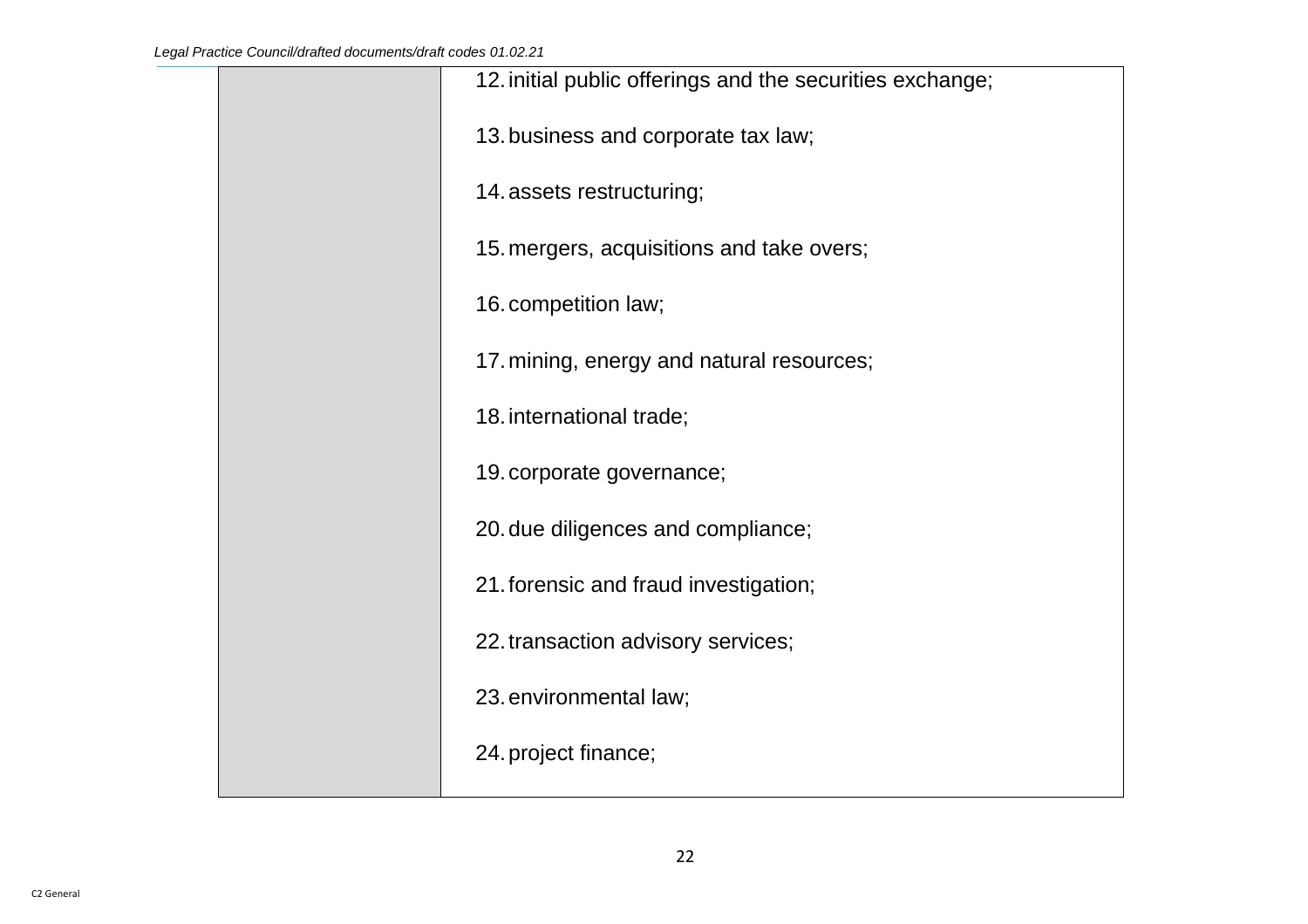|                         | 25. corporate finance;                                                  |
|-------------------------|-------------------------------------------------------------------------|
|                         | 26. structured finance;                                                 |
|                         | 27. construction and engineering law;                                   |
|                         | 28. media law;                                                          |
|                         | 29. telecommunication law; and                                          |
|                         | 30. sports law.                                                         |
| <b>Statistics SA or</b> | means the national statistical service of South Africa with a goal of   |
| <b>Statistics South</b> | producing timely, accurate and official statistics, in order to advance |
| Africa                  | economic growth, development and democracy;                             |
| steering committee      | means a committee which has been established by the LPC, in terms       |
|                         | of the B-BBEE Act, to facilitate and co-ordinate the drafting and the   |
|                         | gazetting of the LSC and it is constituted by major commercial          |
|                         | associations in the legal profession, including the following:          |
|                         | <b>Black Lawyers Association (BLA);</b>                                 |
|                         | Pan African Bar Association of South Africa (PABASA);                   |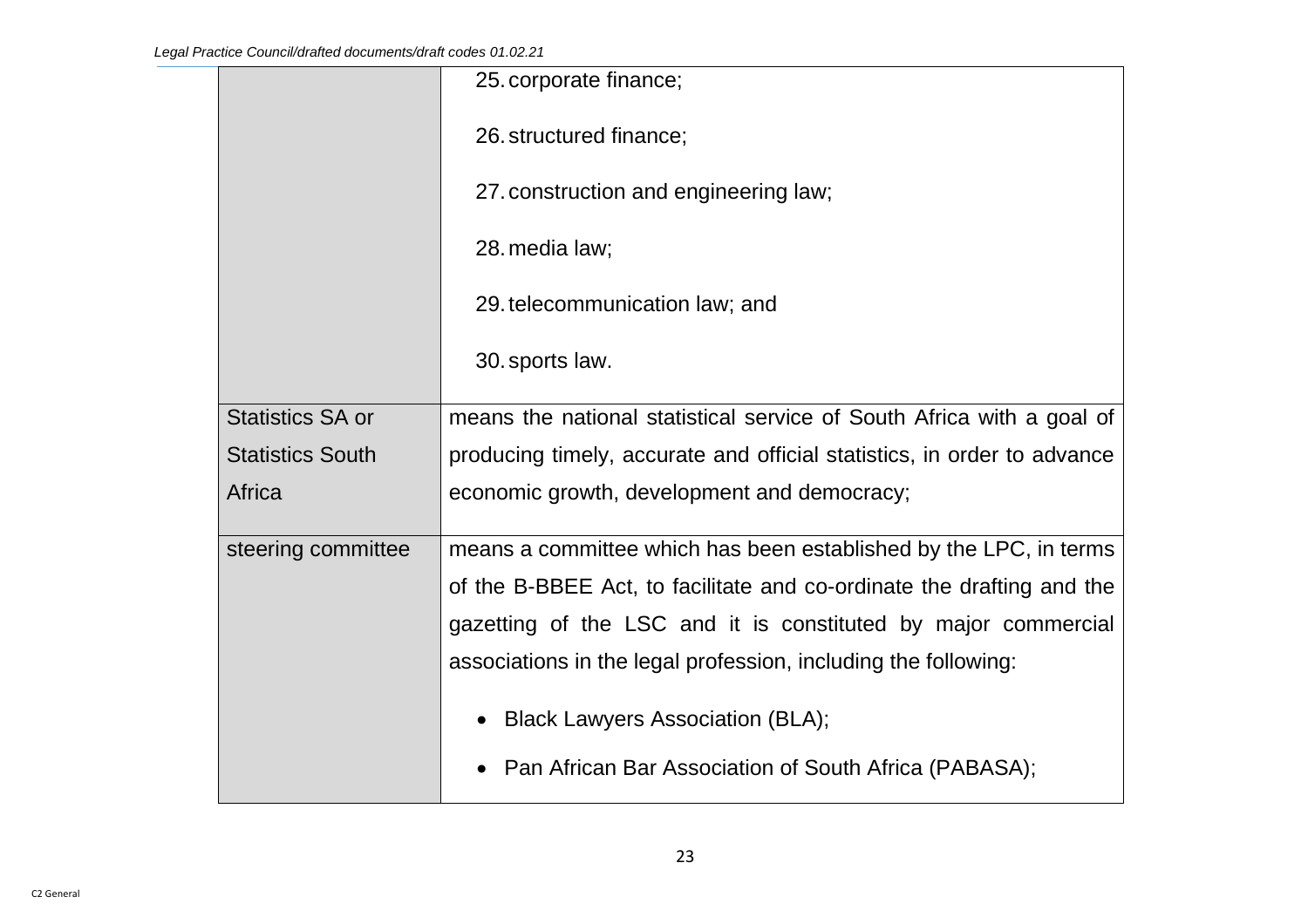|             | National Association of Democratic Lawyers (NADEL);                     |
|-------------|-------------------------------------------------------------------------|
|             | National Bar Council of South Africa (NBCSA);                           |
|             | General Council Bar of South Africa (GBCSA);                            |
|             | Law Society of South Africa (LSSA);                                     |
|             | <b>Black Conveyancers Association (BCA;</b>                             |
|             | Department of Justice and Constitutional Affairs (DoJ);                 |
|             | Department of Trade, Industry & Competition (DTI&C);                    |
|             | The Corporate Counsel Association of South Africa (CCAS);               |
|             | Advocates for Transformation (ATF)                                      |
|             | Legal Aid South Africa (LABSA); and                                     |
|             | South African Woman Lawyers Association (SAWLA).                        |
| targeted    | means procurement from preferred categories of bidders, such as         |
| procurement | persons previously disadvantaged by unfair discrimination, provided     |
|             | that (a) this does not compromise the value for money requirement;      |
|             | and (b) incentives for recognising and rewarding genuine innovators     |
|             | in the case of unsolicited proposals, provided that these incentives do |
|             | not compromise the competitive bidding process. It is intended to       |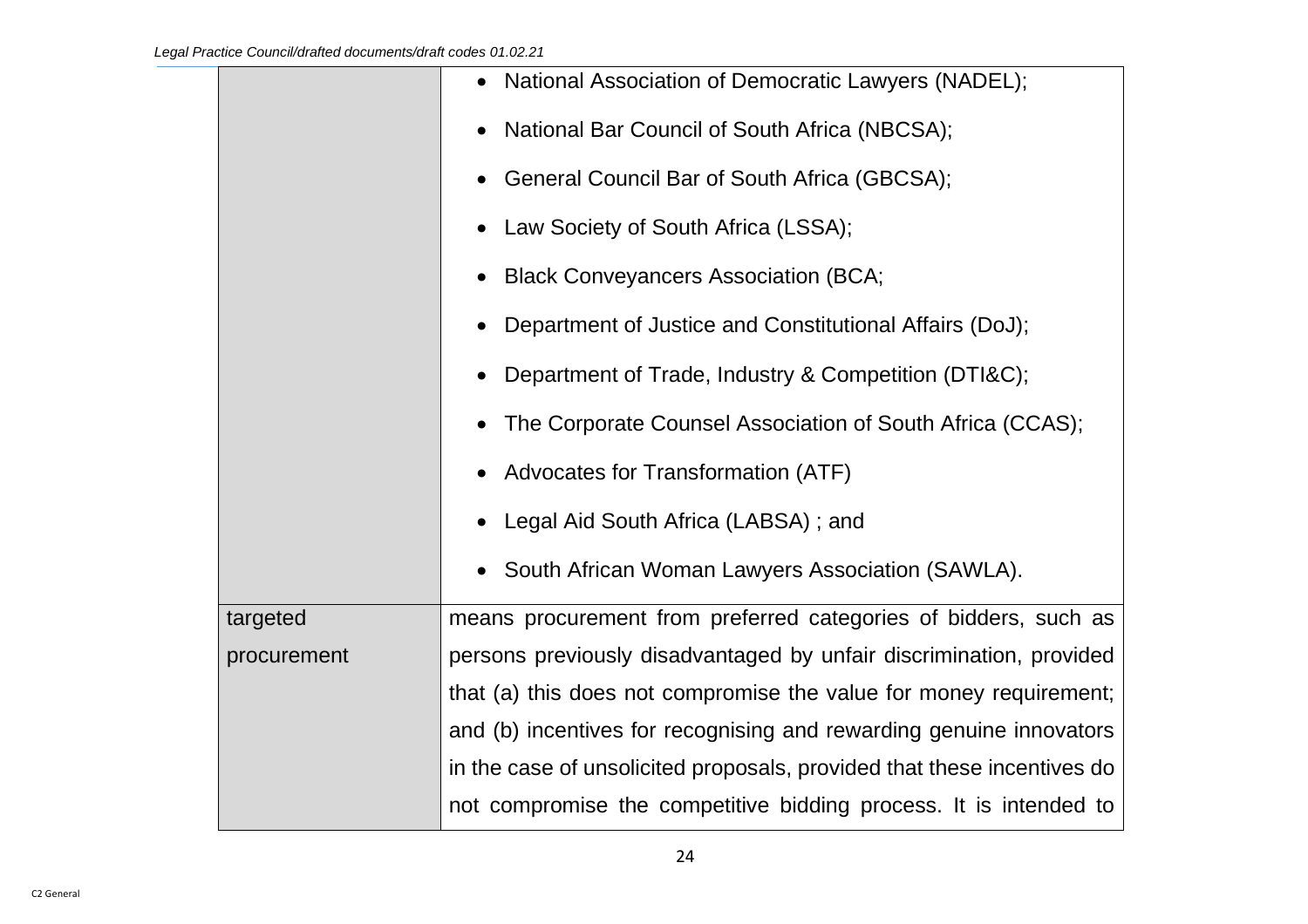|                | address more long-term socio-economic issues and increase access        |
|----------------|-------------------------------------------------------------------------|
|                | to work available to the poor and generating income within the          |
|                | marginalised sectors of society;                                        |
| top management | refers to a board of directors, in case on an incorporated LSME, or a   |
|                | board of partners, in case of a partnership, constituted by equity      |
|                | directors or partners and salaried directors or partners, as a case may |
|                | be, who participate in the overall strategic direction of an LSME and   |
|                | have the final decision-making powers in relation to such relevant      |
|                | LSME;                                                                   |
|                |                                                                         |
| voting rights  | the term shall have similar meaning as defined in the Companies Act.    |

#### <span id="page-25-0"></span>5. **INTRODUCTION AND PREAMBLE**

- 5.1 As indicated above, despite the dawn of democracy and the new dispensation in April 1994, the South African legal profession has continued to face challenges in achieving transformation. The top positions and roles in this sector, from senior partners of law firms, senior advocates at the Bar, remain largely homogenous and are mainly occupied by white male practitioners. There is a marked absence of diversity on the basis of race and gender.
- 5.2 Although there have been pockets of improvement, an overview of the South African legal profession shows that despite an increase in the numbers of admitted black legal practitioners, there are still not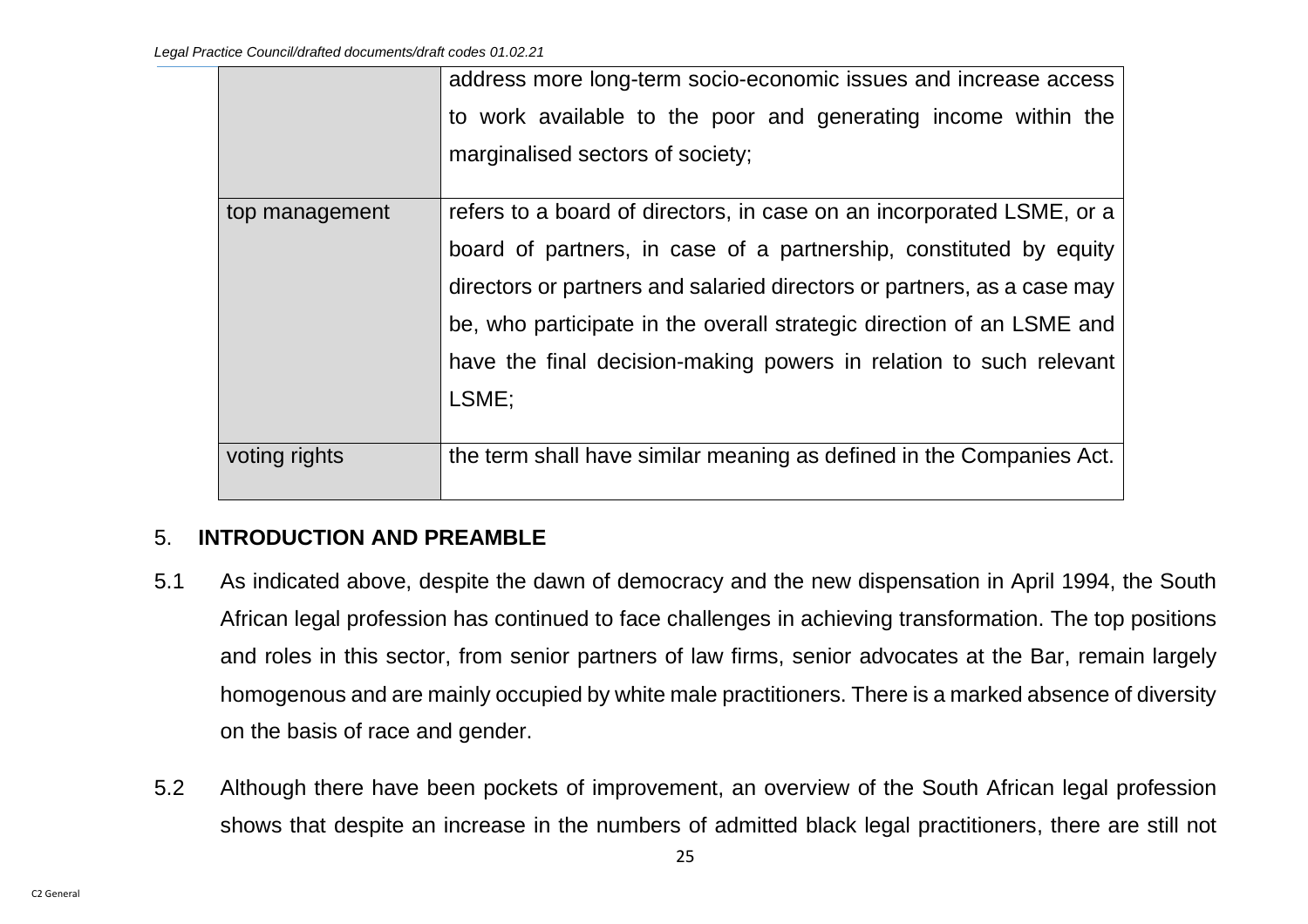enough black-owned large legal firms in the country that can compete in size, scale and service offerings with the traditionally large established white-controlled firms. Many of those firms have become multinational companies with global brands and guidance, at times, at the expense of the local transformation and empowerment policies.

5.3 According to research conducted by the Centre for Applied Legal Studies and the Foundation for Human Rights, in 2014, it has been established that:

> *"South Africa's corporate law firms are still dominated by white men, especially in the upper echelons: 80 percent of the chief executives of the 12 firms canvassed in the survey were white men, as were 72 percent of all managing partners. The picture at the CEO/managing partner level was replicated in the ownership and remuneration structures of the firms: 53 percent of all equity partners were also white and males."<sup>2</sup>*

5.4 Furthermore, in his research for the Masters Business Administration programme, submitted to the Faculty of Commerce, Law and Management, of the University of the Witwatersrand, in 2018, Boitumelo William Phungwayo<sup>3</sup> submits, at page 8, that:

> *"The systematic, structural and social-economic inequalities that were prevalent under the apartheid government distorted the ability of the people in accessing courts, legal services and*

<sup>2</sup> Transformation of the Legal Profession [2014] para 2 at page 5

<sup>&</sup>lt;sup>3</sup> South African Broad-Based Black Economic Empowerment and the Provision of Legal Services in the Financial Services Sector, Johannesburg, 2018, protocol number WBS/BA1738718/952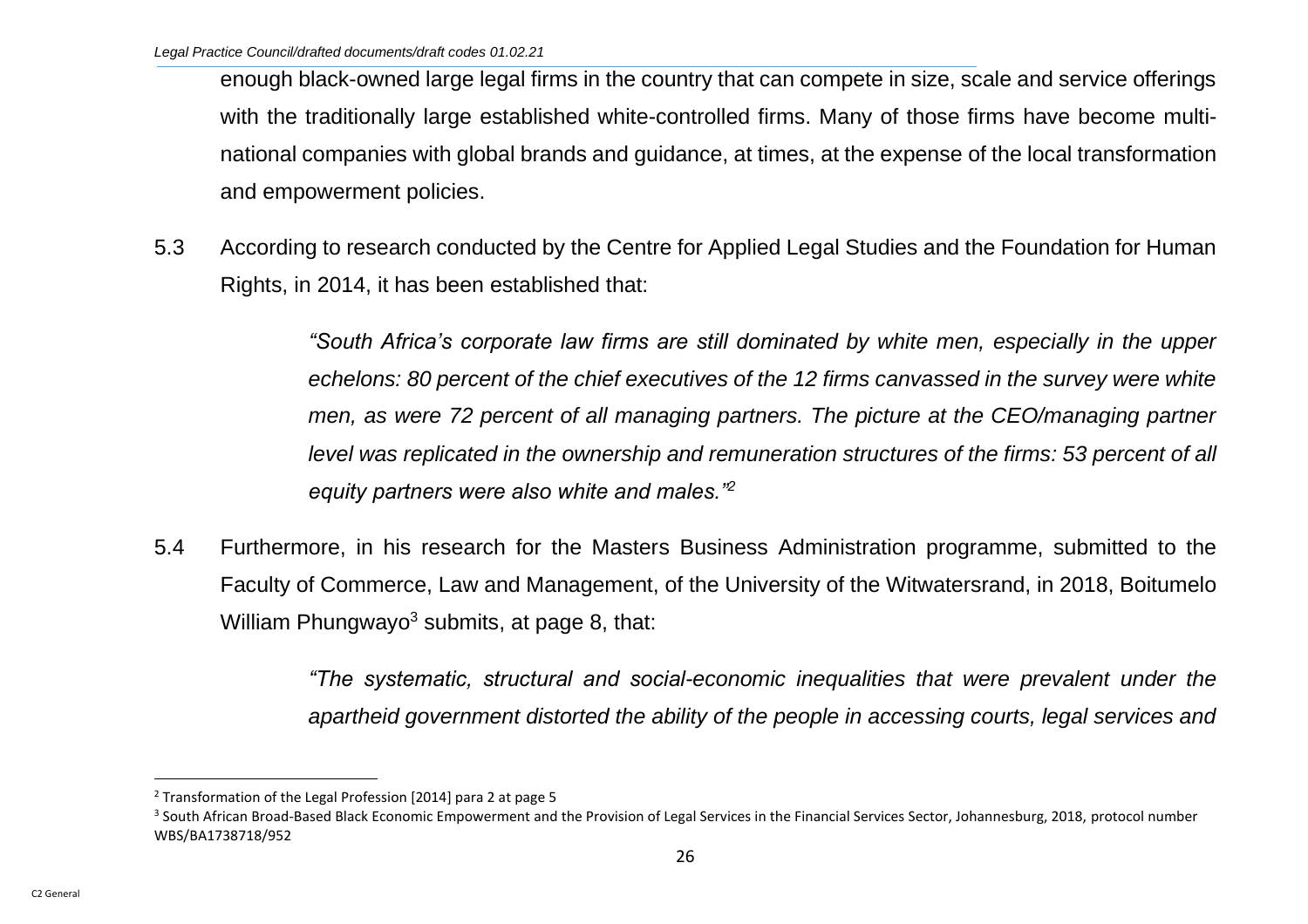*legal work on the basis of race, gender and disability (Roopram, 2007). The socio-economic status and geographic location factors were further hindrances for black people from being able to gain access to legal services. In their media release on 29 November 2007, the cochairpersons of the LSSA acknowledged "that although much had been done to improve the structural and systematic issues of the past; inequality and discrimination still prevailed in the new democratic dispensation" (Ramatlhodi, 2010). According to the meeting report shared at the LSSA briefing on legal profession transformation, statistics showed that there were 24% fully female-owned attorney practices, 60% fully male-owned practices and 9.1% practices which were gender mixed (Law Society of South Africa, 2007). Ramatlhodi (2010) in his briefing further advised that 80% of the practices were fully owned by whites, only 6.5% fully owned by Africans, 6.2% by Indians, 1.4% by coloureds and 6.5% had mixed ownership (Ramatlhodi, 2010)."*

5.5 Against this background, in 2007, prior to the establishment of the LPC, the Council of the Law Societies of South Africa, developed and adopted the Legal Sector Charter as a section 12 Transformation Charter ("**the Transformation Charter**") in terms of the B-BBEE Act. The Transformation Charter represented an historic milestone in the commitment towards the transformation of the industry. It came about as a result of an extensive process of consultations which culminated in the legal profession undertaking the responsibility for the drafting of the Legal Sector Charter ("**the Legal Sector Charter**"), in consultation with the DOJCD. The Legal Sector Charter embodies the profession's commitment to transformation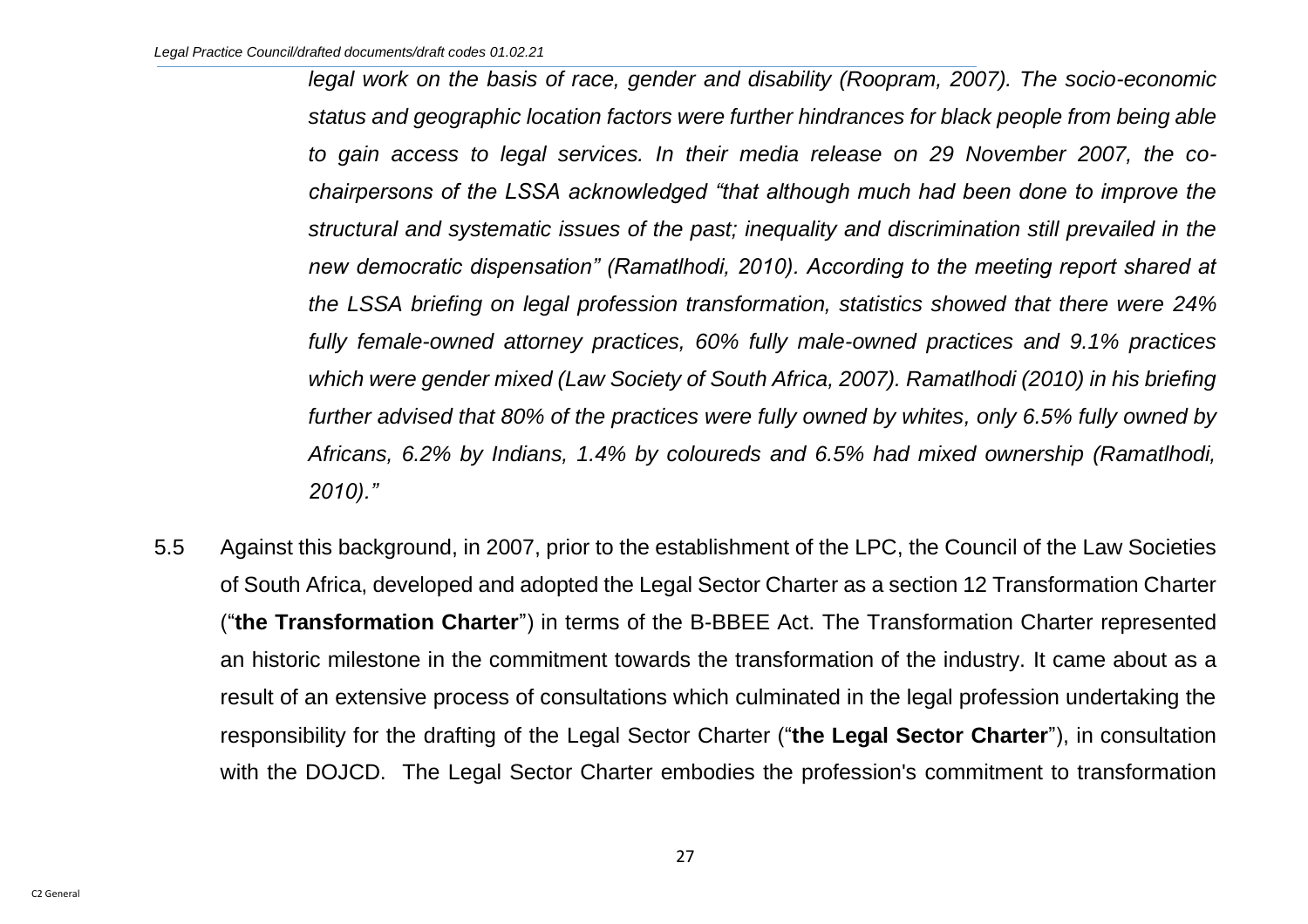and recognizes that a strong, independent and representative profession is essential to ensure access to justice and to promote the Bill of Rights, as contained in the Constitution.

- 5.6 The Legal Sector Charter recognizes that, whereas significant progress has been made in restructuring and transforming our society and its institutions, systemic inequalities and unfair discrimination remain deeply embedded in social structures, practices and attitudes, undermining the aspirations of our constitutional democracy.
- 5.7 The LPC was established as a national statutory body established to, together with its provincial councils, regulate the affairs of and exercise jurisdiction over all legal practitioners in South Africa, that is, attorneys, advocates and candidate legal professionals and pupils.
- 5.8 The purpose of the LPA is to, *inter-alia*:

*"Provide a legislative framework for the transformation and restructuring of the legal profession that embrace the values underpinning the Constitution and ensures that the rule of law is held…"*

5.9 The South African legal profession constitutes the cornerstone of an entrenched constitutional provision in a constitutional democracy that provides amongst other things, the promotion of access to justice which is a universally entrenched human right.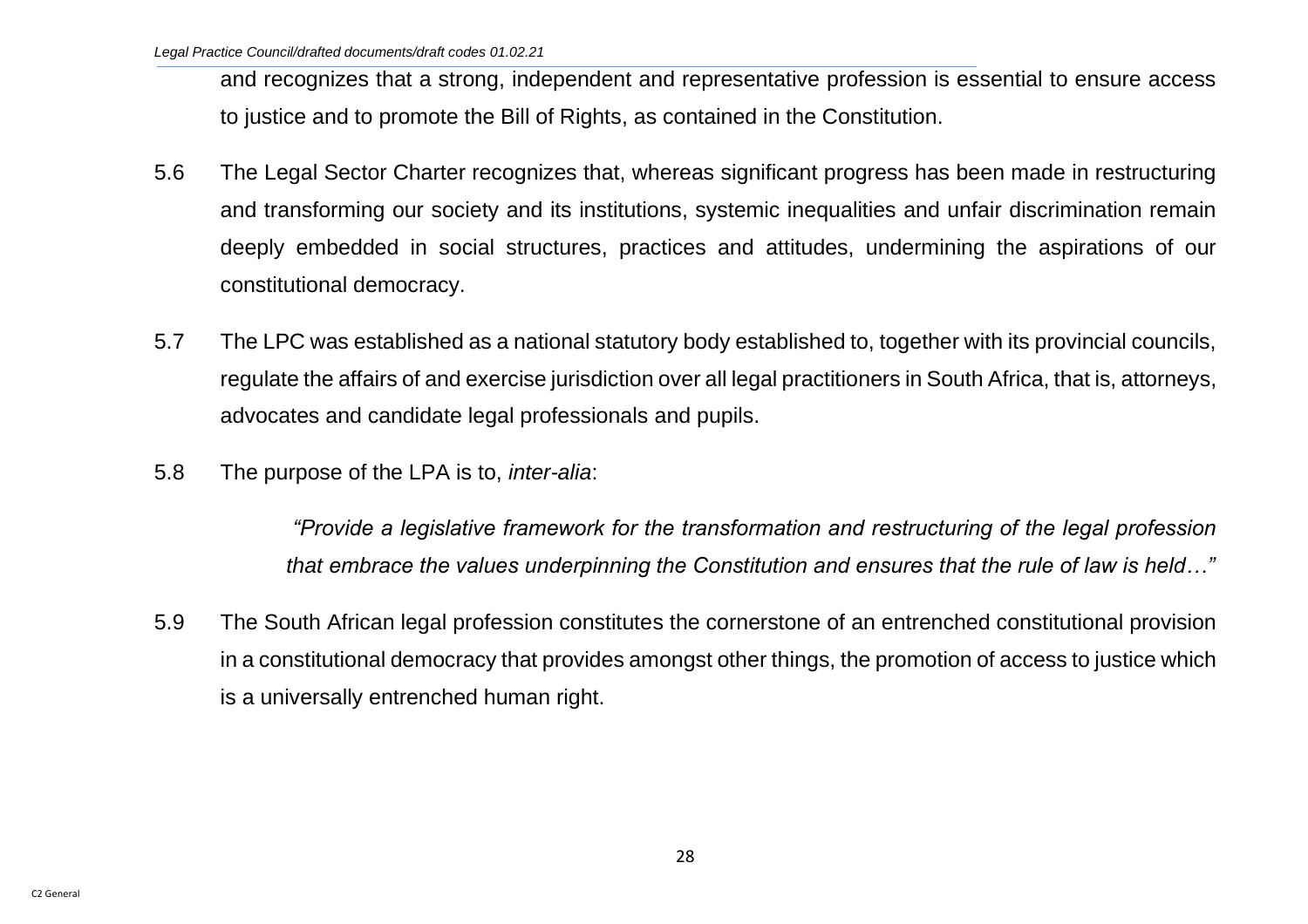## <span id="page-29-0"></span>6. **BUSINESS CASE AND IMPERATIVES FOR THE LSC**

- 6.1 There has been a lack of sufficient and/or quality legal instructions to black attorneys and advocates from the private sector, SOEs and other organs of state. The marginalization of black legal firms and advocates manifests itself in the continuing award of major legal commercial and litigation instructions to whiteowned law firms or foreign-owned and white advocates. This condemns black legal firms and advocates to fulfilling largely peripheral roles and to areas of law such as criminal and personal injury cases or being BEE partners, rather than as leading partners in large commercial transactions and/or litigation matters.
- 6.2 Until now, the legal sector has used the generic scorecard contained in the Generic Codes to measure its compliance with the provisions of the B-BBEE Act and commitment to empowerment. Whilst the Generic Codes have proven to be useful in certain ways, there is a need for a sector specific code in the legal profession that recognizes the specific unique features and characteristics of the industry. For instance advocates cannot, because of the nature of their practice, be measured under ownership and management control.
- 6.3 It is important to ensure that the following outcomes and objectives of the LSC, are achieved:
- 6.3.1 to deal with and manage the legal sector's unique features and characteristics that require specific measurements and interventions;
- 6.3.2 to ensure that industry stakeholders commit to the implementation of the LSC;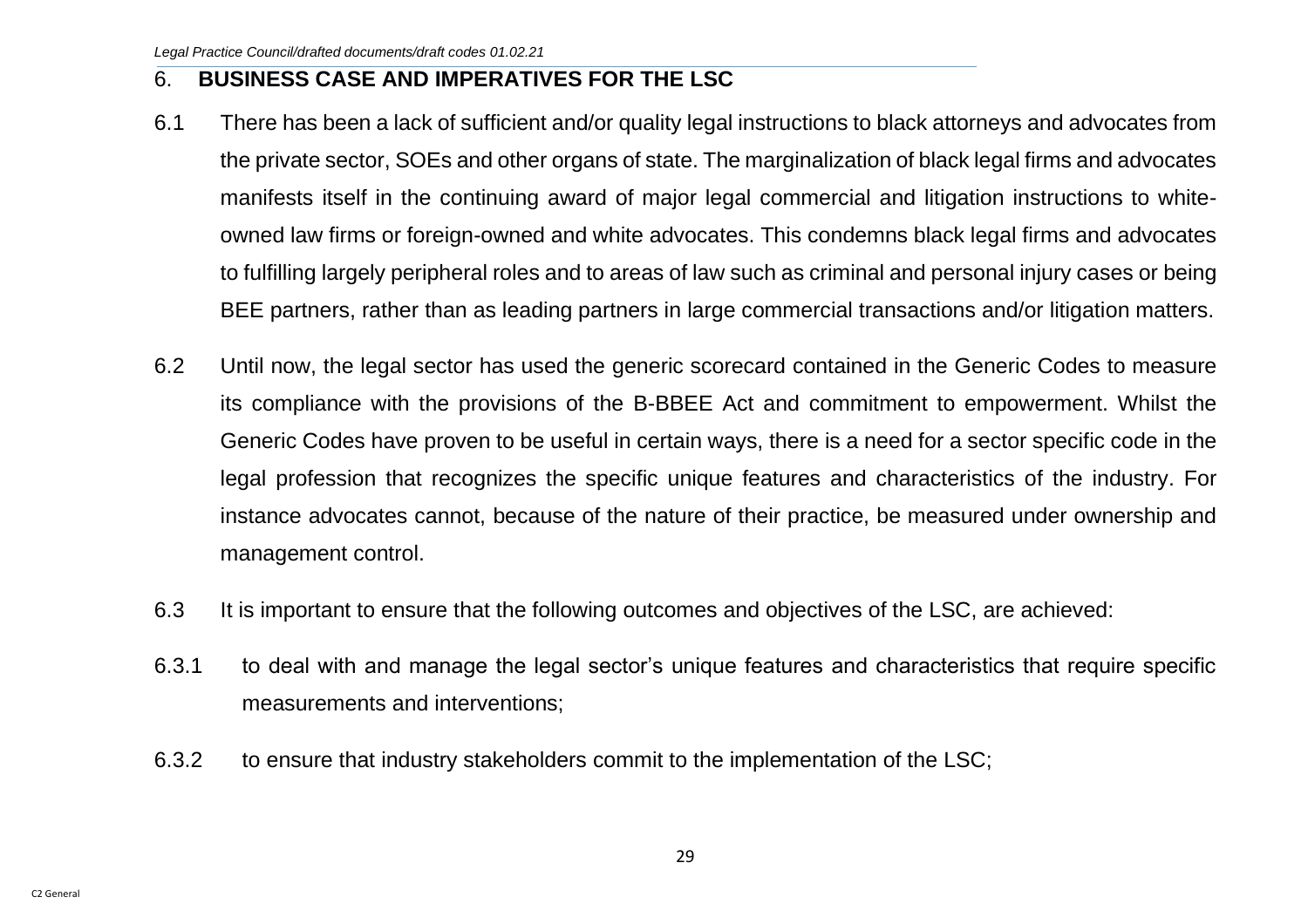- 6.3.3 that industry specific and practical thresholds, targets, measurement principles and weighting points are clearly defined and outlined in the LSC for all to understand and implement;
- 6.3.4 to implement more effective interventions in certain elements of the scorecard; and
- 6.3.5 to ensure that incentives for innovation and progressive implementation of the LSC in a unique manner are promoted, encouraged and protected.
- 6.4 It is important that in achieving the objectives of the LPA and the B-BBEE Act:
- 6.4.1 the entire legal sector (in all its forms) supports the vision of and commitment to a transformed, quality legal profession in compliance with the B-BBEE Act, which establishes a legislative framework for the promotion of B-BBEE and economic inclusiveness;
- 6.4.2 the LSC is aligned to the principles underpinning the NDP, which aims to, *inter alia*, eliminate poverty and reduce inequality at least by the year 2030;
- 6.4.3 the introduction of EAP targets which are aimed at addressing the unequal representation of racial sub-groups participating in the industry, based on regional and demographic representations, particularly Africans, Coloured and Indians (ACI).
- 6.4.4 the setting aside of minimum levels of procurement spend and the allocation of work from the legal measured entities having regard to racial and gender demographics at a national level, with specific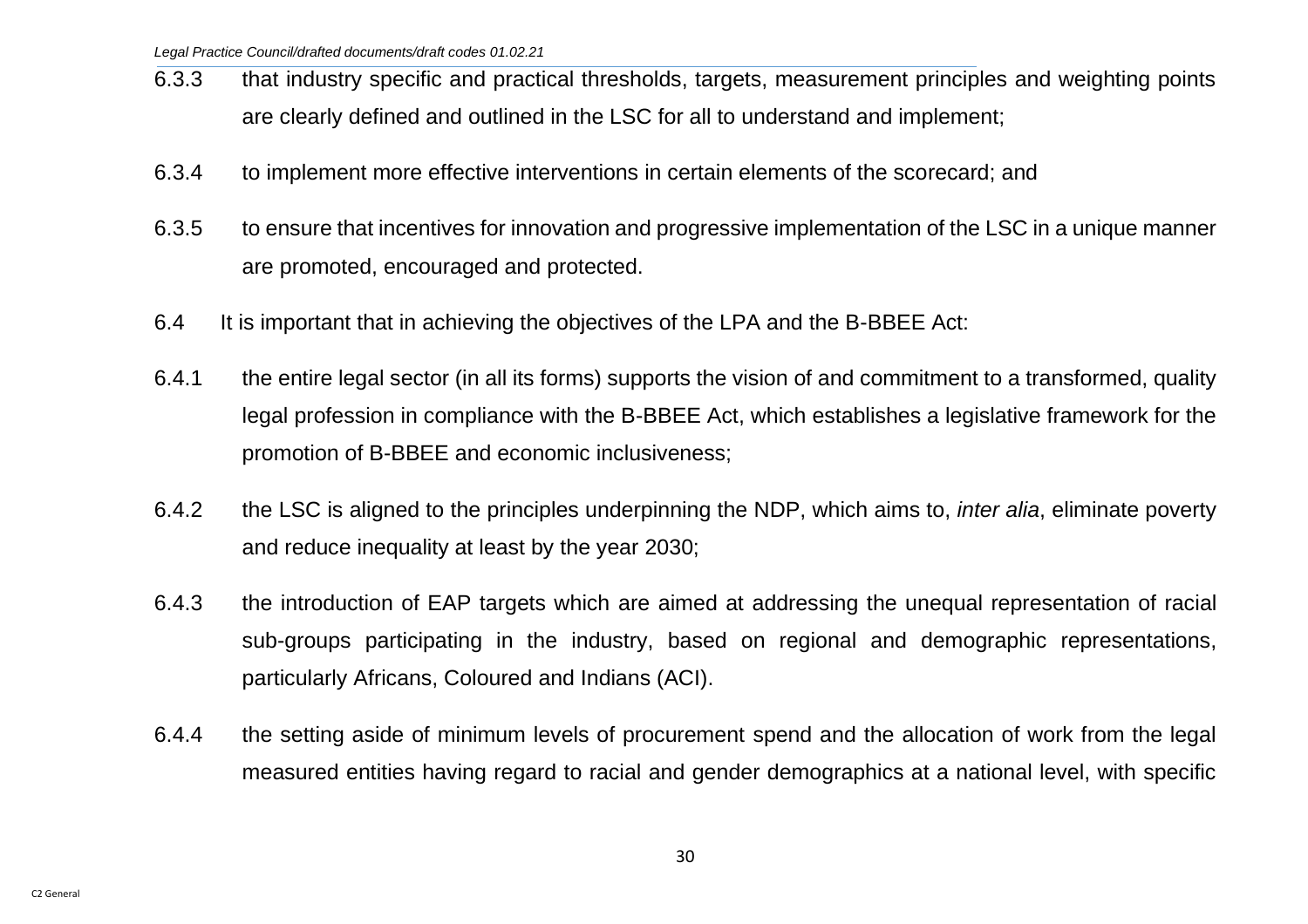reference to the legal measured entities that are at least 75% black owned or at least 51% black women owned are affected;

- 6.4.5 the setting aside of minimum levels of allocations of work for legal practitioners that are, having regard to the racial and gender demographics at a national level, with specific reference to legal measured entities that are at least 75% black owned or 51% black women owned are affected; and
- 6.4.6 the promotion, enhancement and consolidation of *pro-bono* legal work, which is a unique feature of the legal profession that ensures that the poor, rural and disadvantaged individuals and/or communities, which as a result of past discrimination are primarily black, have access to quality legal services.
- 6.5 At all relevant and material times, the implementation of the LSC should be underpinned by the following objectives:
- 6.5.1 **ensuring that women, particularly black women are equitably** represented in the management and ownership structures of legal practices;
- 6.5.2 **providing access to justice** and outlining the responsibilities and obligations of stakeholders in addressing those challenges;
- 6.5.3 improving the **availability of quality legal services** by ensuring the provision of continuing and sustained education and skills development;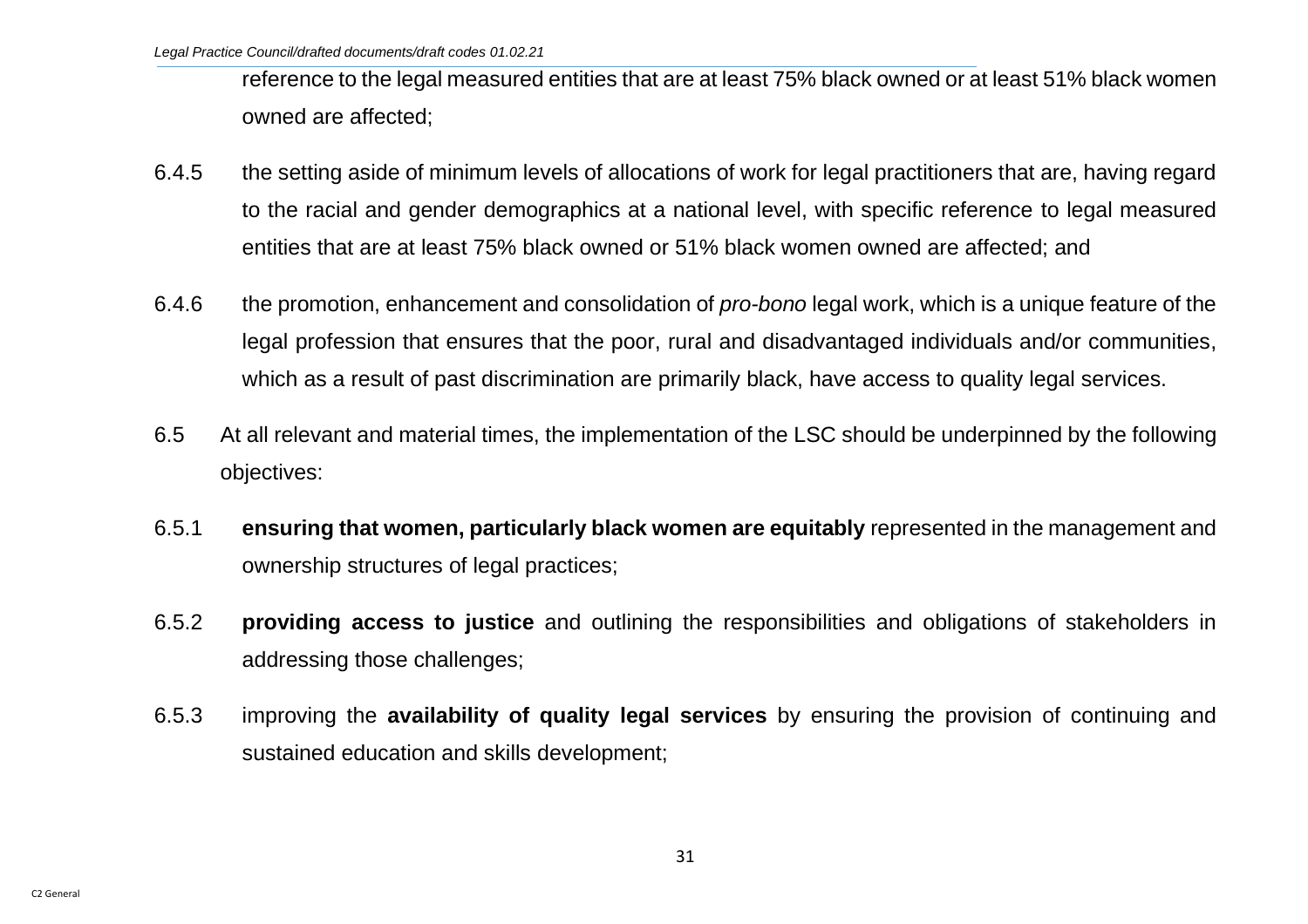- 6.5.4 enhancing, developing and empowering legal professionals, and in particular **designated categories,** in all fields of legal practice especially areas of the law that are currently not usually allocated to them;
- 6.5.5 addressing challenges of **entry into the legal profession**, with specific emphasis on challenges experienced by law students and trainees from designated categories;
- 6.5.6 ensuring the availability of **quality legal training and education** by ensuring the availability of continuing legal training and education; and providing quality workplace learnership opportunities;
- 6.5.7 implementing measures to address the provision and availability of *pro bono* **services and community-based legal services**, thus ensuring access to affordable legal services for all people in South Africa, particularly marginalized, poor and rural communities;
- 6.5.8 facilitating the **transformation of the legal services** sector so as to ensure that it is representative of the demographics of South Africa, ensuring that a body of well-trained and competent providers of legal services are developed to enable equitable appointments to be made to the judiciary;
- 6.5.9 adopting measures to promote the **equitable distribution of all areas of legal work effectively** and meaningfully, to eliminate barriers of entry and provide equal opportunities by empowering Black practitoners especially persons from designated categories through ensuring equal participation in the economic opportunities within the legal sector;
- 6.5.10 ensuring and enhancing demographic **representativity in respect of ownership, management, control and** employment within legal practices;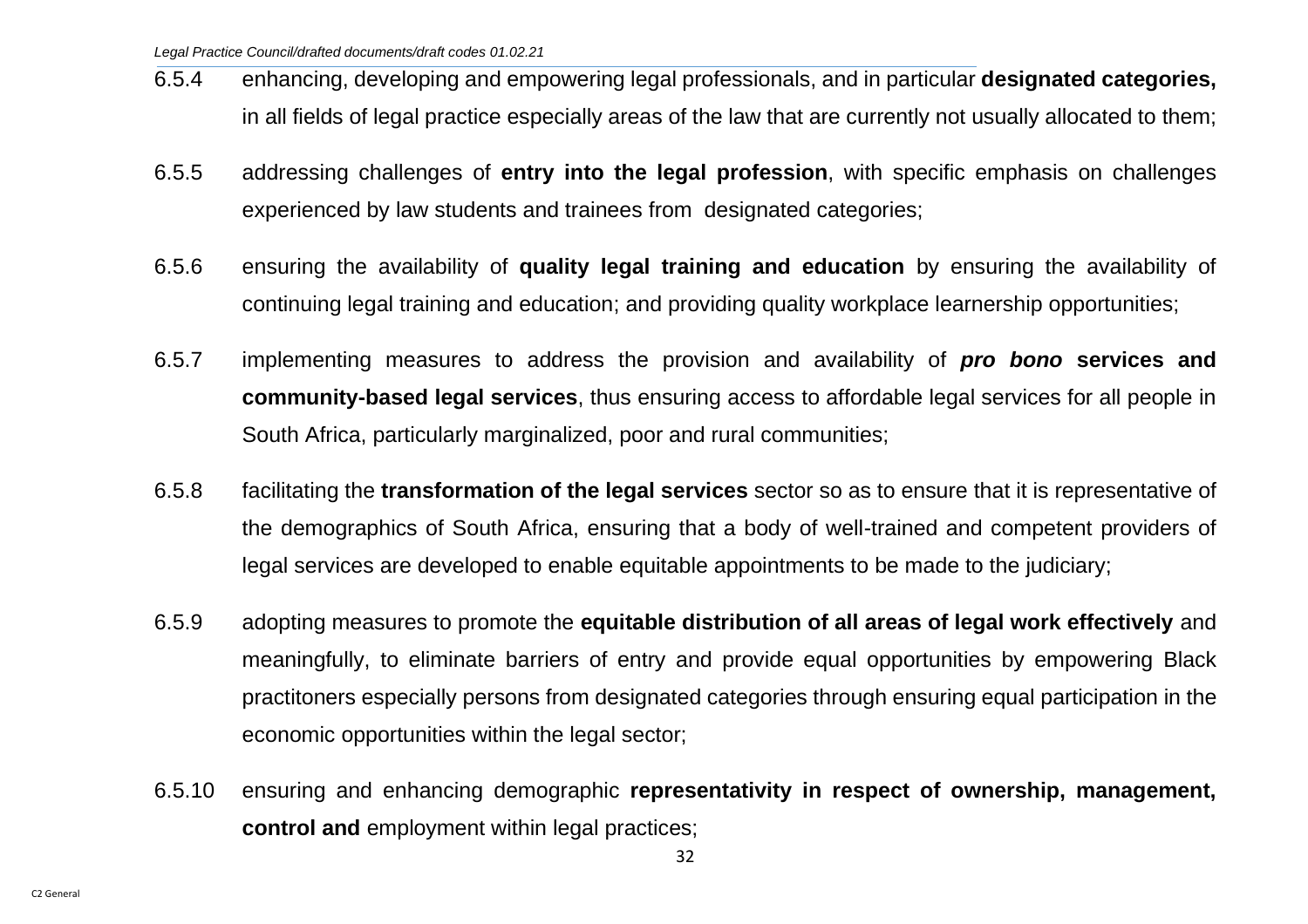- 6.5.11 creating conditions **conducive to ensuring that providers of legal services** are able to establish, manage and build sustainable practices; and
- 6.5.12 creating an **enabling environment to reflect the diversity of our** society and to ensure the promotion of equality and the prevention of discrimination.

## <span id="page-33-0"></span>7. **UNDERTAKINGS AND COMMITMENTS BY THE INDUSTRY STAKEHOLDERS**

- 7.1 The LPC facilitated the process of developing the LSC and provided the necessary resources and technical support. This included the establishment of the Steering Committee, consisting of representatives of stakeholders in the sector and the co-ordination of the consultations with stakeholders in the legal profession and other affected and interested parties and the drafting of the LSC.
- 7.2 In view of this, the development of the LSC is based on the definitions, principles and methodologies of transformation as outlined in the B-BBEE Act and the Generic Codes, and is necessitated by the prevailing conditions and the need to foster equitable representation from all races.
- 7.3 All stakeholders within the legal profession represented on the Steering Committee committed their support for, and undertook to be bound by, the applicable provisions of the LSC and compliance with the LSC scorecard.

## <span id="page-33-1"></span>8. **UNIQUE FEATURES AND STRATEGIC OBJECTIVES OF THE LSC**

8.1 The LSC is premised on the recognition that a B-BBEE measurement framework in the legal sector is necessary to address transformation as a whole, B-BBEE in general, and the promotion of black persons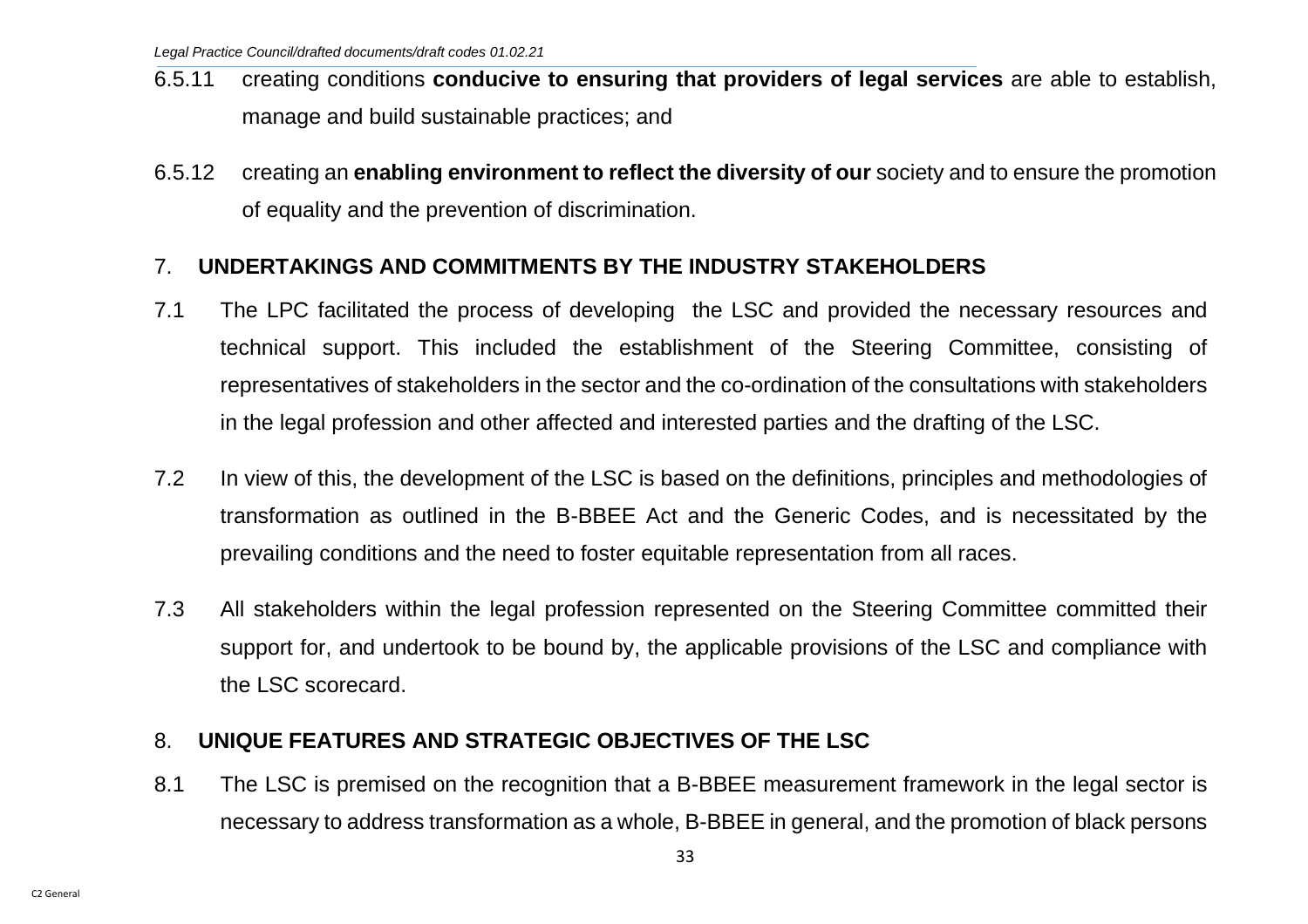as well as the need for a significant increase in the fair and equitable procurement of specialized legal professional services by black practitioners from both the private and public sectors.

- 8.2 The LSC therefore seeks to ensure that the continuing adverse consequences of past discriminatory practices for black practitioners are addressed by providing for certain measures, including the following:
- 8.2.1 by seeking to achieve a substantial, meaningful and accelerated change in the racial and gender composition of ownership, control and management of legal practices in the legal services sector;
- 8.2.2 by promoting employment patterns in the sector that adhere to the principles of non-racialism and non-sexism by addressing the underrepresentation of Black practitioners in many LSMEs.
- 8.2.3 by addressing the shortage and lack of relevant skills and increasing the skills pipeline in order to accelerate the advancement of black legal practitioners, black women legal practitioners and practitioners with disabilities, including legal internships, learnerships, employment of candidate attorneys and pupils with specific reference to legal technical and management skills;
- 8.2.4 by increasing the procurement of the legal services from the private and public sectors by LSMEs that are at least 75% black owned and/or 51% black women owned;
- 8.2.5 by enhancing enterprise and supplier development in the core value chain of the legal services that leads to sustainable empowerment of qualifying supplier development beneficiaries in the legal services sector;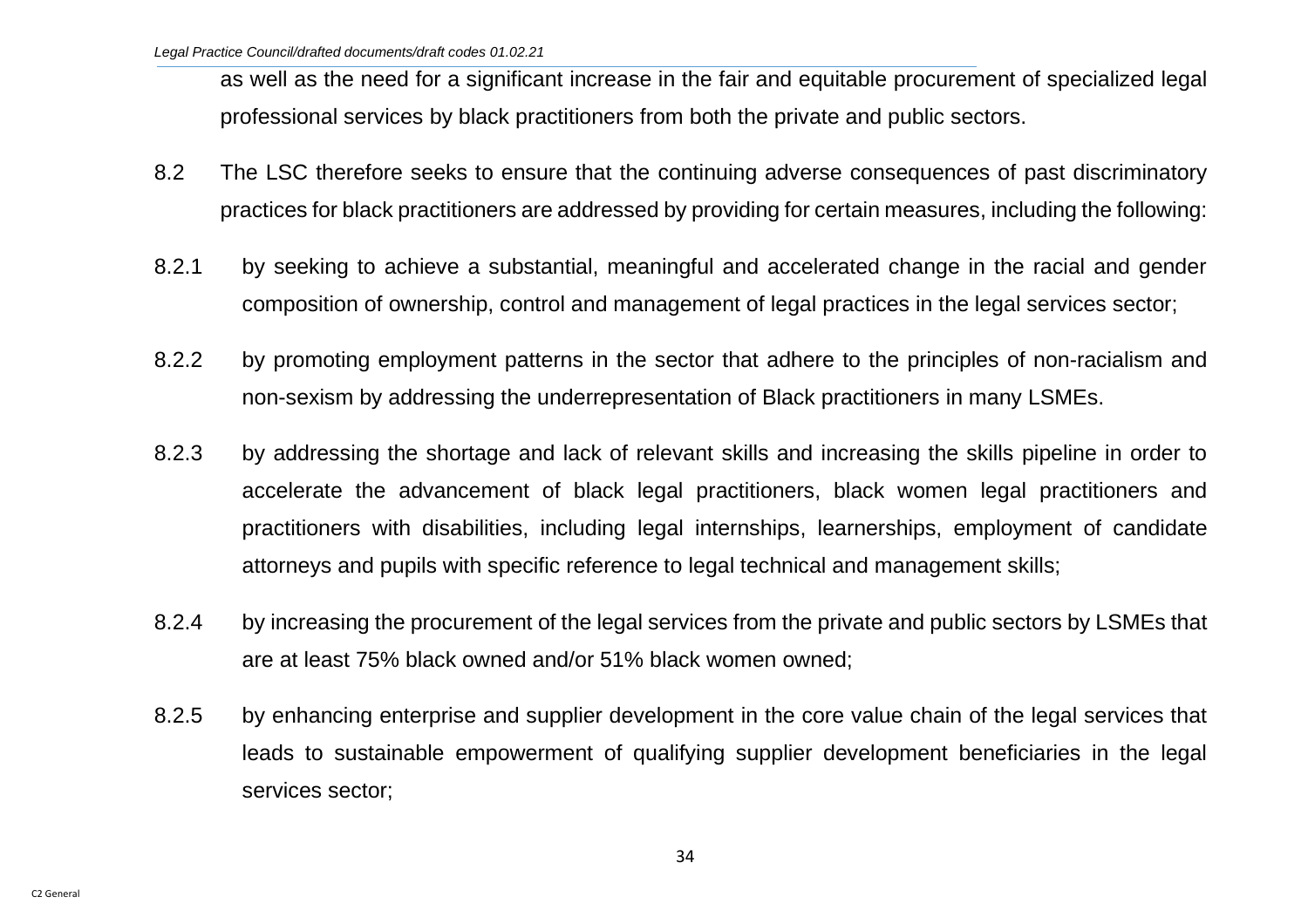- 8.2.6 by contributing to the creation of sustainable substantially black-owned LSMEs that are independently owned by black legal professionals who would have been supported through an effective enterprise and supplier development initiatives;
- 8.2.7 by increasing preferential procurement spend on LSMEs that contribute to local job creation through the investment in various forms of community projects that contribute to employment opportunities;
- 8.2.8 by increasing on-going qualitative and quantitative methods for monitoring and evaluating the progress towards realizing the goals of this LSC and B-BBEE in general and thereby contributing to measures of eradicating fronting and other mechanisms for circumventing such goals;
- 8.2.9 by promoting access to quality legal services, through *pro bono* legal services to rural and under resourced communities and individuals; and
- 8.2.10 by ensuring reporting to the Charter Council in order to monitor progress of LSMEs toward implementing the provisions of B-BBEE.

## <span id="page-35-0"></span>9. **SCOPE OF APPLICATION**

The LSC shall be applicable and binding on the following:

#### 9.1 **attorneys**

except in the case of ELEs in the defined categories, all law firms whether they are sole practitioners, partnerships, associations or any other juristic entities;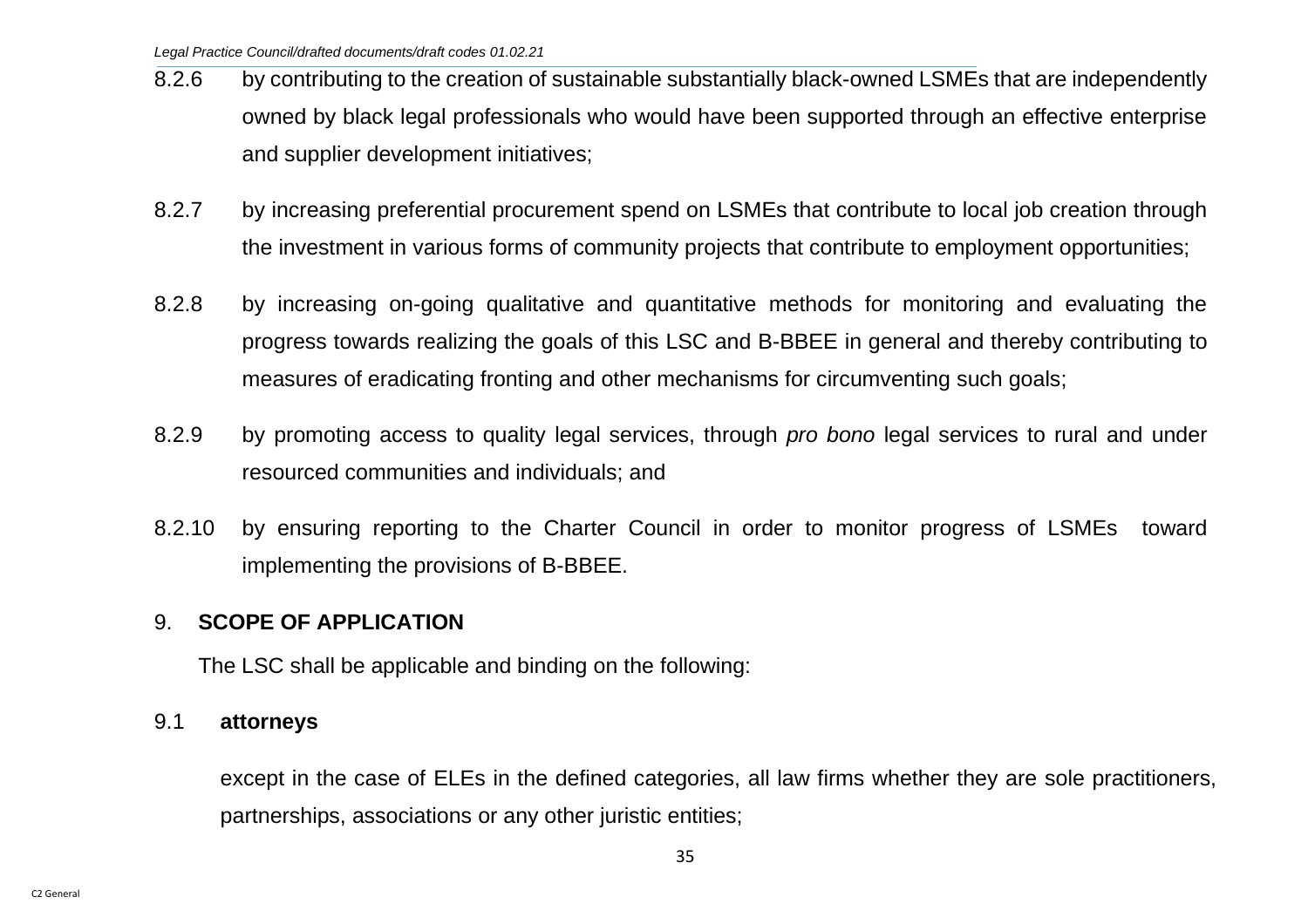#### 9.2 **advocates**

all advocates who are enrolled and practising as such;

#### 9.3 **others**

all legal entities where the majority of their annual revenue is derived from the business of the legal practice. For the purposes of this paragraph 9.3, majority means more than 50% of the annual revenue of such entity;

#### 9.4 **organs of state and public entities**

- 9.4.1 all state-owned entities whose primary focus is the procurement of legal services from legal practitioners;
- 9.4.2 this also refers to government departments and all levels of government, national, provincial and local, the state law offices, state owned entities and institutions established in terms of Chapter 9 of the Constitution, which procure and consume legal services; and
- 9.4.3 as the user and procurer of the legal services, the public sector referred to above shall be expected to use the LSC to ensure the equitable distribution of its legal instructions;
- 9.5 **private sector**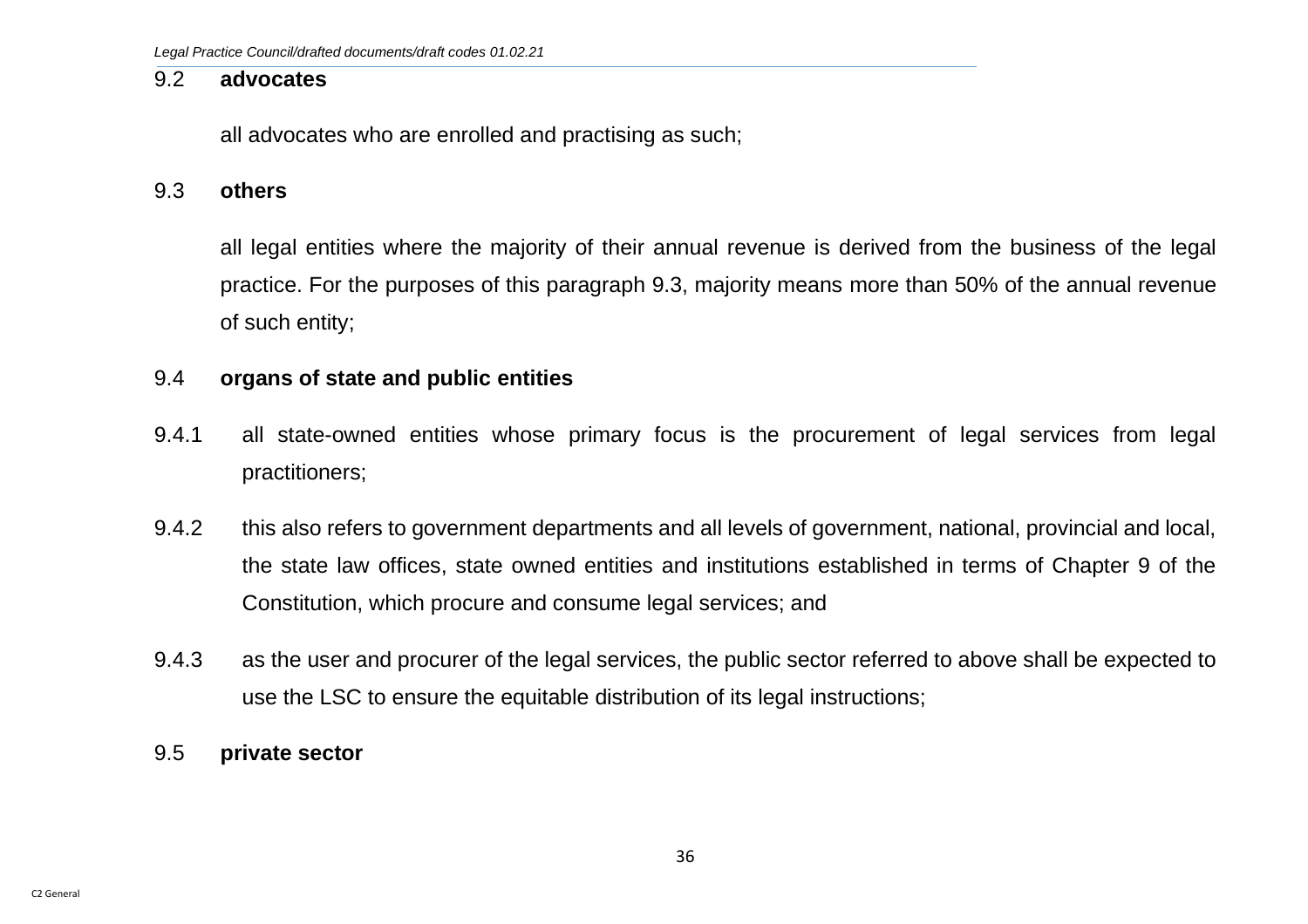all private sector entities that provide legal services to the public or procure legal services who resolved and elected to submit their reports to the Charter Council For avoidance of doubt, such private sector entities may be measured in terms of a different sector code. However, in instances where such private sector entities are measured in terms of a different industry sector code, they may, nevertheless choose to submit reports to the Charter Council reflecting the extent to which their annual budgets for legal services have been implemented in terms of the LSC; and

### 9.6 **Legal Aid South Africa**

this refers to independent statutory body established in terms of the Legal Aid South Africa Act, 39 of 2014, as amended, which is mandated by the state to enhance access to justice by providing legal services to those who cannot afford such services.

## 10. **RESPONSIBILITY FOR MONITORING THE IMPLEMENTATION OF THE LSC**

- 10.1 Subsequent to the Minister gazetting the LSC, the responsibility to monitor compliance with it and to oversee its implementation shall reside with the Charter Council.
- 10.2 The Charter Council shall be established by the Minister of Justice after consultation with stakeholders in the legal profession.
- 10.3 The Charter Council shall consist of stakeholders in the legal profession and shall be constituted in terms of the relevant provisions of the B-BBEE Act.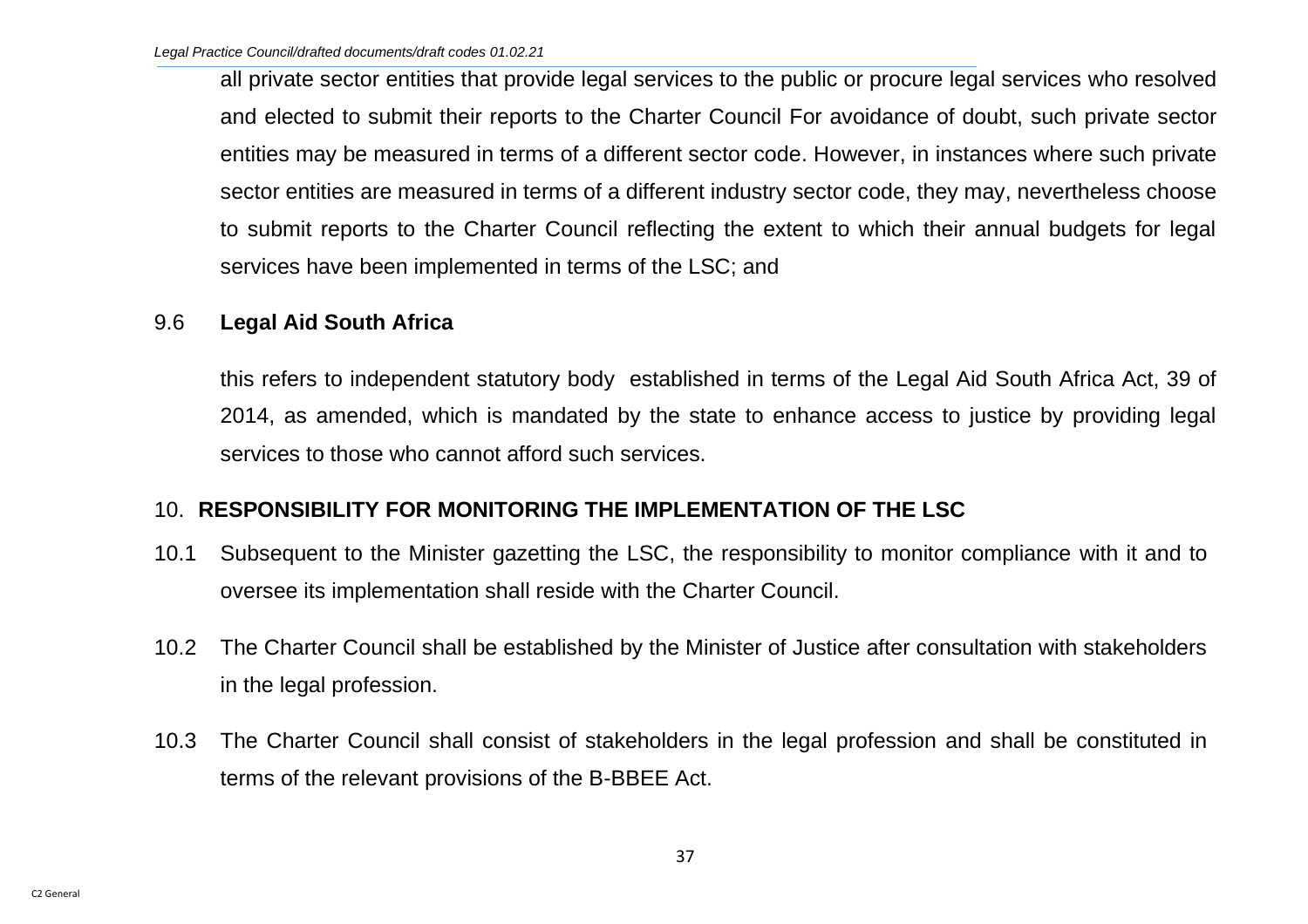- 10.4 The establishment, operations and/or activities of the Charter Council shall be jointly funded by the LSTF, DOJCD and the LPC, in proportions and manner to be agreed to by such parties from time to time.
- 10.5 On an ongoing basis, the Charter Council shall:
- 10.5.1 monitor compliance with the LSC;
- 10.5.2 provide guidance, clarification, support and assistance in the interpretation of the LSC and on B-BBEE issues and/or matters, relevant to the legal profession;
- 10.5.3 liaise with all government departments, agencies and other relevant stakeholders for the purpose of facilitating the implementation of the LSC;
- 10.5.4 initiating and supervising revisions to the LSC, and
- 10.5.5 publish annual reports reviewing progress in the transformation of the legal profession and submit such reports to all relevant stakeholders including the Minister of Justice and the B-BBEE Commission.
- 10.6 The following provisions shall apply to the measurement of all LSMEs in terms of this LSC:
- 10.6.1 proof of the exemption of any LSME from measurement in terms of this LSC shall be by way of an affidavit by such LSME setting out the basis for such exemption, unless otherwise stipulated herein;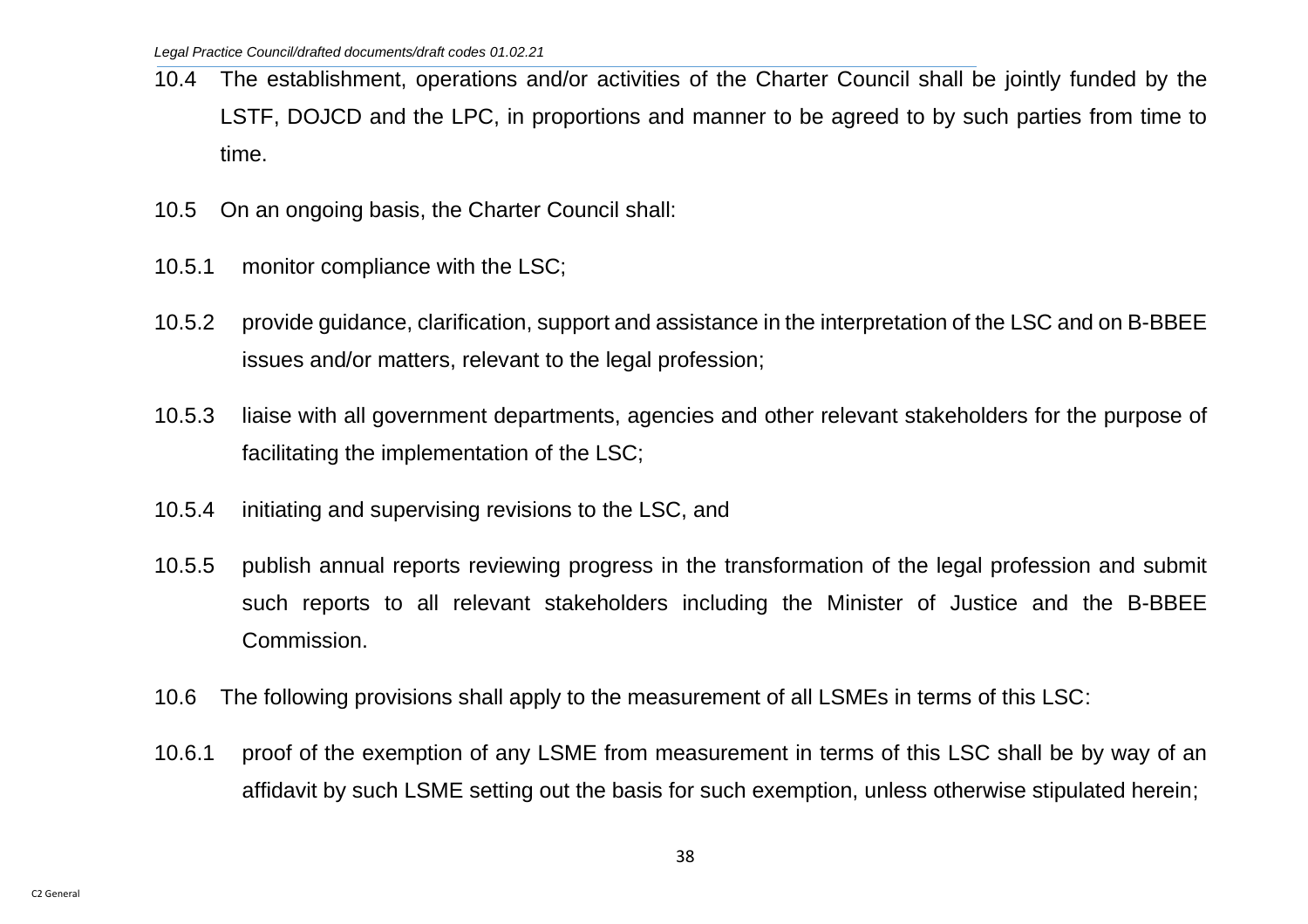- 10.6.2 the B-BBEE verification certificate shall be incomplete unless it is accompanied by a verification report that details the applicable LSME's performance and scoring against the scorecard elements in the LSC;
- 10.6.3 the information relied upon for providing the B-BBEE verification certificates and reports must be accurate, correct and verifiable by suitable evidence;
- 10.6.4 B-BBEE Certificates and reports are valid for a period of 12 (twelve) months from the date of issue;
- 10.6.5 the Charter Council will use the information, data and detail contained in the B-BBEE verification certificate and report to assess the performance of each LSME to provide accurate and reliable state of the industry reports to the DTIC and the DOJCD;
- 10.6.6 no contractual obligations between the verification agencies and the LSMEs shall preclude the verification agencies from providing such information and data as the Charter Council may require from time to time for measurement purposes; and
- 10.6.7 the Charter Council must, in accordance with the B-BBEE regulations and established working protocols that may be finalized with the B-BBEE Commission, report all suspected incidents of fronting and fraudulent scorecards to the office of the B-BBEE Commission to enable investigations and subsequent prosecution of any fronting and circumvention within the legal services profession.
- 10.7 The Charter Council shall ensure that: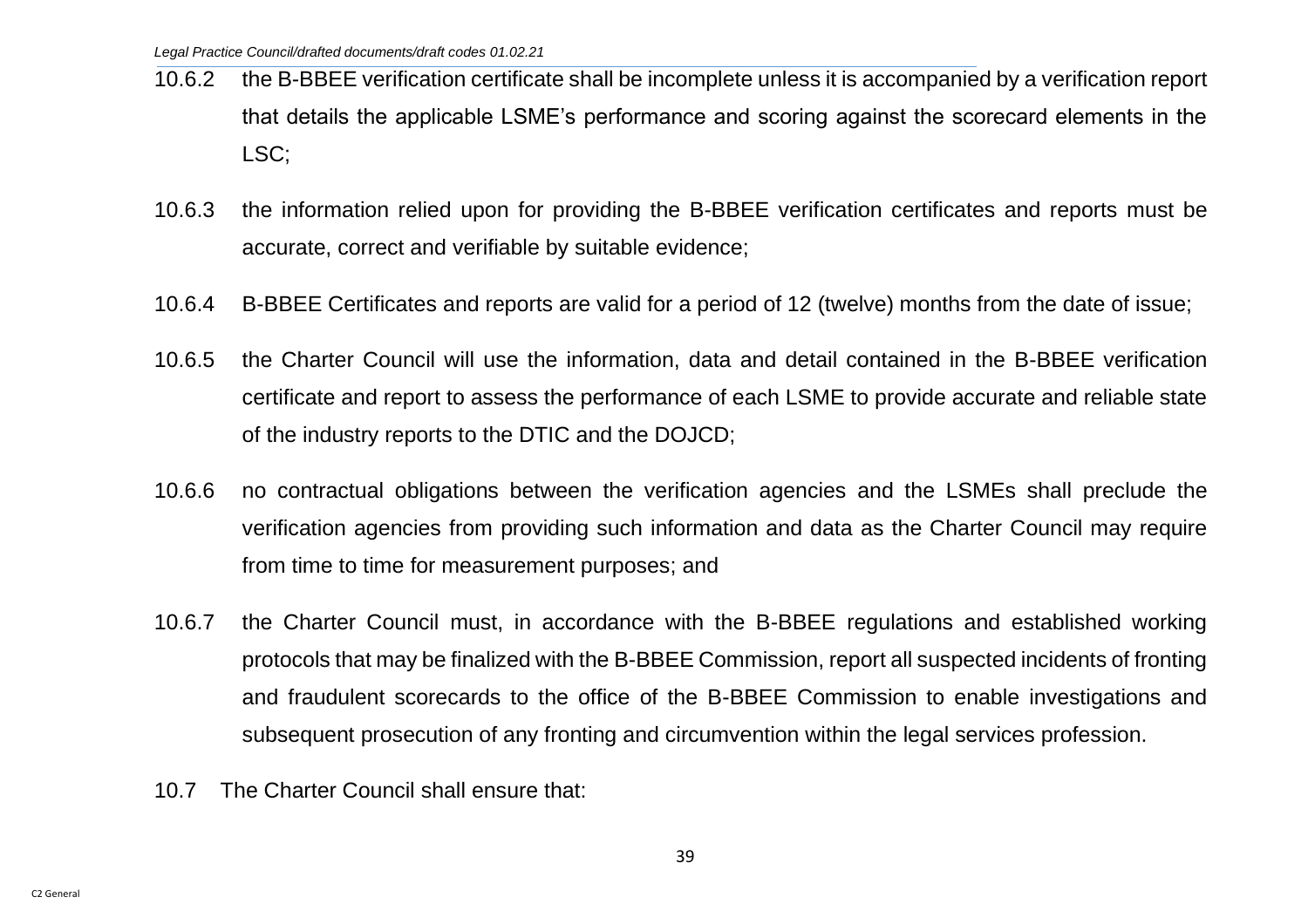## 10.7.1 the LSC is effectively complied with in both the public and private sector; and

10.7.2 the relevant public sector clients and procurers of legal services achieve targeted procurement as set out in this LSC.

## 11. **PRIORITY ELEMENTS AND SUB-MINIMUM**

11.1 The priority elements are as follows:

### 11.1.1 **ownership**

the sub-minimum requirement for ownership is 40% of net value points;

#### 11.1.2 **skills development**

the sub-minimum requirement for skills development is 40% of the total weighting points for skills development; and

#### 11.1.3 **enterprise and supplier development**

the sub-minimum requirement for enterprise and supplier development is 40% for each of the enterprise and supplier development elements.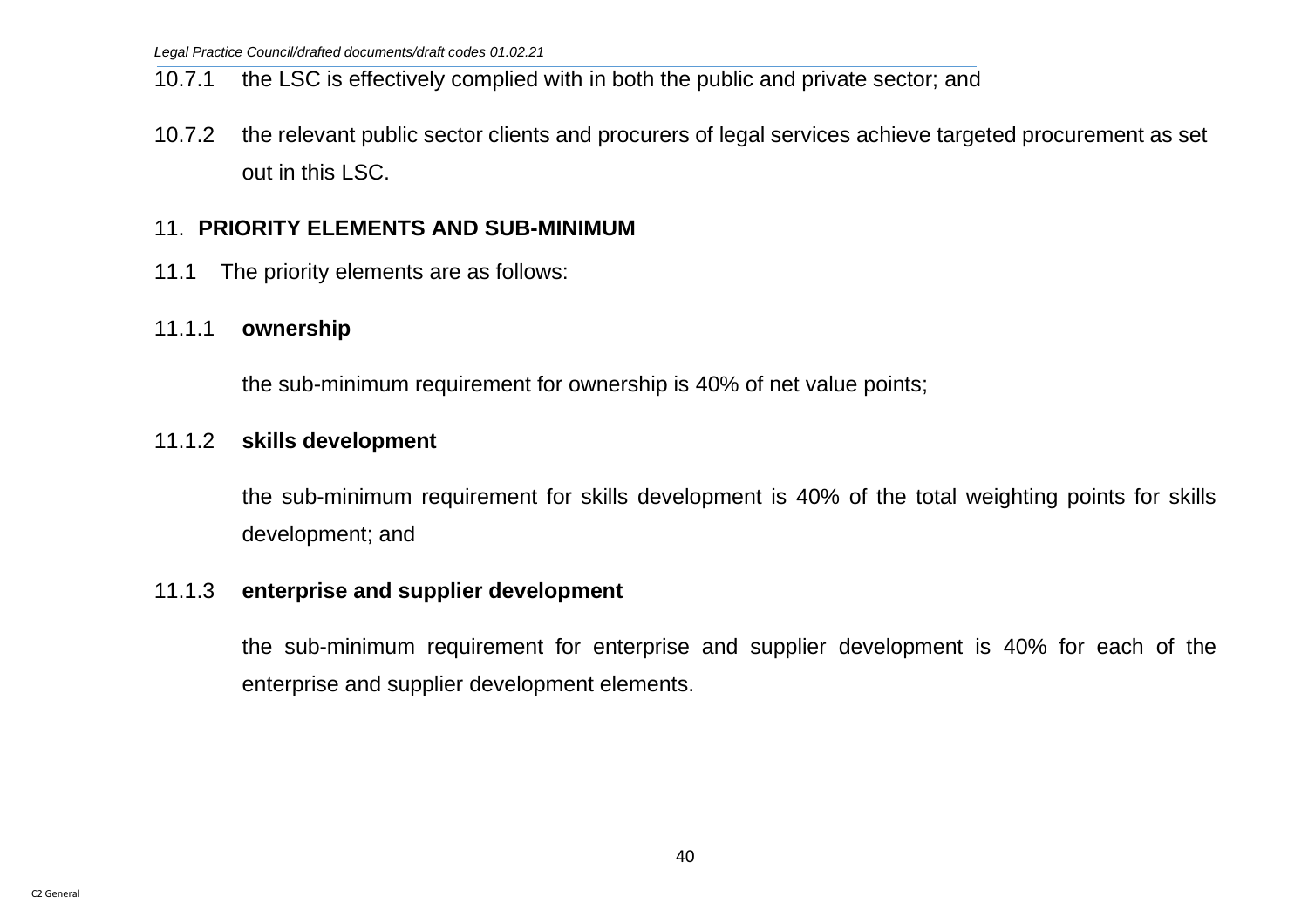### 12. **KEY MEASUREMENT PRINCIPLES**

- 12.1 The fundamental principle for measuring B-BBEE compliance by any LSME is that substance takes precedence over legal form.
- 12.2 In interpreting the provisions of the LSC, any reasonable interpretation consistent with the objectives of the B-BBEE Act and the B-BBEE strategy must take precedence.
- 12.3 The basis for measuring B-BBEE initiatives under the LSC shall:
- 12.3.1 for the ownership and management control elements, be the B-BBEE compliance of the LSME at the date of measurement (as defined), and
- 12.3.2 for skills development, ESD and SED elements, shall be B-BBEE compliance of the LSME throughout the measured period.
- 12.4 Initiatives which split, separate or divide an LSME with the intent of ensuring eligibility as an LSME, a QSE or a start-up enterprise will constitute an offence and will be dealt with in accordance with the provisions of the B-BBEE Act, as amended.
- 12.5 Any representation made by an LSME about its B-BBEE compliance must be supported by suitable evidence or documentation. An LSME that does not provide suitable evidence or documentation supporting any initiative will not receive any recognition for that initiative.
- 12.6 Throughout the interpretation of the LSC, effect shall be given to the following underlying principles: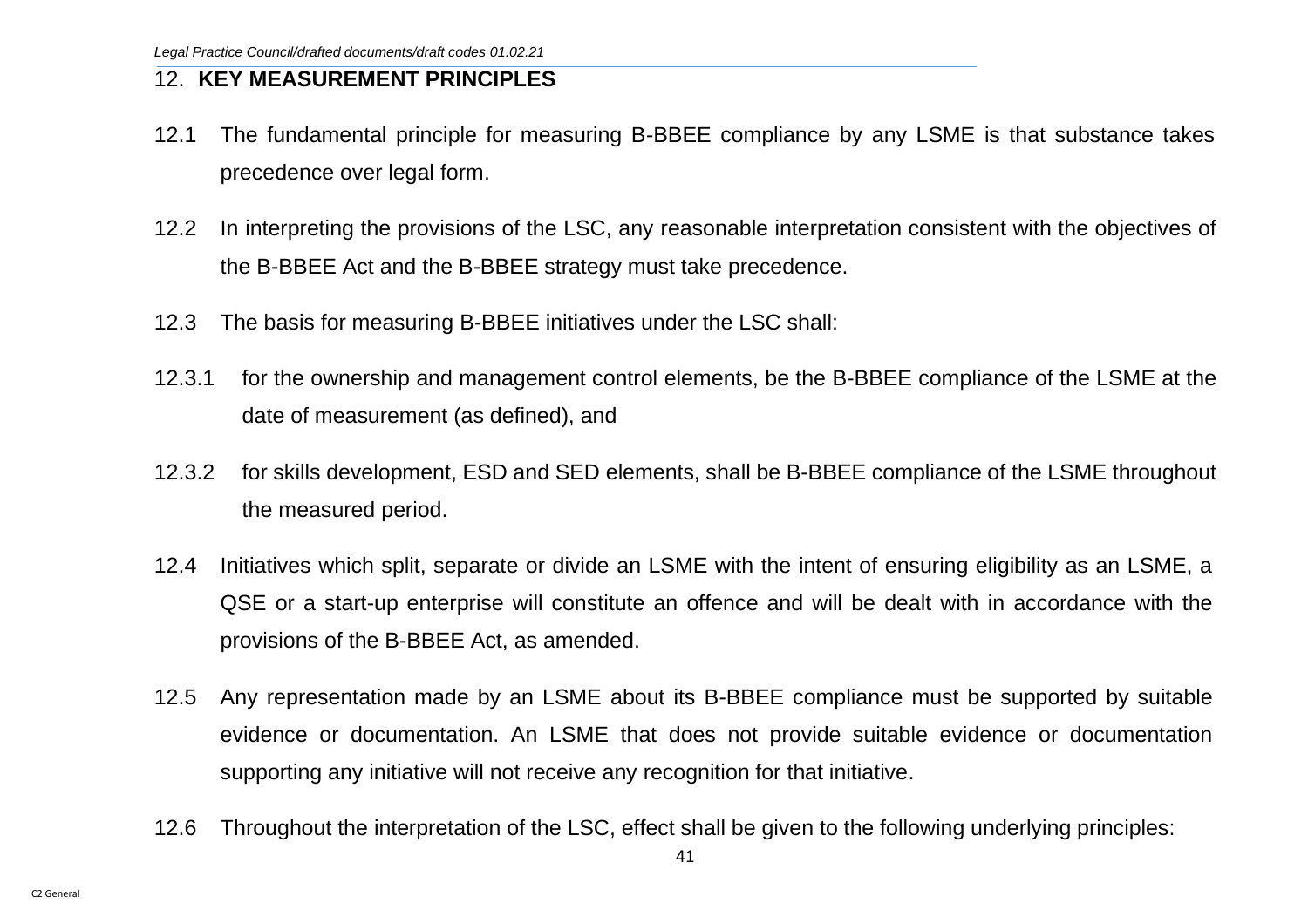- 12.6.1 in the event that there is uncertainty, or conflict, any reasonable interpretation consistent with the objectives of the B-BBEE Act must take precedence; and
- 12.6.2 any misrepresentation or attempt to misrepresent an LSME's true B-BBEE status will be dealt with in accordance with the provisions as set out in the B-BBEE Act as amended, and may lead to the disqualification of the entire scorecard of the entities' concerned.

## 13. **INTERPRETATION OF B-BBEE INITIATIVES IN THE LSC**

- 13.1 LSMEs are only measurable in respect of their South African operations and not their global operations and partnerships. This applies to the measurement of all the elements and indicators of the scorecard.The LSC is a relevant, binding and applicable sector code for all activities listed in section 10 of the B-BBEE Act. This means that all LSMEs are, unless exempted, obliged to be measured in terms of this LSC.
- 13.2 The LSC is a relevant, binding and applicable sector code for all activities listed in section 10 of the B-BBEE Act. This means that all LSMEs are, unless exempted, obliged to be measured in terms of this LSC.
- 13.3 The requirement to submit data to the Department of Labour under the Employment Equity Act 55 of 1998 is only applicable to 'designated employers' who employ 50 or more employees. However, for the purpose of measurement in terms of the LSC both Large Enterprises and QSEs that employ less than 50 employees are required to submit sufficient evidence for verification purposes.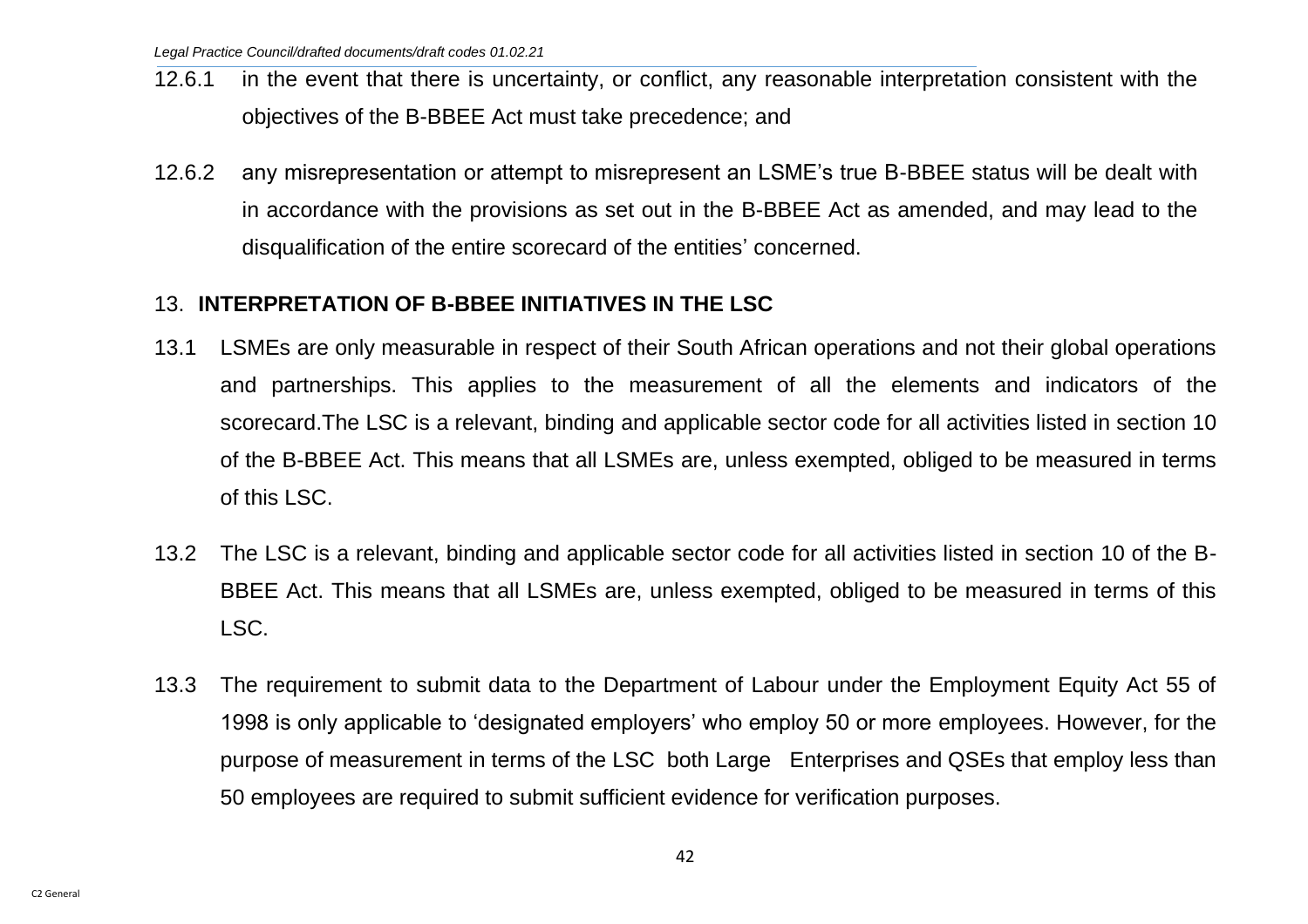## 14. **ELIGIBILITY TO QUALIFY AS AN ELE**

- 14.1 For the purposes of measurement in terms of the LSC, an LSME shall qualify as an ELE based on the criteria set out below, for both attorneys and advocates, which are based on the annual revenue and the number of years after been admitted as attorneys and advocates, respectively.
- 14.2 Any LSME with a total annual revenue set out in the relevant categories as set out in this LSC for attorneys and advocates respectively, shall comply with the elements of the LSC scorecard.

The following tables set out the exempted practitioners:

| <b>ELEs - Attorneys</b><br>law firms)                |                                                                                               | <b>LSC 000 - EXEMPTED LEGAL ENTITIES</b>                      | (Applicable to law firms registered with the LPC either as sole practitioners, partnerships and/or incorporated |                                                                      |                                                     |                                        |
|------------------------------------------------------|-----------------------------------------------------------------------------------------------|---------------------------------------------------------------|-----------------------------------------------------------------------------------------------------------------|----------------------------------------------------------------------|-----------------------------------------------------|----------------------------------------|
| <b>Monetary</b><br><b>Annual</b><br><b>Threshold</b> | <b>Number</b><br><b>of</b><br><b>Partners</b><br><b>Directors</b><br>& type of<br><b>Firm</b> | <b>Number of</b><br>years in<br>existence<br>as a law<br>firm | <b>Indicator</b>                                                                                                | <b>B-BBEE</b><br><b>Level</b><br><b>Contributor</b><br><b>Status</b> | <b>Level of</b><br><b>Black</b><br><b>Ownership</b> | Form of<br>suitable<br><b>Evidence</b> |
|                                                      | $1 - 3$                                                                                       | Less than 3<br>years                                          | Fully exempted<br>from the LSC                                                                                  | <b>B-BBEE Level</b>                                                  | <b>100% Black</b><br>or 51% Black<br>Women<br>owned | Confirmatory<br>Affidavit              |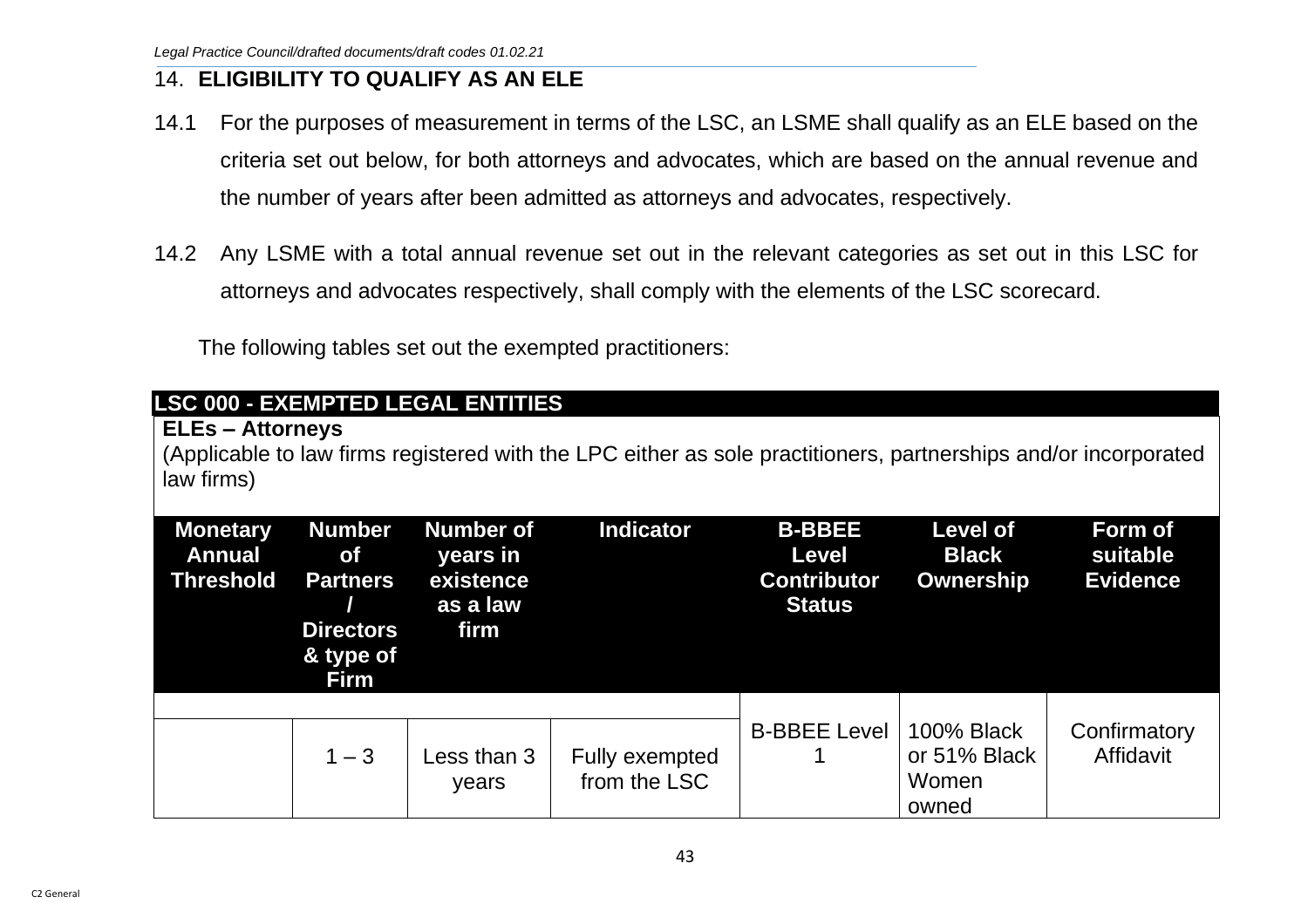| For         |  |           |                |                     |                | <b>Enhanced Recognition for other categories</b> |
|-------------|--|-----------|----------------|---------------------|----------------|--------------------------------------------------|
| attorneys   |  | Partially |                |                     | of ELEs        |                                                  |
| generating  |  |           | exempted       |                     | Only if the    | <b>B-BBEE</b>                                    |
| R0 up to R3 |  |           |                | <b>B-BBEE Level</b> | firm is owned  | Certificate                                      |
| million     |  |           | Can choose any | 3                   | by less than   |                                                  |
| annual      |  |           | one of the     |                     | 51% Black      |                                                  |
| revenue     |  | following |                |                     | persons        |                                                  |
|             |  |           | • LSTF for     | <b>B-BBEE Level</b> | if the firm is | <b>B-BBEE</b>                                    |
|             |  | this      |                | 4                   | owned by       | Certificate                                      |
|             |  |           | purpose.       |                     | less than      |                                                  |
|             |  |           |                |                     | 35% black      |                                                  |
|             |  |           | • LSC 300      |                     | persons        |                                                  |
|             |  |           | contribution   | <b>B-BBEE Level</b> | Is a Start Up  | Confirmatory                                     |
|             |  |           |                | 5                   | and New        | Affidavit                                        |
|             |  |           | • LSC 500      |                     | Entrant as     |                                                  |
|             |  |           | contribution   |                     | defined in     |                                                  |
|             |  |           |                |                     | 15.1 of the    |                                                  |
|             |  |           |                |                     | <b>LSC</b>     |                                                  |

- *The exempted legal entities scorecard applies to 84.6% of the total number of legal practices in South Africa.*
- *Enhanced Recognition above means that an otherwise white or majority white owned ELE that is either a B-BBEE level 3, 4 or 5 may enhance itself one level up if they implement at least one of the three indicators, namely;* 
	- *1) contribution to LSTF;*
	- *2) training in specialized areas of law for black legal practitioners or*
	- *3) any contribution towards the supplier development element.*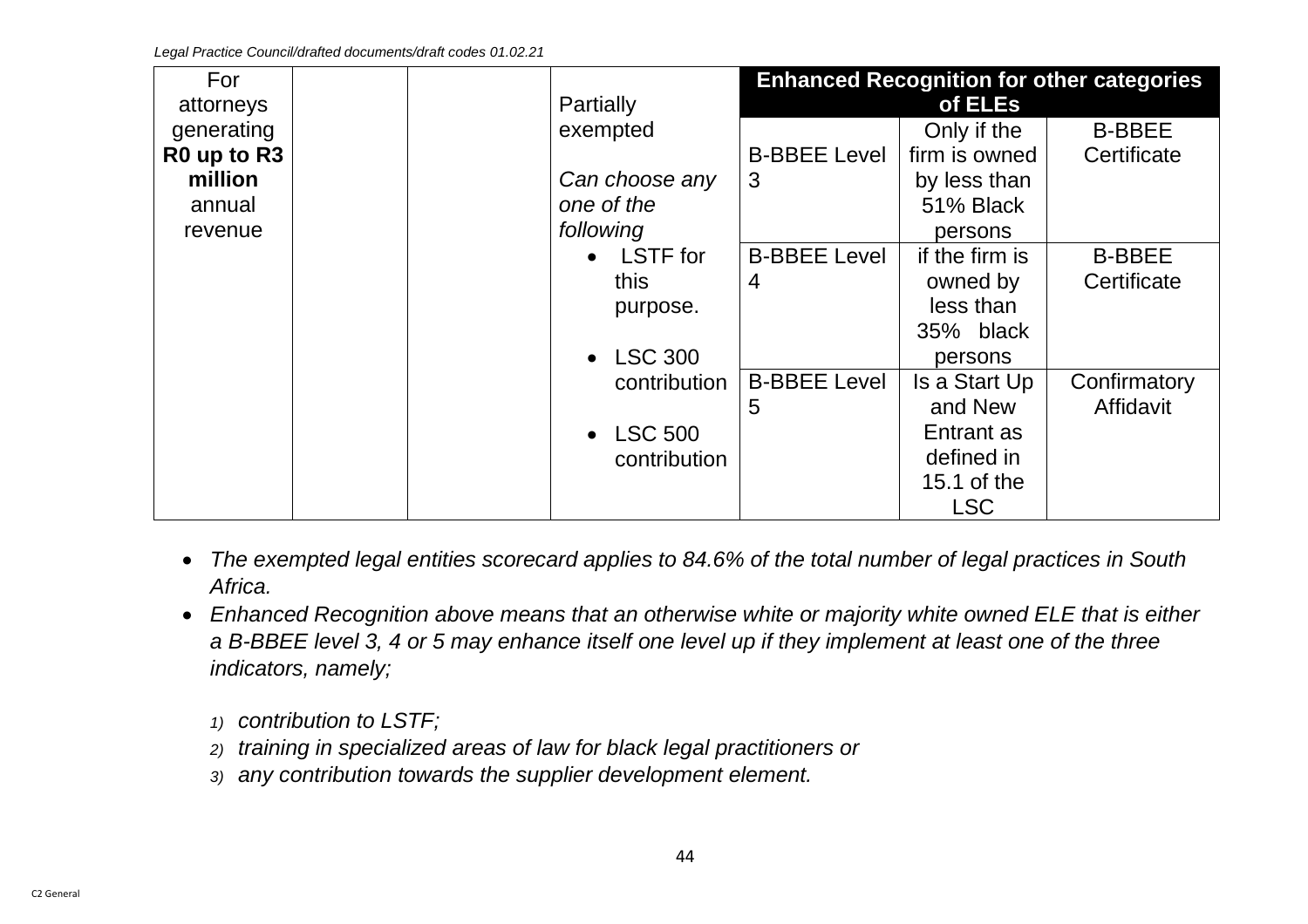# **LSC 001 - EXEMPTED LEGAL ENTITIES**

### **ELE– Advocates**

(Applicable to all advocates practicing as such)

| <b>Monetary</b><br>Threshold                            | <b>Practicing</b><br>in their<br>own<br>account<br>as such | <b>Number of</b><br>years in<br>practice | <b>Applicable</b><br>scorecard | <b>This</b><br>therefore<br>means (B-<br><b>BBEE</b><br><b>Contributor</b><br><b>Status</b> ) | <b>Form of suitable Evidence</b>    |                           |
|---------------------------------------------------------|------------------------------------------------------------|------------------------------------------|--------------------------------|-----------------------------------------------------------------------------------------------|-------------------------------------|---------------------------|
|                                                         |                                                            | <b>Fully Exempted</b>                    |                                |                                                                                               |                                     |                           |
| For<br>advocates                                        | <b>Junior</b><br>Advocates                                 | Less than 5<br>years                     | <b>Fully</b><br>exempted       | <b>B-BBEE Level</b>                                                                           | Only if the<br>advocate is<br>black | Confirmatory<br>Affidavit |
| with an<br>annual<br>revenue of<br>$R0 - R5$<br>million |                                                            |                                          | from the LSC                   | <b>B-BBEE level</b><br>3                                                                      | Only if the<br>advocate is<br>white | Confirmatory<br>Affidavit |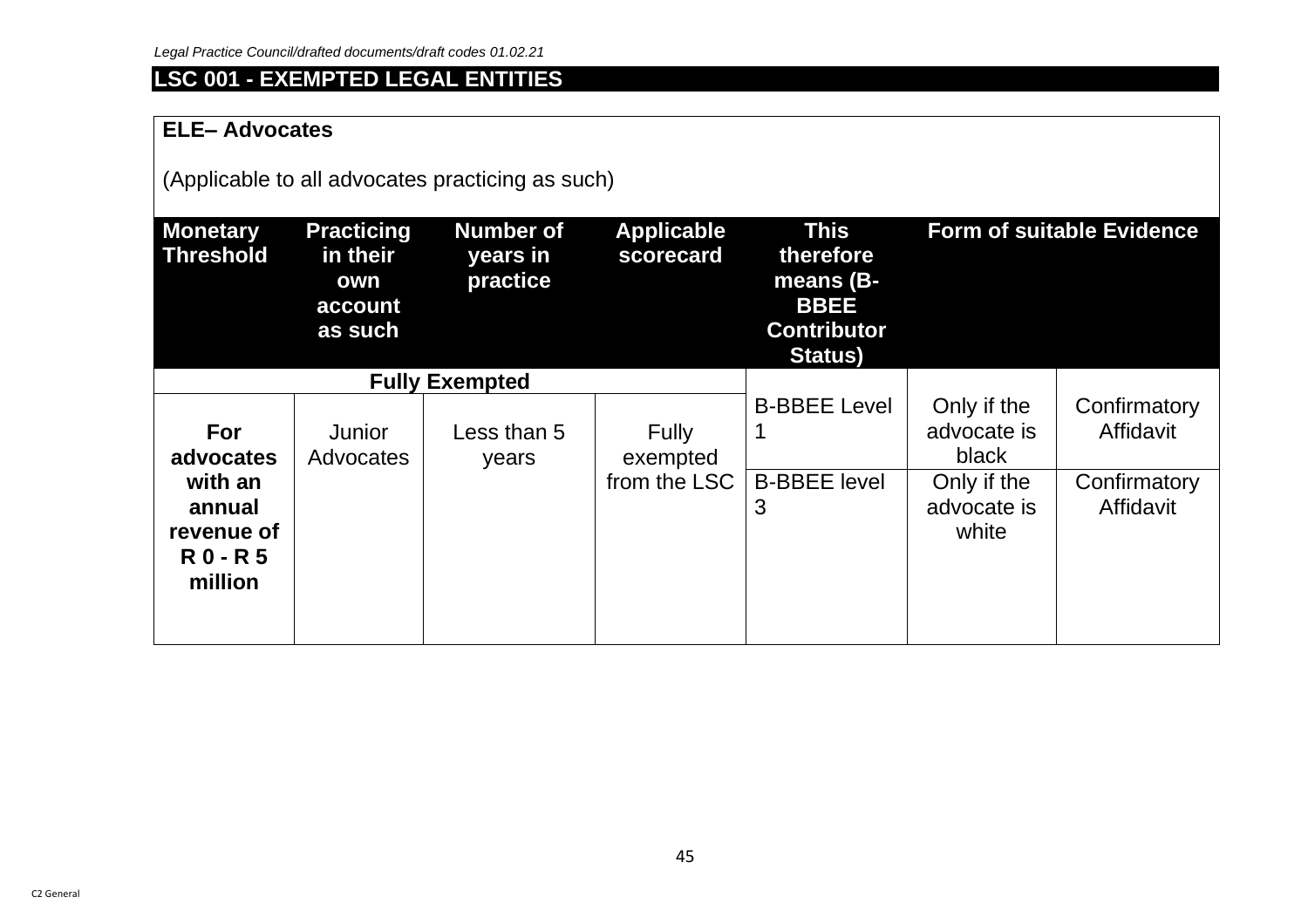## 15. **START - UP LSMEs**

- 15.1 For the purposes of this LSC, a start-up LSME shall constitute a new entrant and shall, for purposes of measurement, constitute the following:
- 15.1.1 a recently formed or incorporated law firm or an advocate who has been in practice for less than 3 years and generates not more than R3 million in annual revenue within that period of 3 years; and
- 15.1.2 a start–up enterprise does not include any newly constituted LSME which is merely a continuation or a breakaway of a pre-existing LSME or a newly established law firm which is constituted by legal practitioners who have been in practise for a period of more than 3 (three) years and/or turns over more than R3 million per annum..
- 15.2 A start-up LSME shall, unless it is black owned or an individual in the case of an advocate, shall qualify as an automatic B-BBEE level 5 LSME, in accordance with the provisions of this LSC.
- 15.3 Consequently, a start-up legal practitioner shall qualify to be an ELE, as contemplated in this LSC, and is entitled to submit an affidavit as suitable evidence for proof of their status.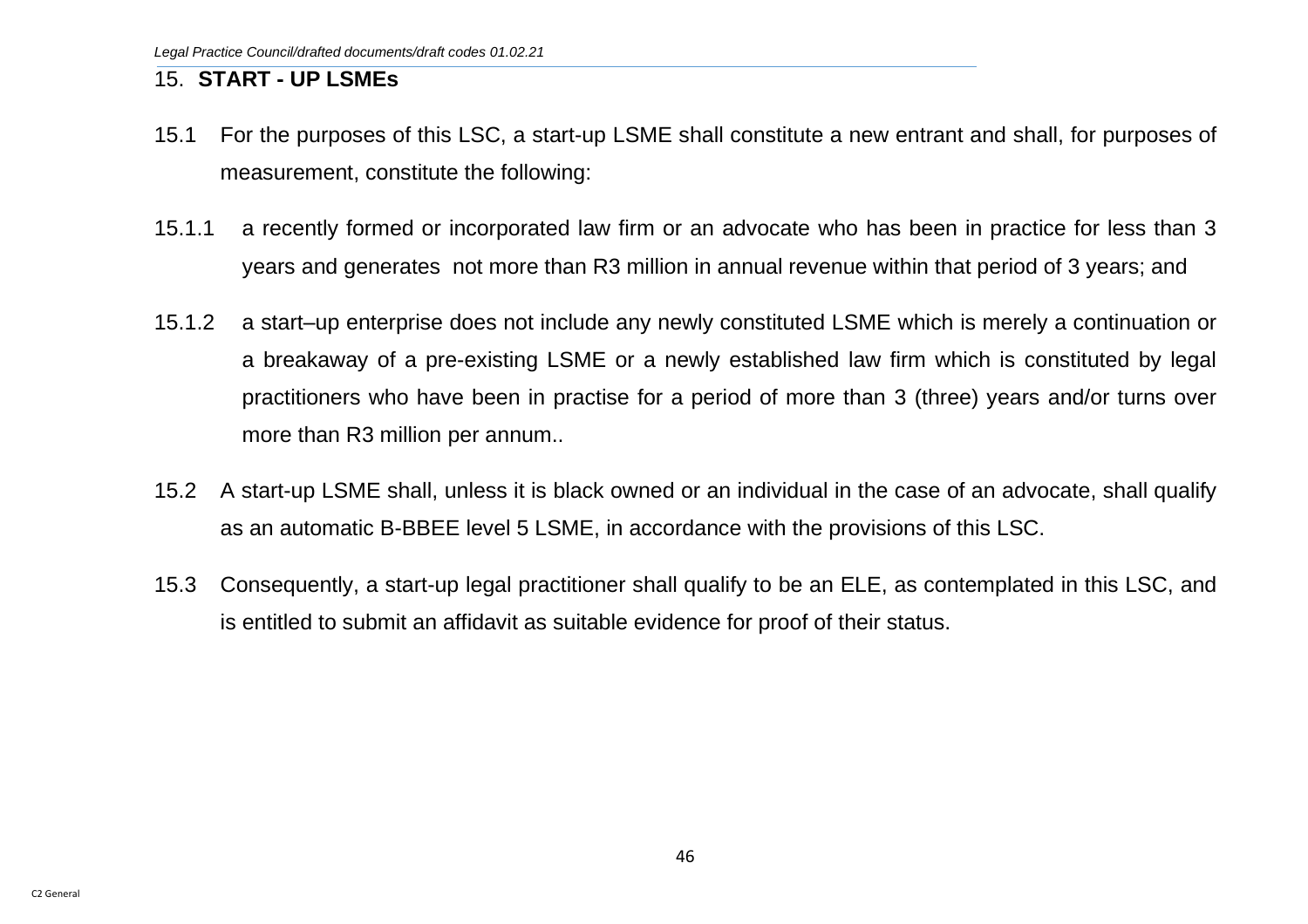## 16. **B-BBEE RECOGNITION LEVELS IN THE LSC**

| <b>B-BBEE</b>         | <b>B-BBEE Qualification</b>           | <b>B-BBEE</b>            |
|-----------------------|---------------------------------------|--------------------------|
| <b>Status</b>         |                                       | <b>Recognition Level</b> |
| Level One (1)         | Has reached the minimum of 100        | 135%                     |
|                       | weighting points                      |                          |
| Level Two (2)         | Has achieved the minimum of 95 but no | 125%                     |
|                       | more than 100 weighting points        |                          |
| Level<br><b>Three</b> | Has achieved the minimum of 90 but no | 110%                     |
| (3)                   | more than 95 weighting points         |                          |
| Level Four (4)        | Has achieved the minimum of 80 but no | 100%                     |
|                       | more than 90 weighting points         |                          |
| Level Five (5)        | Has achieved the minimum of 75 but no | 80%                      |
|                       | more than 80 weighting points         |                          |
| Level Six (6)         | Has achieved the minimum of 70 but no | 60%                      |
|                       | more than 75 weighting points         |                          |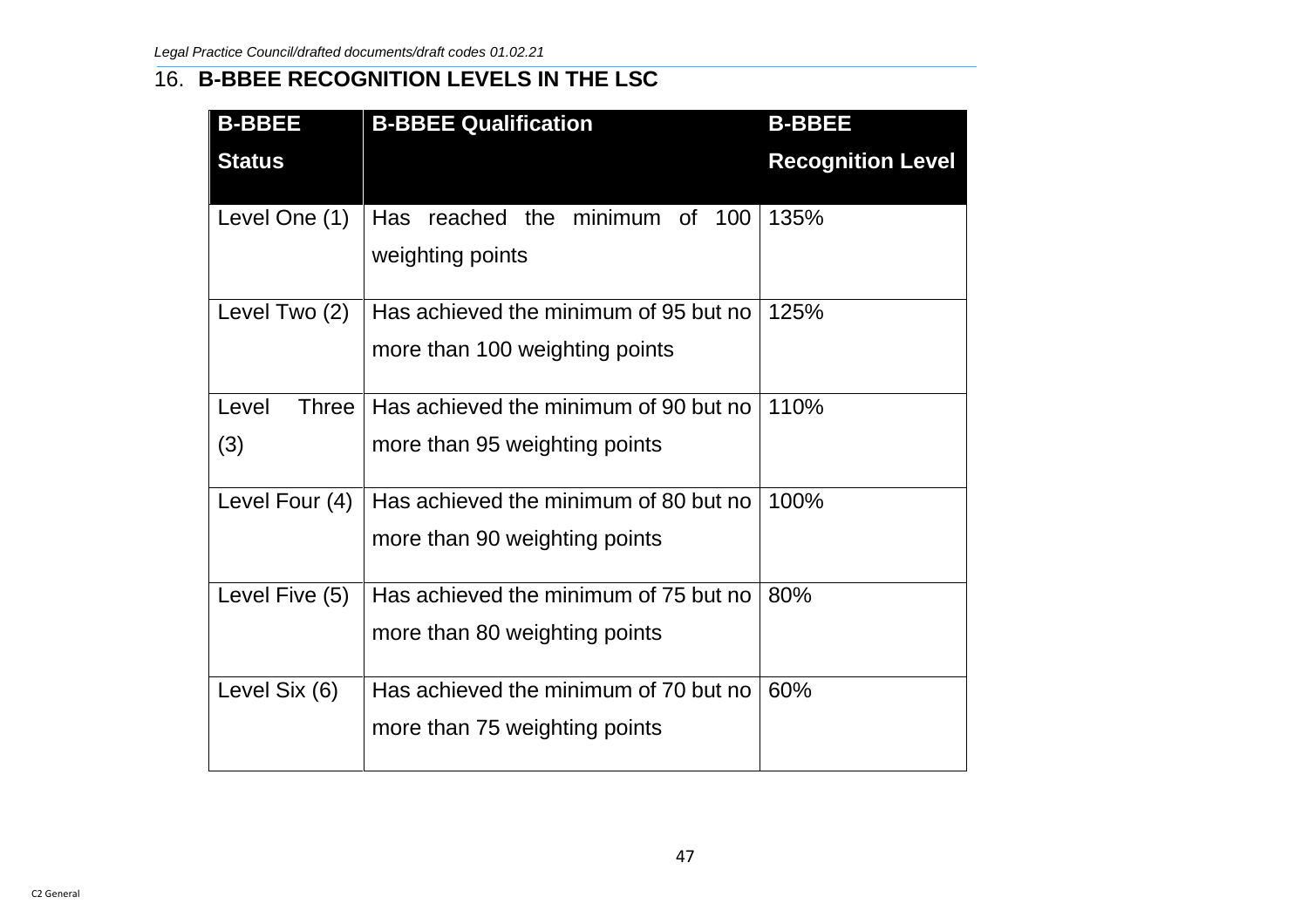| Seven<br>Level | Has achieved the minimum of 55 but no   | 50%   |
|----------------|-----------------------------------------|-------|
| (7)            | more than 70 weighting points           |       |
|                |                                         |       |
| Level Eight    | Has achieved the minimum of 40 but no   | 10%   |
| (8)            | more than 55 weighting points           |       |
|                |                                         |       |
| Non-           | Has achieved less than 40 points in the | $0\%$ |
| Compliant      | measurement scorecard                   |       |
| Contributor    |                                         |       |
|                |                                         |       |

## 17. **THE SUMMARY OF THE SCORECARDS**

In the LSC, the following is the summary of the scorecards assigned to each element of the sector code.

| Code           | <b>Relevant</b> |           | <b>Categories</b>  | <b>Weighting</b> |
|----------------|-----------------|-----------|--------------------|------------------|
| <b>Series</b>  | Scorecard       |           |                    | <b>Points</b>    |
|                |                 |           |                    |                  |
| <b>LSC 000</b> | <b>ELE</b>      | Attorneys | $R0 - R3$ million  | N/A              |
|                |                 |           |                    |                  |
|                |                 | Advocates | $R0 - R 5$ million | N/A              |
|                |                 |           |                    |                  |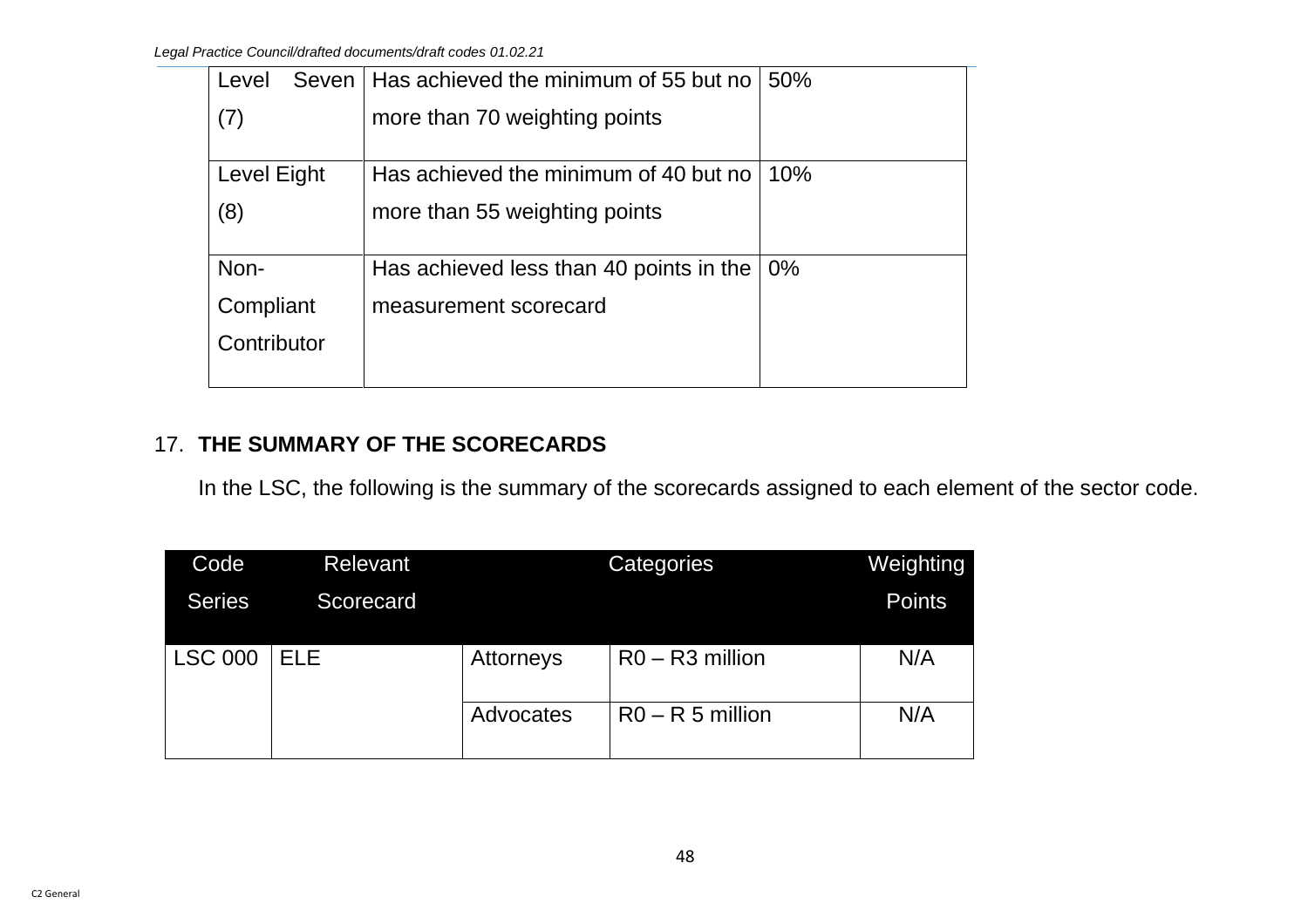| <b>LSC 100</b> |               | <b>QSE</b>       | Above R3 million but not | 24 |
|----------------|---------------|------------------|--------------------------|----|
|                | Ownership     |                  | more than R15 million    |    |
| <b>LSC 001</b> |               | Large            | Above R15 million        | 20 |
| <b>LSC 200</b> |               | QSE              | Above R3 million but not | 24 |
|                | Management    |                  | more than R 15 million   |    |
| <b>LSC 201</b> | Control       | Large            | Above R15 million        | 16 |
| <b>LSC 300</b> | <b>Skills</b> | Attorneys        | Above R3 million but not | 20 |
|                | Development   |                  | more than R15 million    |    |
|                |               | <b>Advocates</b> | Above R5 million but not | 21 |
|                |               |                  | more than R15 million    |    |
|                |               | Attorneys        | Above R15 million        | 25 |
|                |               | Advocates        | Above R15 million        | 30 |
| <b>LSC 400</b> | <b>PSED</b>   | <b>QSE</b>       | Above R3 million but not | 40 |
|                |               |                  | more than R15 million    |    |
|                |               | Large            | Above R15 million        | 40 |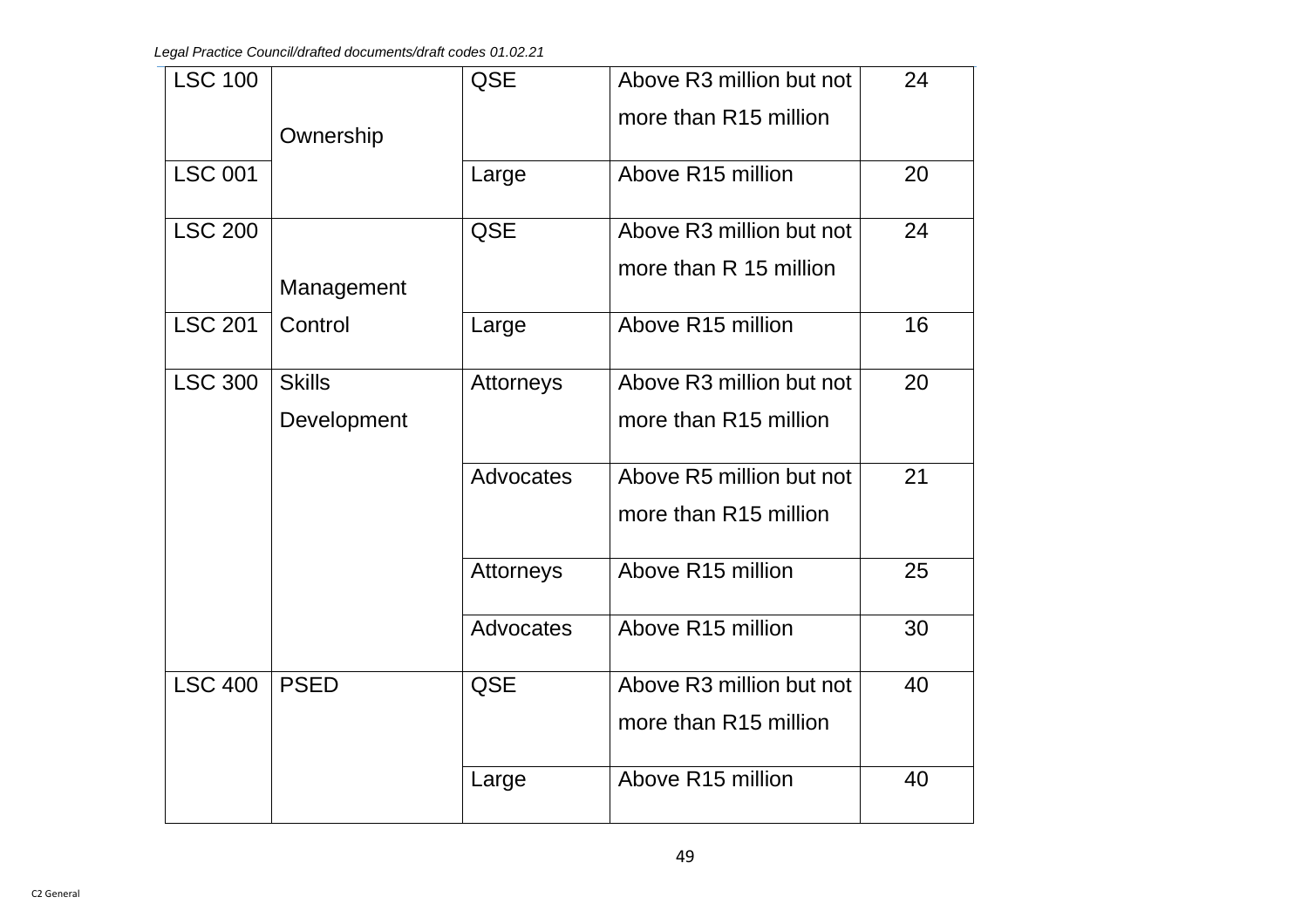| <b>LSC 500</b> | <b>SED</b>  | <b>Attorneys</b> | Above R3 million but not      | 6  |
|----------------|-------------|------------------|-------------------------------|----|
|                |             |                  | more than R15 million         |    |
|                |             |                  |                               |    |
|                |             | Advocates        | Above R5 million but not      | 6  |
|                |             |                  | more than R15 million         |    |
|                |             | Attorneys        | Above R15 million             | 6  |
|                |             | Advocates        | Above R <sub>15</sub> million | 6  |
| <b>LSC 401</b> | Specialized |                  | <b>Public Sector</b>          | 46 |
|                | Scorecard   |                  |                               |    |
|                |             |                  |                               |    |

## 18. **THE OWNERSHIP SCORECARD**

## **Key measurement principles relating to ownership**

- 18.1 The fundamental principle for measuring BBBEE compliance in any LSME is that substance takes precedence over legal form.
- 18.2 The purpose of measuring ownership element in this LSC is to acknowledge the following peculiar characteristics and dimensions of the legal profession: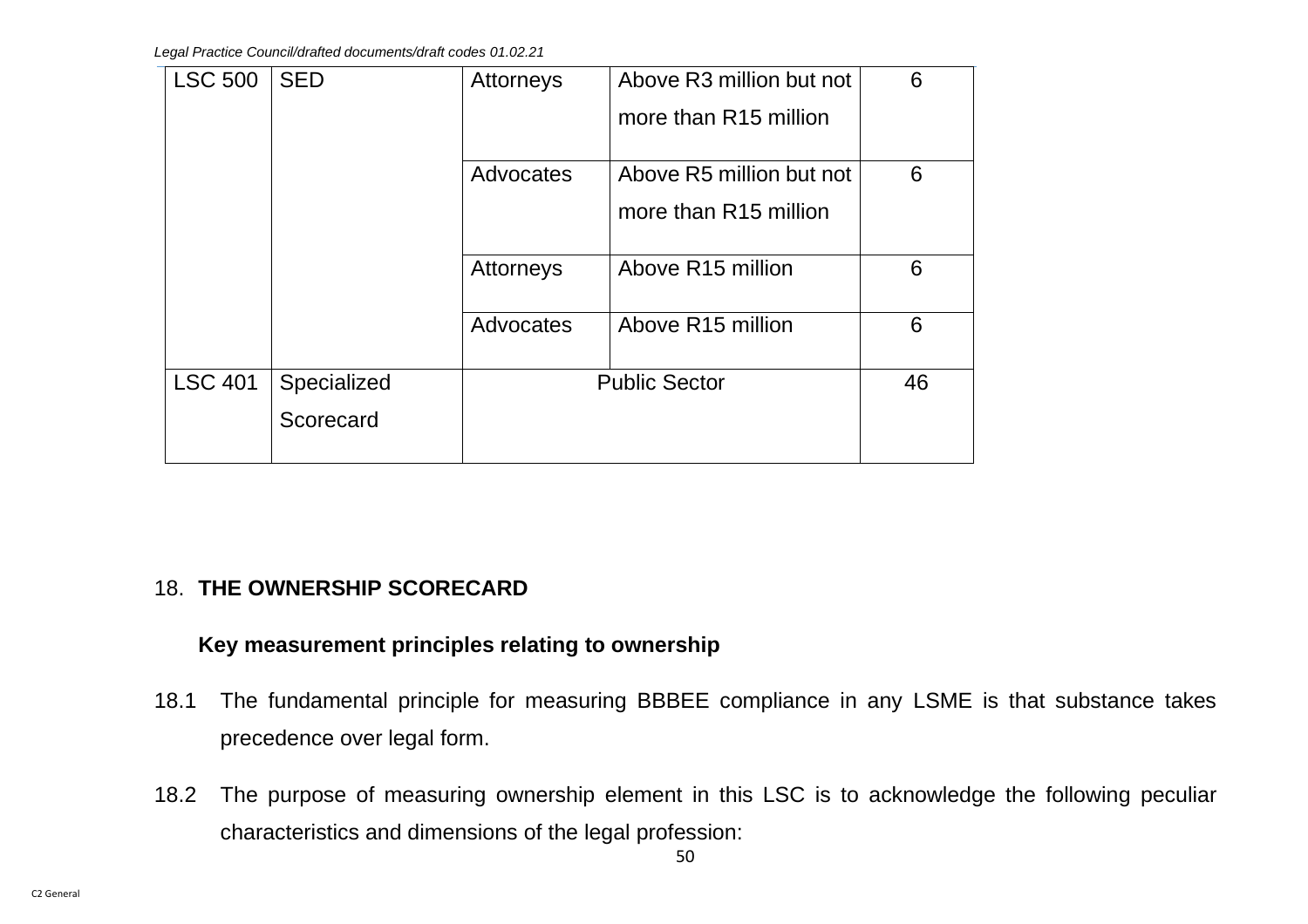- 18.2.1 that the legal profession is partly made up of advocates who are admitted and enrolled and practicing as such and cannot be measured on ownership element; and
- 18.2.2 that the legal profession sector is partly made up of admitted and enrolled attorneys who practice as such, either as sole legal practitioners, in partnerships or in incorporated practices of different sizes and shapes, in which event the ownership element would be applicable.
- 18.3 Certain principles applicable to ownership measurement set out in the generic codes, such as bonus points and new entrants, may not necessarily find full expression in the LSC due to the nature of the legal profession, and where practically possible, such shall be aligned accordingly.
- 18.4 The ownership scorecards for QSEs and the Large Enterprises, are as set out below:

## **LSC 100 - OWNERSHIP SCORECARD FOR QSEs**

| <b>Attorneys Ownership Scorecard – Qualifying Small Entities (QSEs)</b> |                                                                                                        |                       |                    |           |                                             |  |  |  |
|-------------------------------------------------------------------------|--------------------------------------------------------------------------------------------------------|-----------------------|--------------------|-----------|---------------------------------------------|--|--|--|
|                                                                         | Applicable to LSMEs registered with the LPC as sole practitioners, partnerships and incorporated LSMEs |                       |                    |           |                                             |  |  |  |
| <b>Monetary</b>                                                         | <b>Number of</b>                                                                                       | <b>B-BBEE element</b> | <b>Measurement</b> |           | <b>Compliance Targets</b>                   |  |  |  |
| <b>Threshold</b>                                                        | <b>Partners /</b>                                                                                      |                       |                    |           |                                             |  |  |  |
|                                                                         | <b>Directors &amp;</b><br>type of                                                                      |                       |                    |           | <b>Weighting Points (WP)</b><br>Targets (T) |  |  |  |
|                                                                         | Firm                                                                                                   |                       |                    |           |                                             |  |  |  |
|                                                                         |                                                                                                        |                       |                    | <b>WP</b> |                                             |  |  |  |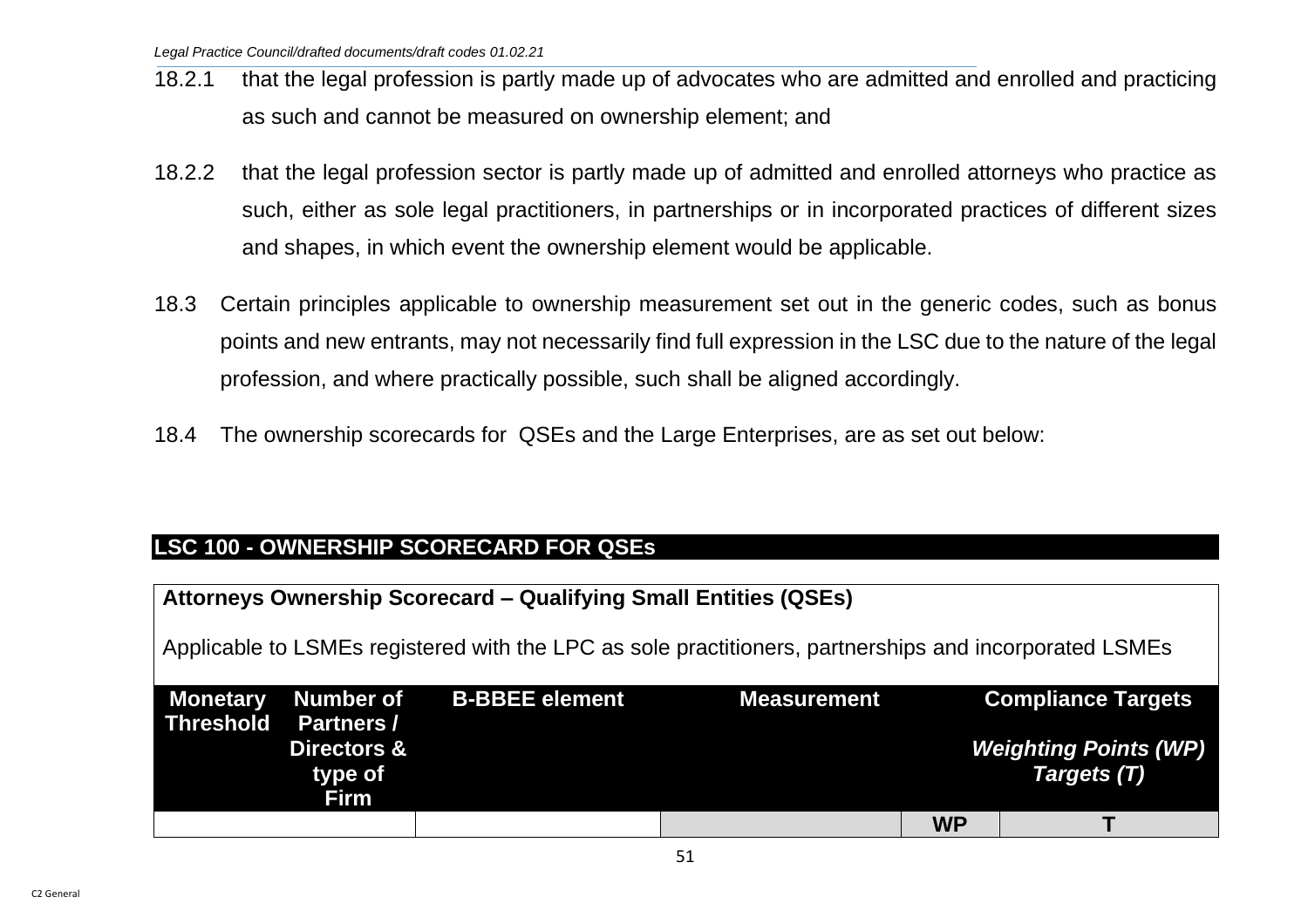|                                       |                        |           |                                 | <b>Measurement</b>                                                                     |                | Year | Year                      | Year     |
|---------------------------------------|------------------------|-----------|---------------------------------|----------------------------------------------------------------------------------------|----------------|------|---------------------------|----------|
| For law<br>firms                      | $4 - 15$<br>partners / |           | Voting<br><b>Rights</b><br>(VR) | <b>Indicators</b><br>Exercisable voting<br>rights held by black<br>legal practitioners | $\overline{7}$ | 30%  | 2<br>35%<br>$\frac{0}{0}$ | 3<br>40% |
| generating<br>above R3<br>million but | directors              | Ownership |                                 | Exercisable voting<br>rights held by black<br>women                                    | $\overline{4}$ | 20%  | 25%                       | 35%      |
| not more<br>than R15<br>million       |                        |           |                                 | Exercisable voting<br>rights held by black<br>people with disabilities                 | 2              | 5%   | 7%                        | 10%      |
|                                       |                        |           | Economic<br>Interest<br>(EI)    | Economic Interest held<br>by black legal<br><b>Practitioners</b>                       | $\overline{4}$ | 30%  | 35%                       | 40%      |
|                                       |                        |           |                                 | Economic Interes held<br>by black women                                                | 3              | 20%  | 25%                       | 30%      |
|                                       |                        |           |                                 | Economic Interest held<br>with<br>by<br>people<br>disabilities                         | 2              | 5%   | 7%                        | 10%      |
|                                       |                        |           | Realisation<br><b>Points</b>    | <b>Realisation Point (RP)</b>                                                          | 2              | 05%  | 07%                       | 09%      |
|                                       |                        |           |                                 | <b>Total Weighting Points</b>                                                          | 24             |      |                           |          |

• *The QSE ownership scorecard applies to LSMEs made up of 4 -15 partners accounting for at least* 

*14.6% of the total number of legal practices in South Africa.* 

# **LSC 001- OWNERSHIP SCORECARD FOR LARGE ENTITIES**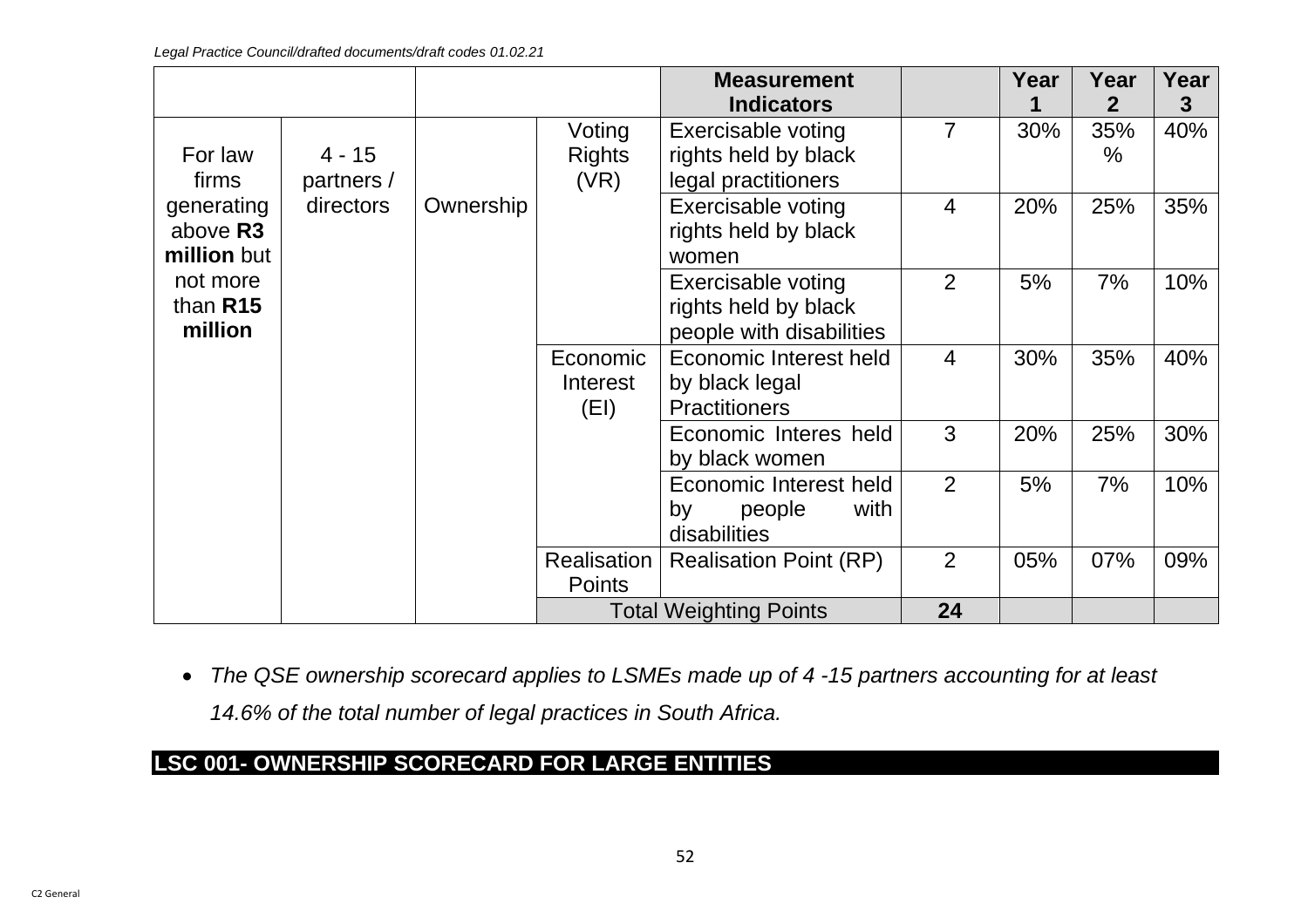# **Attorneys Ownership Scorecard – Large LSME**

Applicable to LMSE registered with the LPC as partnerships and incorporated firms

| <b>Monetary</b>                        | <b>Number of</b>                                           |           | <b>B-BBEE element</b>    | <b>Measurement</b>                                                     |           | <b>Compliance Targets</b>                   |                        |           |  |
|----------------------------------------|------------------------------------------------------------|-----------|--------------------------|------------------------------------------------------------------------|-----------|---------------------------------------------|------------------------|-----------|--|
| <b>Threshold</b>                       | <b>Partners /</b><br>Directors &<br>type of<br><b>Firm</b> |           |                          |                                                                        |           | <b>Weighting Points (WP)</b><br>Targets (T) |                        |           |  |
|                                        |                                                            |           |                          |                                                                        |           |                                             | Т                      |           |  |
|                                        |                                                            |           |                          | <b>Measurement</b><br><b>Indicators</b>                                | <b>WP</b> | Year<br>1                                   | Year<br>$\overline{2}$ | Year<br>3 |  |
| <b>For LSMEs</b><br>generating         | More than<br>15 partners                                   | Ownership | Voting<br><b>Rights</b>  | Exercisable voting<br>rights held by black<br>legal practitioners      | 8         | 40%                                         | 45%                    | 50%       |  |
| more than<br><b>R15</b><br>million per | / directors                                                |           | (VR)                     | <b>Exercisable voting</b><br>rights held by black<br>women             | 3         | 25%                                         | 30%                    | 35%       |  |
| annum                                  |                                                            |           |                          | Exercisable voting<br>rights held by black<br>people with disabilities | 1         | 5%                                          | 7%                     | 10%       |  |
|                                        |                                                            |           | Economic<br>Interest(EI) | Economic Interest held<br>by black legal<br><b>Practitioners</b>       | 3         | 40%                                         | 45%                    | 50%       |  |
|                                        |                                                            |           |                          | Economic Interest held<br>black women                                  | 3         | 25%                                         | 30%                    | 35%       |  |
|                                        |                                                            |           |                          | Economic interest held<br>by black people with<br>disabilities         | 1         | 5%                                          | 7%                     | 10%       |  |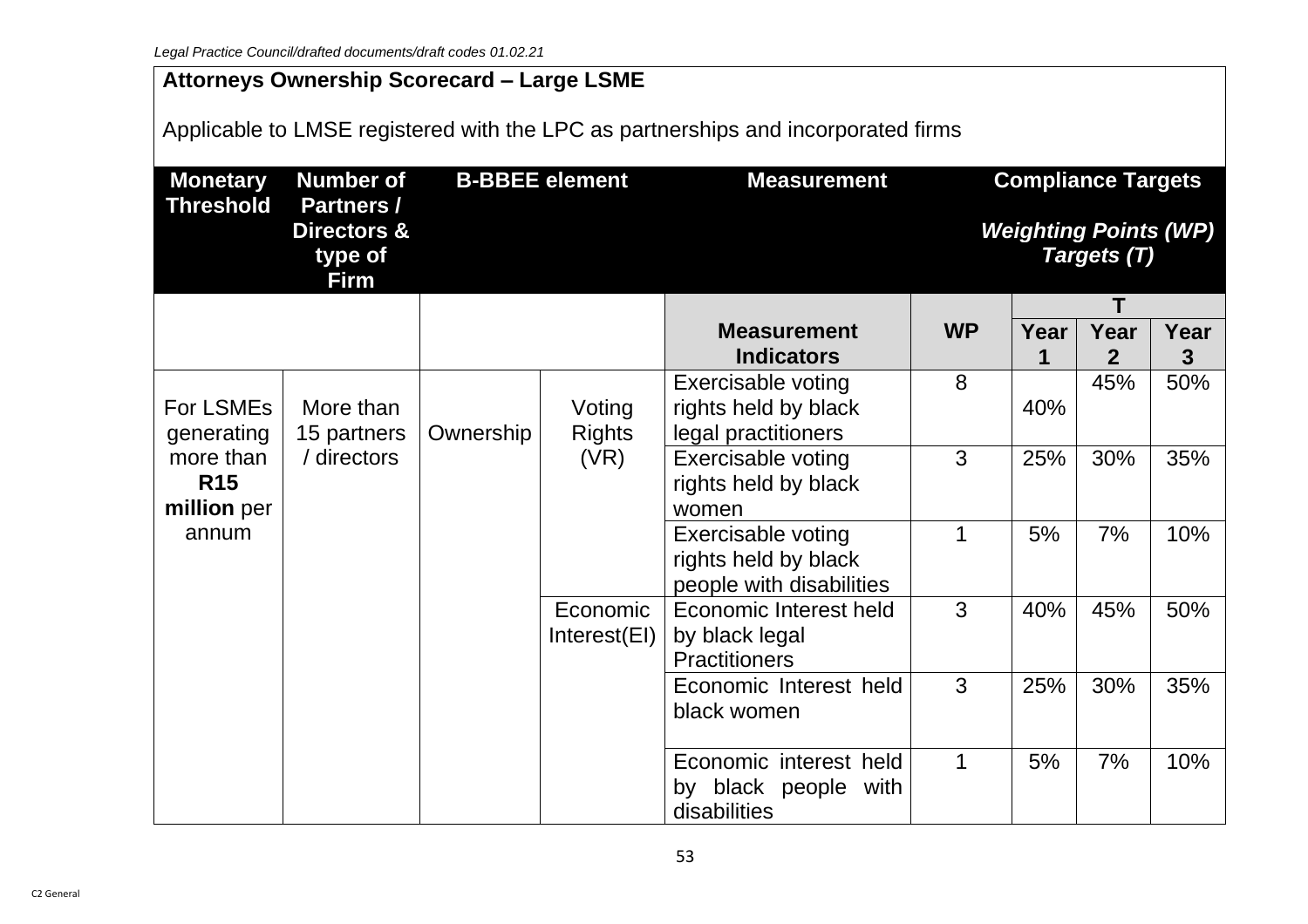|  |        | Realization   Realisation Point (RP) |    | 05% | 07% | 09% |
|--|--------|--------------------------------------|----|-----|-----|-----|
|  | Points |                                      |    |     |     |     |
|  |        | <b>Total Weighting Points</b>        | 20 |     |     |     |

• *The ownership scorecard for Large Enterpises applies to approximately 97 LSMEs made up of more than 15 partners accounting for approximately 0.6% of the total number of legal practitioners in South Africa.* 

### **MANAGEMENT CONTROL SCORECARD**

- 18.5 In view of the unique features of the legal sector and profession, the measurement of LSMEs shall not take the usual form of categories of management as found in other commercial entities and/or sectors or as they may apply in the generic scorecard.
- The following table represents the criteria used for deriving a score for the management control under this LSC in respect of practicing attorneys (*W represents the weighting points, while T represents targets)*

## LSC 200 - MANAGEMENT CONTROL STATEMENT – QSE

### **Attorneys**

Applicable to LSMEs made up of attorneys whether as partnerships or incorporated law firms

| $\mathbf d$ | <b>Directors</b> | Monetary Number of Applicable<br>Threshol Partners / Sub-element | Measurement Indicator |           | <b>Compliance targets</b><br><b>Weighting Points (WP)</b><br>Targets (T) |
|-------------|------------------|------------------------------------------------------------------|-----------------------|-----------|--------------------------------------------------------------------------|
|             |                  |                                                                  |                       | <b>WP</b> |                                                                          |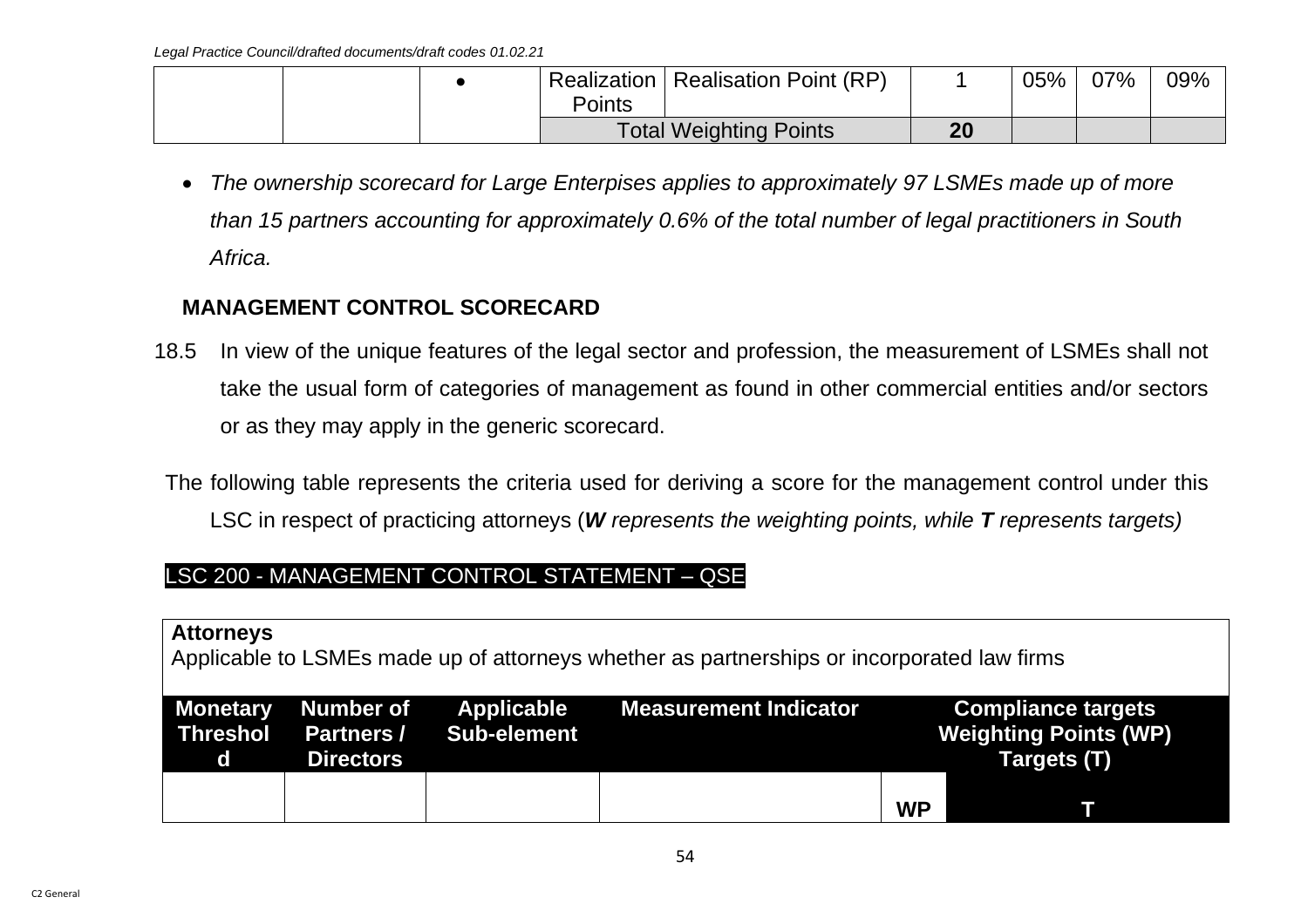| For<br><b>LSMEs</b><br>generating<br>above R3<br>million<br>but not | between 4 -<br>15 partners /<br>directors | <b>Board</b><br><b>Participation</b>                    | Measures the percentage<br>of equity participation of<br>black legal practitioners as<br>a percentage of board<br>members                                         | $\overline{4}$ | Year 1<br>40% | Year 2<br>45% | Year <sub>3</sub><br>$\boldsymbol{>}$<br>50% |
|---------------------------------------------------------------------|-------------------------------------------|---------------------------------------------------------|-------------------------------------------------------------------------------------------------------------------------------------------------------------------|----------------|---------------|---------------|----------------------------------------------|
| more than<br><b>R15</b><br>million<br>per annum                     |                                           |                                                         | Measures the percentage<br>of equity participation of<br>black women as a<br>percentage of board<br>members                                                       | 2              | 25%           | 30%           | 35%                                          |
|                                                                     |                                           | <b>Executive</b><br><b>Management</b>                   | Measures the percentage<br>of equity participation of<br>black legal practitioners as<br>a percentage of top<br>management                                        | 3              | 30%           | 35%           | 40%                                          |
|                                                                     |                                           |                                                         | Measures the percentage<br>of equity participation of<br>black women as a<br>percentage of top<br>management                                                      | $\overline{2}$ | 20%           | 25%           | 30%                                          |
|                                                                     |                                           | <b>Senior</b><br><b>Management</b><br>(HoDs or<br>PGL)) | Measures the percentage<br>of black legal practitioners<br>as a total number of<br>members of executive<br>management/heads of<br>departments within the<br>LSME. | $\overline{2}$ | 40%           | 45%           | 50%                                          |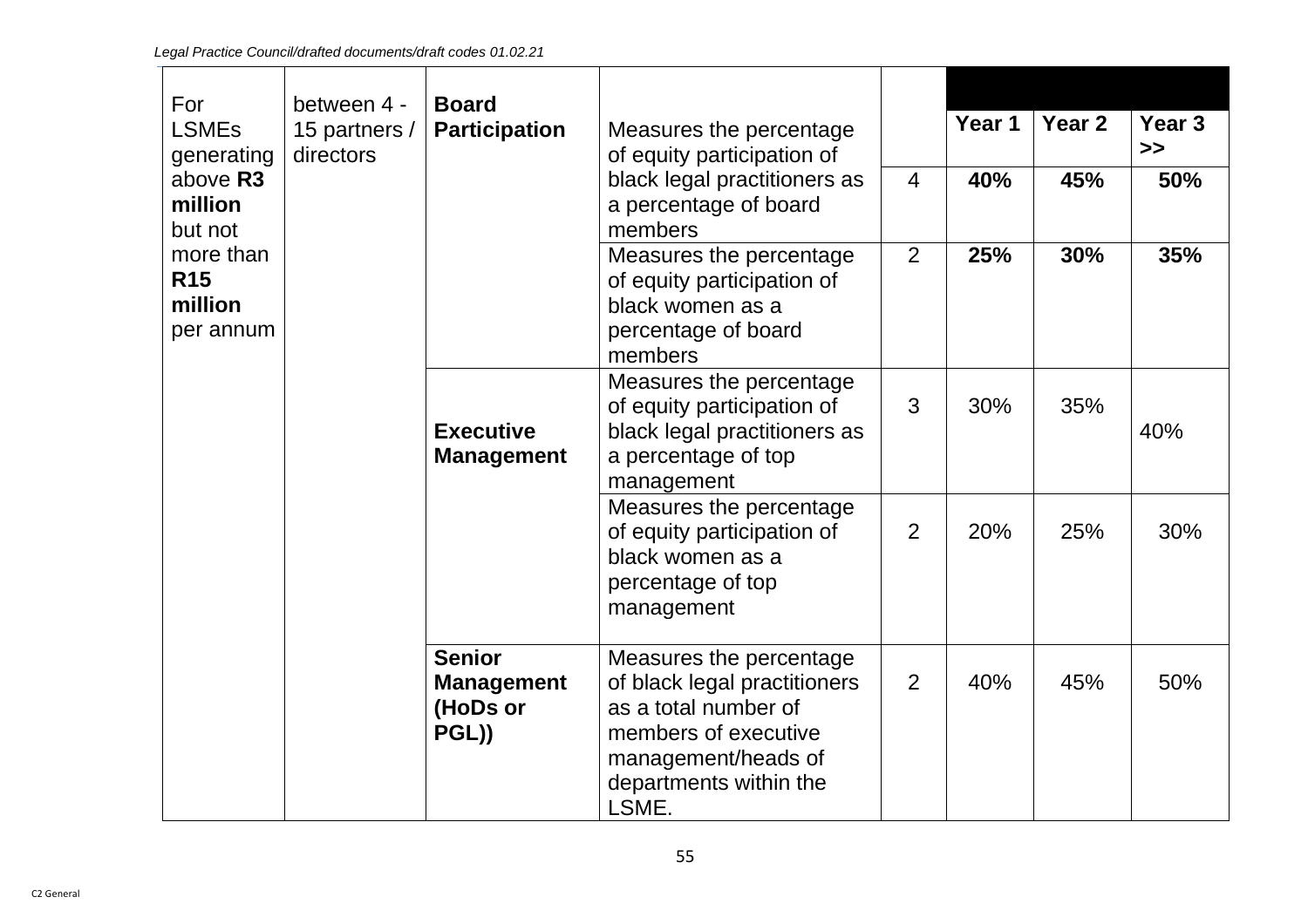|                             | Measures the percentage<br>of black women as a total<br>number of members of<br>executive management/<br>heads of functions within<br>the LSME. |                                                                                                               | 2 | 20% | 25% | 30% |
|-----------------------------|-------------------------------------------------------------------------------------------------------------------------------------------------|---------------------------------------------------------------------------------------------------------------|---|-----|-----|-----|
| middle<br>management        | <b>Senior</b><br><b>Associates</b><br>/Senior<br><b>Professional</b><br><b>Assistants</b>                                                       | <b>Black legal</b><br>practitioner<br>s as a total<br>of senior<br>associates<br>in the<br><b>LSME</b>        | 1 | 20% | 22% | 27% |
| <b>Junior</b><br>management |                                                                                                                                                 | Persons<br>from<br>designated<br>categories<br>as a total of<br>senior<br>associates<br>in the<br><b>LSME</b> | 1 | 12% | 15% | 18% |
|                             | Associates/<br><b>Professional</b><br><b>Assistants</b>                                                                                         | <b>Black legal</b><br>practitioner<br>s as a total<br><b>of</b><br>associates<br>in the<br><b>LSME</b>        | 1 | 5%  | 7%  | 09% |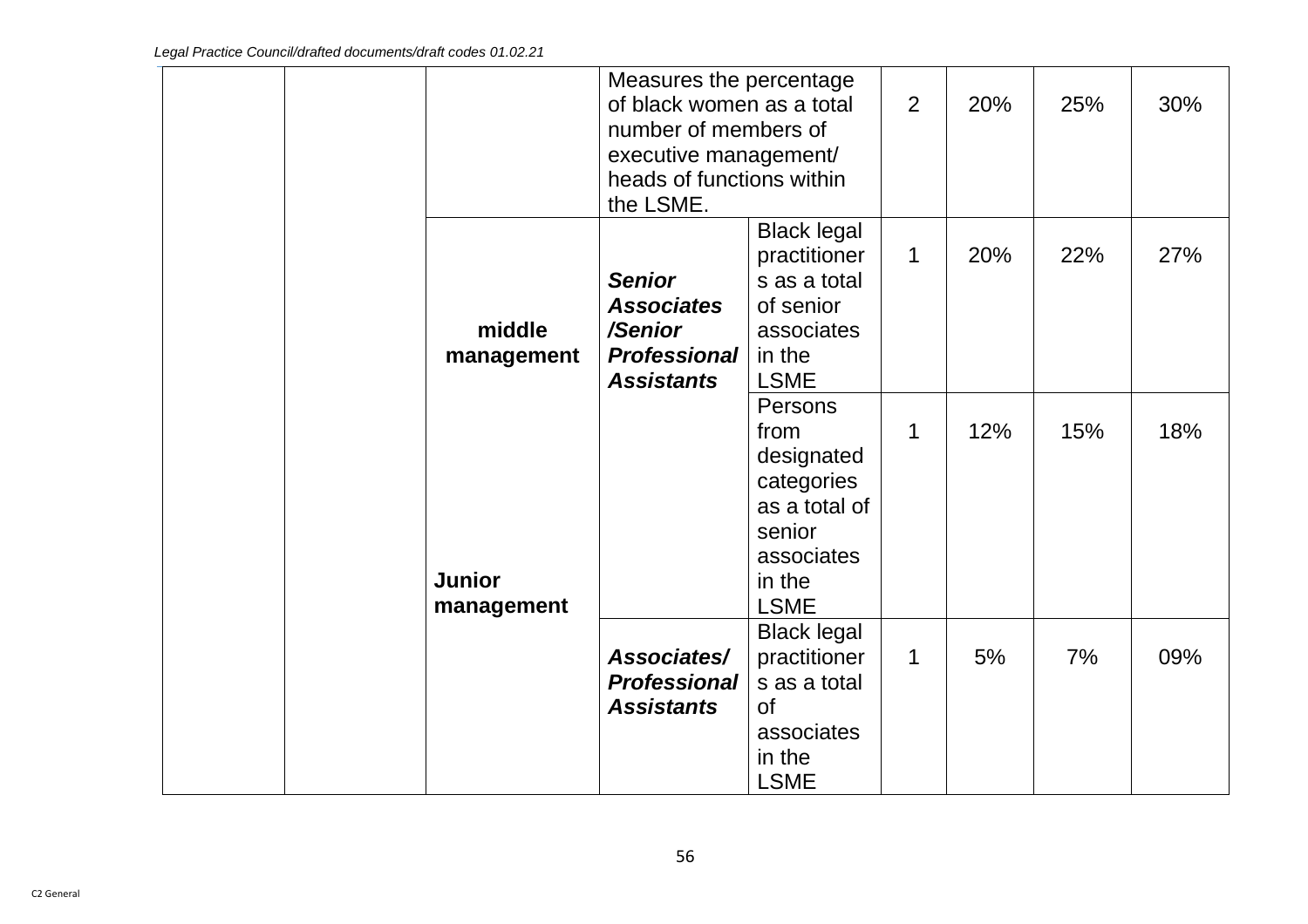|  |                                                                                                              |                                                                                               | <b>Persons</b><br>from<br>designated<br>categories<br>who are<br>associates<br>in the<br><b>LSME</b> | 1   | 05% | 07% | 09% |
|--|--------------------------------------------------------------------------------------------------------------|-----------------------------------------------------------------------------------------------|------------------------------------------------------------------------------------------------------|-----|-----|-----|-----|
|  | <b>Support and</b><br>consulting<br>management<br>role (non-                                                 | Measures the appointment<br>of black people in the<br>support roles within the<br><b>LSME</b> |                                                                                                      | 1   | 06% | 09% | 13% |
|  | Measures the appointment<br>of persons from designated<br>categories in the support<br>roles within the LSME |                                                                                               | 1                                                                                                    | 03% | 06% | 10% |     |
|  |                                                                                                              | <b>Total Weighting Points</b>                                                                 |                                                                                                      | 21  |     |     |     |

# **LSC 201 - MANAGEMENT CONTROL STATEMENT – Large LSME**

# **Attorneys**

(Applicable to LSMEs made up of attorneys whether as partnerships or incorporated firms)

| <b>Partners /</b> | <b>Monetary Number Applicable</b><br>Threshold of Sub-element | <b>Measurement Indicator</b> | <b>Compliance targets</b><br><b>Weighting Points (WP)</b><br>Targets (T) |  |                   |  |
|-------------------|---------------------------------------------------------------|------------------------------|--------------------------------------------------------------------------|--|-------------------|--|
| <b>Directors</b>  |                                                               |                              |                                                                          |  |                   |  |
|                   |                                                               |                              | W                                                                        |  |                   |  |
|                   |                                                               |                              | P                                                                        |  | Year Year Year    |  |
|                   |                                                               |                              |                                                                          |  | $1 \t 2 \t 3 \gg$ |  |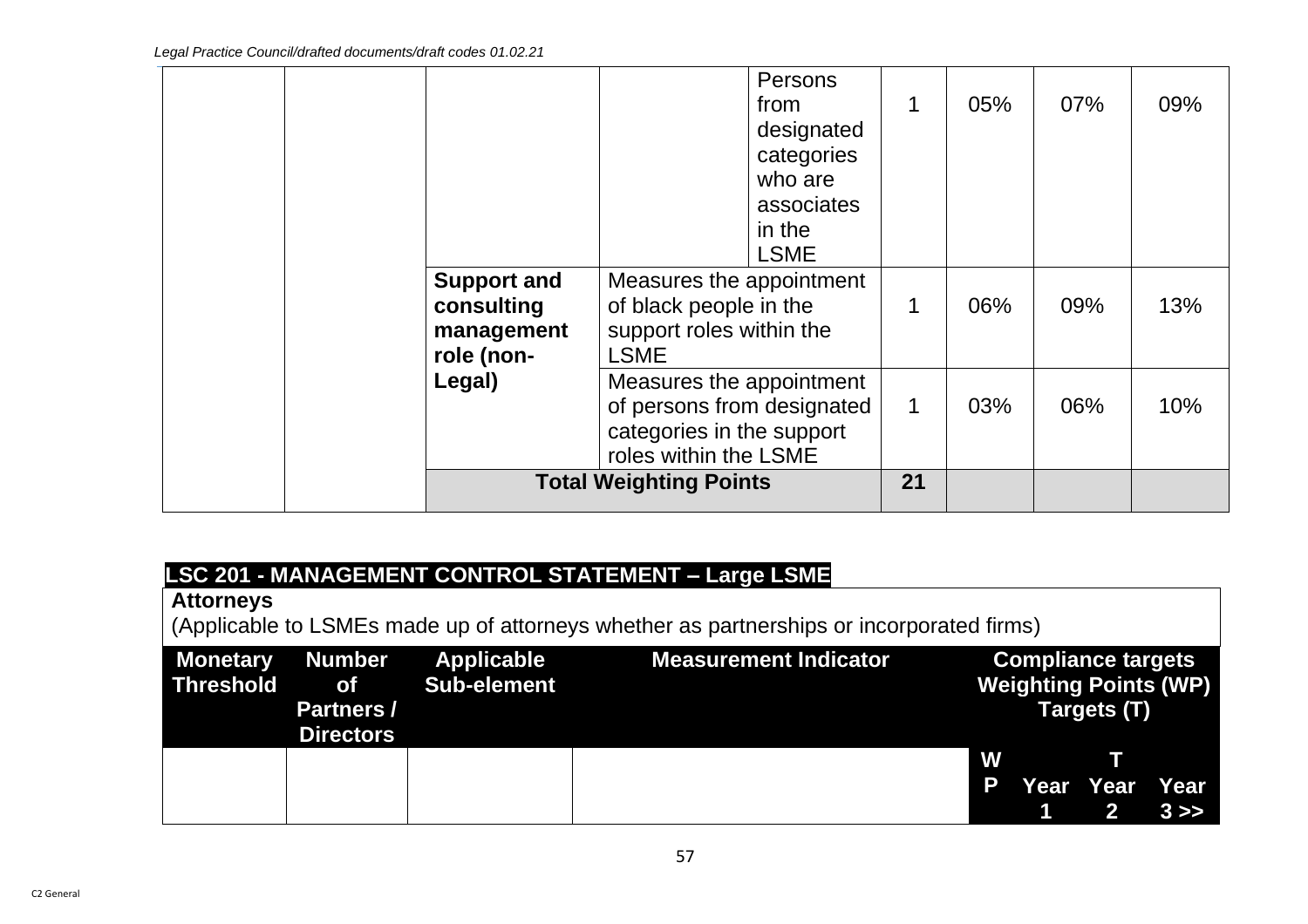| <b>Above</b> | More than  | <b>Board</b>         | Measures the percentage of equity          |                                            |                |     |     |     |
|--------------|------------|----------------------|--------------------------------------------|--------------------------------------------|----------------|-----|-----|-----|
| <b>R15</b>   | 15         | <b>Participation</b> |                                            | participation of black legal practitioners | 3              | 50% | 55% | 60% |
| million      | partners / |                      |                                            | as a percentage of board members           |                |     |     |     |
|              | directors  |                      |                                            | Measures the percentage of equity          |                |     |     |     |
|              |            |                      | participation of black women as a          |                                            | $\overline{2}$ | 35% | 40% | 45% |
|              |            |                      | percentage of board members                |                                            |                |     |     |     |
|              |            | <b>Executive</b>     |                                            | Measures the percentage of black           |                |     |     |     |
|              |            | management           |                                            | legal practitioners as a total number of   | $\mathbf 1$    | 35% | 40% | 45% |
|              |            |                      | members of executive management            |                                            |                |     |     |     |
|              |            |                      | within the LSME.                           |                                            |                |     |     |     |
|              |            |                      | Measures the percentage of persons         |                                            |                |     |     |     |
|              |            |                      | from designated categories as a total      |                                            |                | 10% | 13% | 16% |
|              |            |                      | number of members of executive             |                                            |                |     |     |     |
|              |            |                      | management within the LSME.                |                                            |                |     |     |     |
|              |            | <b>Heads of</b>      | Measures the number of black people        |                                            |                |     |     |     |
|              |            | <b>Departments</b>   |                                            | as a percentage of HoDs and PGLs in        | 1              | 20% | 25% | 30% |
|              |            | (HoDs)               | the LSME.                                  |                                            |                |     |     |     |
|              |            | (senior              |                                            | Measures the number of persons             |                |     |     |     |
|              |            | management)          |                                            | drawn from designated categories as a      | $\mathbf 1$    | 12% | 15% | 18% |
|              |            |                      |                                            | percentage HODs and PGLs appointed         |                |     |     |     |
|              |            |                      | in the LSME.                               |                                            |                |     |     |     |
|              |            |                      |                                            | <b>Black legal</b>                         |                |     |     |     |
|              |            |                      |                                            | practitioners as a total                   | $\mathbf 1$    | 25% | 30% | 35% |
|              |            |                      | <b>Senior</b>                              | of seniors associates                      |                |     |     |     |
|              |            |                      | <b>Associates</b>                          | in the LSME                                |                |     |     |     |
|              |            |                      | /Senior                                    | Persons from                               |                |     |     |     |
|              |            |                      | <b>Professional</b>                        | designated categories                      | $\mathbf 1$    | 12% | 15% | 18% |
|              |            | <b>Junior</b>        | <b>Assistants</b><br>as a total of seniors |                                            |                |     |     |     |
|              |            | management           |                                            | associates in the                          |                |     |     |     |
|              |            |                      |                                            | <b>LSME</b>                                |                |     |     |     |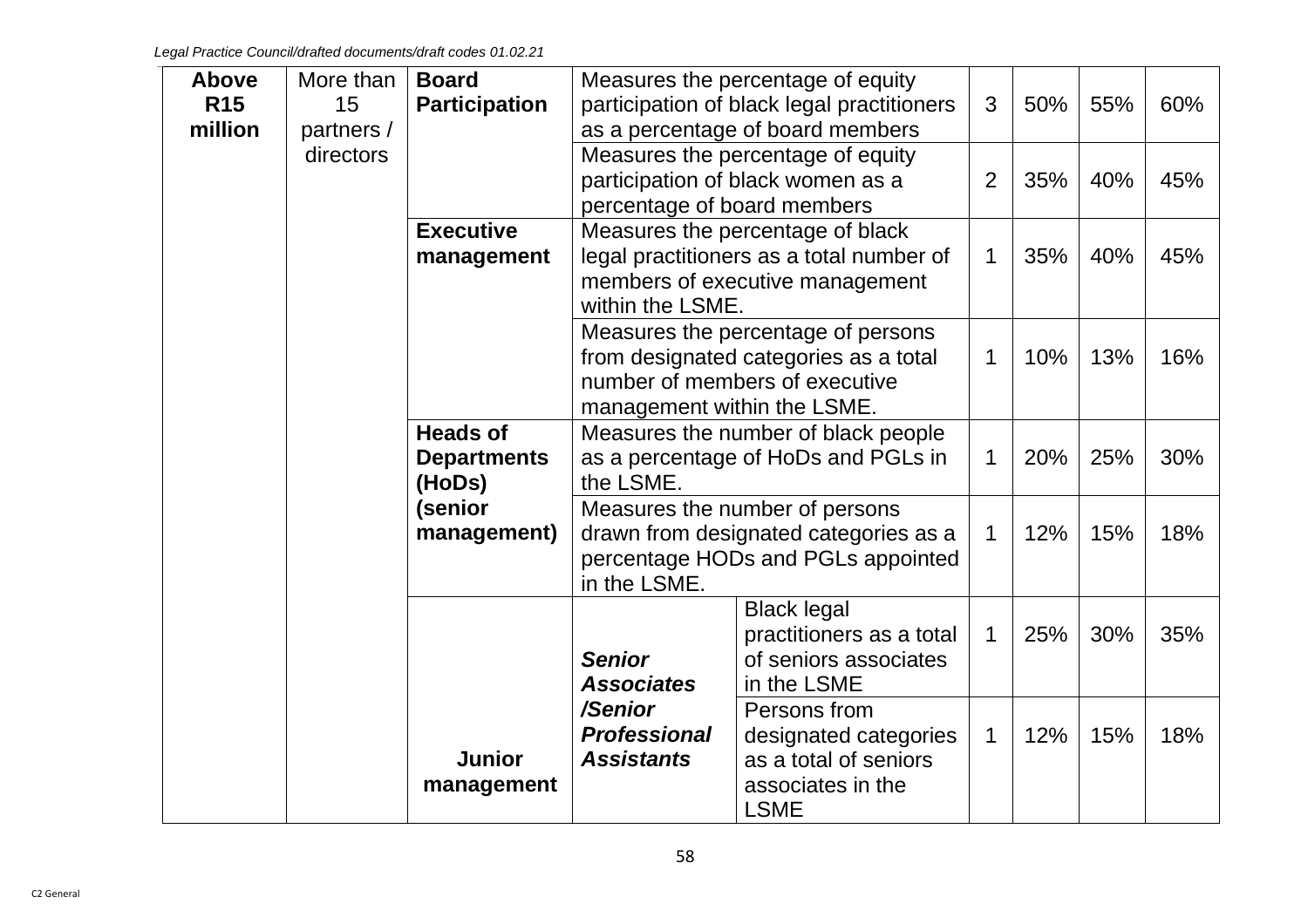|                                                         | <b>Associates/Pr</b><br><b>ofessional</b><br><b>Assistants</b>                                            | <b>Black legal</b><br>practitioners as a total<br>of associates in the<br><b>LSME</b> | $\mathbf 1$ | 25% | 30% | 35% |
|---------------------------------------------------------|-----------------------------------------------------------------------------------------------------------|---------------------------------------------------------------------------------------|-------------|-----|-----|-----|
|                                                         |                                                                                                           | Persons from<br>designated categories<br>who are associates in<br>the LSME            |             | 12% | 15% | 18% |
| <b>Support and</b><br><b>Other</b><br><b>Consulting</b> | Measures the appointment of black<br>people in the support roles within the<br><b>LSME</b>                |                                                                                       |             | 06% | 09% | 13% |
| <b>Management</b><br>role (Non-<br>Legal)               | Measures the appointment of persons<br>from designated categories in the<br>support roles within the LSME |                                                                                       | 1           | 03% | 06% | 10% |
|                                                         | <b>Total Weighting Points</b>                                                                             |                                                                                       | 16          |     |     |     |

### 18.6 **KEY MEASUREMENT PRINCIPLES RELATING TO MANAGEMENT CONTROL**

- 18.6.1 An LSME shall only receive points for its achievement towards the targets for participation of black people and black women at the board, executive management, middle management, senior management and junior management.
- 18.6.2 The compliance targets for senior, middle and junior management in the Management Control Scorecard are based on the national and regional demographic representation of Black people as defined in the Regulations of the Employment Equity Act no.55 of 1998 as amended from time to time.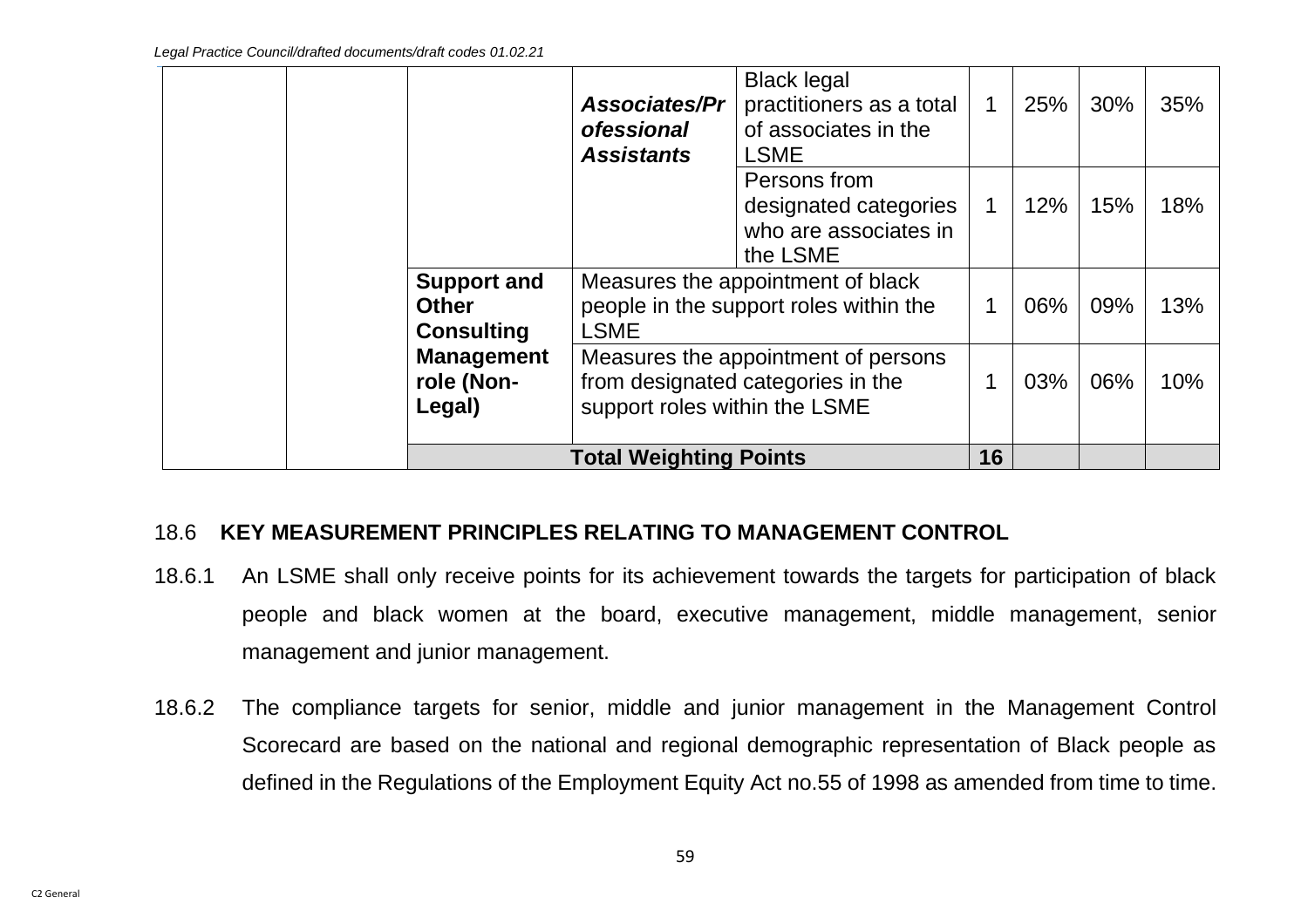- 18.6.3 In determining an LSME score, the targets should be further broken down into specific criteria according to the different race sub - groups within the definition of Black in accordance with the Employment Equity Act, being African, Coloured and Indian on an equitable demographic representation and weighted accordingly
- 18.6.4 An LSME measured in terms of the management control must provide the following documentary information for the purpose of measuring management control.

18.6.4.1employment agreements and/or letters of engagement;

18.6.4.2any other acceptable evidence that is deemed suitable to support the existence of a management level role in the LSME.

## 18.7 **REMUNERATION PARITY AND JUSTICE**

- 18.7.1 The LSME must strive for parity in remuneration between race groups and gender at all management levels. To this end the measured entity must provide full payroll access together with a copy of the payment parity report EEA4 to the verification agency during the verification. In the absence of such, the staff management levels will be declined by the verification agency.
- 18.7.2 In cases where measured entities are exempt from submitting the Department of Labour Employment Equity reports, then a remuneration parity statement, similar to form EEA4 report, must be signed by the authorised signatory of the LSME as part of the verification process. This is to ensure that a person's responsibility and remuneration are in line with their job grade.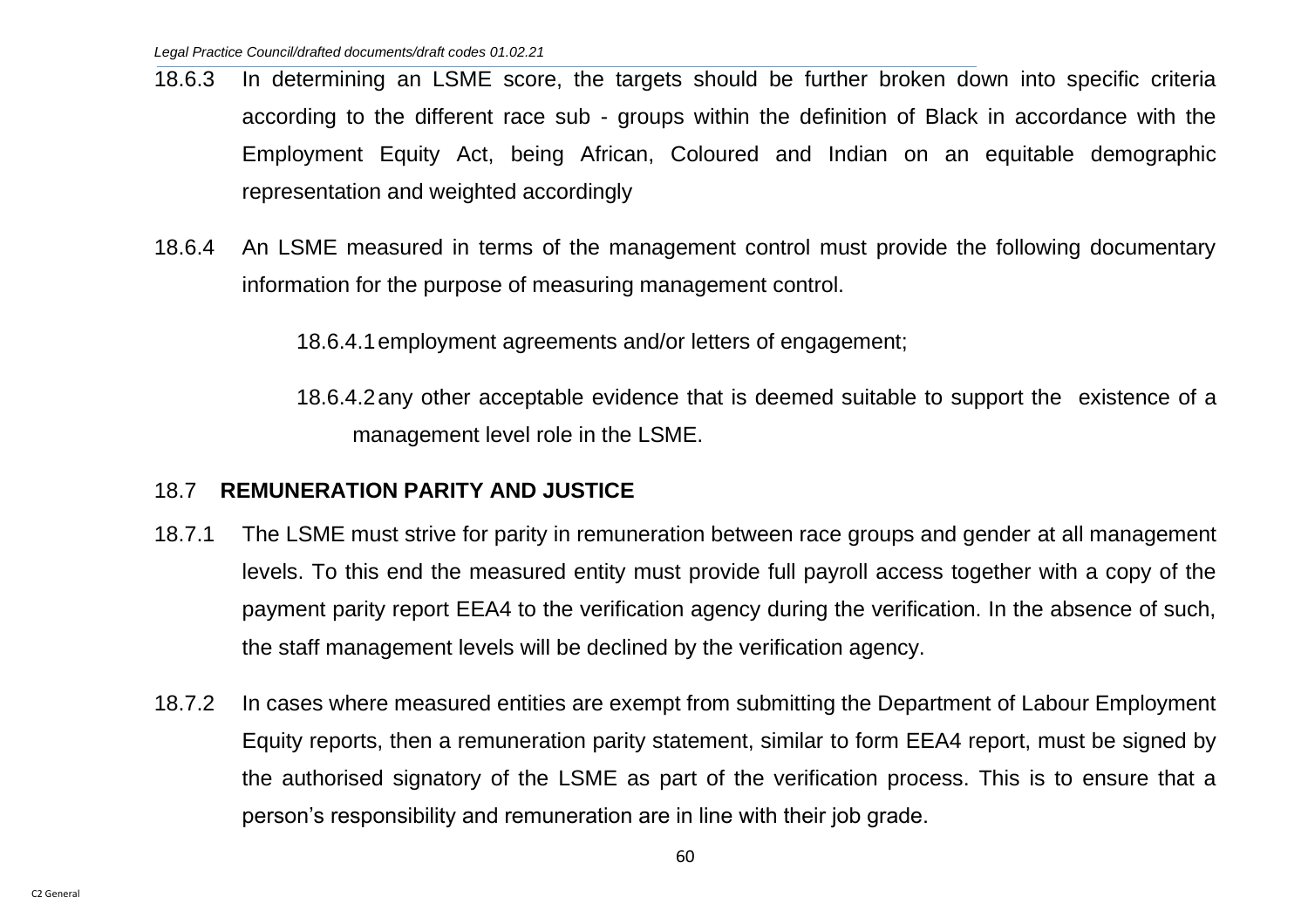### 18.8 **MEASUREMENT OF THE MANAGEMENT CONTROL CRITERIA**

The formulae applicable in measuring the principles of the management control element will be aligned to the generic scorecard issued by the DTIC.

## 18.9 **SKILLS DEVELOPMENT SCORECARD**

### 18.9.1 **The key measurement principles relating to skills development**

The criteria for recognition of skills development spend by legal practitioners under this LSC must be underpinned by unique, enhancing and value-adding attributes for the targeted beneficiaries. This means that over and above the skills development spend that merely facilitates entrance into the profession, such as bursaries, stipends and mandatory training programmes including in relation to candidate legal practitioners, all other training interventions that enhances the ability of candidates/targeted beneficiaries, subject to the approval by the Charter Council, should be recognized.

## 18.9.2 **Statutory and mandatory training interventions**

- 18.9.2.1 The statutory and mandatory training initiatives which shall not be recognised shall include, but not be limited to the following:
- 18.9.2.1.1 the completion and submission of workplace skills plan, an annual training report and the report that needs to be have been submitted to the SETA; and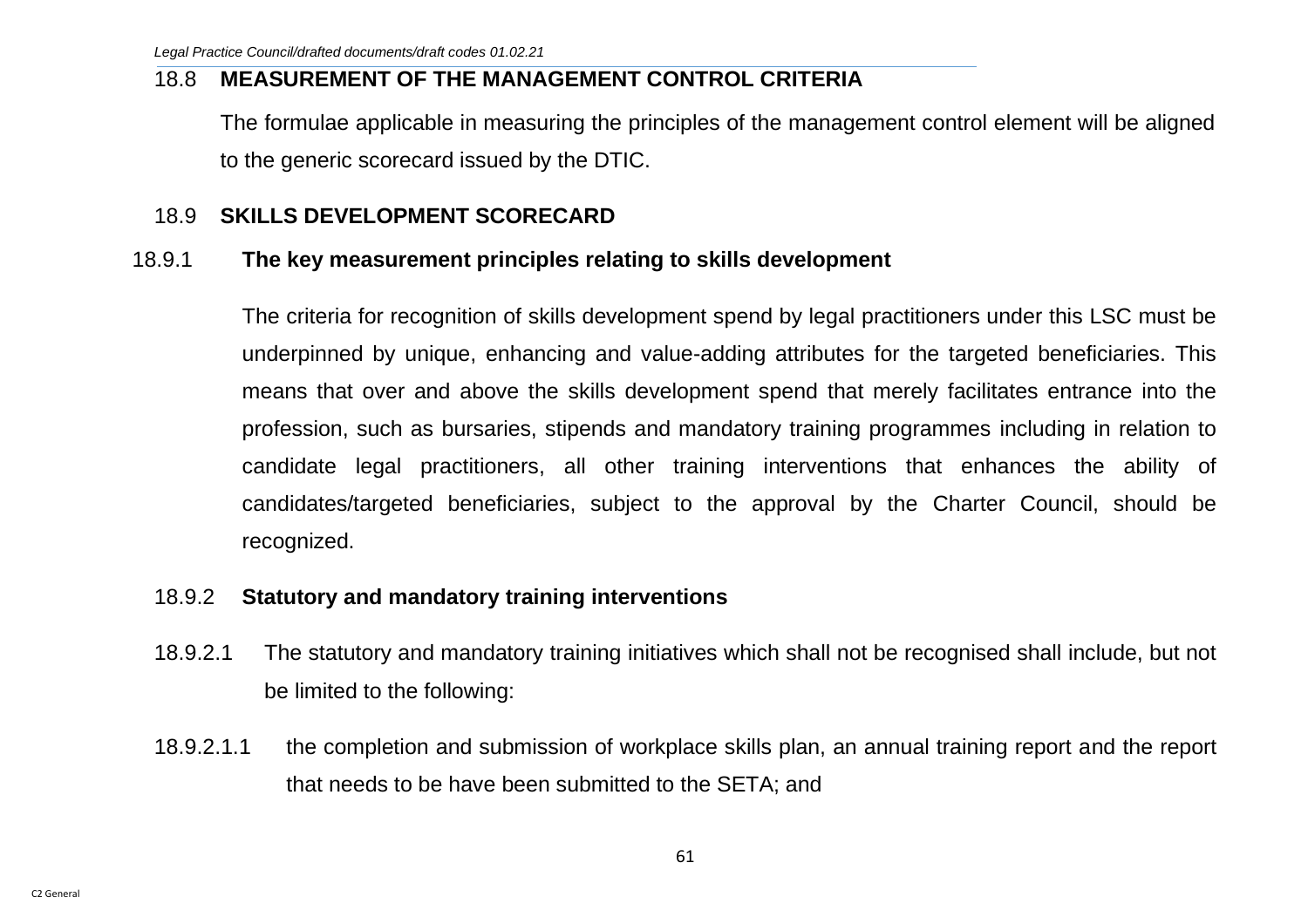18.9.2.1.2 the implementation of priority skills programmes generally and more specifically, for black people.

#### 18.9.3 **Other interventions**

- 18.9.3.1 In line with the YES initiatives, gazetted by the Minister in terms of Notice 640 of 2018, LSMEs must be encouraged to employ young people (as defined in the Youth Services Plan) and that employs young people in professional capacities.
- 18.9.3.2 The Charter Council may, from time to time, announce specific sector training and capacity building initiatives to enhance the above initiatives.
- 18.9.3.3 The skills development expenditure on black people that are counted under the skills development scorecard may not be counted again under any other B-BBEE element of the QSE or large enterprise scorecard.

The following tables set out the targets under the skill development elements:

### **LSC 300 - SKILLS DEVELOPMENT ELEMENT FOR ATTORNEYS**

|                                              | <b>Targets and Weighting Points (WP)</b> |        |                          |      |              |  |  |
|----------------------------------------------|------------------------------------------|--------|--------------------------|------|--------------|--|--|
| <b>Measurement indicator</b>                 | <b>Monetary</b><br><b>Threshold</b>      | W<br>P | <b>Compliance Target</b> |      |              |  |  |
| <b>Skills Development Expenditure /Spend</b> |                                          |        | Year                     | Year | Year<br>.3 > |  |  |
|                                              |                                          |        |                          |      |              |  |  |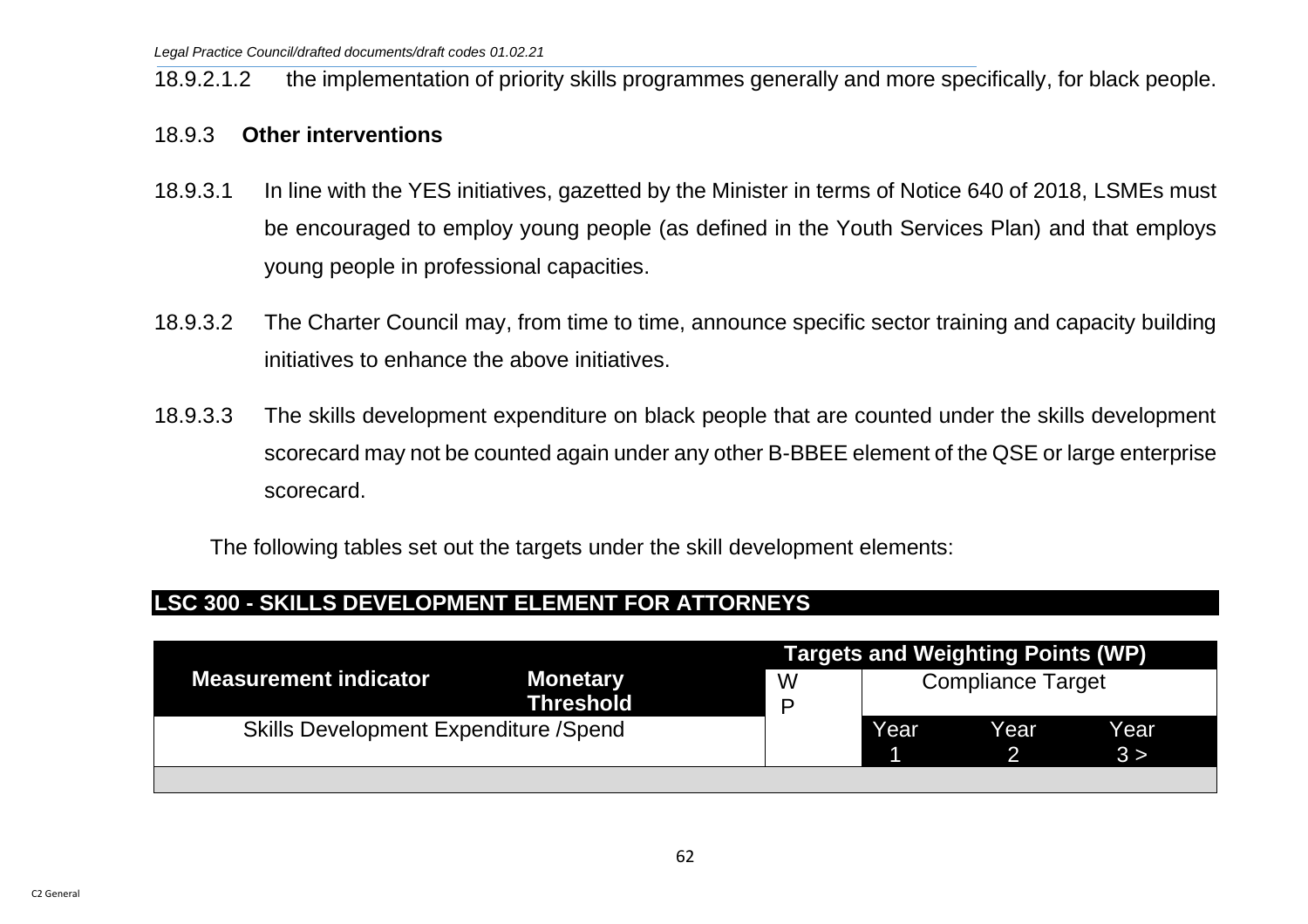**Skills development expenditure/spend on initiatives undertaken by the LSMEs in pursuing training of a percentage (%) of black legal practitioners (Candidate attorneys) within the LSME as part of the leviable amount.**

| Expenditure<br>incurred<br>on<br>recognizable training                                                                                                                 | / spend   Above R3 million<br>but not more than<br>R <sub>15</sub> million | 3              | 6.5% | 7.0% | 7.5% |  |  |  |
|------------------------------------------------------------------------------------------------------------------------------------------------------------------------|----------------------------------------------------------------------------|----------------|------|------|------|--|--|--|
| the $ $<br>programmes on<br>percentage of black<br>candidate attorneys as<br>a total number in the<br>LSME in a particular<br>year.                                    | Above R15<br>million                                                       | $\overline{4}$ | 7.5% | 8.0% | 8.5% |  |  |  |
| Expenditure /<br>spend incurred on<br>recognizable                                                                                                                     | Above R3 million but<br>not more than R15<br>million                       | 3              | 6.5% | 7.0% | 7.5% |  |  |  |
| training<br>programmes<br>(essential) on the<br>percentage of<br>persons from<br>designated<br>categories as a<br>total number in<br>the LSME in a<br>particular year. | Above R15 million                                                          | 3              | 6.5% | 7.0% | 7.5% |  |  |  |
| Recognition of skills development expenditure/spend on candidate black legal practitioners and<br>persons from designated categories                                   |                                                                            |                |      |      |      |  |  |  |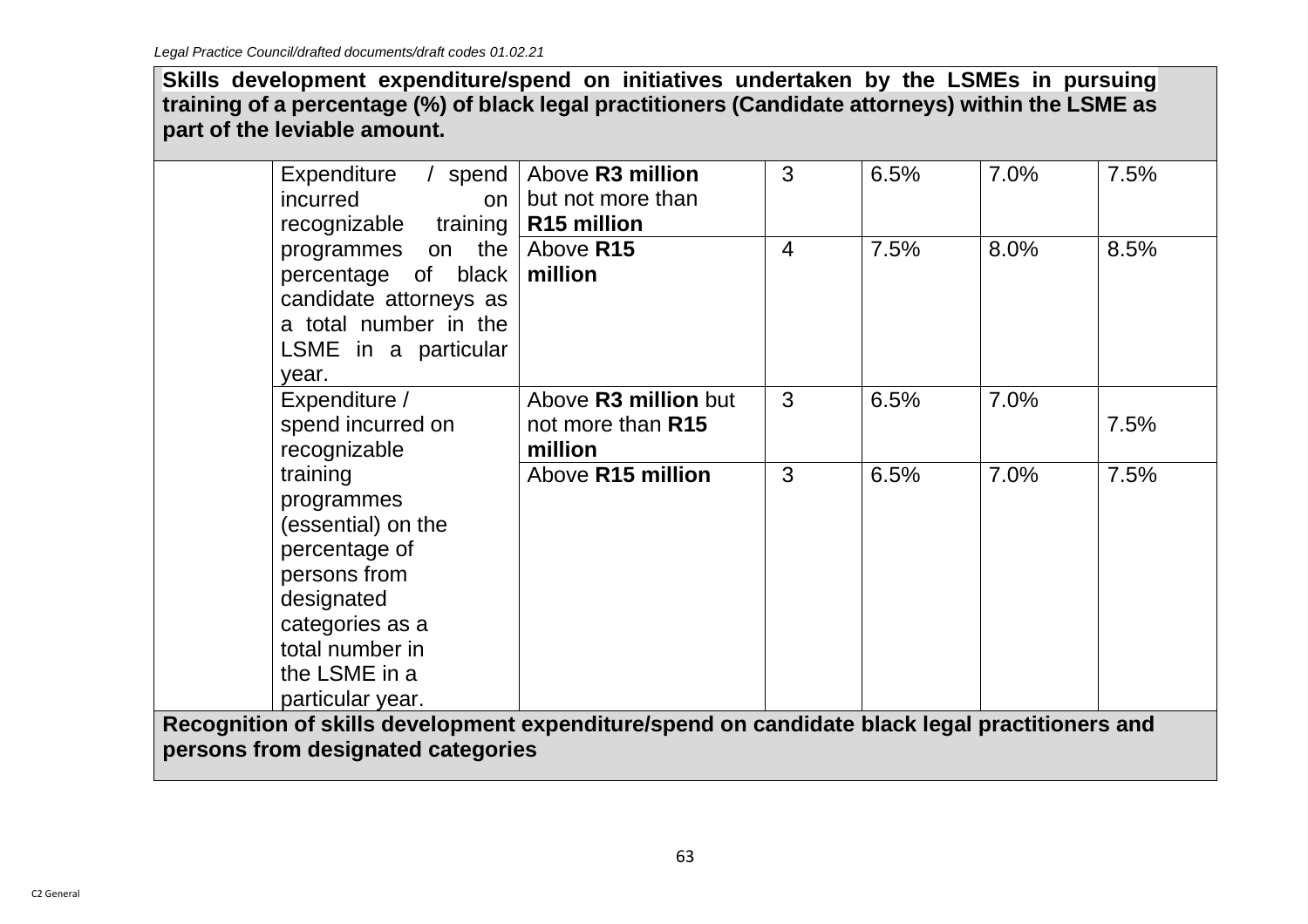| Points allocated for the<br>recruitment or<br>training initiatives                                                | Above R <sub>3</sub> million<br>but not more than<br>R <sub>15</sub> million | 3 | 6.0% | 6.5% | 7.0% |  |  |  |  |
|-------------------------------------------------------------------------------------------------------------------|------------------------------------------------------------------------------|---|------|------|------|--|--|--|--|
| directed at black<br>candidate attorneys as<br>a total number in the<br><b>LSME</b>                               | Above R15 million                                                            | 3 | 6.0% | 6.5% | 7.0% |  |  |  |  |
| Points allocated<br>for recruitment<br>or training                                                                | Above R3 million<br>but not more than<br>R <sub>15</sub> million             | 2 | 5.5% | 6.0% | 6.5% |  |  |  |  |
| <i>initiatives</i><br>directed at black<br>candidate<br>attorneys drawn<br>from black<br>designated<br>categories | Above R15 million                                                            | 3 | 6.5% | 7.0% | 7.5% |  |  |  |  |
| Recognition for specialized areas of the law                                                                      |                                                                              |   |      |      |      |  |  |  |  |
| Recognition for expenditure on<br>training in specialized areas of<br>law for candidate black legal               | Above R3 million but<br>not more than R15<br>million                         | 3 | 2.0% | 2.5% | 3.0% |  |  |  |  |
| practitioners and post-qualification<br>training for black legal practitioners.                                   | Above R15 million                                                            | 5 | 2.0% | 2.5% | 3.0% |  |  |  |  |
|                                                                                                                   | <b>Registration of Learnerships and continuous legal training</b>            |   |      |      |      |  |  |  |  |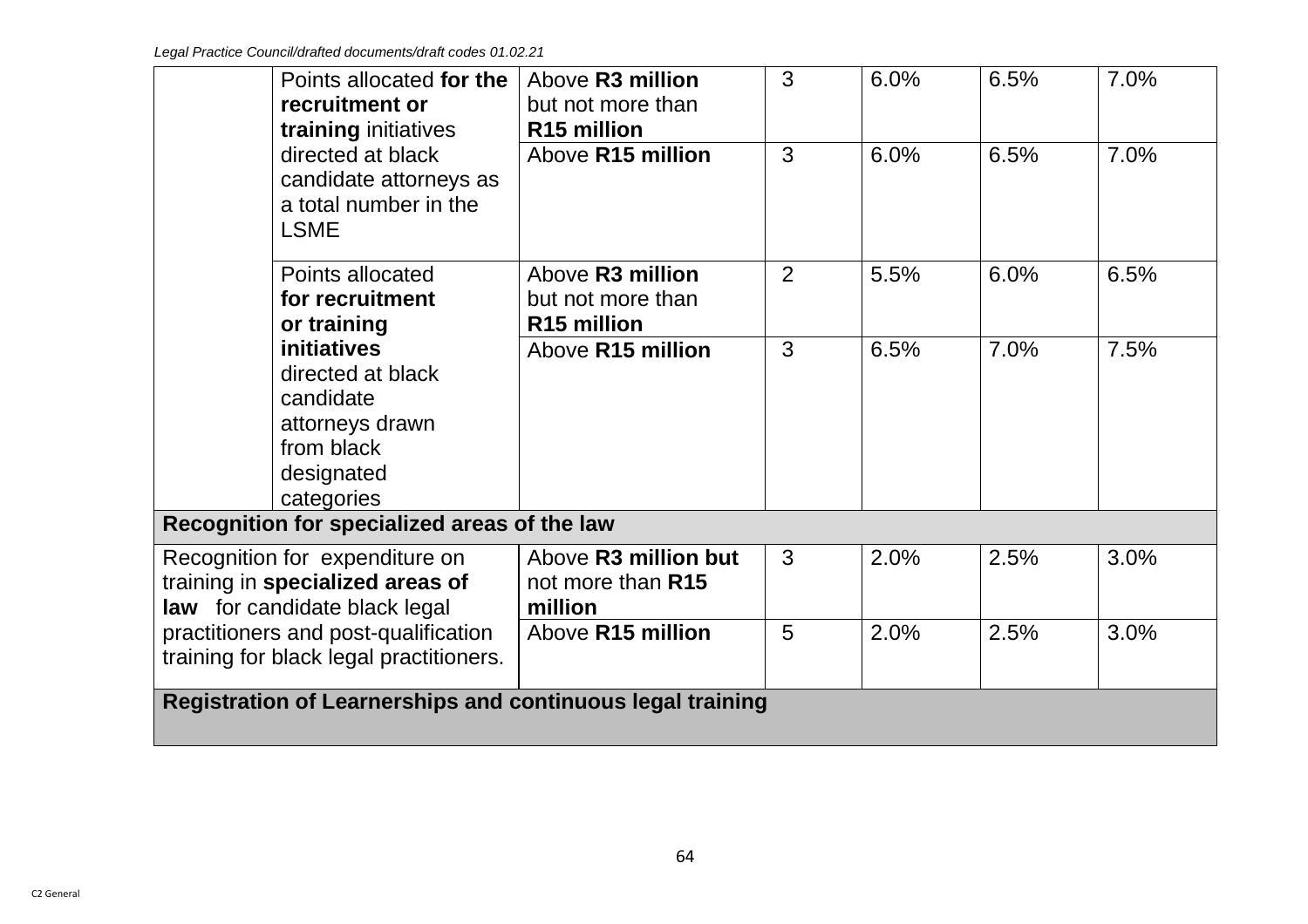| Number of black trainees and/or<br>candidate attorneys registered by<br>an LSME in any of the following<br>programmes:                 | Above R3 million<br>but not more than<br>R <sub>15</sub> million                 | 2 | 3.0% | 3.5% | 4.0% |  |  |  |
|----------------------------------------------------------------------------------------------------------------------------------------|----------------------------------------------------------------------------------|---|------|------|------|--|--|--|
| SASSETA through the<br>$\bullet$<br>learnership programmes for a                                                                       |                                                                                  |   |      |      |      |  |  |  |
| period of no more than 12<br>months.                                                                                                   | Above R15                                                                        | 2 | 2.5% | 3.0% | 3.5% |  |  |  |
| At any legal training institute for<br>pursuing compulsory training<br>for qualification as attorneys.                                 | million                                                                          |   |      |      |      |  |  |  |
| Recognition of enhanced levels training for non-legal and support members of staff                                                     |                                                                                  |   |      |      |      |  |  |  |
| Recognition of training of persons<br>from designated categories in<br>areas that enhances their<br>functionality to provide efficient | Above R <sub>3</sub> million but<br>not more than R15<br>million                 | 2 | 1.0% | 2.0% | 3.0% |  |  |  |
| support in a law firm (such as debt<br>collection, forensic and other areas<br>of legal functionality)                                 | Above R15 million                                                                | 3 | 2.0% | 2.5% | 3.0% |  |  |  |
|                                                                                                                                        | Mentorship and creation of employment opportunities, including Y.E.S initiatives |   |      |      |      |  |  |  |
| Implementation of an approved and<br>verifiable mentorship programme<br>implemented by a senior attorney                               | By all categories of the<br>LSMEs.                                               | 2 | 2.0% | 4%   | 5.5% |  |  |  |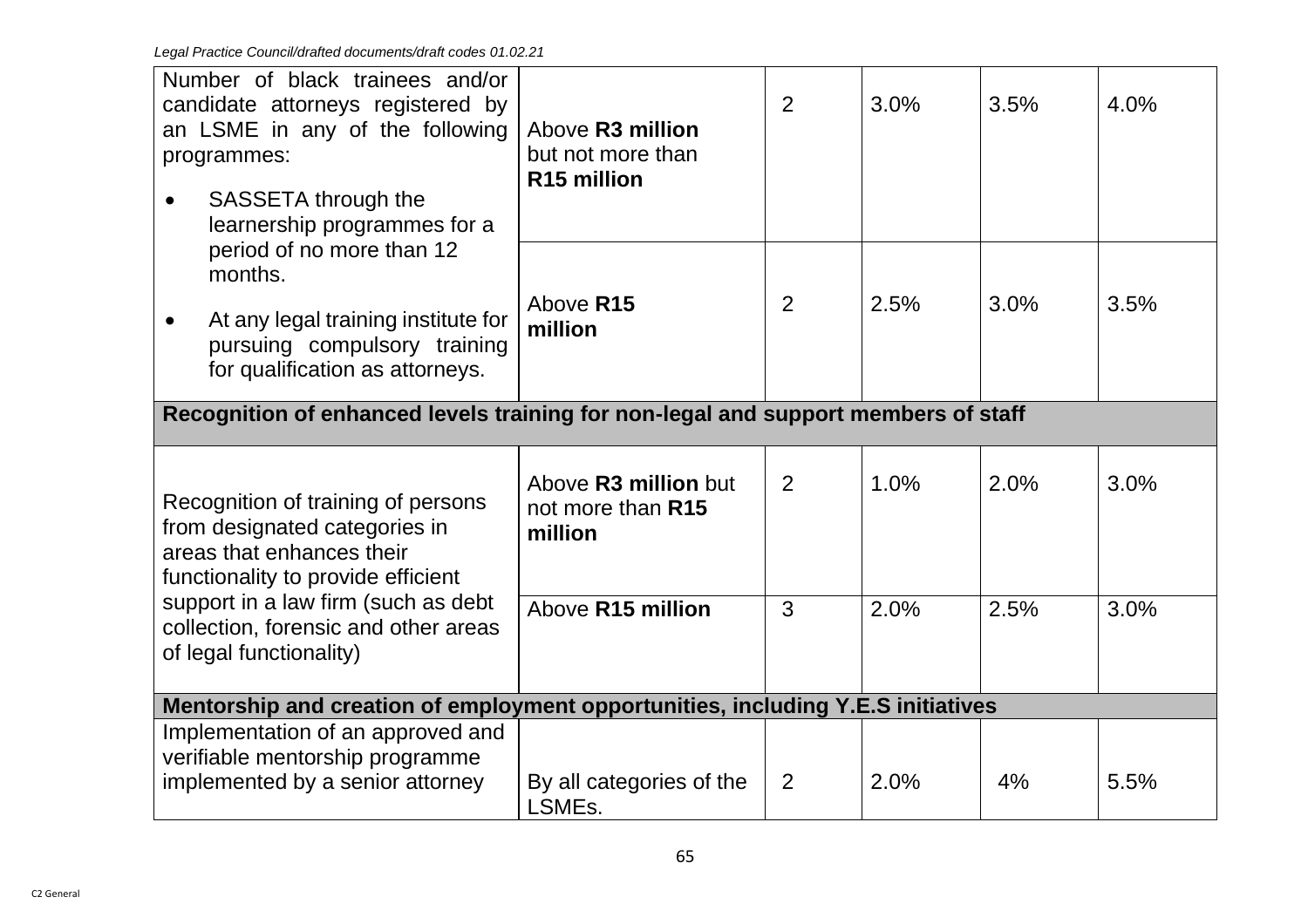| where beneficiaries are in the black<br>designated categories.                                                                                                                                            |                                                |                |      |    |      |
|-----------------------------------------------------------------------------------------------------------------------------------------------------------------------------------------------------------|------------------------------------------------|----------------|------|----|------|
| Y.E.S initiatives which seek to<br>promote the employment of non-<br>professional persons from<br>designated categories who are in<br>the category of Youth as defined in<br>the National Youth Services. | By all categories of<br>the annual thresholds. | $\overline{2}$ | 2.0% | 4% | 5.5% |
|                                                                                                                                                                                                           | R <sub>3</sub> - R <sub>15</sub> million       | 20             |      |    |      |
|                                                                                                                                                                                                           | <b>Above R15</b><br>million                    | 25             |      |    |      |

# **LSC 301 - SKILLS DEVELOPMENT ELEMENT FOR ADVOCATES - QSEs**

| <b>Applicable</b><br>Category<br>and<br><b>Monetary</b><br>threshold                                                                                                                 | <b>Measurement Indicator</b>                                          |                                                      | W | <b>Targets and Weighting Points</b><br>Year 1 | Year<br>2                  | Year <sub>3</sub><br>> |  |
|--------------------------------------------------------------------------------------------------------------------------------------------------------------------------------------|-----------------------------------------------------------------------|------------------------------------------------------|---|-----------------------------------------------|----------------------------|------------------------|--|
| Recognition of skills development expenditure/spend on initiatives undertaken by Advocates in<br>the training of pupils to become advocates (of which at least one is a black woman) |                                                                       |                                                      |   |                                               |                            |                        |  |
|                                                                                                                                                                                      | Expenditure /<br>spend<br>incurred on<br>recognizable<br>training and | Generating<br>above $R$ 5<br>million but<br>not more | 8 | At least 2<br>black<br>pupils                 | At least 3 black<br>pupils |                        |  |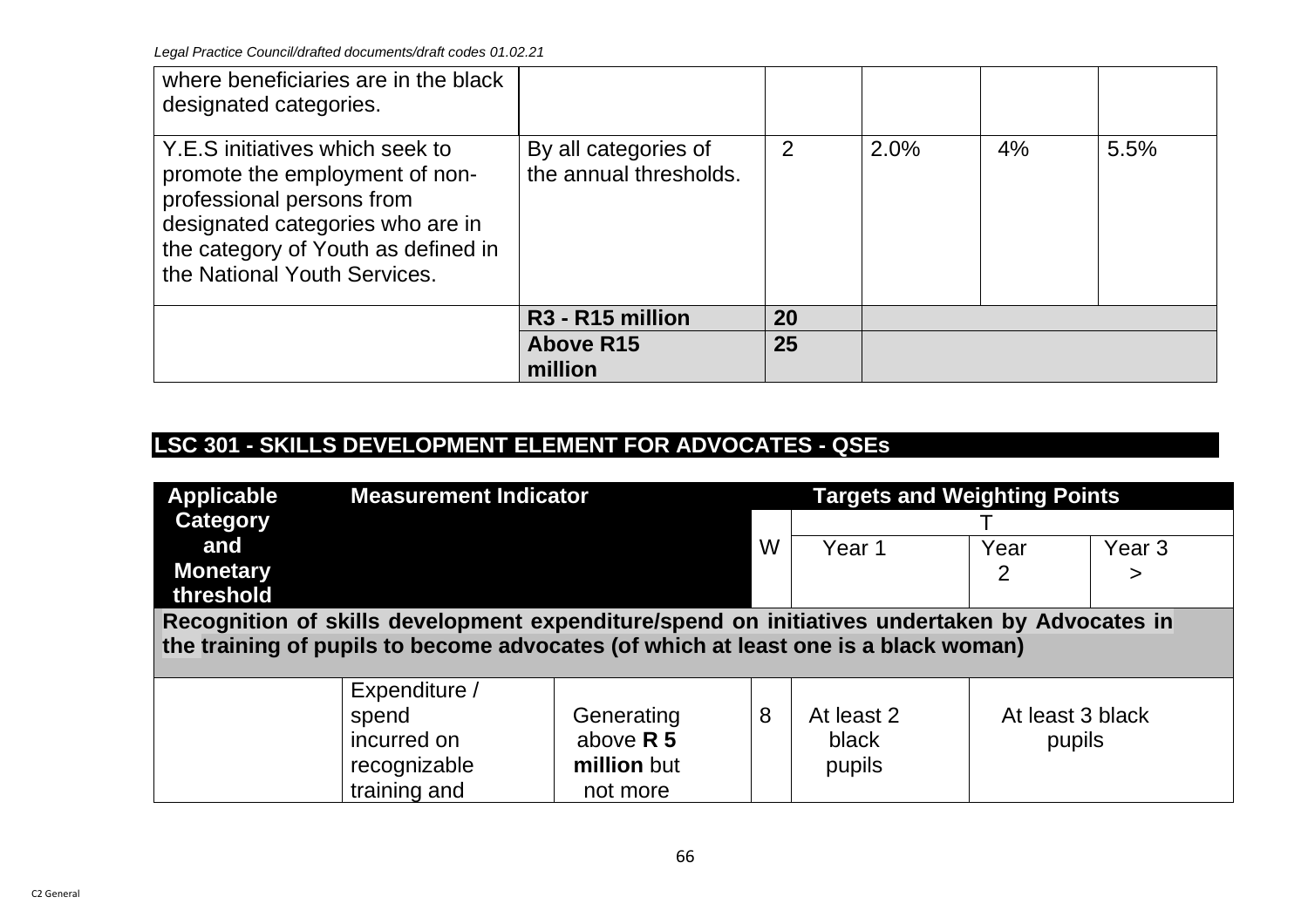|                               | tutoring of        | than $R$ 15       |                |            |                                                                                               |
|-------------------------------|--------------------|-------------------|----------------|------------|-----------------------------------------------------------------------------------------------|
|                               | black pupils in    | million           |                |            |                                                                                               |
|                               | a one year         | Generating more   | 8              |            |                                                                                               |
|                               |                    | than R 15 million |                | At least 2 | At least 4 black                                                                              |
|                               |                    | per annum         |                | black      | pupils                                                                                        |
| Training                      |                    |                   |                | pupils     |                                                                                               |
|                               |                    |                   |                |            |                                                                                               |
|                               | Expenditure /      | Generating        | 5              |            |                                                                                               |
|                               | spend incurred on  | above $R$ 5       |                | At least 2 | At least 3 black                                                                              |
|                               | recognizable       | million but not   |                | black      | pupils                                                                                        |
|                               | training and       | more than R 15    |                | pupils     |                                                                                               |
|                               | tutoring of pupils | million           |                |            |                                                                                               |
|                               | from designated    | Generating more   | 3              |            |                                                                                               |
|                               | categories in a    | than $R$ 15       |                | At least   | At least 4 black                                                                              |
|                               | one year           | million per       |                | 2 black    | pupils                                                                                        |
|                               |                    | annum             |                | pupils     |                                                                                               |
|                               |                    |                   |                |            |                                                                                               |
|                               |                    |                   |                |            | Recognition of skills development expenditure/spend on mentorship programmes for the training |
| of pupils to become advocates |                    |                   |                |            |                                                                                               |
|                               | Recognition of     | Generating        |                |            |                                                                                               |
|                               | Advocates          | above $R$ 5       | 3              | At least 2 | At least 3 black                                                                              |
| Mentorship                    | spend in the       | million but not   |                | black      | pupils                                                                                        |
|                               | mentorship         | more than R 15    |                | pupils     |                                                                                               |
|                               | programme in       | million           |                |            |                                                                                               |
|                               | mentoring          | Generating more   | $\overline{2}$ |            |                                                                                               |
|                               | junior black       | than R 15 million |                | At least 2 | At least 4 black                                                                              |
|                               | advocates          | per annum         |                | black      | pupils                                                                                        |
|                               | who have no        |                   |                | pupils     |                                                                                               |
|                               | more than 5        |                   |                |            |                                                                                               |
|                               | years'             |                   |                |            |                                                                                               |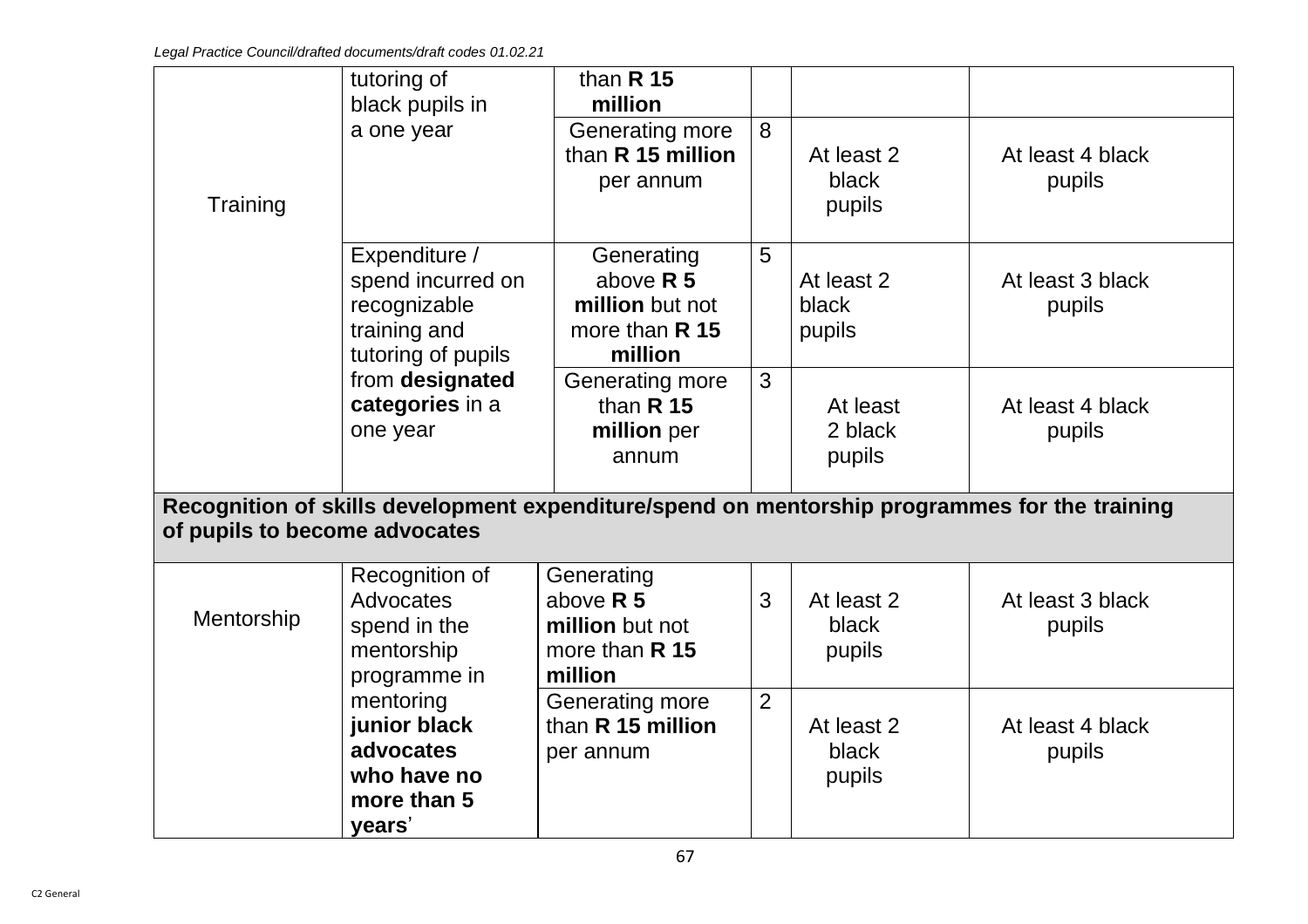|  | experience in<br>each year.                                                                                                  |                                                                             |                               |                                  |                               |
|--|------------------------------------------------------------------------------------------------------------------------------|-----------------------------------------------------------------------------|-------------------------------|----------------------------------|-------------------------------|
|  | Recognition of<br><b>Advocates</b><br>spend in the<br>mentorship<br>programme in                                             | Generating<br>above $R$ 5<br>million but not<br>more than $R$ 15<br>million | 5                             | At least 2<br>black<br>pupils    | At least 3 black<br>pupils    |
|  | mentoring<br>persons from<br>designated<br>categories<br>who have no<br>more than 5<br>years'<br>experience in<br>each year. | Generating more<br>than R 15 million<br>per annum                           | 5                             | At least 2<br>black<br>pupils    | At least 4 black<br>pupils    |
|  | Recognition of<br>hours and/or<br>monetary<br>contribution/s<br>pend by                                                      | Generating<br>above $R$ 5<br>million but not<br>more than $R$ 15<br>million | 1<br>0                        | If the<br>payment is<br>R 50 000 | If the payment is 70<br>000   |
|  | Advocate in<br>conducting<br>mentorship of<br>legal graduates<br>who are in the<br>process of<br>pursuing legal<br>training  | Generating more<br>than R 15 million<br>per annum                           | $\mathbf 1$<br>$\overline{0}$ | If the<br>payment is<br>60 000   | If the payment is R<br>80 000 |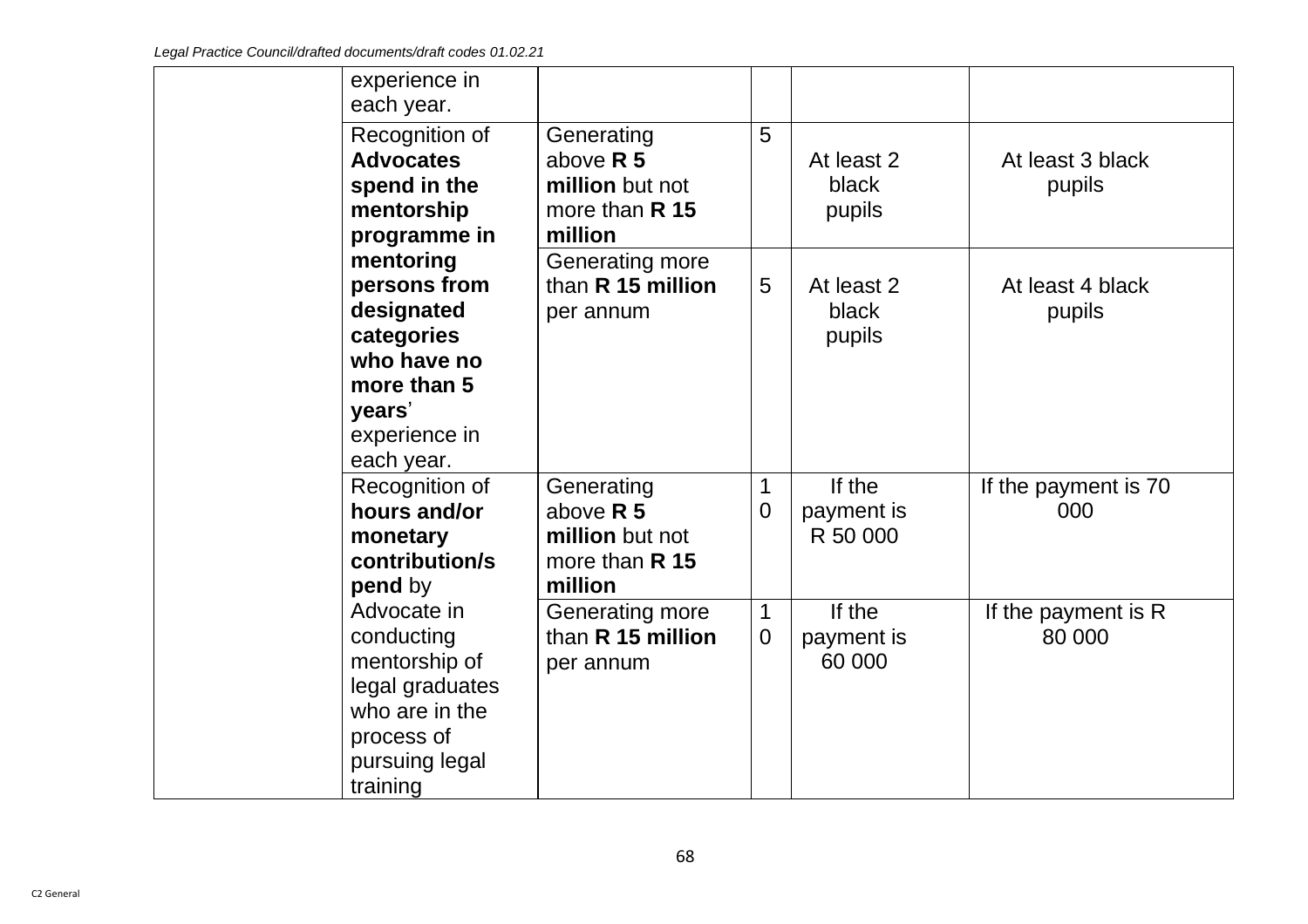| Contribution into<br>the Legal Sector<br><b>Transformation</b><br>Fund (LSTF)                                 | Monetary<br>contribution into<br>the LSTF<br>Monetary<br>contribution into          | Generating above<br>R 5 million but not<br>more than R 15<br>million<br>Generating more<br>than R 15 million | 6<br>6 | R20 000<br>R 50, 000                                                                               | R 30 0000<br>R 60 000                                                                       |  |  |
|---------------------------------------------------------------------------------------------------------------|-------------------------------------------------------------------------------------|--------------------------------------------------------------------------------------------------------------|--------|----------------------------------------------------------------------------------------------------|---------------------------------------------------------------------------------------------|--|--|
| the LSTF<br>per annum<br>Recognition of advocacy training, including training in specialized areas of the law |                                                                                     |                                                                                                              |        |                                                                                                    |                                                                                             |  |  |
| Training in<br>pursuit of<br>specialized legal<br>skills and<br>services                                      | Initiatives to<br>training in<br>specialized skills<br>by black junior<br>advocates | Generating above<br>R 5 million but not<br>more than R 15<br>million                                         | 5      | At least 2<br>Lecturing/<br>teaching<br>initiatives<br>in<br>recognized<br>institution<br>per year | At least 3<br>lecturing/teaching<br>initiatives in<br>recognized<br>institutions per year   |  |  |
|                                                                                                               |                                                                                     | Generating more<br>than R 15 million<br>per annum                                                            | 5      | At least 3<br>Lecturing/<br>teaching<br>initiatives<br>in<br>recognized<br>institution<br>per year | At least 3<br>lecturing/teaching<br>initiatives in<br>recognized<br>institutions per year   |  |  |
|                                                                                                               | Initiatives to<br>ensure the<br>training in<br>specialized                          | Generating above<br>R 5 million but not<br>more than R 15<br>million                                         | 3      | at least 2<br><b>Black</b><br>Junior<br>Advocates                                                  | At least 3 Junior<br><b>Junior Black</b><br>Advocates of which<br>1 is a <b>black woman</b> |  |  |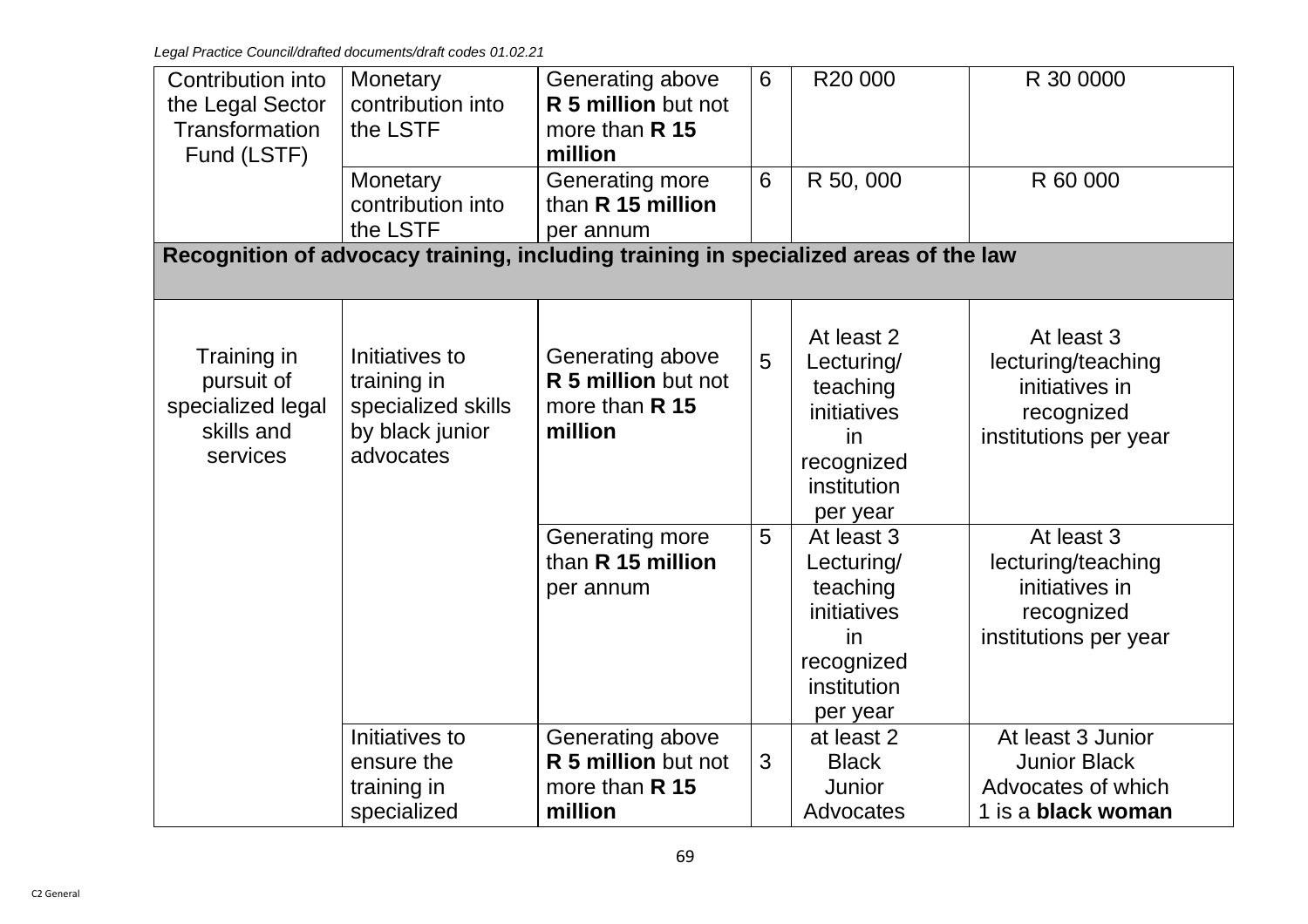*Legal Practice Council/drafted documents/draft codes 01.02.21*

| areas of the law<br>by black junior<br>advocates from<br>designated<br>categories | Generating more<br>than R 15 million<br>per annum | 3                                      | at least 2<br><b>Black</b><br>Junior<br>Advocates | At least 3 Junior<br><b>Junior Black</b><br>Advocates of which<br>1 is a <b>black woman</b> |
|-----------------------------------------------------------------------------------|---------------------------------------------------|----------------------------------------|---------------------------------------------------|---------------------------------------------------------------------------------------------|
| <b>Total</b><br>number of<br>points                                               | $R$ 3 – R 15<br>million<br>Above R 15<br>million  | 4<br>5<br>$\overline{\mathbf{4}}$<br>4 |                                                   |                                                                                             |

## 19. **SUB-MINIMUM AND DISCOUNTING PRINCIPLE**

- 19.1 In order to have complied with this element, an LSME must have achieved a minimum of 40% (forty percent) of the total weighting points set out in the skills development scorecard.
- 19.2 Non-compliance with the threshold targets will result in the overall achieved B-BBEE status level being discounted in accordance with the above.

## 20. **GENERAL PRINCIPLES**

- 20.1 The general principles underpinning the skills development element in the LSC is that it must:
- 20.1.1 contribute to the achievement of the country's economic growth and social development goals that will promote the creation of decent work and sustainable livelihoods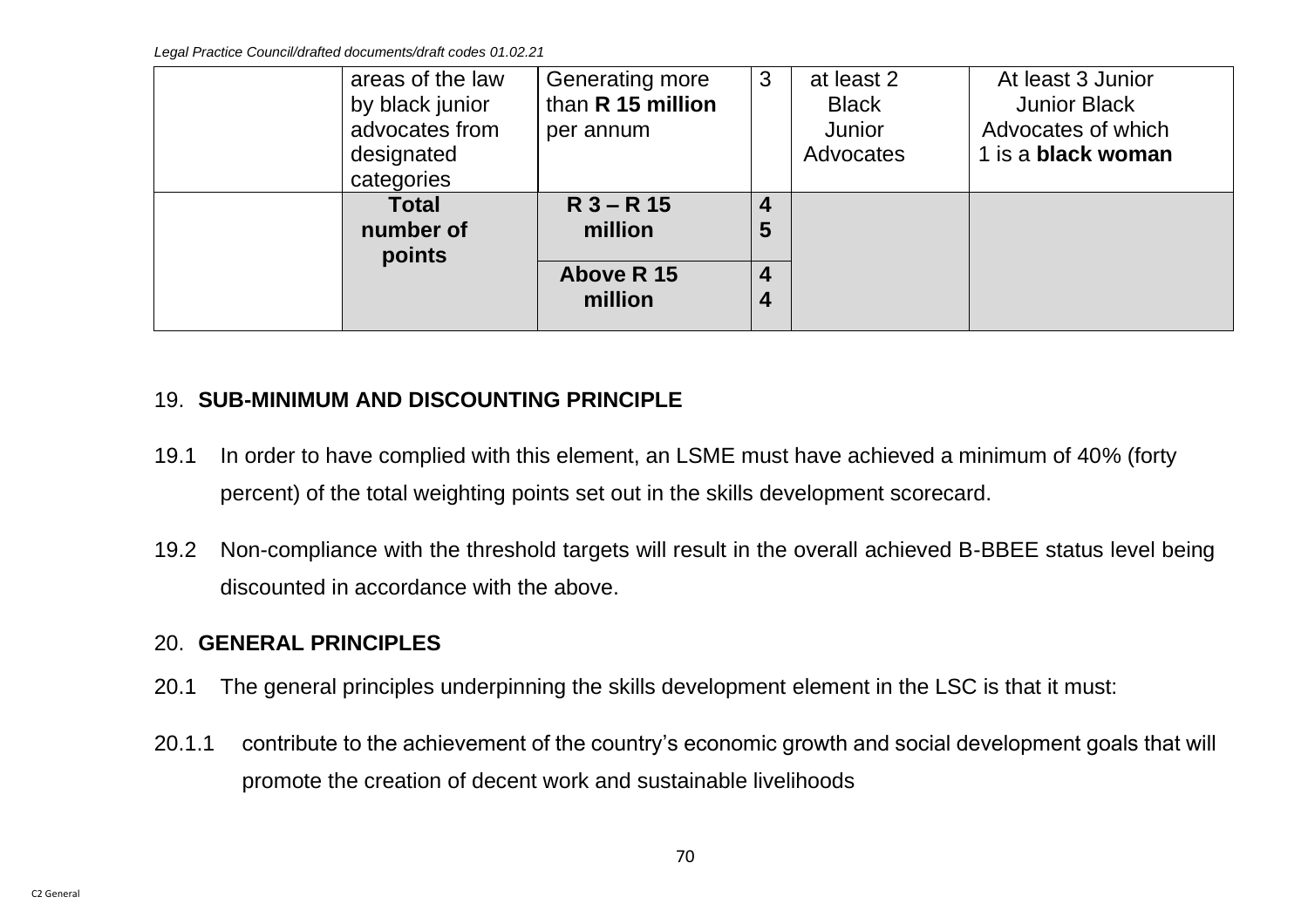- 20.1.2 promote the development of the skills base of black legal practitioners in critical and specialised areas of law within the legal profession; and
- 20.1.3 strengthen the skills and human resource base by encouraging the support of skills development initiatives with an emphasis on skills development and career pathing for both legal practitioners and non-legal support staff in order to support employment creation.
- 20.2 Recognisable skills development expenditure includes any legitimate training expenses, as may be recognised by the Charter Council as such, incurred for any learning programme offered by an LSME to black people.
- 20.3 The legitimate training expenses, shall include but not limited to the following:
- 20.3.1 costs of training materials;
- 20.3.2 costs of trainers;
- 20.3.3 costs of training facilities including costs of catering;
- 20.3.4 course fees;
- 20.3.5 accommodation and travel;
- 20.3.6 administration costs such as the organization of training including, where appropriate, the cost of the measured entity of employing a skills development facilitator or a training manager; and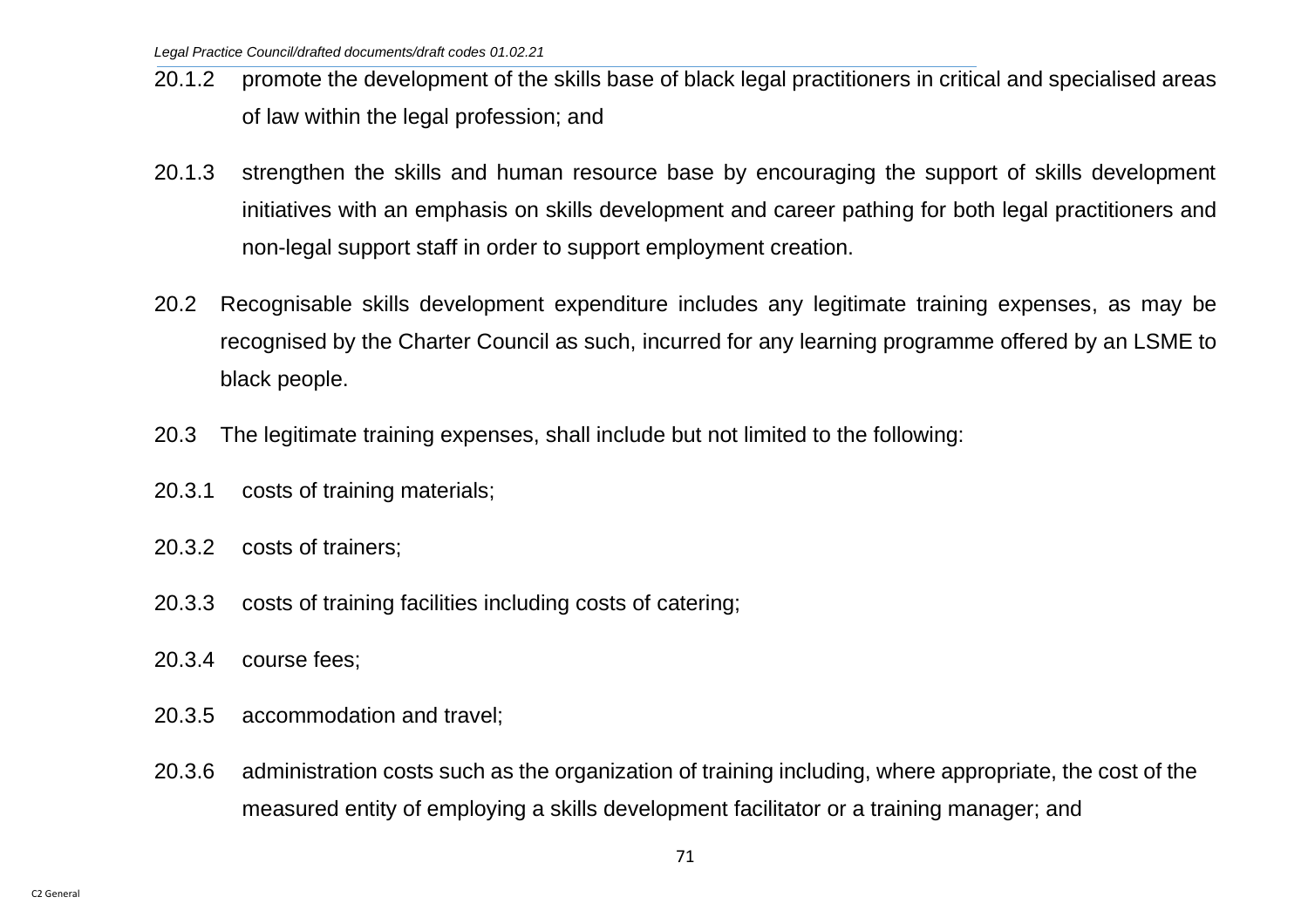#### 21. **MEASUREMENT OF SKILLS DEVELOPMENT INDICATORS**

The formulae and example that explains the method of measurement of the criteria in the skills development scorecard will be aligned to the formulae in the generic codes.

### 22. **PREFERENTIAL PROCUREMENT AND SUPPLIER ENTERPRISE DEVELOPMENT SCORECARD**

22.1 As a general principle, section 217(1) of the Constitution provides that:

*"when an organ of state in the national, provincial or local sphere of government, or any other institution identified in national legislation, contracts for goods or services, it must do so in accordance with a system which is fair, equitable, transparent, competitive and cost-effective*",

to ensure that there is an equitable distribution of access to procurement.

22.2 In addition, section 217(2) of the Constitution provides that:

*"subsection (1) does not prevent the organ of state or institutions referred to in that subsection from implementing a procurement policy providing for:* 

- *(a) categories of preference in the allocation of contracts; and*
- *(b) the protection or advancement of persons, or categories or person, disadvantaged by unfair discrimination".*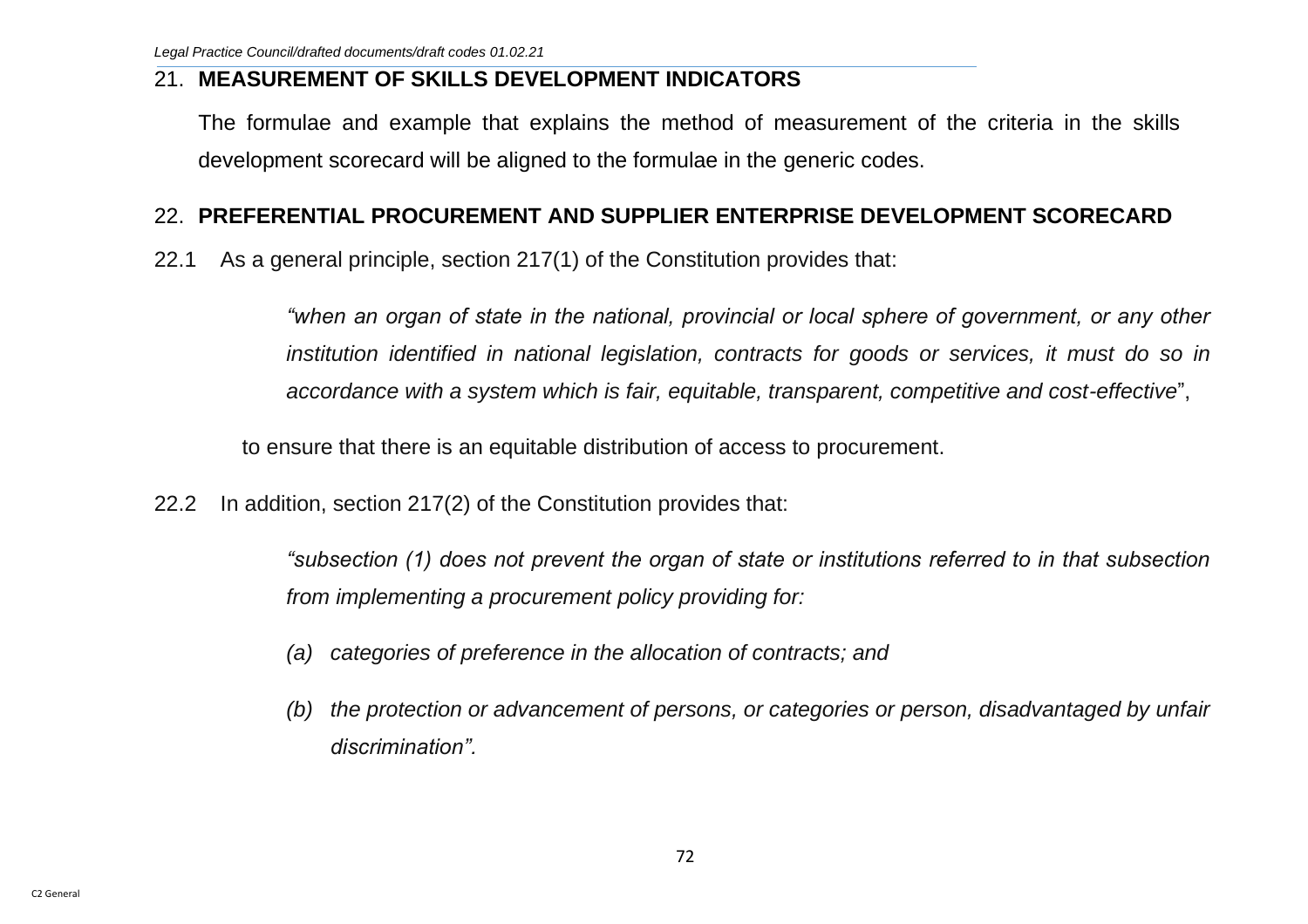- 22.3 Skewed procurement from both public and private sector which prejudices black legal practitioners has been a cause for concern, which has been one of the reasons for the development of this LSC.
- 22.4 Having regard to the content of paragraphs 22.1.2 and above, the LSC must provide for a transparent measurement or mechanism that will provide for an enabling environment for the state and all its arms, including but not limited to the state-owned enterprises, the public and private sector entities, to procure legal services from black legal practitioners, in line with the provisions of section 217 (2) of the Constitution.
- 22.5 There are 3 (three) categories, within the enterprise and supplier development element, namely, preferential procurement, supplier and enterprise development his statement therefore seeks to specify the measurement for preferential procurement, supplier and enterprise development and/or programmes that will benefit all black qualifying legal practitioners in the legal profession.
- 22.6 It will further outline the key measurement principles applicable in calculating preferential procurement and enterprise and/or supplier development spend.
- 22.7 In addition, this LSC:
- 22.7.1 defines the principles applicable when calculating B-BBEE procurement spend and supplier/enterprise development spend; and
- 22.7.2 indicate the formulae for calculating the individual criteria specified in the preferential procurement and supplier development scorecard.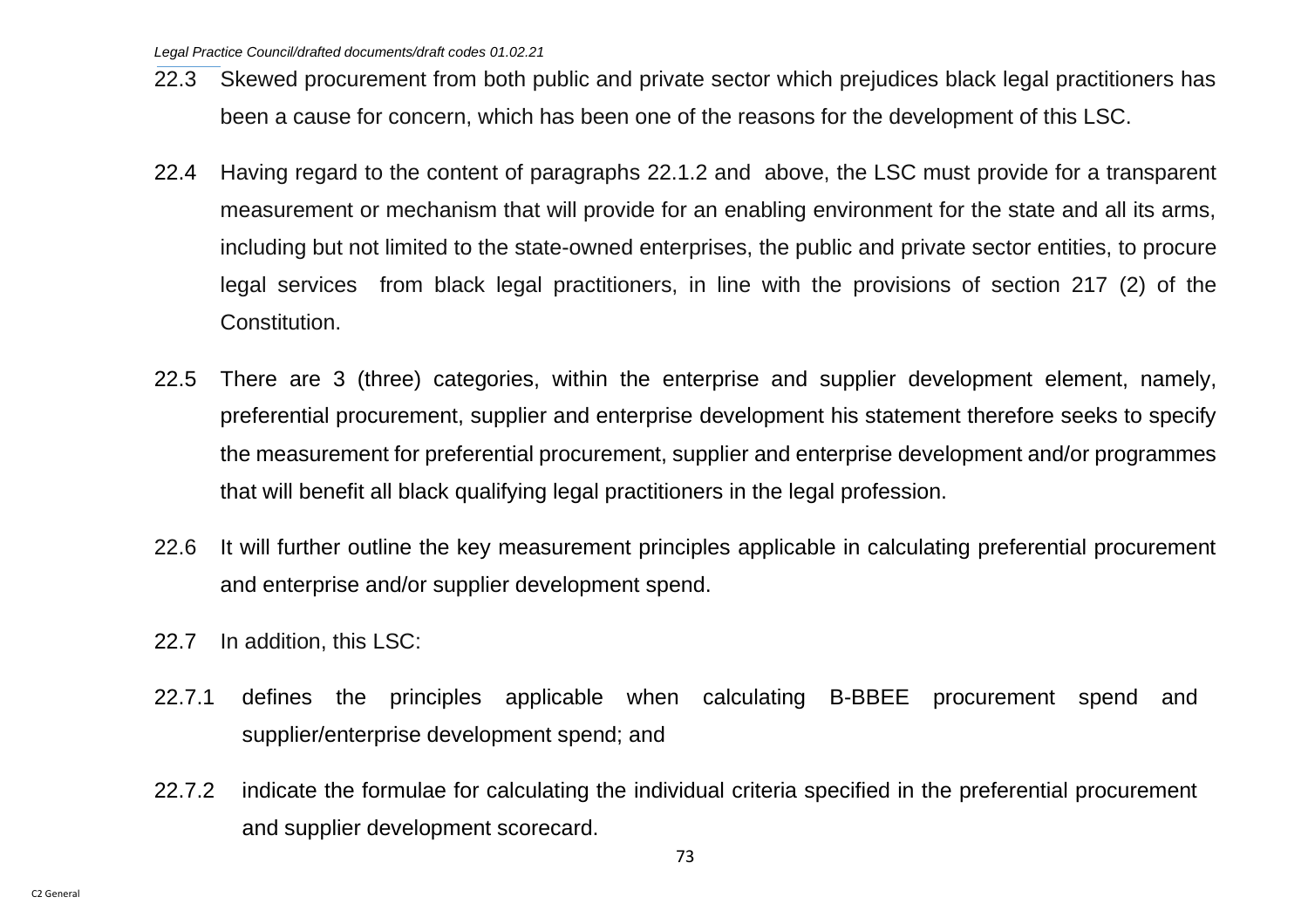22.8 The table set out below represents the criteria for deriving a score for preferential procurement, supplier development and enterprise development and/or programmes for all designated and qualifying legal practitioners in the legal profession

# **LSC 400 - PREFERENTIAL PROCUREMENT, SUPPLIER AND ENTERPRISE DEVELOPMENT (PSED) – ATTORNEYS**

| <b>Measurement</b>                                         | Indicator           | monetary        | <b>Weighting Points (WP)</b><br>and Compliance Targets (T) |        |                   |        |
|------------------------------------------------------------|---------------------|-----------------|------------------------------------------------------------|--------|-------------------|--------|
| <b>Category</b>                                            |                     | thresholds      |                                                            |        |                   |        |
|                                                            |                     |                 |                                                            |        |                   |        |
| <b>Preferential Procurement</b>                            |                     |                 |                                                            |        |                   |        |
|                                                            |                     |                 | W                                                          | Year 1 | Year <sub>2</sub> | Year 3 |
| Procurement of legal services and briefing of Advocates by |                     |                 |                                                            |        |                   |        |
| <b>LSMEs</b>                                               |                     |                 |                                                            |        |                   |        |
|                                                            |                     | By LSMEs in     |                                                            |        |                   |        |
| Measurement of                                             | Measuring the       | the category of | 10                                                         | 60%    | 70%               | 80%    |
| procurement of legal                                       | procurement of      | above R3        |                                                            |        |                   |        |
| services from                                              | legal services from | million but not |                                                            |        |                   |        |
| advocates                                                  | a black senior      | more than R15   |                                                            |        |                   |        |
|                                                            | advocate.           | million         |                                                            |        |                   |        |
|                                                            |                     | By LSMEs in     |                                                            |        |                   |        |
|                                                            |                     | the category of | 10                                                         | 60%    | 70%               | 80%    |
|                                                            |                     | above R15       |                                                            |        |                   |        |
|                                                            |                     | million         |                                                            |        |                   |        |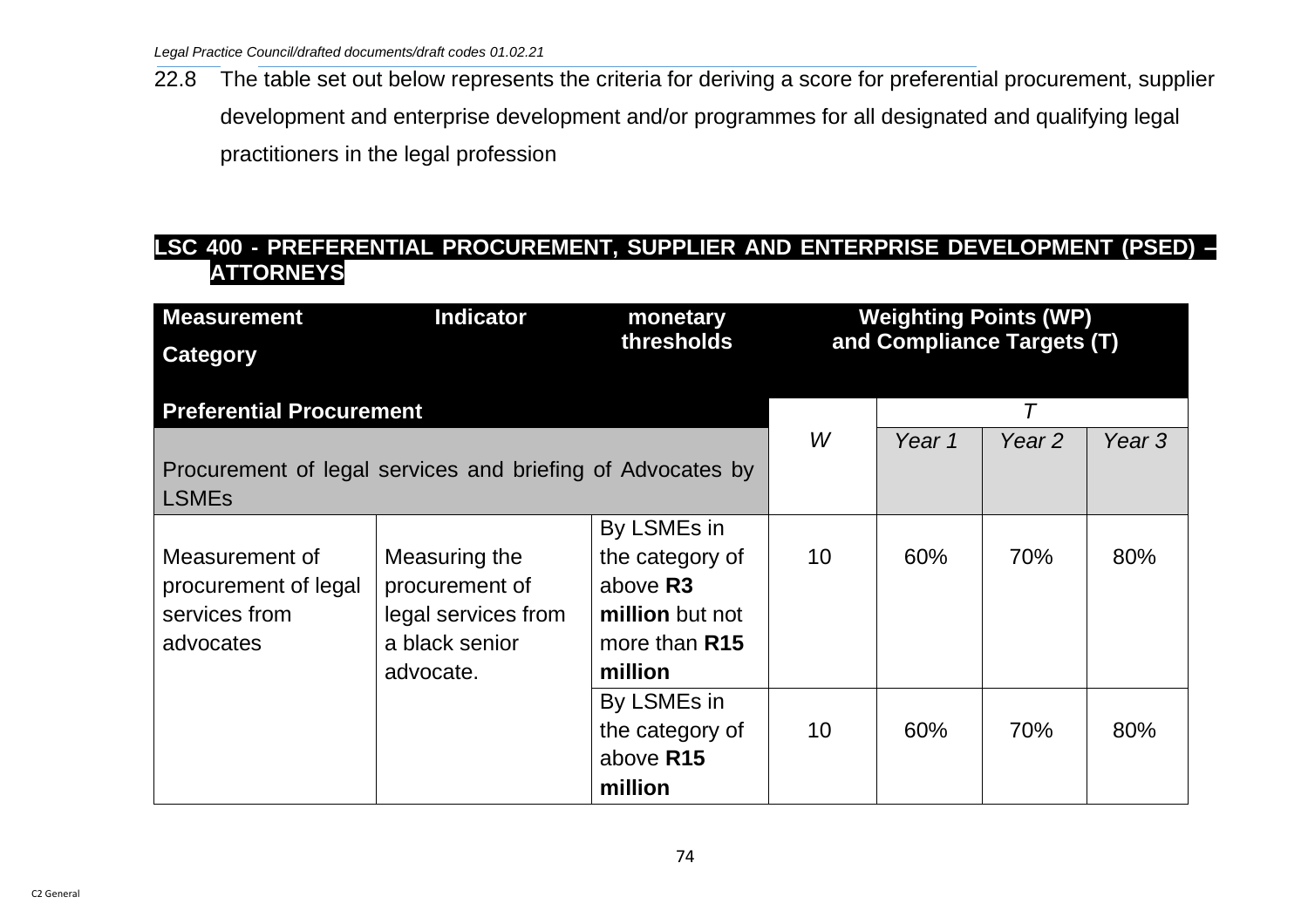|                      |                                                                                     | By LSMEs in     |   |     |     |     |
|----------------------|-------------------------------------------------------------------------------------|-----------------|---|-----|-----|-----|
|                      | Measuring the                                                                       | the category of | 8 | 30% | 35% | 40% |
|                      | procurement of                                                                      | above R3        |   |     |     |     |
|                      | legal services from                                                                 | million but not |   |     |     |     |
|                      | a black woman                                                                       | more than R15   |   |     |     |     |
|                      | senior advocate.                                                                    | million         |   |     |     |     |
|                      |                                                                                     | By LSMEs in     |   |     |     |     |
|                      |                                                                                     | the category of | 5 | 40% | 45% | 50% |
|                      |                                                                                     | above R15       |   |     |     |     |
|                      |                                                                                     | million         |   |     |     |     |
|                      | Procurement of goods and services that support the business of a legal practitioner |                 |   |     |     |     |
|                      |                                                                                     | By LSMEs in     |   |     |     |     |
|                      | Recognition of                                                                      | the category of | 5 | 35% | 40% | 45% |
| Measurement of       | procurement spend                                                                   | above R3        |   |     |     |     |
| goods, equipment     | from suppliers that                                                                 | million but not |   |     |     |     |
| and assets that are  | are at least 75%                                                                    | more than R15   |   |     |     |     |
| core to the business | black owned                                                                         | million         |   |     |     |     |
| of the LSME          |                                                                                     | By LSMEs in     |   |     |     |     |
|                      |                                                                                     | the category of | 6 | 50% | 55% | 60% |
|                      |                                                                                     | above R15       |   |     |     |     |
|                      |                                                                                     | million         |   |     |     |     |
|                      | Recognition of                                                                      | By LSMEs in     |   |     |     |     |
|                      | procurement spend                                                                   | the category of | 6 | 25% | 30% | 35% |
|                      | from suppliers that                                                                 | above R3        |   |     |     |     |
|                      | are at least 51%                                                                    | million but not |   |     |     |     |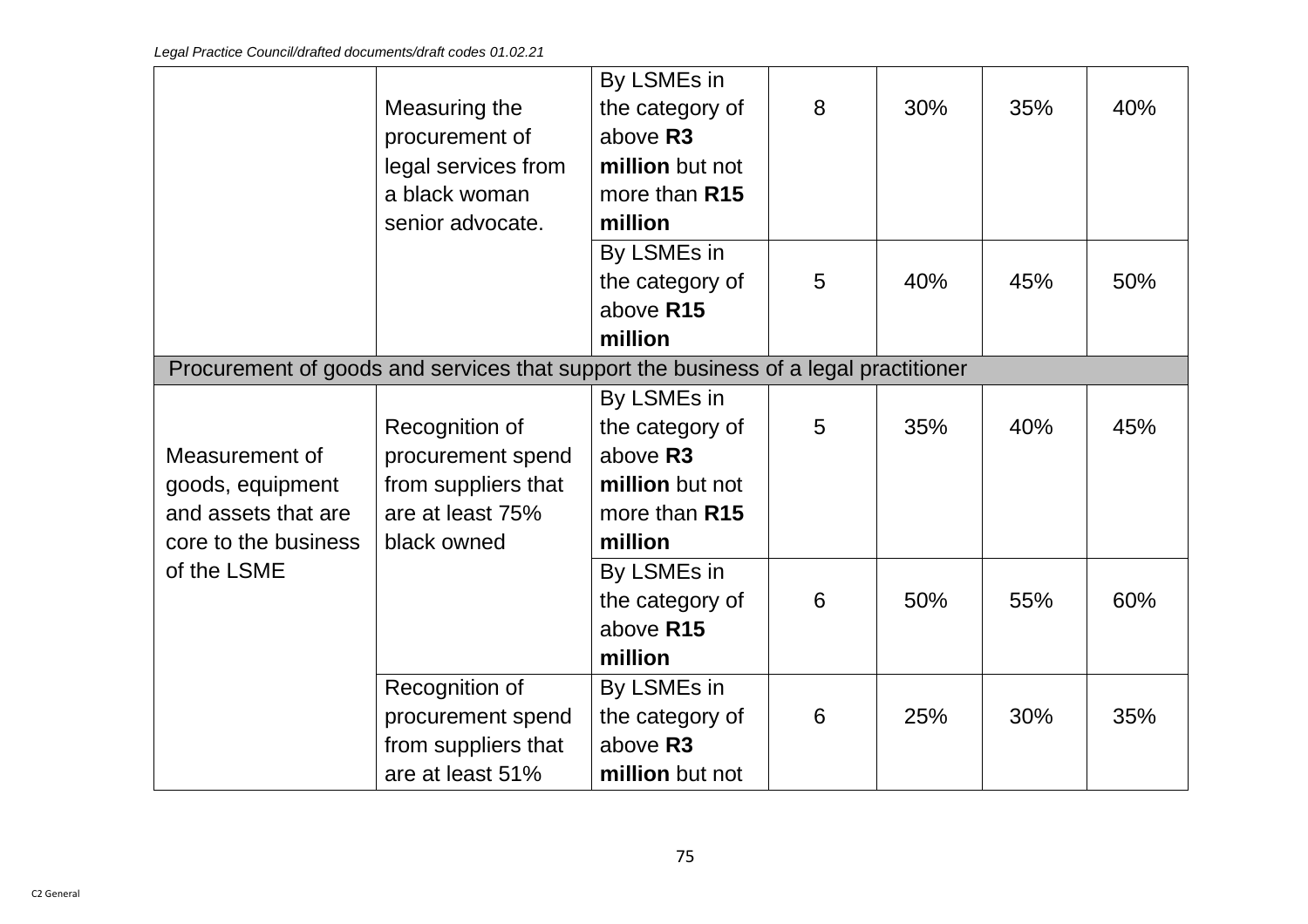|                                                                                                           | owned by persons<br>from designated                                                                               | more than R15<br>million                                                                                                      |                     |            |            |            |
|-----------------------------------------------------------------------------------------------------------|-------------------------------------------------------------------------------------------------------------------|-------------------------------------------------------------------------------------------------------------------------------|---------------------|------------|------------|------------|
|                                                                                                           | groups.                                                                                                           | By LSMEs in<br>the category of<br>above R15                                                                                   | 6                   | 50%        | 55%        | 60%        |
| <b>Supplier /Enterprise Development</b>                                                                   |                                                                                                                   | million                                                                                                                       |                     |            |            |            |
|                                                                                                           | Partnering, Joint Venturing and Sub-Contracting of LSMEs to facilitate capacity and transfer of skills            |                                                                                                                               |                     |            |            |            |
| Measuring the<br>partnering and joint<br>ventures between<br>large firms and<br><b>ELEs or QSEs firms</b> | Measuring sub-<br>contracting or<br>partnering with an<br>ELP level 1 or 75%<br><b>Black Owned</b><br><b>LSME</b> | By an LSME in<br>the category of<br>above R3<br>million but not<br>more than R15<br>million<br>By an LSMEs<br>in the category | 2<br>$\overline{2}$ | 26%<br>30% | 28%<br>33% | 32%<br>36% |
|                                                                                                           |                                                                                                                   | of above R15<br>million                                                                                                       |                     |            |            |            |
|                                                                                                           | Measuring sub-<br>contracting or<br>partnering with a<br>75% Black Owned<br>LSME or 51%<br>LSME owned by          | By an LSME in<br>the category of<br>above R3<br>million but not<br>more than R15<br>million                                   | 3                   | 10%        | 13%        | 16%        |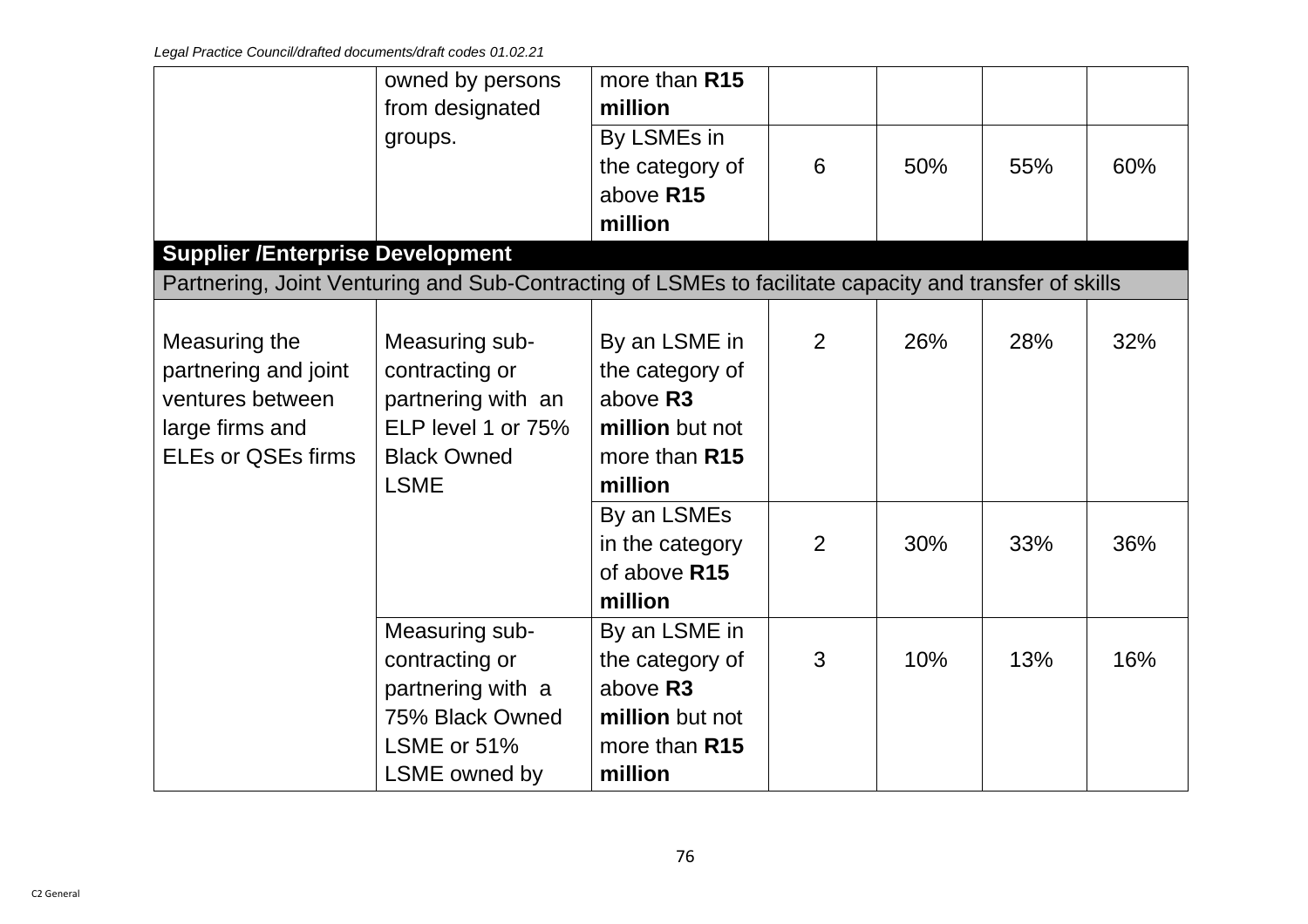|                       | persons from                                                                        | By LSMEs in     |   |                     |                     |                    |
|-----------------------|-------------------------------------------------------------------------------------|-----------------|---|---------------------|---------------------|--------------------|
|                       | designated                                                                          | the category of | 3 | 15%                 | 20%                 | 25%                |
|                       | categories                                                                          | above R15       |   |                     |                     |                    |
|                       |                                                                                     | million         |   |                     |                     |                    |
|                       | Recognition of supplier development initiatives for black owned ELES, Start-UPs and |                 |   |                     |                     |                    |
|                       | contribution to the Legal Sector Transformation Fund                                |                 |   |                     |                     |                    |
| Measuring the         | Measuring the                                                                       | By an LSME in   |   |                     |                     |                    |
| impact of supplier    | contributions made                                                                  | the category of | 3 | 10%                 | 13%                 | 16%                |
| development           | towards the                                                                         | above R3        |   |                     |                     |                    |
| initiatives as        | development of                                                                      | million but not |   |                     |                     |                    |
| outlined in this LSC. | black owned ELEs                                                                    | more than R15   |   |                     |                     |                    |
|                       | and start-ups.                                                                      | million         |   |                     |                     |                    |
|                       |                                                                                     | By LSMEs in     |   |                     |                     |                    |
|                       |                                                                                     | the category of | 3 | 10%                 | 13%                 | 16%                |
|                       |                                                                                     | above R15       |   |                     |                     |                    |
|                       |                                                                                     | million         |   |                     |                     |                    |
| Contriubution into    | Measuring                                                                           | By an LSME in   |   |                     |                     |                    |
| the LSTF              | monetary                                                                            | the category of | 5 | R5000               | R <sub>10</sub> 000 | R <sub>15000</sub> |
|                       | contributions made                                                                  | above R3        |   |                     |                     |                    |
|                       | by LSMEs to the                                                                     | million but not |   |                     |                     |                    |
|                       | <b>LSTF</b>                                                                         | more than R15   |   |                     |                     |                    |
|                       |                                                                                     | million         |   |                     |                     |                    |
|                       |                                                                                     | By LSMEs in     |   |                     |                     |                    |
|                       |                                                                                     | the category of | 3 | R <sub>10</sub> 000 | R <sub>15</sub> 000 | 20,000             |
|                       |                                                                                     | above R15       |   |                     |                     |                    |
|                       |                                                                                     | million         |   |                     |                     |                    |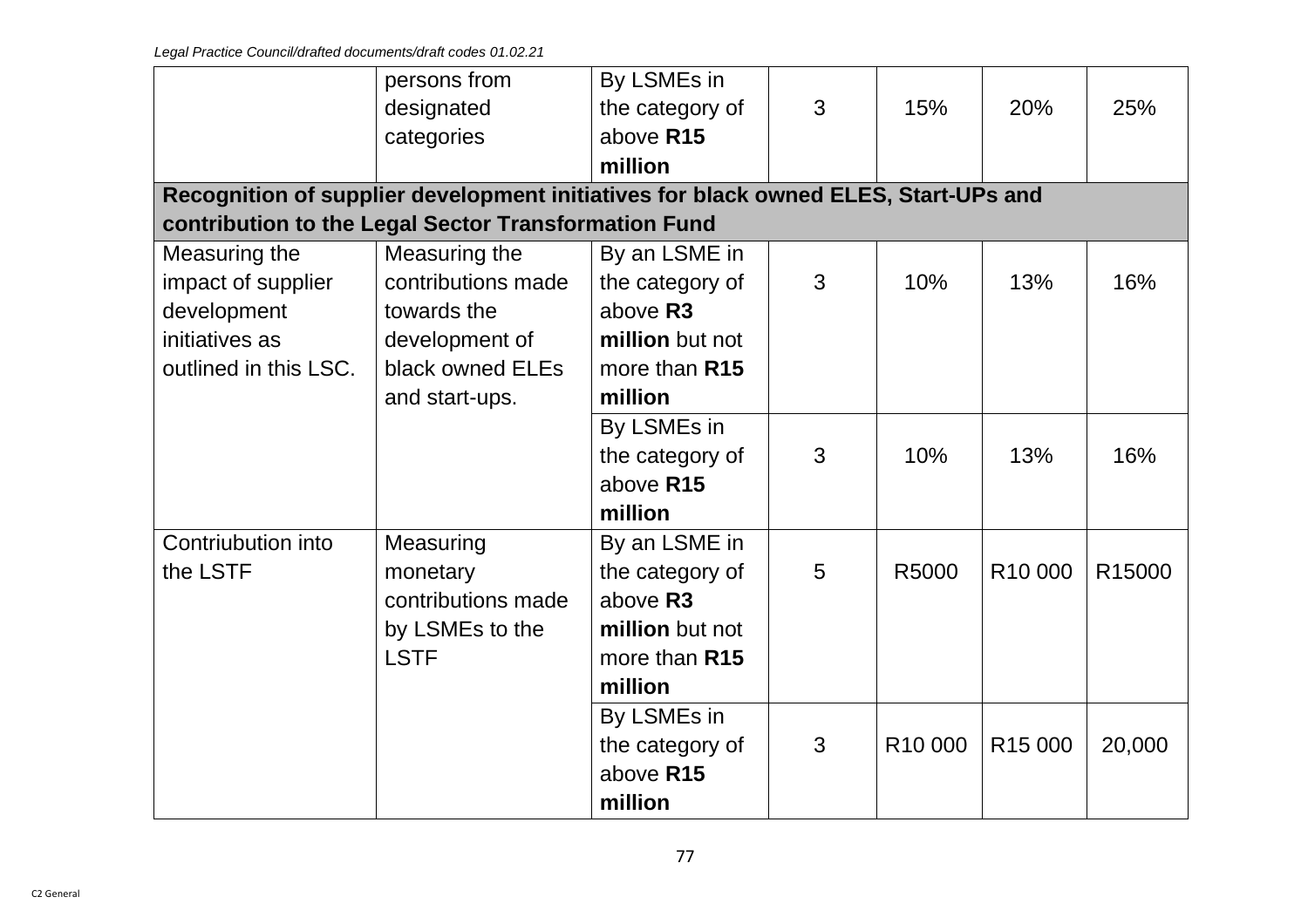| Total weighting points | $(R3 - R15)$ | 40 |  |
|------------------------|--------------|----|--|
|                        | million)     |    |  |
|                        | (above R15   | 40 |  |
|                        | million)     |    |  |

### 23. **SPECIALISED SCORECARD**

- 23.1 The LSC is intended to apply to organs of state an public entities, as well institutions established in terms of chapter 9 of the Constitution.
- 23.2 All organs of state and public entities, procuring legal services from legal practicioners will be measured in terms of this scorecard.
- 23.3 All organs of state and public entities are exempt from all other elements except for the preferential procurement, enterprise and supplier development elements.

### **LSC 401 - PREFERENTIAL PROCUREMENT, SUPPLIER AND ENTERPRISE DEVELOPMENT (PSED) – FOR ORGANS OF STATE AND PUBLIC ENTITIES**

| <b>Measurement</b><br><b>Category</b>                          | <b>Indicator</b> | monetary<br>thresholds |   | <b>Weighting Points (WP)</b><br>and Compliance Targets (T) |                   |      |
|----------------------------------------------------------------|------------------|------------------------|---|------------------------------------------------------------|-------------------|------|
| <b>Preferential Procurement</b>                                |                  |                        |   |                                                            |                   |      |
| Procurement of Legal services by the the State Attorney public |                  |                        | W | Year 1                                                     | Year <sub>2</sub> | Year |
| entities and state organs                                      |                  |                        |   |                                                            |                   |      |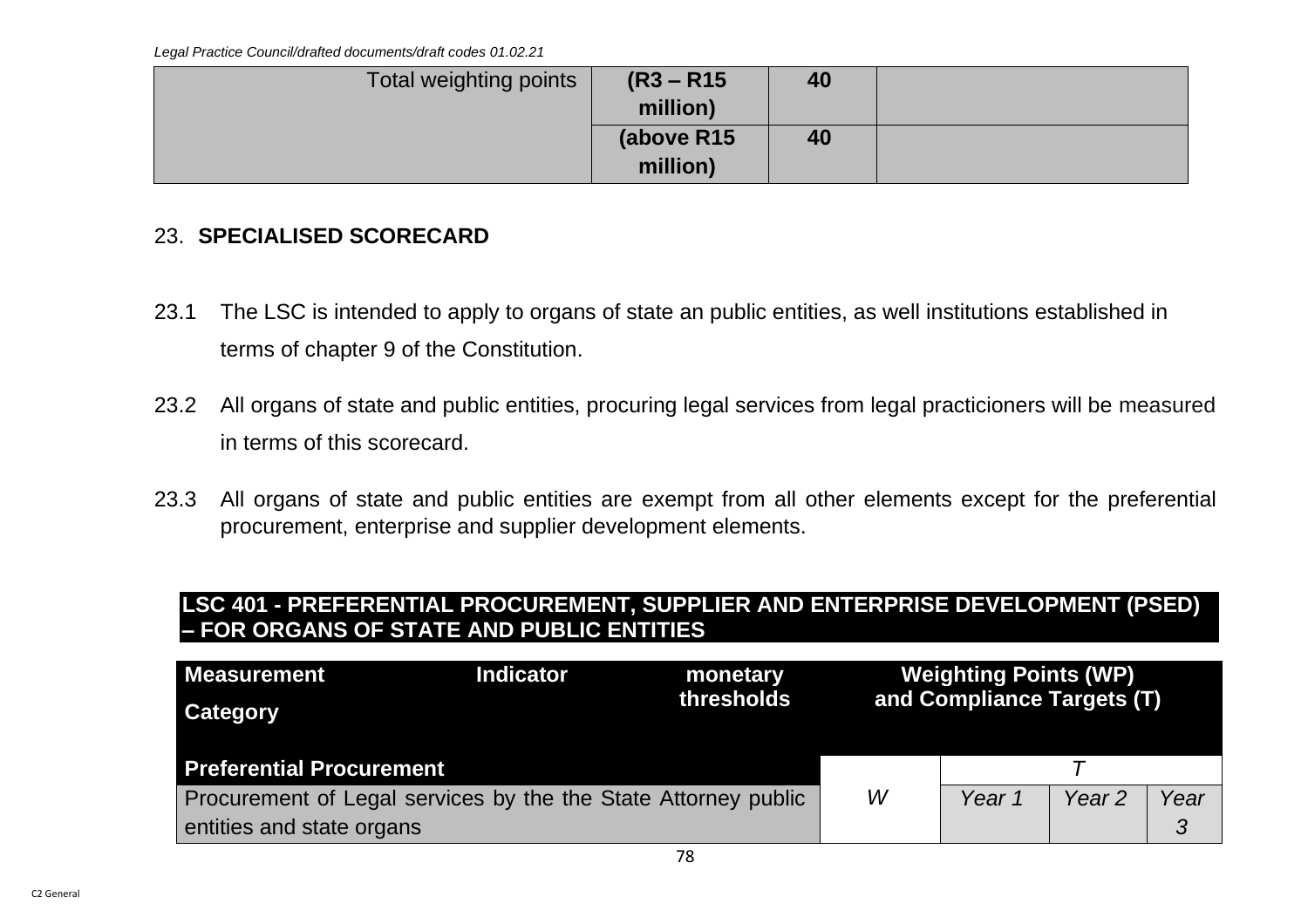|                                         | Measuring the procurement of legal                                                                     |                |     |     |     |  |
|-----------------------------------------|--------------------------------------------------------------------------------------------------------|----------------|-----|-----|-----|--|
| Measurement of the                      | services from a black senior advocate.                                                                 | 6              | 65% | 70% | 80% |  |
| procurement of                          | Measuring the procurement of legal                                                                     |                |     |     |     |  |
| legal services from                     | services from a black woman senior                                                                     | 5              | 40% | 45% | 50% |  |
| advocates                               | advocate.                                                                                              |                |     |     |     |  |
|                                         | Measuring the procurement of legal                                                                     |                |     |     |     |  |
|                                         | services from a white senior advocate                                                                  | $\overline{4}$ | 35% | 40% | 45% |  |
|                                         | who must have a black junior advocate                                                                  |                |     |     |     |  |
|                                         | Procurement of legal services from Black LSMEs in complex matters in specialized areas of law by state |                |     |     |     |  |
|                                         | organs, public entities and the state attorney                                                         |                |     |     |     |  |
|                                         |                                                                                                        |                |     |     |     |  |
| Measurement of                          | From black owned LSMEs in the category                                                                 | $\overline{7}$ | 45% | 50% | 55% |  |
| legal services                          | of ELE and level B-BBEE level 1 or black                                                               |                |     |     |     |  |
| procured from                           | owned QSEs above R3 million but not                                                                    |                |     |     |     |  |
| <b>Black LSMEs</b>                      | more than R15 million                                                                                  |                |     |     |     |  |
|                                         | From LSMEs owned by persons drawn                                                                      |                |     |     |     |  |
|                                         | from designated categories in the                                                                      | $\overline{4}$ | 25% | 30% | 35% |  |
|                                         | category of above R15 million                                                                          |                |     |     |     |  |
| <b>Supplier /Enterprise Development</b> |                                                                                                        |                |     |     |     |  |
|                                         | Partnering, Joint Venturing and Sub-Contracting of LSMEs to facilitate capacity and transfer of skills |                |     |     |     |  |
|                                         |                                                                                                        |                |     |     |     |  |
| Measuring the                           | Allocation of work to LSMEs in the                                                                     | 10             | 25% | 30% | 35% |  |
| partnering and joint                    | category of above R15 million on                                                                       |                |     |     |     |  |
| ventures between                        | condition that they partner and/or sub-                                                                |                |     |     |     |  |
| large firms and                         | contract with an LSMEs that are at least                                                               |                |     |     |     |  |
|                                         | 75% black owned                                                                                        |                |     |     |     |  |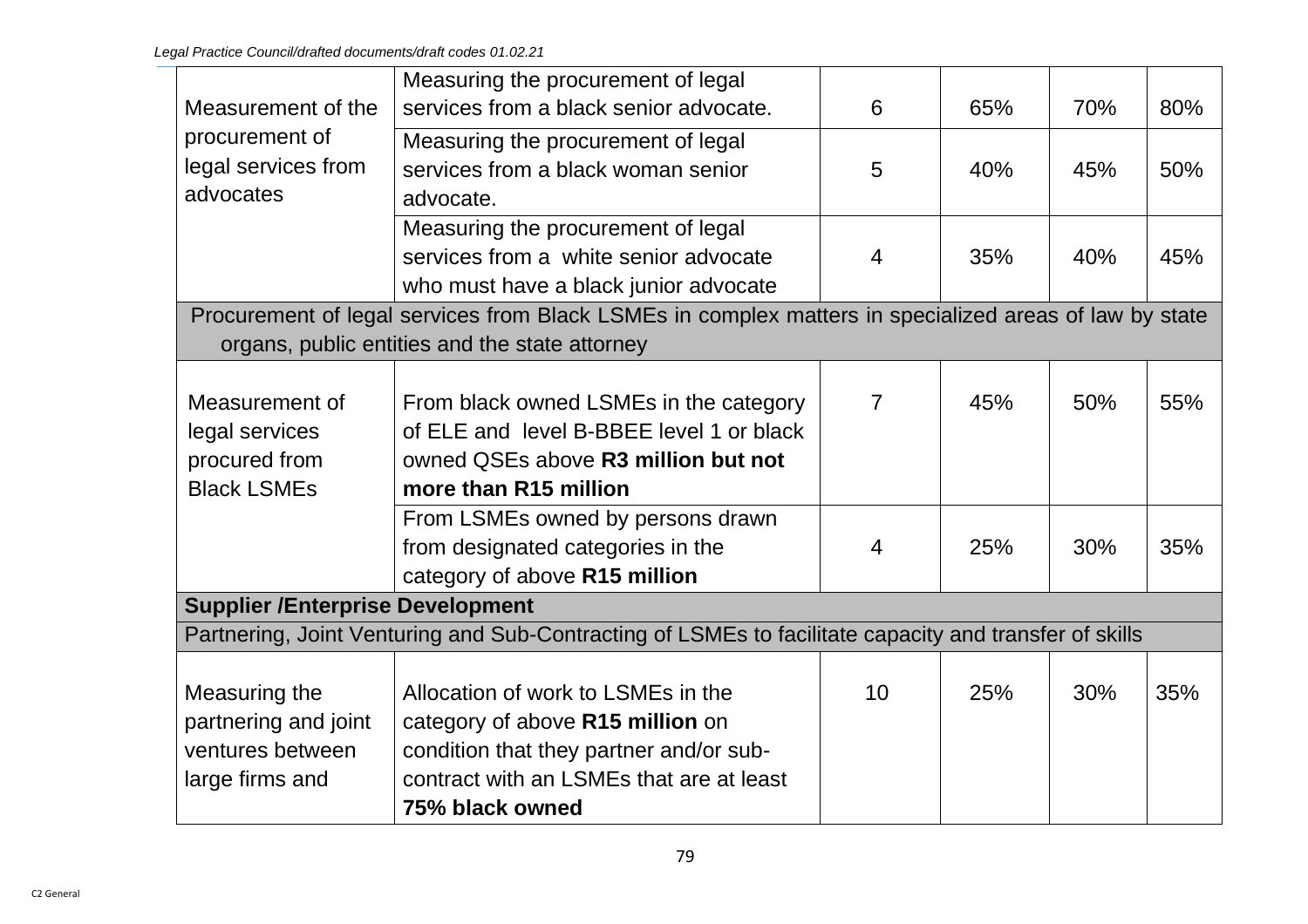| <b>ELEs or Black</b> |                                                          |    |     |     |     |
|----------------------|----------------------------------------------------------|----|-----|-----|-----|
| <b>QSEs</b>          |                                                          |    |     |     |     |
|                      |                                                          |    |     |     |     |
|                      | Targeted procurement from designated categories of LSMEs |    |     |     |     |
| Targeted             | Procurement from exclusively LSMEs                       | 10 | 65% | 70% | 75% |
| procurement of       | owned by Black Legal Practitioners and                   |    |     |     |     |
| certain legal        | <b>Black women legal practitioners</b>                   |    |     |     |     |
| services             |                                                          |    |     |     |     |
|                      | <b>Total weighting points</b>                            | 46 |     |     |     |

# 24. **KEY MEASUREMENT PRINCIPLES IN DETERMINING THE SUITABILITY OF PREFERENTIAL PROCUREMENT IN THE LEGAL SECTOR CODE**

- 24.1 Preferential procurement, supplier and enterprise development spend in terms of the LSC must always seek to ensure the following:
- 24.1.1 facilitate preferential spend for legal commercial work from LSMES that are black-owned.
- 24.1.2 enterprise and supplier development initiatives targeted at small black legal practitioners with the view to enhance their legal, operational and economic independence; and
- 24.1.3 enterprise/ supplier development initiatives that seek to enhance businesses that are related to the business of the LSME.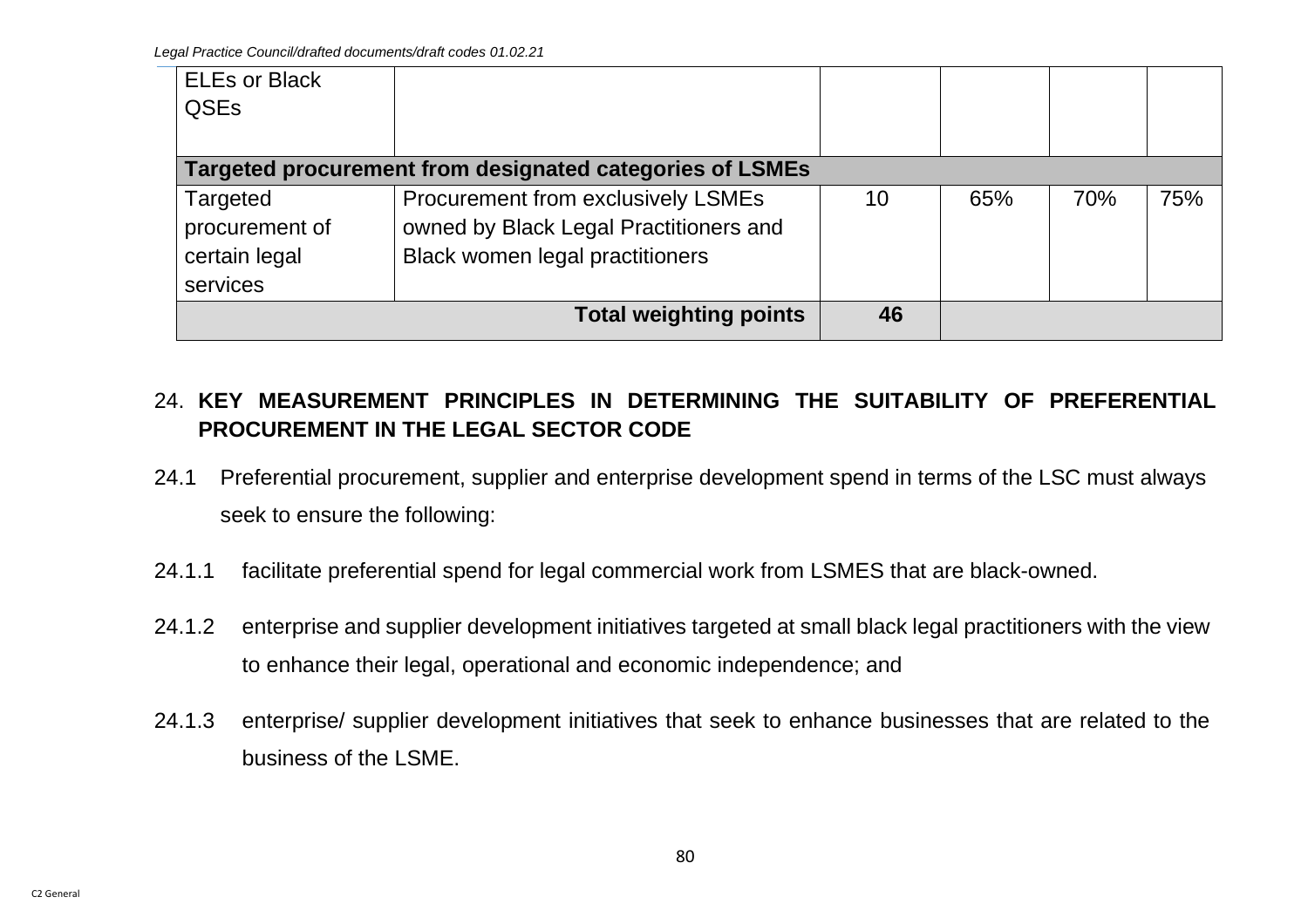- 24.1.4 To the extent that the LSC ESD is a compulsory element, non-compliance with it will result in the discounting of LSMEs.
- 24.1.5 The weighting points in this statement represent the maximum number of points possible for each of the criteria applicable in the sub-categories.

#### 24.2 **Total measurement inclusions under ESD**

In the LSC, measurable procurement spend shall include, but not limited to the following:

#### 24.2.1 **operational expenditure**

all goods and services procured that comprise the operational expenditure of the LSME;

#### 24.2.2 **capital expenditure**

all capital expenditure incurred by the LSME;

#### 24.2.3 **public and private sector procurement**

all legal services sourced by organs of state and all its arms, the private shall be recognized as procurement spend.;

### 24.2.4 **pension and medical aid contributions**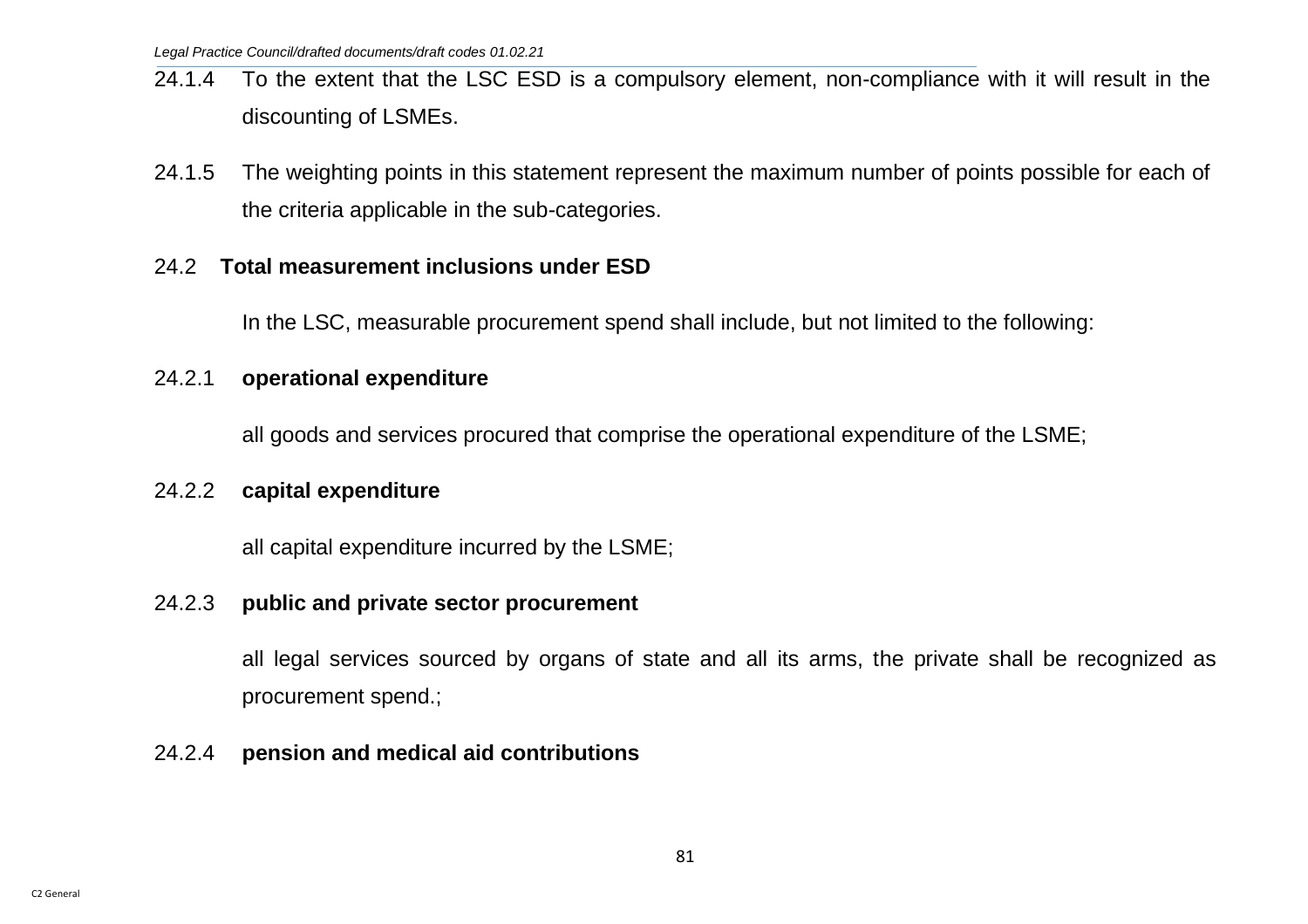payments made to any post retirement funding scheme or to a medical aid or similar medical insurer by an LSME for legal practitioners employed and other non-legal employees, excluding any portions of such payments which are a contribution to a capital investment of the employee. The scheme or insurer must issue a certificate dividing payment between the capital investment portion and the balance to establish the amount that is measurable within total measured procurement spend;

#### 24.2.5 **Total measurement exclusions under the ESD**

The following shall constitute a non-exhaustive list of matters that will not be recognized in the total measurement procurement spend:

### 24.2.6 **Taxation**

any amount payable to any person which represents a lawful tax or levy imposed by an organ of state authorised to impose such tax or levy, including rates imposed by a municipality or other local government;

### 24.2.7 **salaries, wages, remunerations and emoluments**

any amount payable to South African employees as an element of their salary or wage and any emolument or similar payment paid to a director or partner of LSME;

### 24.2.8 **pass-through third-party procurement**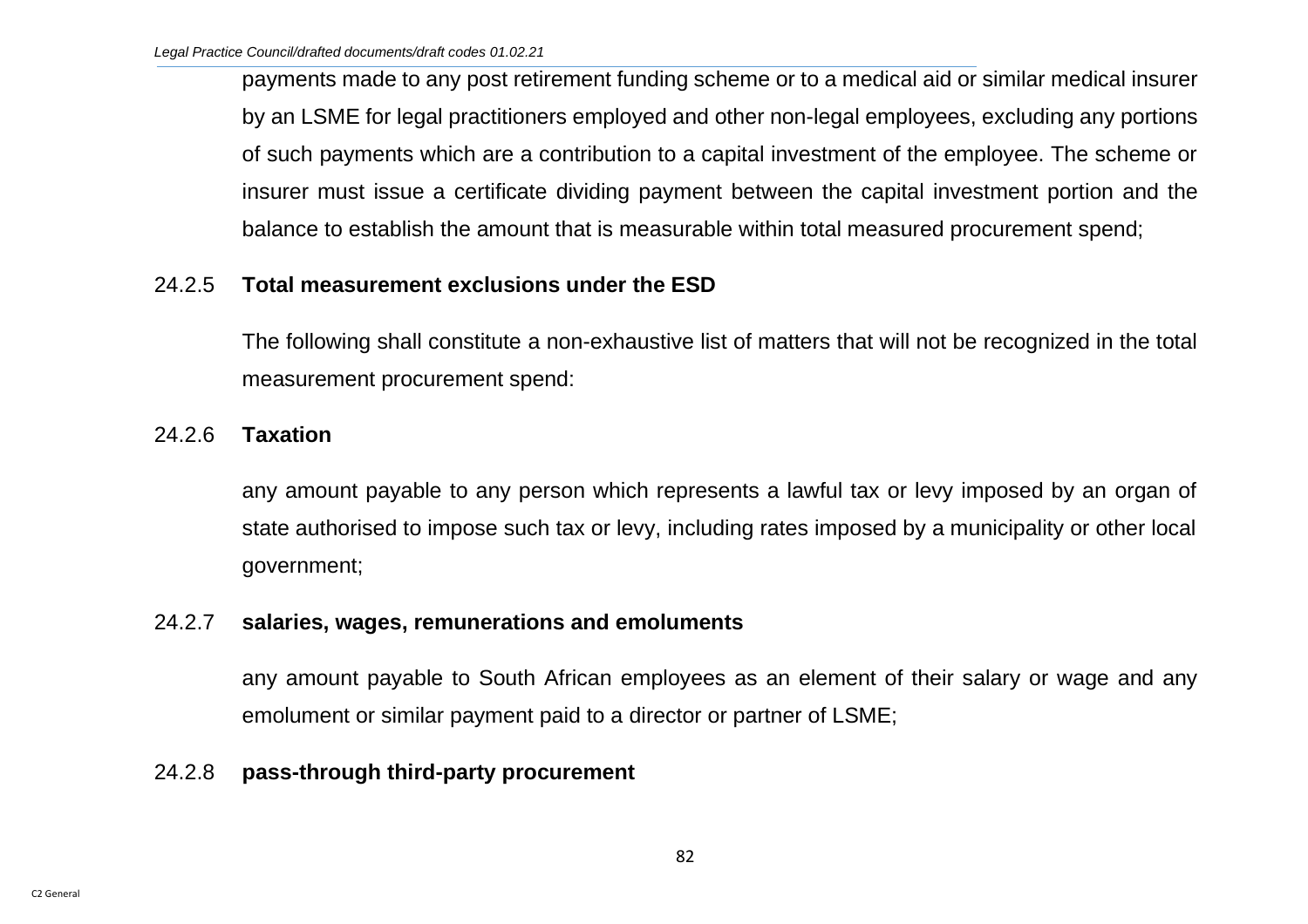all procurement for a third-party or a client that is recorded as an expense in the third-party or client's annual financial statements but is not recorded as such in the measured entity's annual financial statements;

#### 24.2.9 **empowerment related procurement**

- 24.2.9.1 investments in or loans to a black owned entity ; and
- 24.2.9.2 investments, loans or donations qualifying for recognition under any of the business activities in this LSC; and

#### 24.2.10 **non-discretionary procurement**

where the LSME is forced to make use of a particular supplier due to tender requirements or client specifications it may exclude such procurement.

### 25. **SUPPLIER & ENTERPRISE DEVELOPMENT INITIATIVES AND INTERVENTIONS**

- 25.1 The LSC supplier and enterprise development initiatives may include the following, which is a nonexhaustive list:
- 25.1.1 support with rentals and overheads for ELEs and Start Ups;
- 25.1.2 interest free loans made to the QPB for the payments of salaries, purchase of stationery and related tools of trades;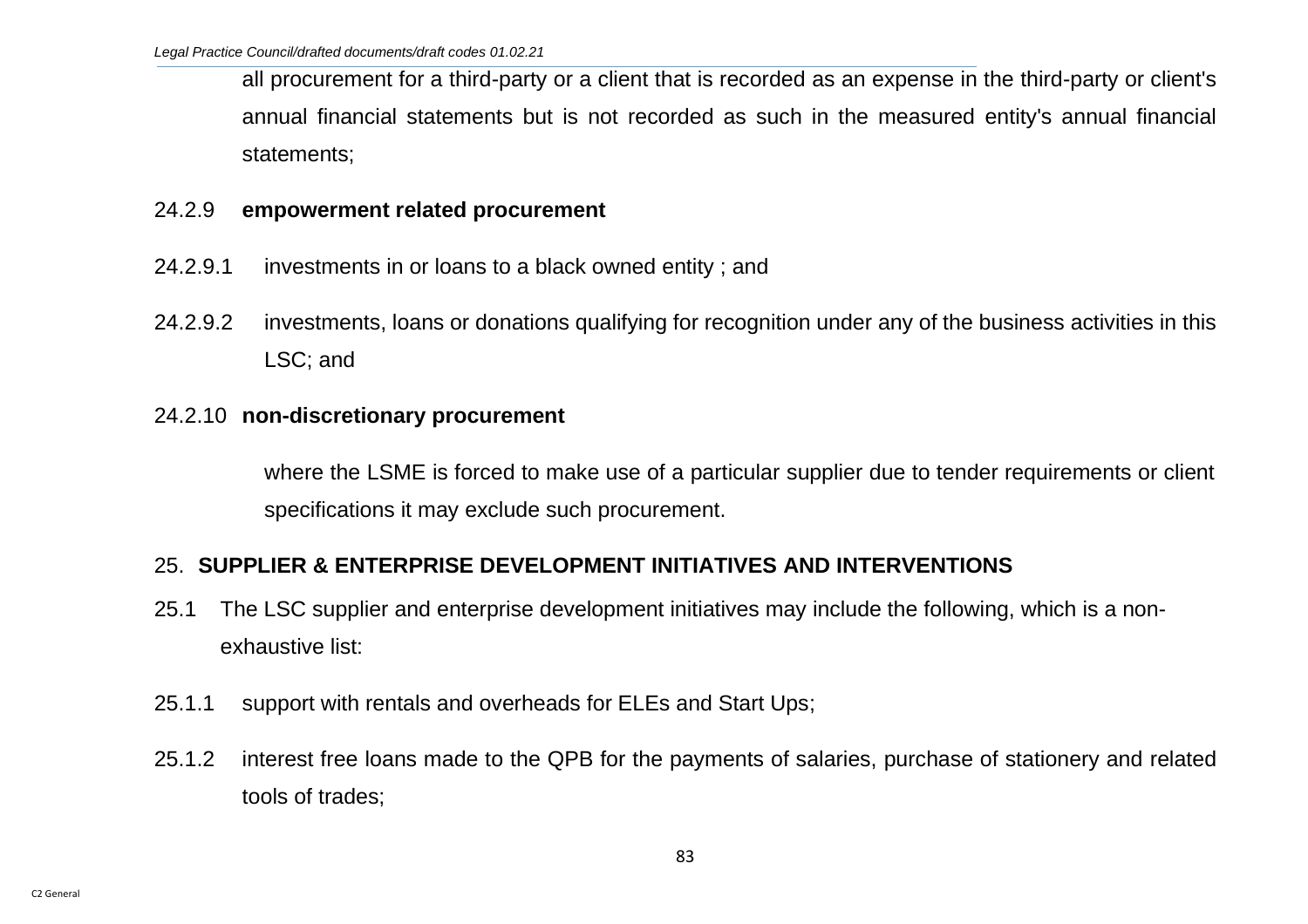25.1.3 guarantees given or security provided on behalf of the QPBs for operational costs;

- 25.1.4 credit facilities made available to the QPBEs;
- 25.1.5 support with the purchase of a library, subscription to precedents and case law;
- 25.1.6 direct costs incurred by an LSME in assisting and hastening development of the QPB;
- 25.1.7 overhead costs of a LSME directly attributable to qualifying supplier development contributions;
- 25.1.8 preferential credit terms granted by an LSME to the QPBs;
- 25.1.9 preferential terms granted by an LSME in respect of its supply of goods and services to the QPBs
- 25.1.10 contributions made towards the settlement of the cost of services relating to the operational or financial capacity and/or efficiency levels of the QSEs including, without limitation:
- 25.1.11 professional and consulting services;
- 25.1.12 statutory licensing and/or registration fee;
- 25.1.13 industry specific levies and/or other fees;
- 25.1.14 IT services;
- 25.1.15 payment for B-BBEE verification costs of a dedicated QPB;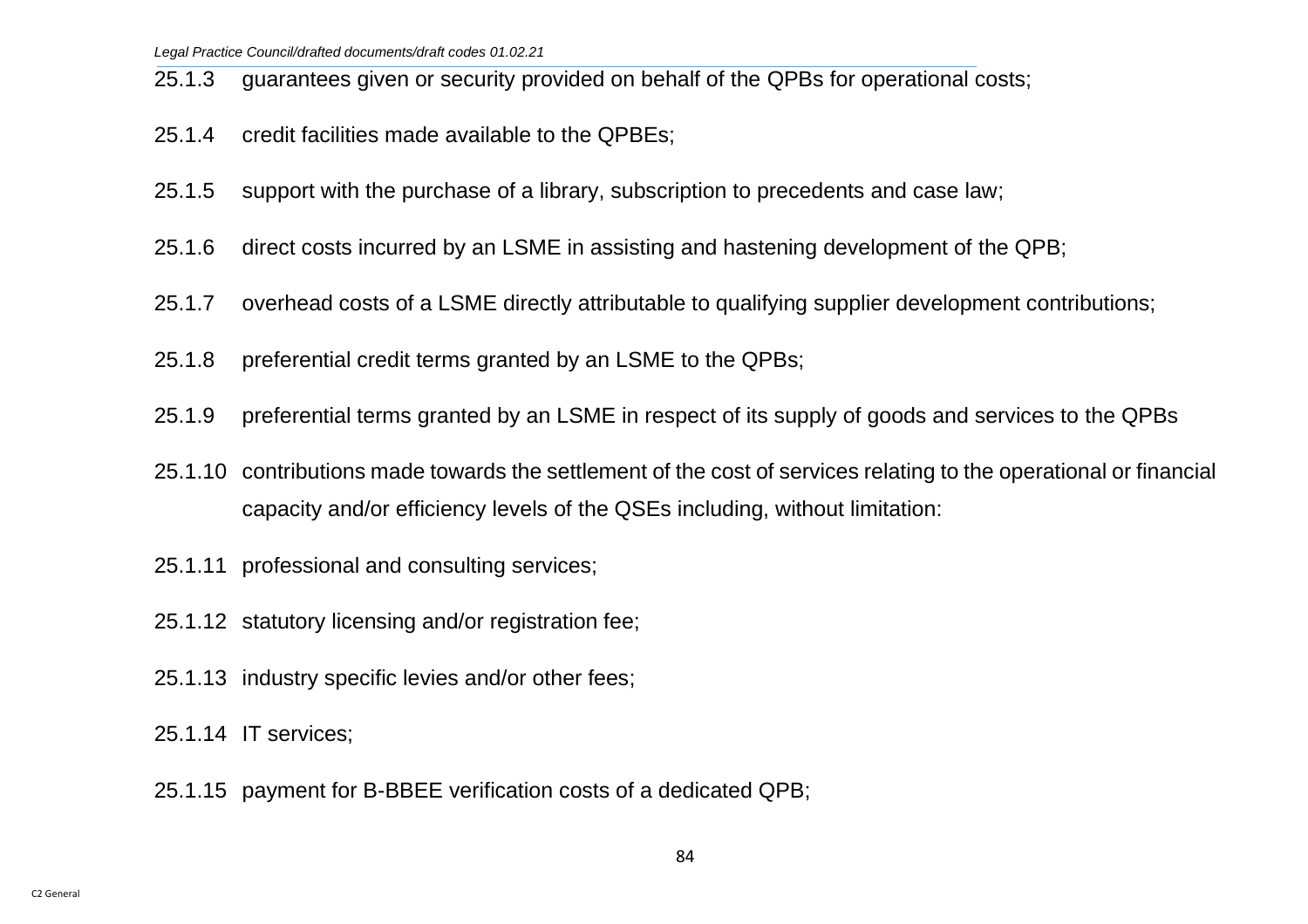- 25.1.16 discounts given to a QPB in relation to the acquisition and maintenance costs associated with the operations and management of such QPBs;
- 25.1.17 access to credit facility facilitating access to credit for the QPB that would not have access to traditional credit facilities owing to a lack of credit history, high-risk or lack of collateral on the part of the QPB; and
- 25.1.18 early settlement of accounts or invoices (at least within 14 days) issued by Black LSMEs or in relation to the normal payment period, issued to organs of state, entities and even private clients.

## 26. **THE LEGAL SECTOR TRANSFORMATION FUND**

- 26.1 Stakeholders hereby agree to set up a Legal Sector Transformation Fund.
- 26.2 The objective of such the LSTF is to provide finaincial assistance and support to Black legal practitioners especially Black females and Black people with disabilities.
- 26.3 The LSTF will be administered by the Charter Council which may outsource the management of the Fund to any entity with the requisite skills, experience and capacity subject to such entity complying with the Charter Council's directives and the aims and objectives of this LSC.
- 26.4 The LSTF shall be utilised for Skills Development and Enterprise and Supplier Development intitiatives, including but not limited to the following: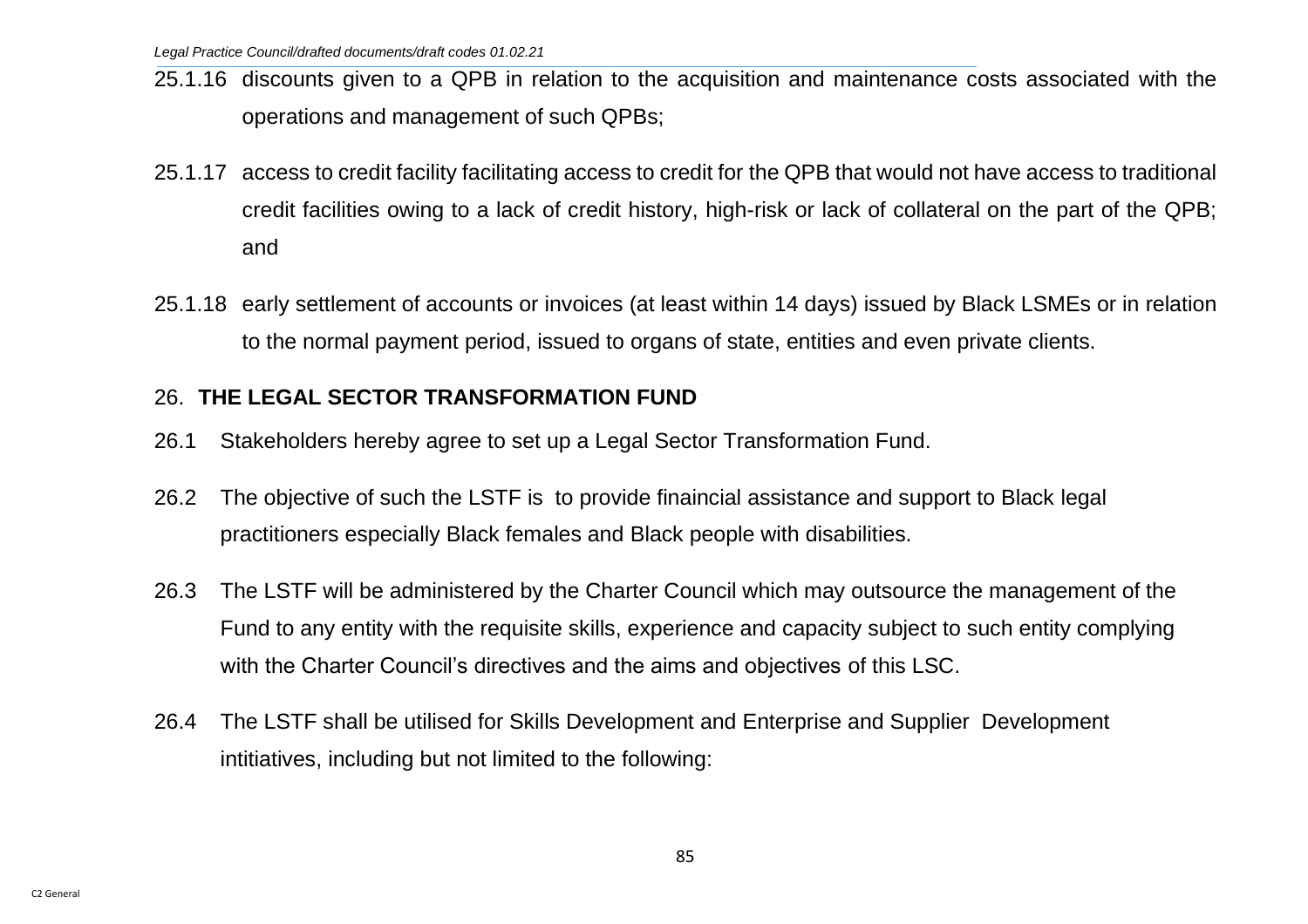- 26.4.1 Funding Black owned LSMEs, especially start ups, including through the provision of technical equipment, library facilities, office rental and training in specialised areas of law,
- 26.4.2 Providing financial assistance and support to pupils during their pupillage, including the giving of stipends;
- 26.4.3 Providing financial assistance, training and support to junior advocates, including subsidising their rental and or Bar or subscription fees;
- 26.4.4 to provide financial assistance to a junior advocate or attorney to acquire and develop skills in specialized areas of law through training and other intitiatives;and
- 26.4.5 to provide financial assistance and support to female attorneys and advocates during maternity leave from their law firms and chambers respectively.
- 26.5 The Charter Council shall upon its establishment develop a policy and criteria for the access of intended beneficiaries of the LSTF and the quantum of support as well as the manner of disbursement. Such policy shall be drafted after consultation with stakeholders in the legal profession.

### 27. **INCLUSION OF RURAL AREAS**

27.1 The role played by the legal practitioners, especially in the rural areas is significant in facilitating access to justice by poor and vulnerable communities, as envisaged by the Constitution. This is in the main because Rural communities rarely have access to quality and affordable legal services, prompting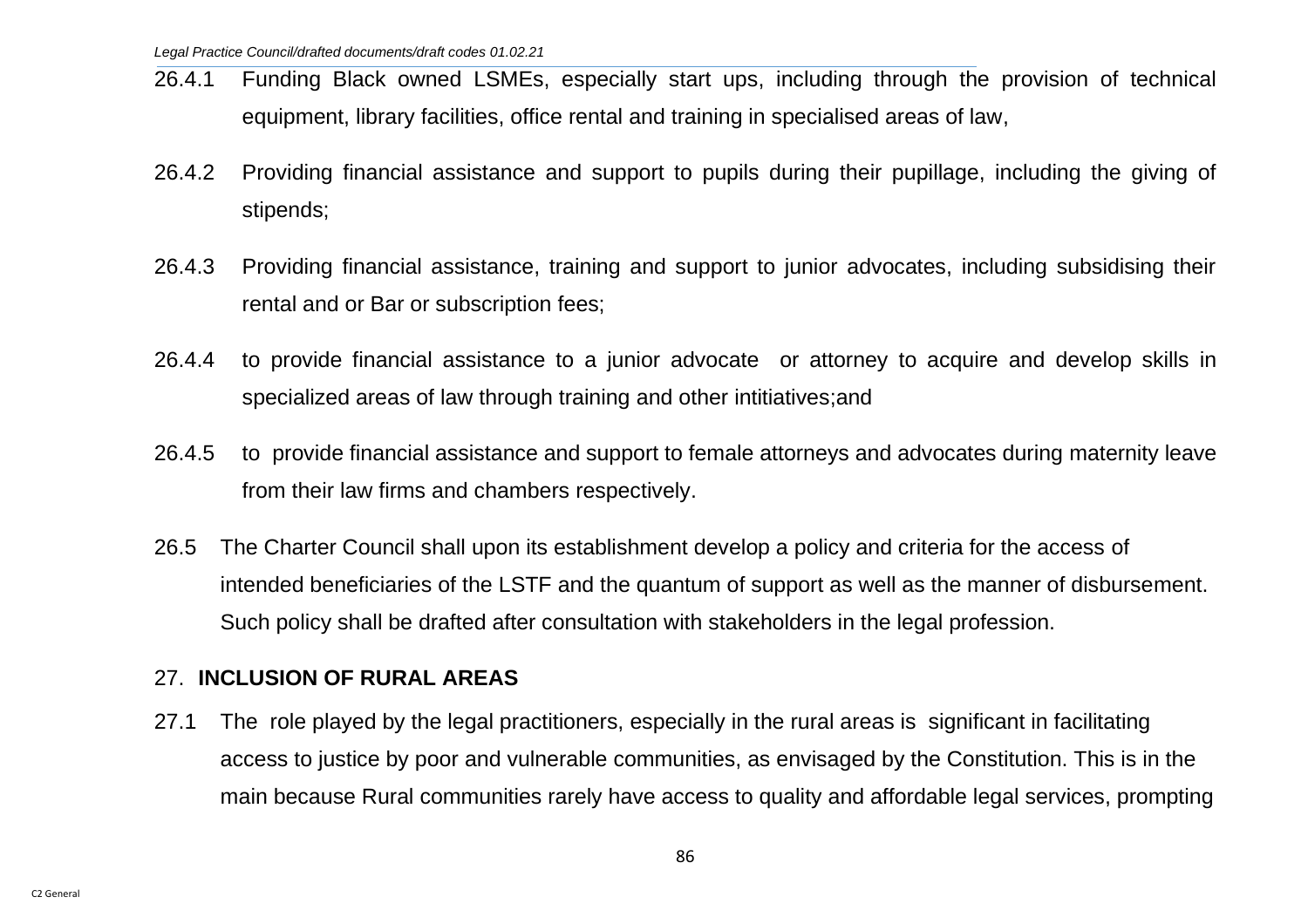institutions such as the Legal Resources Centre, the University Law Clinics and Legal Aid South Africa, to set up centres around these areas

- 27.2 The SED element in the LSC therefore seeks to facilitate a comprehensive response of initiatives and measures to ensure that the rural and poor communities receive access to justice, through quality and affordable legal services.
- 27.3 This statement further outlines some key measurement principles that are applicable when certain specific SED initiatives, as contemplated in the LSC, are being assessed and evaluated.

# 28. **THE SED SCORECARD FOR ATTORNEYS AND ADVOCATES**

- 28.1 In view of the inherent differences in the operational nature of the attorneys and advocates practices, the targets for the SED scorecard shall be based on the average time spend/billed (which is converted into hourly rates) by the LSME, over a three (3) financial year period that precedes the first date of the LSME being measured.
- 28.2 SED measurement scorecard for attorneys.

### **LSC 500 - SOCIO-ECONOMIC DEVELOPMENT (ATTORNEYS AND ADVOCATES**

| Socio-Economic Development | <b>Weighting Points (WP) &amp; Targets</b> |
|----------------------------|--------------------------------------------|
|                            | (T)                                        |
|                            |                                            |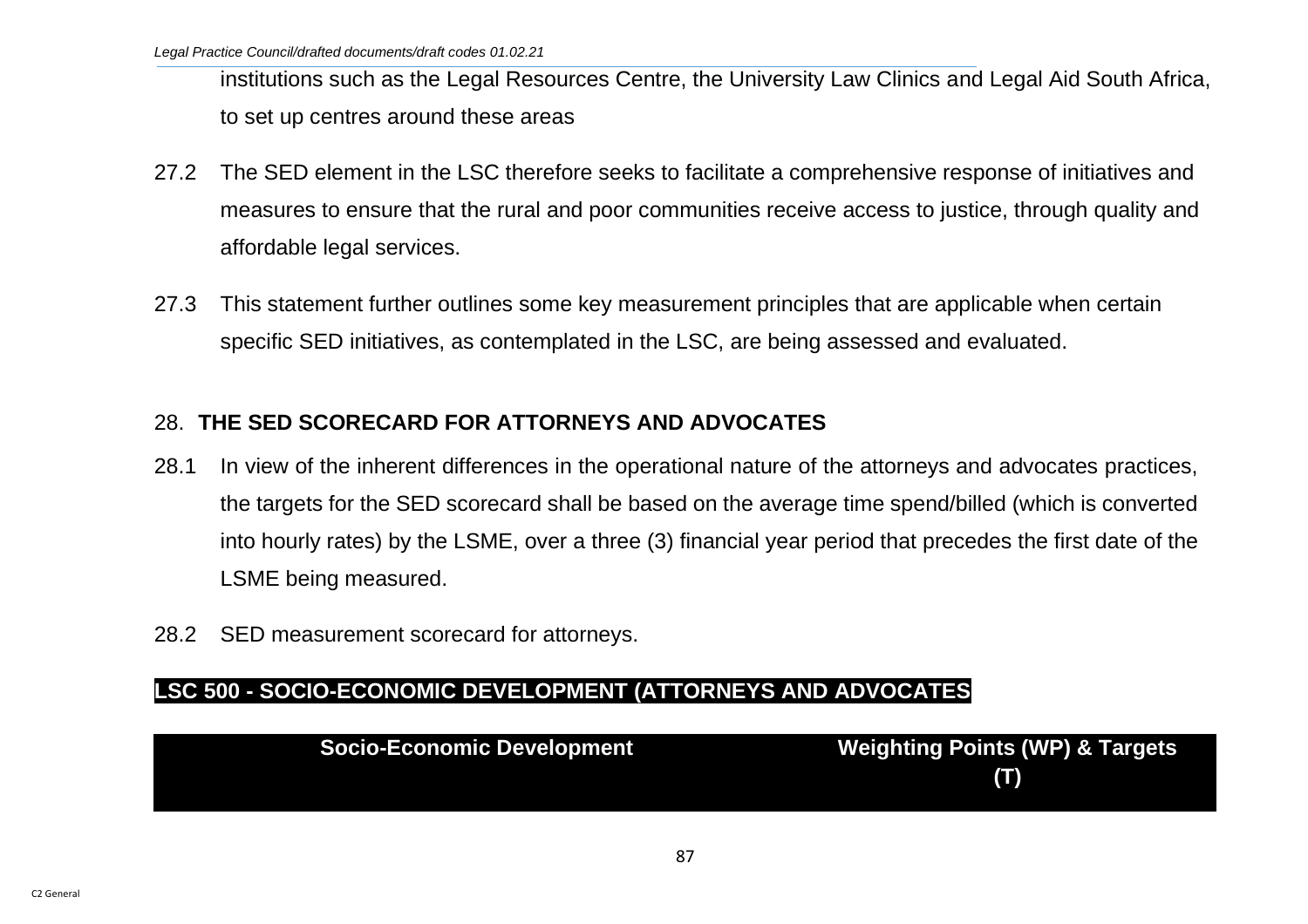| <b>Measurement Category</b><br>& Indicator                                                                                                                               | <b>Monetary Threshold</b>                                                                           | W              | T                                                                                           |  |  |  |  |  |
|--------------------------------------------------------------------------------------------------------------------------------------------------------------------------|-----------------------------------------------------------------------------------------------------|----------------|---------------------------------------------------------------------------------------------|--|--|--|--|--|
|                                                                                                                                                                          | Pro bono services and community work                                                                |                |                                                                                             |  |  |  |  |  |
| Number of hours spent on a<br>pro bono basis dedicated in<br>rendering legal services for<br>the benefit of poor,<br>marginalised and black<br>clients from rural areas. | By an <b>LSME Attorneys</b> in the<br>category of above R3 million but not<br>more than R15 million | $\overline{2}$ | At least 200 hours per<br>annum implemented by<br>each Legal practitioner<br>within an LSME |  |  |  |  |  |
|                                                                                                                                                                          | By an LSMEs Attorneys in the<br>category of above R15 million                                       | $\overline{2}$ | At least 500 hours per<br>annum implemented by<br>each LSME                                 |  |  |  |  |  |
|                                                                                                                                                                          | By all LSMEs Advocates above R5<br>million category                                                 | $\overline{2}$ | At least 150 hours per<br>annum implemented by the<br>Advocate                              |  |  |  |  |  |
| Number of hours spent on<br>a pro bono basis<br>dedicated in rendering<br>legal services for the                                                                         | By an LSME Attorneys in the<br>category of above R3 million but<br>not more than R15 million        | $\overline{2}$ | At least 200 hours per<br>annum implemented by<br>each Legal practitioner in<br>the LSME    |  |  |  |  |  |
| benefit of poor,<br>marginalised and black<br>clients in community legal<br>centres.                                                                                     | By an LSMEs Attorneys in the<br>category of above R15 million                                       | 2              | At least 500 hours per<br>annum implemented by<br>each LSME                                 |  |  |  |  |  |
|                                                                                                                                                                          | By all LSMEs Advocates in the<br>category of above R5 million                                       | 2              | At least 150 hours per<br>annum implemented by the<br>advocate                              |  |  |  |  |  |
| Number of hours spent on<br>a pro bono basis<br>dedicated in rendering                                                                                                   | By an LSME Attorneys in the<br>category of above R3 but not above<br>R <sub>15</sub> million        | 2              | At least hours 200 per<br>annum implemented by<br>each Legal practitioner                   |  |  |  |  |  |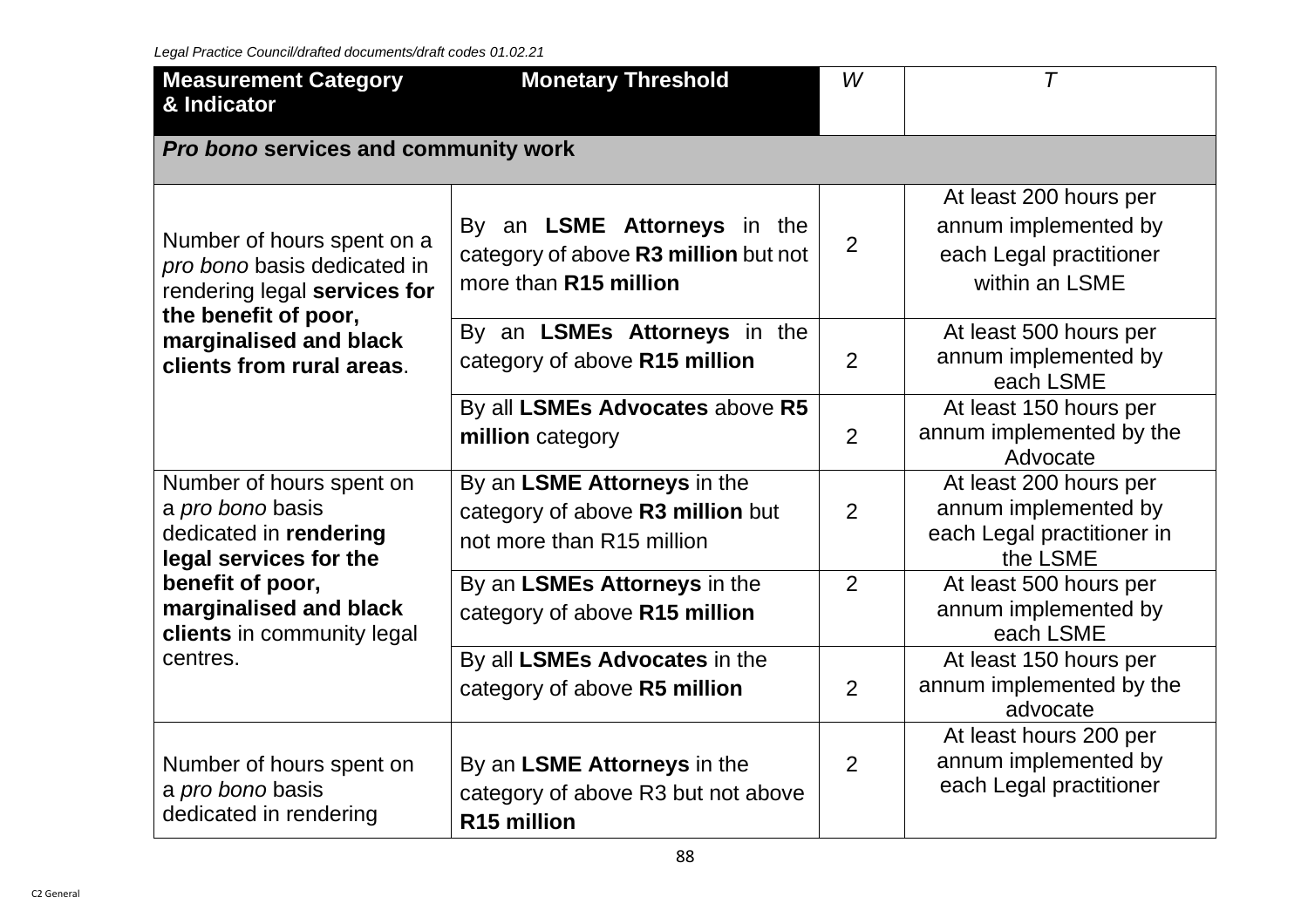| legal services for the<br>benefit of poor,<br>marginalised and black                         | By an LSMEs Attorneys in the<br>category of above R15 million                                 | 2               | At least 500 hours per<br>annum implemented by<br>each Legal practitioner |
|----------------------------------------------------------------------------------------------|-----------------------------------------------------------------------------------------------|-----------------|---------------------------------------------------------------------------|
| clients who require legal<br>commercial and<br>contractual assistance<br>for the enhancement | By all LSMEs Advocates in the<br>category of above R5 million                                 | $\overline{2}$  | At least 150 hours per<br>annum implemented by the<br>advocate            |
| <b>Total Weighting Points</b>                                                                | R3-R15 million LSMEs-Attorneys                                                                | $6\phantom{1}6$ |                                                                           |
|                                                                                              | R15 and above LSMEs - Attorneys                                                               | 6               |                                                                           |
|                                                                                              | R 5 million and more LSMEs -                                                                  | 6               |                                                                           |
|                                                                                              | Advocates                                                                                     |                 |                                                                           |
|                                                                                              | <b>ALTERNATIVE SED PROVISIONS</b>                                                             |                 |                                                                           |
|                                                                                              | (For legal practitioners who wish to invest monetary contributions instead of pro bono hours) |                 |                                                                           |
| Recognizable contributions<br>into a community NGO, a<br>community development               | By an LSME Attorneys in the<br>category of above R3 but not more<br>than R15 million          | 2               | Any contribution but not less<br>than R 80 000. per annum                 |
| fund or charitable entity                                                                    | By an LSMEs Attorneys in the<br>category of above R15 million                                 | 2               | Any contribution but not less<br>than R 120 000. per annum                |
|                                                                                              | By all LSMEs Advocates in the<br>category above R5 million                                    | 2               | Any contribution but not less<br>than R 100 000. per annum                |
| Recognizable contributions                                                                   | By an LSME Attorneys in the                                                                   | 2               | Any contribution but not less                                             |
| into initiatives that                                                                        | category of above R3 but not more                                                             |                 | than R 80 000. per annum                                                  |
| enhances community's                                                                         |                                                                                               |                 |                                                                           |
|                                                                                              | than R15 million                                                                              |                 |                                                                           |
| economic development                                                                         | By an LSMEs Attorneys in the                                                                  | 2               | Any contribution but not less<br>than R 120 000. per annum                |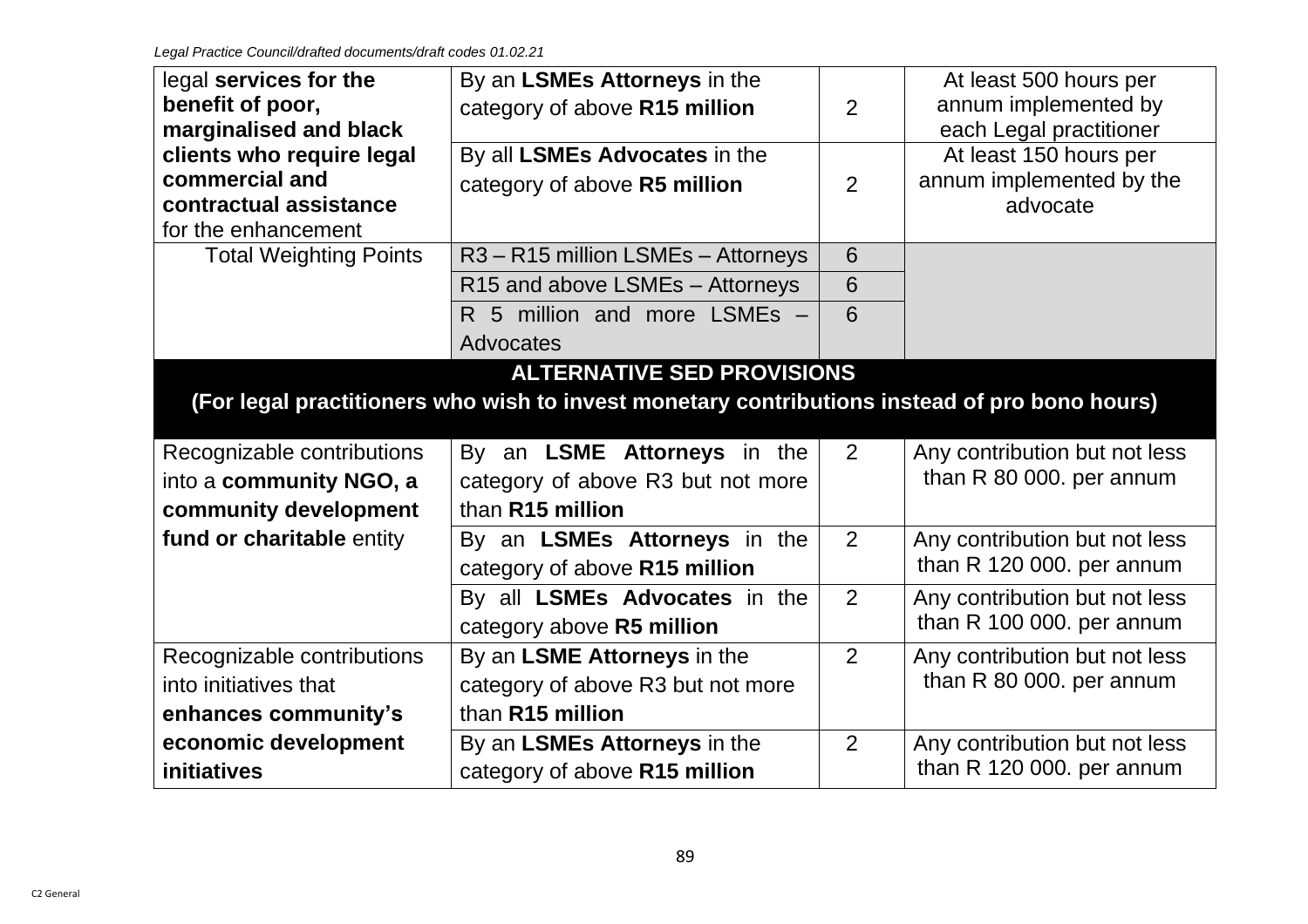| By all LSMEs Advocates in the | 2 | Any contribution but not less |
|-------------------------------|---|-------------------------------|
| category above R5 million     |   | than R 100 000. per annum     |
| category                      |   |                               |
| $R3 - R15$ million LSMEs $-$  | 6 |                               |
| Attorneys                     |   |                               |
| Above R15 LSMEs - Attorneys   | 6 |                               |
| R 5 million and more LSMEs -  | 6 |                               |
| Advocates                     |   |                               |

## 29. **KEY MEASUREMENT PRINCIPLES AND INDICATIVE FACTORS**

- 29.1 For purposes of measurement and verification, LSMEs will only receive recognition for verifiable initiatives.
- 29.2 QSEDs and initiatives of any LSME are recognisable only on an annual basis and cannot be ceded nor apportioned in favour of another LSME.
- 29.3 Notwithstanding the provisions dealing enterprise and supplier development initiatives referred to herein, initiatives by any LSME may consist of monetary or non-monetary contributions actually initiated and implemented in favour of beneficiaries by an LSME with the specific objective of facilitating sustainable access to justice for the targeted beneficiaries.
- 29.4 LSMEs are encouraged to prioritise communities in areas where they operate.